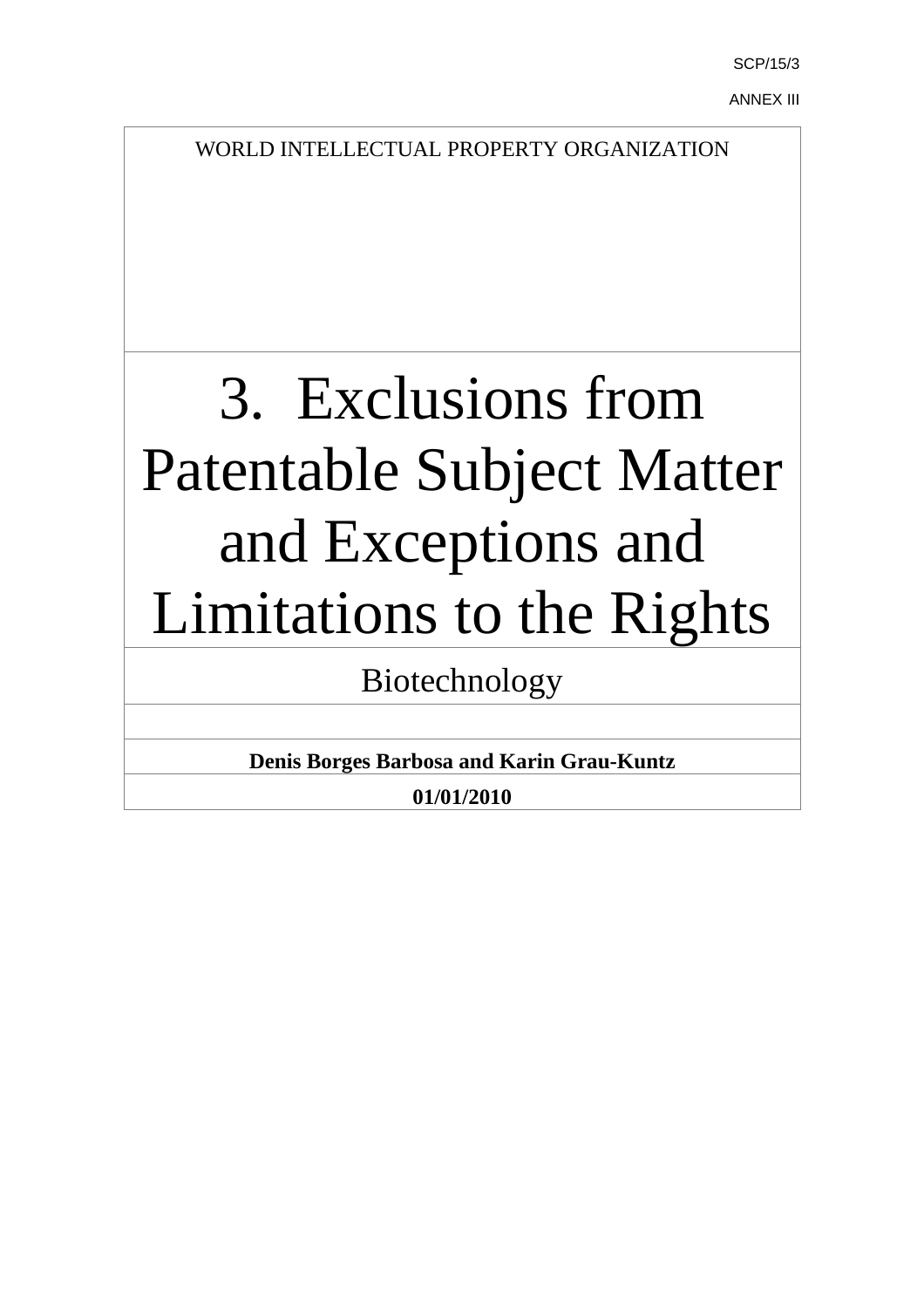## **Table of Contents**

| A difficult protection to choose: alternative protection mechanisms for plant varieties 17  |
|---------------------------------------------------------------------------------------------|
|                                                                                             |
|                                                                                             |
|                                                                                             |
|                                                                                             |
|                                                                                             |
|                                                                                             |
|                                                                                             |
|                                                                                             |
|                                                                                             |
| IV- A developmental analysis of biotechnological exclusions, exceptions and limitations  37 |
|                                                                                             |
|                                                                                             |
|                                                                                             |
|                                                                                             |
|                                                                                             |
|                                                                                             |
|                                                                                             |
|                                                                                             |
|                                                                                             |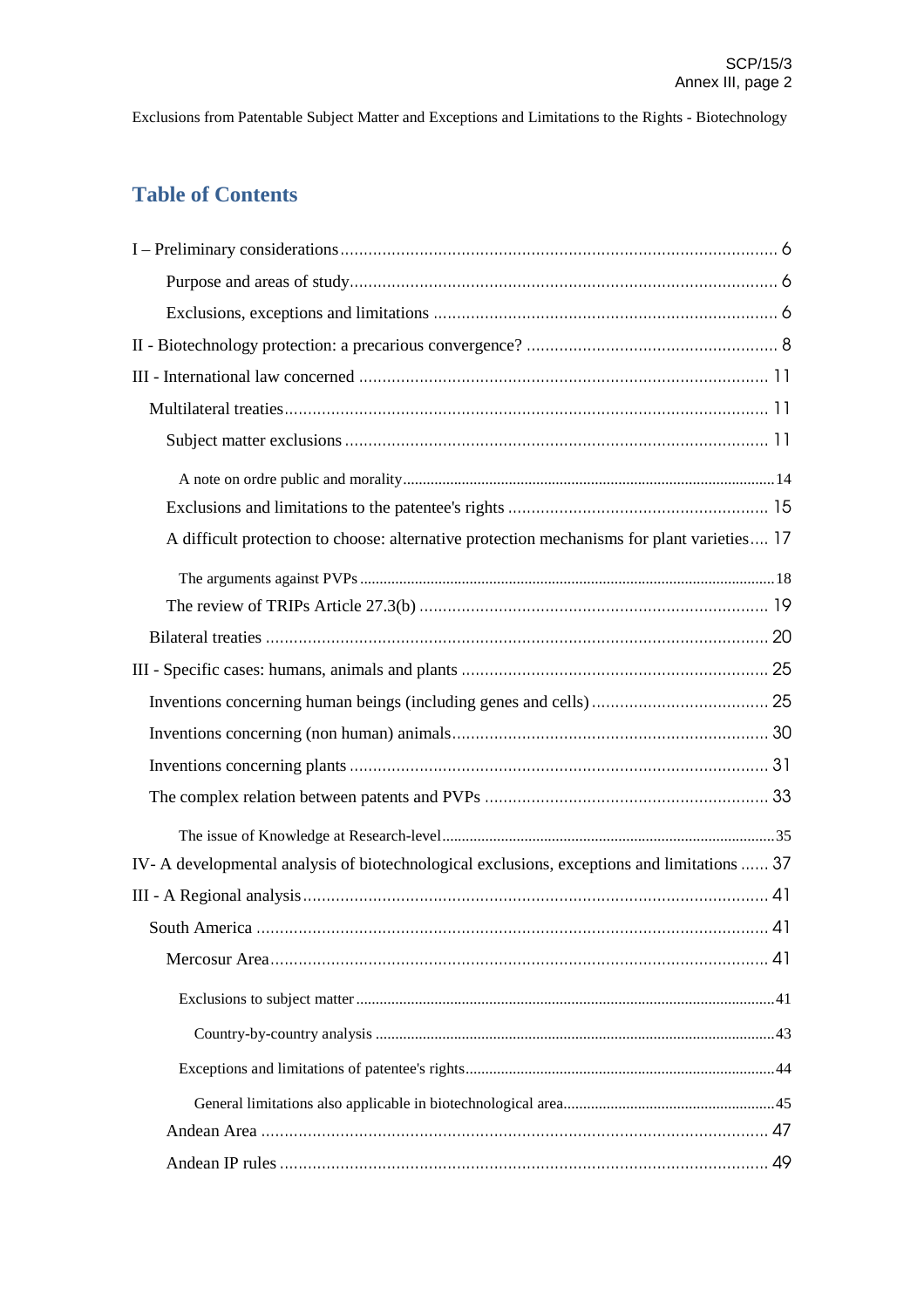| Exclusions from Patentable Subject Matter and Exceptions and Limitations to the Rights - Biotechnology |  |
|--------------------------------------------------------------------------------------------------------|--|
|                                                                                                        |  |
|                                                                                                        |  |
|                                                                                                        |  |
|                                                                                                        |  |
|                                                                                                        |  |
|                                                                                                        |  |
|                                                                                                        |  |
|                                                                                                        |  |
|                                                                                                        |  |
|                                                                                                        |  |
|                                                                                                        |  |
|                                                                                                        |  |
|                                                                                                        |  |
|                                                                                                        |  |
|                                                                                                        |  |
|                                                                                                        |  |
|                                                                                                        |  |
|                                                                                                        |  |
|                                                                                                        |  |
|                                                                                                        |  |
|                                                                                                        |  |
|                                                                                                        |  |
|                                                                                                        |  |
|                                                                                                        |  |
|                                                                                                        |  |
|                                                                                                        |  |
|                                                                                                        |  |
| Limitations in national laws of European countries related to Biotechnology                            |  |
|                                                                                                        |  |
|                                                                                                        |  |
|                                                                                                        |  |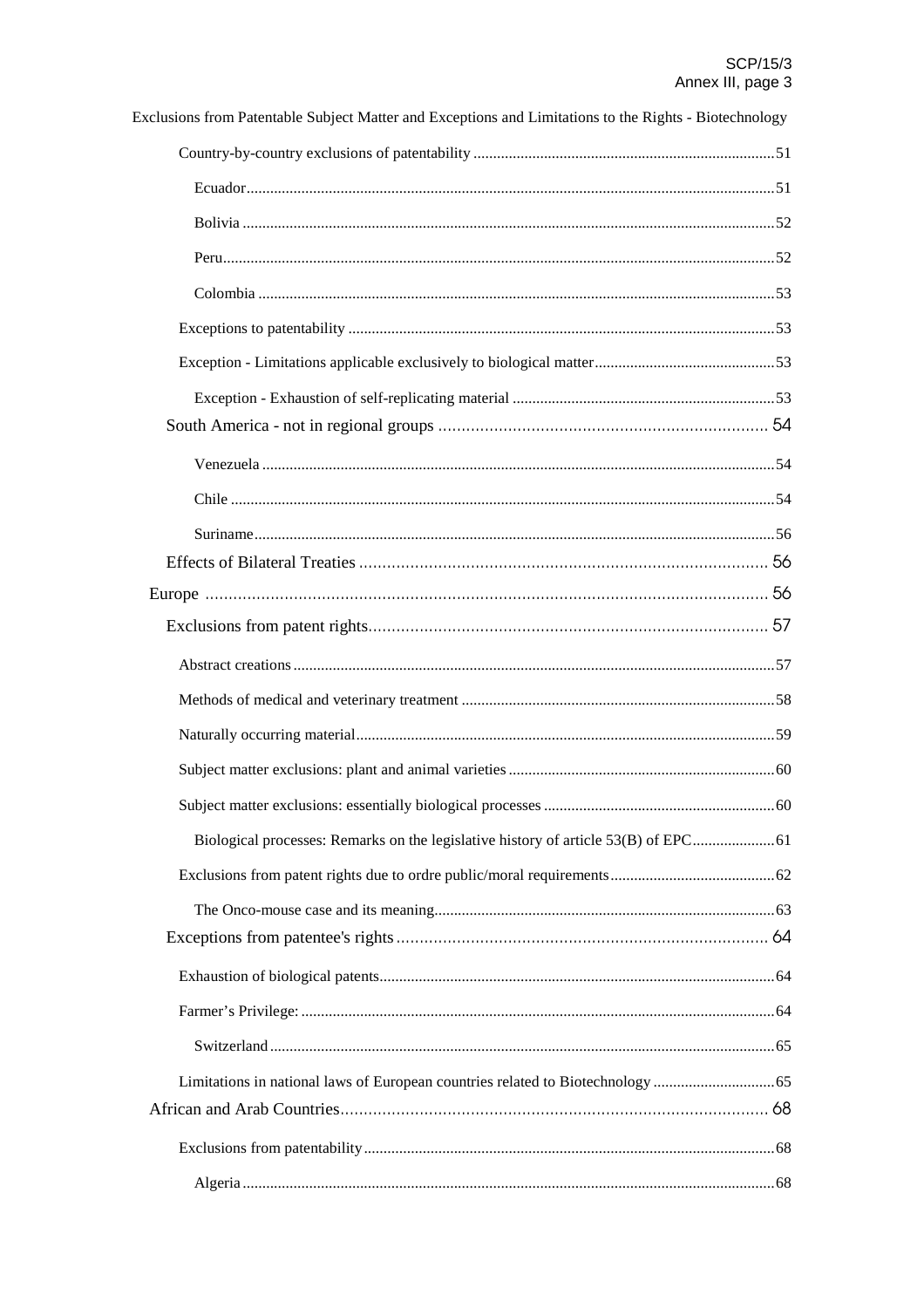| Exclusions from Patentable Subject Matter and Exceptions and Limitations to the Rights - Biotechnology |
|--------------------------------------------------------------------------------------------------------|
|                                                                                                        |
|                                                                                                        |
|                                                                                                        |
|                                                                                                        |
|                                                                                                        |
|                                                                                                        |
|                                                                                                        |
|                                                                                                        |
|                                                                                                        |
|                                                                                                        |
|                                                                                                        |
|                                                                                                        |
|                                                                                                        |
|                                                                                                        |
|                                                                                                        |
|                                                                                                        |
|                                                                                                        |
|                                                                                                        |
|                                                                                                        |
|                                                                                                        |
|                                                                                                        |
|                                                                                                        |
|                                                                                                        |
|                                                                                                        |
|                                                                                                        |
|                                                                                                        |
|                                                                                                        |
|                                                                                                        |
|                                                                                                        |
|                                                                                                        |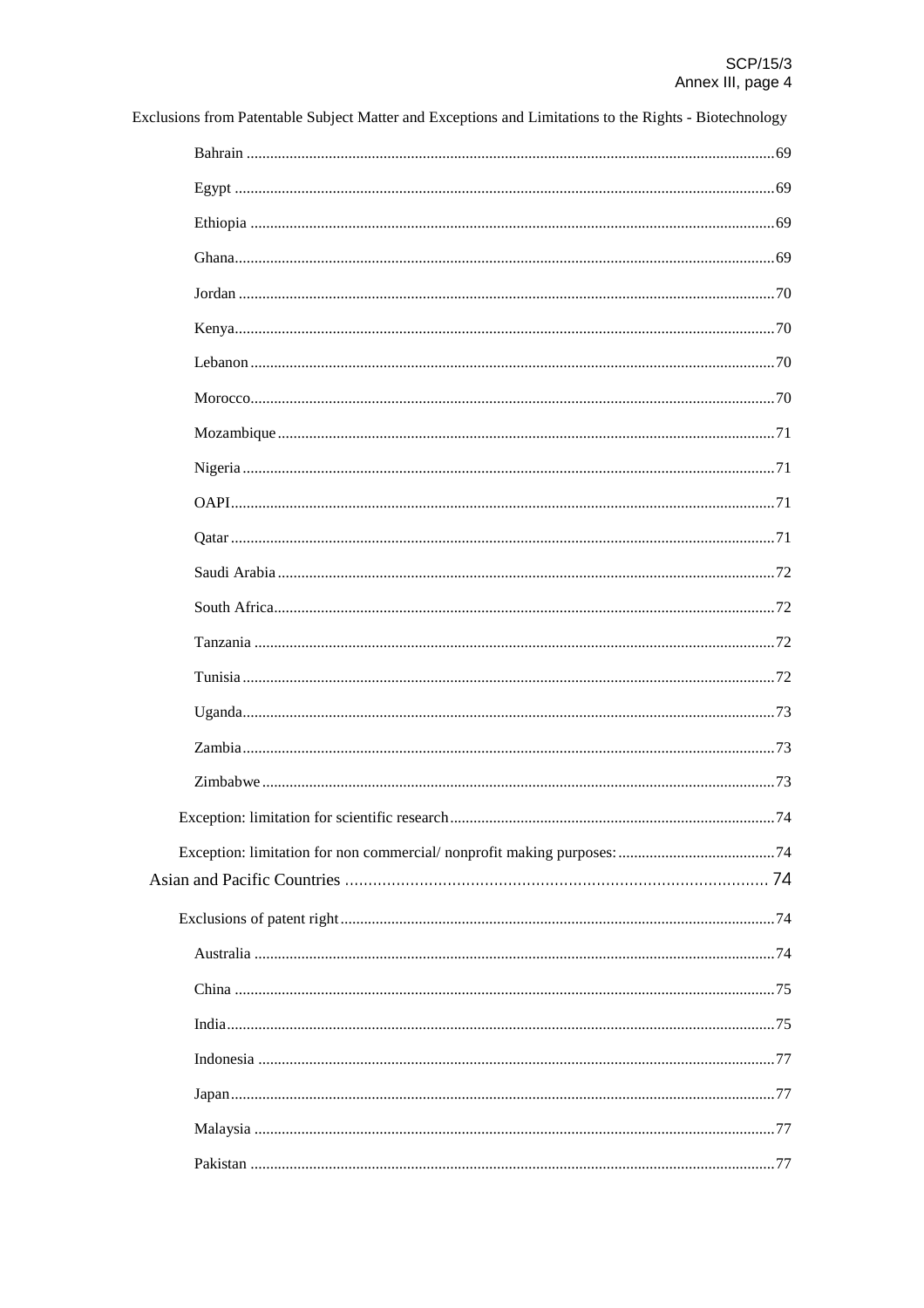| Exclusions from Patentable Subject Matter and Exceptions and Limitations to the Rights - Biotechnology |  |
|--------------------------------------------------------------------------------------------------------|--|
|                                                                                                        |  |
|                                                                                                        |  |
|                                                                                                        |  |
|                                                                                                        |  |
|                                                                                                        |  |
|                                                                                                        |  |
|                                                                                                        |  |
|                                                                                                        |  |
|                                                                                                        |  |
|                                                                                                        |  |
|                                                                                                        |  |
|                                                                                                        |  |
|                                                                                                        |  |
|                                                                                                        |  |
|                                                                                                        |  |
|                                                                                                        |  |
|                                                                                                        |  |
|                                                                                                        |  |
|                                                                                                        |  |
|                                                                                                        |  |
|                                                                                                        |  |
|                                                                                                        |  |
|                                                                                                        |  |
| Quick Reference Table of Exclusions for the Following African Nations (Data absent for Algeria,        |  |
|                                                                                                        |  |
|                                                                                                        |  |
|                                                                                                        |  |
|                                                                                                        |  |
|                                                                                                        |  |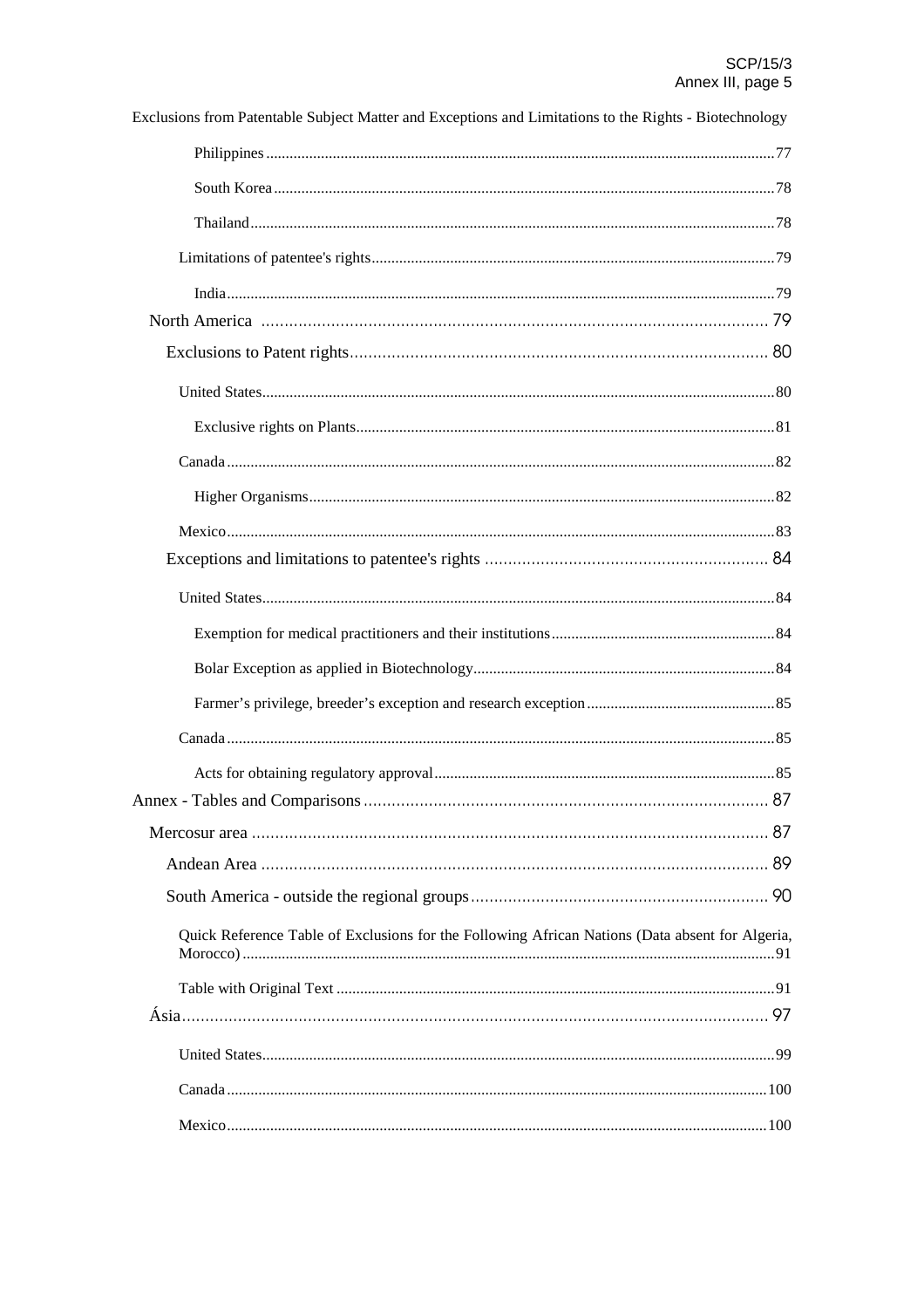## **I – Preliminary considerations**

#### **Purpose and areas of study**

In the second tranche of our mandate, we are supposed to cover such "exclusions, exceptions and limitations where incentives through exclusive rights are unnecessary or incentives are provided by alternative protection mechanisms" related to biotechnology patents issuing, including plants, animals and other life forms.

The conditions related to strictly pharmaceutical or veterinary inventions, will not be covered by this study, except to the extent they have also *specific* biotechnological import. Information was gathered, however, with regards to human and animal treatment methods  $<sup>1</sup>$ .</sup>

The disclosure requirements<sup>2</sup>, relating specifically to biotechnological inventions, including the living material deposit in specialized institutions to provide access to genetic information. As they are not exclusions, exceptions or limitations, they are not covered hereby.

#### **Exclusions, exceptions and limitations**

Our purpose is to identify those exclusions, exceptions and limitations directed specifically to such area of technology; therefore, we shall not deal on other aspects of patent law related to that field.

 $1$  The main discussion of this issue is covered in the sister article "Patent exclusions that promote public health objectives", by Shamnad Basheer, ShashwatPurohit and Prashant Reddy. A considerable number of domestic laws, however, cover methods of treatment of *animals* (other than humans), which shall not be necessarily contingent in the study concerning health issues. Furthermore, Section 3 of India's Patent Act, 1970 excluded from patentability "any process for the medicinal, surgical, curative, prophylactic or other treatment of human beings or any process for a similar treatment of animals *or plants to render them free of disease or to increase their economic value or that of their products"*. Here also, the biotechnological value surpassed the purely health issue. As shall be seen below, this extension of the exclusion to plants was eventually excised from Indian law.

<sup>2</sup> As to *disclosure of genetic sources* of the object of patents, see below. As further mentioned, this matter, being the subject of International discussions in course on very specific basis (the 1992 Biodiversity Convention) and included in a relatively small number of national laws, will not be extensively discussed in this study.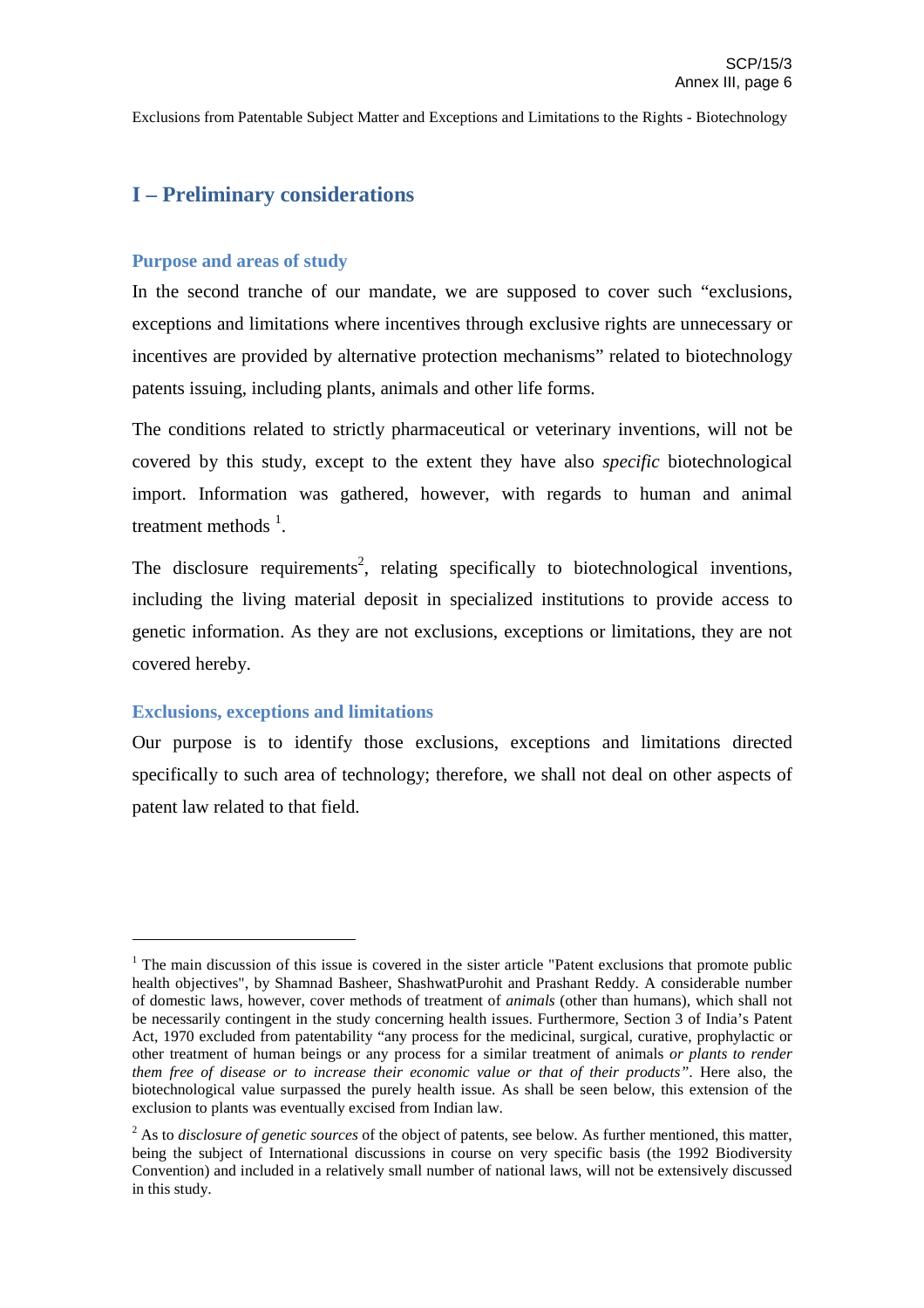For the purposes of this study, we use the term "exclusion" to refer to subject matter exclusions and "exceptions" as encompassing not only exclusions of patentee's rights but also limitations on those rights<sup>3</sup>.

<sup>&</sup>lt;sup>3</sup> As to the interpretation of what are "exceptions, exclusions and limitations" in the field of biotechnology and its conditioning factors under TRIPs, *see* the recent EU Case of Monsanto Technology LLC v Cefetra BV, Case C-428/08,6 July 2010, "76. On the assumption that 'exceptions to rights conferred' could be regarded as encompassing not only exclusions of rights but also limitations on those rights, it should be pointed out that an interpretation of Article 9 of the Directive limiting the protection it confers to situations in which the patented product performs its function does not appear to conflict unreasonably with a normal exploitation of the patent and does not 'unreasonably prejudice the legitimate interests of the patent owner, taking account of the legitimate interests of third parties', within the meaning of Article 30 of the TRIPS Agreement".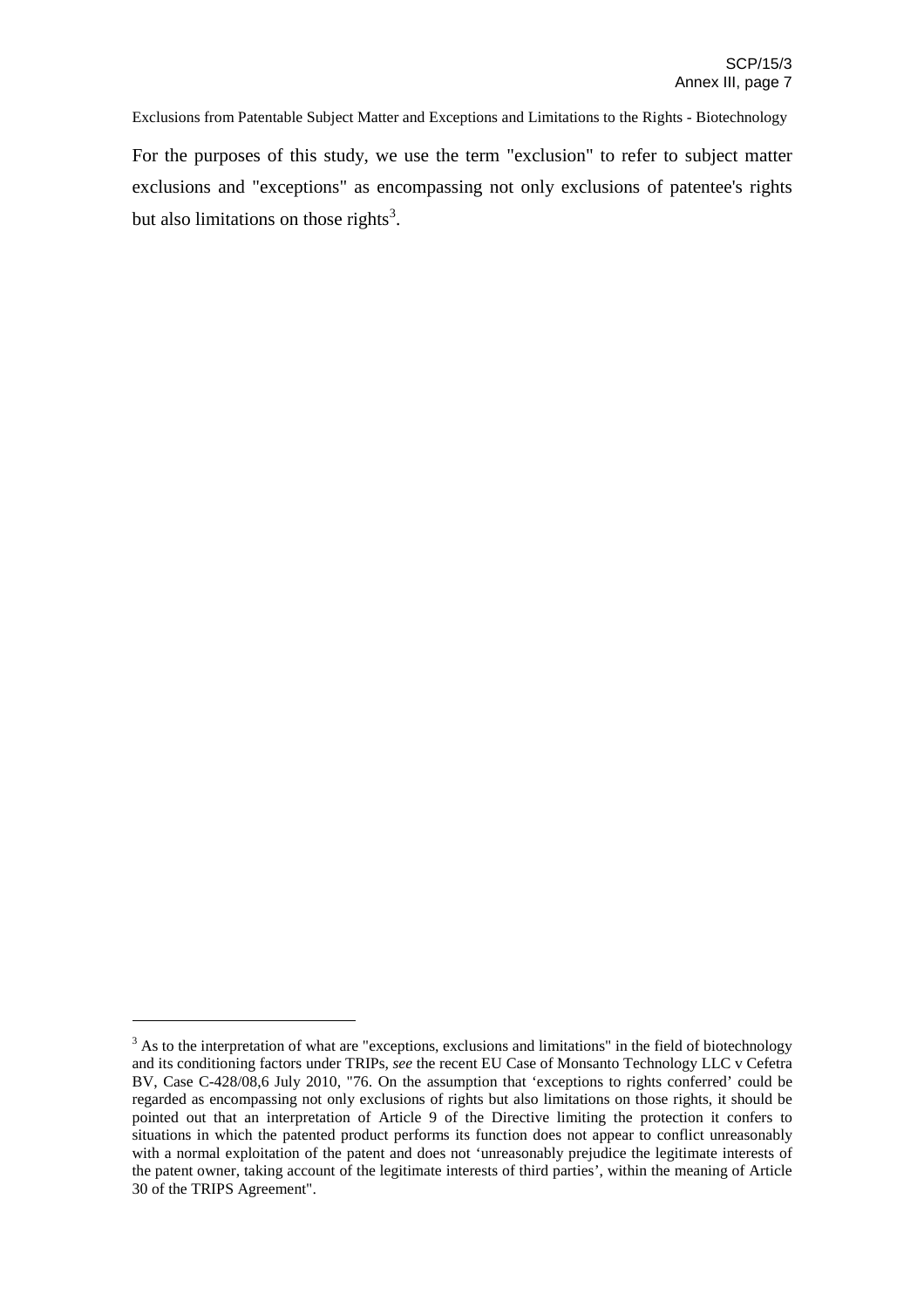## **II - Biotechnology protection: a precarious convergence?**

A peculiar aspect of the current patent regime is the relative convergence of the standards of exclusions from patentable subject matter and exceptions and limitations to the rights in connection with biotech matter  $4$ . The basis here for evaluation of tendencies and variations is the model of TRIPs Art. 27.

Two trends could be discerned: a quite liberal pattern epitomized by the American patent system, and a more contained system as indicated by the European directive and to some extent EPO practice. The details of those two trends are voiced below <sup>5</sup>. All other national or regional systems could be to a certain extent affiliated to one of those trends.

What should be taken as a rather crucial consideration is that the patent system is only one aspect of the IP approach to the biotechnology protection; not only the neighboring plant varieties apparatus is a necessary adjunct to this analysis (though outside the scope of the present study) as many other extra-IP aspects impact directly on the effectiveness of this protection. The Convention of Biological Diversity (1992)<sup>6</sup> and the FAO Treaty

<sup>4</sup> UNCTAD-ICTSD. Resource Book on TRIPS and Development. New York: Cambridge University Press, 2005, p. 388: "Since the adoption of the Agreement, the differences in the treatment of biotechnological inventions among developed countries have been reduced, but not eliminated", noting "plant varieties and animal races are not patentable in Europe, while they are eligible for protection in the USA".

<sup>&</sup>lt;sup>5</sup> Some inklings of a prospect of increasing divergent models could be discerned: organizations of the civil society in Europe and some developing countries are taking a more active role in constraining the further advancing of patent and plant varieties rights on biotechnological creations. *See* International Experts See Backswing In Pendulum Of Biological Patenting/By Monika Ermert for Intellectual Property Watch. 21 July 2010, found at http://www.ip-watch.org/weblog/2010/07/21/international-experts-seebackswing-in-pendulum-of-biological-patenting/. Even though some authors indicate a somewhat analogous trend in US current case law (based on macroeconomic efficiency), it would seem that the momentum in the two systems is not the same.

<sup>&</sup>lt;sup>6</sup> As to the issue, *see* Communication from India. IP/C/W/195, 12 July 2000; "The Relationship between the TRIPS Agreement and the Convention on Biological Diversity and the protection of Traditional knowledge", submission by Brazil on behalf of the delegations of Brazil, China, Cuba, Dominican Republic, Ecuador, India, Pakistan, Thailand, Venezuela, Zambia and Zimbabwe, IP/C/W/356, 24 June 2002; "Taking Forward the Review of Article 27.3(b) of the TRIPS Agreement", Joint Communication from the African Group, IP/X/W/404, June 26, 2003; "Review of article 27.3(b) of the TRIPS Agreement, and the relationship between the TRIPS Agreement and the Convention on Biological Diversity (CBD) and the protection of traditional knowledge and folklore. A concept paper", Communication from the European Communities and their Member States, IP/C/W/383, 17 October 2002; "The Relationship between the TRIPS Agreement and the Convention on Biological Diversity and the Protection of Traditional Knowledge", submission by Bolivia, Brazil, Cuba, Dominican Republic, Ecuador, India, Peru,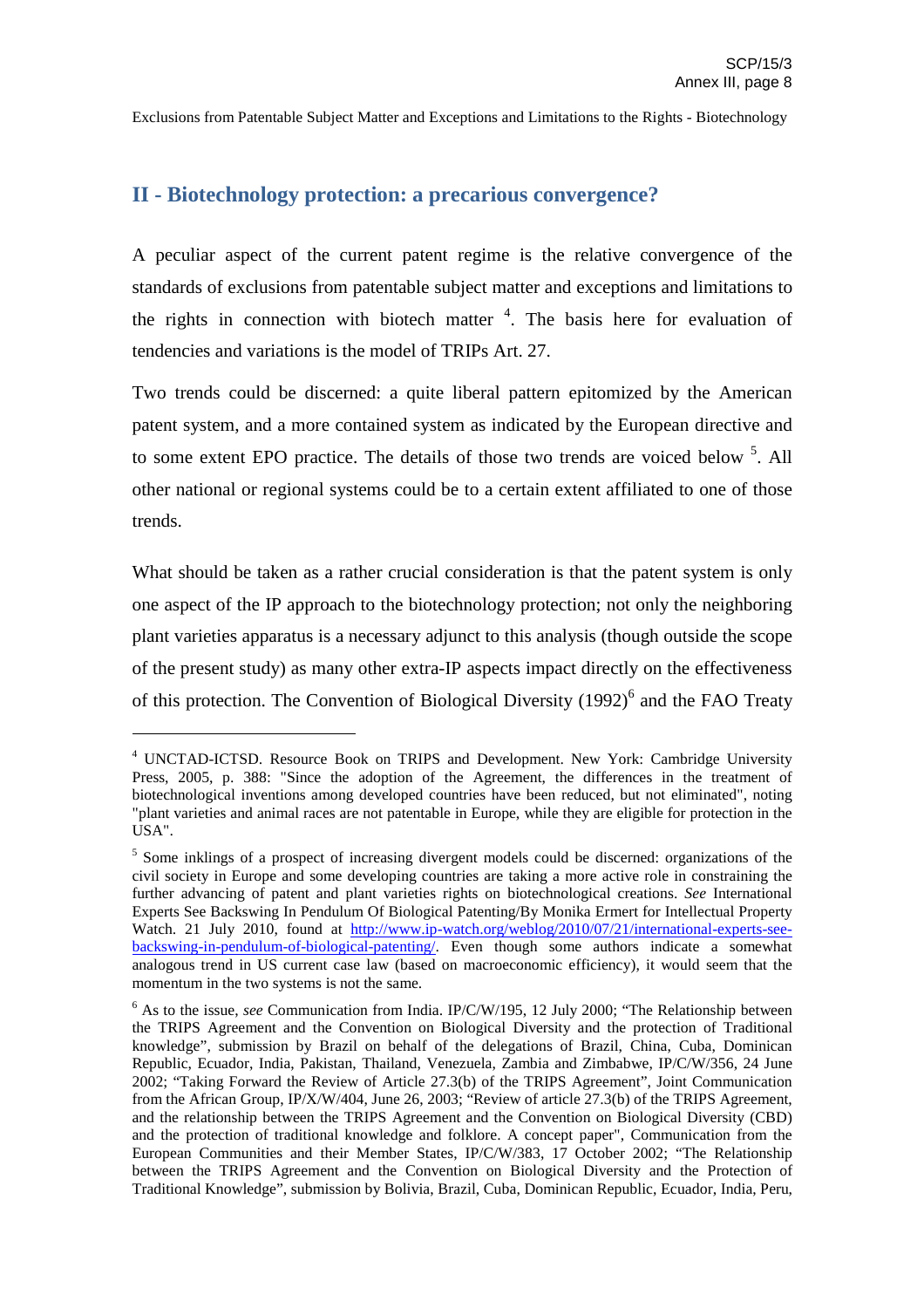$(2001)^7$ , to mention only two International instruments of broad import, incorporate provisions that condition the scope of protection (or subject its economic results) to some constraints <sup>8</sup>. Furthermore, this area is probably where more urgently new legal regimes to cover the periods (for instance, the research phases) should be sought in which it is not yet possible to obtain a patent or a Plant Variety Right<sup>9</sup>.

Developing country systems have raised some marginal variations in these standards  $10$ . The issue of protection of selection or purification of objects found in nature has some importance in South America and other area, as in Pakistani and Thai Laws<sup>11</sup>. The disclosure requirements regarding origin and legal provenance of biological material would seem to be a very significant theme within the evolving International patent law,

<sup>8</sup> For the impact of those treaties to the issue under analysis, see Bertacchini, Enrico, Biotechnologies, Seeds and Semicommons. Available at SSRN: http://ssrn.com/abstract=960747visited on 08/20/10.

<sup>9</sup> Those issues are, among many other: (a) the blurring of the science/technology distinction (and the discovery/technical solution question); (b) the appropriation paradigm in connection with multi-party, public/private research environment; (c) the interference with environmental, biodiversity, health and food International and domestic legal systems (d) the raising of ethical issues. Some researchers and graduate candidates under the supervision of this author exploring specifically the question of pre-patent protection of developing biotech-related technologies, especially in connection with the prevailing model of joint research in this area, where public and private funding and initiative are particularly intertwined. See as to the multi-party issue Maria Ester Dal Poz and Denis Borges Barbosa, Incertezas e riscos no patenteamento de Biotecnologias: a situaçãobrasileiracorrente, *in* Vanessa Iacomini, Propriedade Intelectual e Biotecnologia, JuruáEditora, 2007, found at http://denisbarbosa.addr.com/arquivos/200/propriedade/esterdenis.pdf. As to the pre-patent appropriation issue, see Lessa, Marcus, Contracting Innovation (June 18, 2009). Available at SSRN: http://ssrn.com/abstract=1431469 and JENNEJOHN, Matthew C. Collaboration, Innovation, and Contract Design.Columbia Law and Economics Working Paper Series, no. 319, June 2007. SSRN: http://papers.ssrn.com/paper.taf?abstract\_id=1014420, checked on January 13, 2009. As totheproblemof legal appropriationof exclusive rights in multiple-inventor contexts, see Denis Borges Barbosa, (org) Lélio Denicoli Schmidt, Elisabeth Kasznar Fekete, Letícia Provedel, Marissol Gómez Rodrigues, Reivindicando a Criação Usurpada (A Adjudicação dos interesses relativos à Propriedade Industrial no Direito Brasileiro), Editora Lumen Juris, Rio de Janeiro, 2010.

Thailand, Venezuela, IP/C/W/403, June 24, 2003; "Elements of the obligation to disclose the source and country of origin of biological resources and/or traditional knowledge used in an invention", submission from Brazil, India, Pakistan, Peru, Thailand, and Venezuela, IP/C/W/429 of September 21, 2004.

 $<sup>7</sup>$  In addition, the International Treaty on Plant Genetic Resources for Food and Agriculture (ITPGRFA),</sup> *see* http://www.planttreaty.org/. In its relevant provision, such treaty states: "Article 12.3 (d) Recipients shall not claim any intellectual property or other rights that limit the facilitated access to the plant genetic resources for food and agriculture, or their genetic parts or components, in the form received from the Multilateral System". On the issue of potential ITPGRFA/patent clashes, *see* Kathryn Garforth and Christine Frison, Key Issues for the relationship between the Convention on Biological Diversity & the International Treaty on Plant Genetic Resources for Food and Agriculture, July 2007, found at http://www.qiap.ca/pages/documents/OP2-Final\_000.pdf, visited on 08/20/10.

<sup>&</sup>lt;sup>10</sup> Not necessarily towards a curtailment of protection. *See* Borges Barbosa, Denis and Lessa, Marcus, The New Brazilian Government Draft Law on Plant Varieties (Or… How a Developing Country May Want to Enhance IP Protection Because It May Actually Need It) (June 6, 2009). Available at SSRN: http://ssrn.com/abstract=1415406 .

 $11$  The relevant provision excludes both naturally found items "or extracts from animals or plants".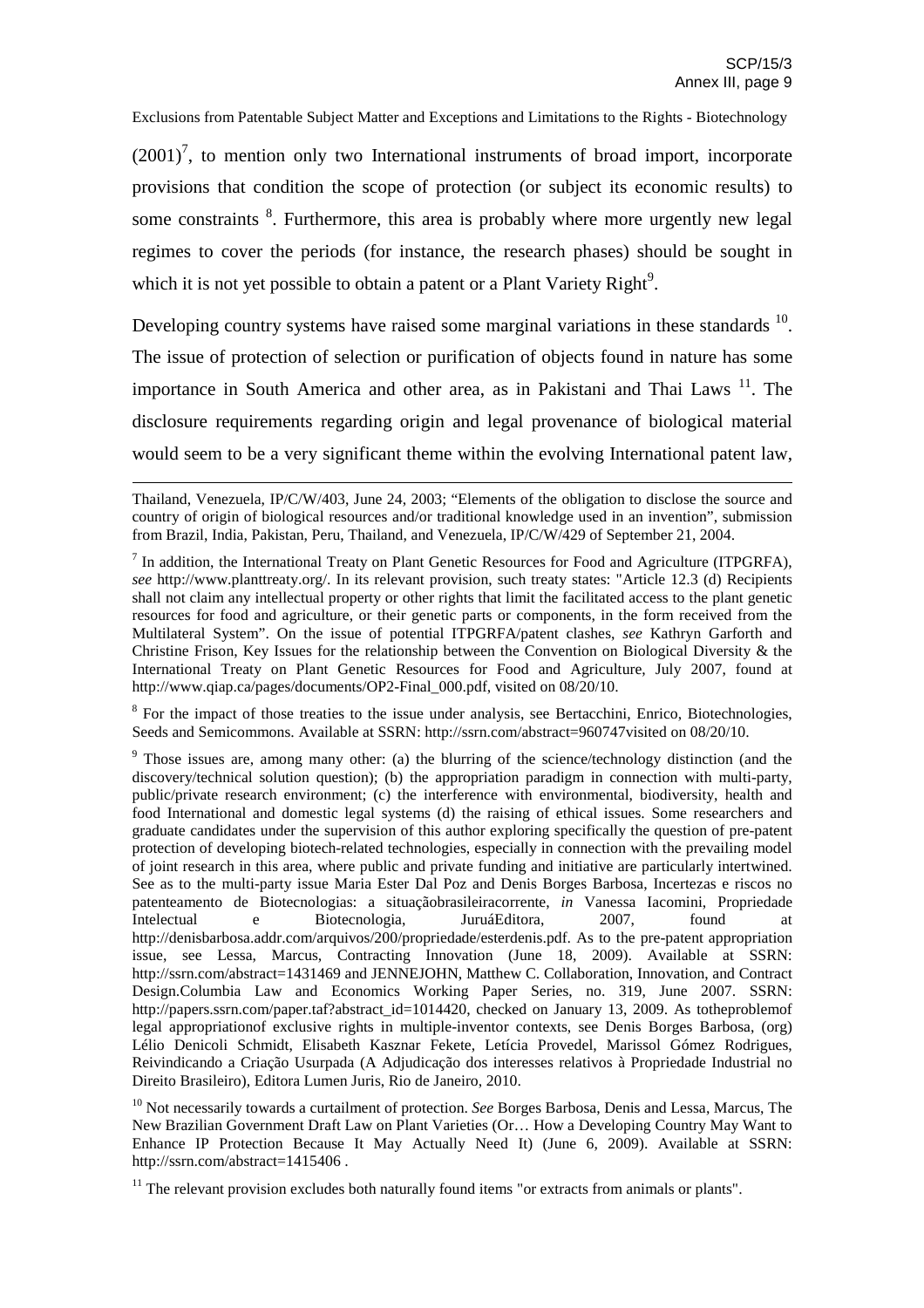Exclusions from Patentable Subject Matter and Exceptions and Limitations to the Rights - Biotechnology but would hardly be classifiable as an exception or limitation to the patent right under the scope of this study<sup>12</sup>.

<sup>&</sup>lt;sup>12</sup> See Doc. WIPO/GRTKF/IC/16/6 Prov. The specific Brazilian current situation is described in Doc. WIPO/GRTKF/IC/16/INF/9.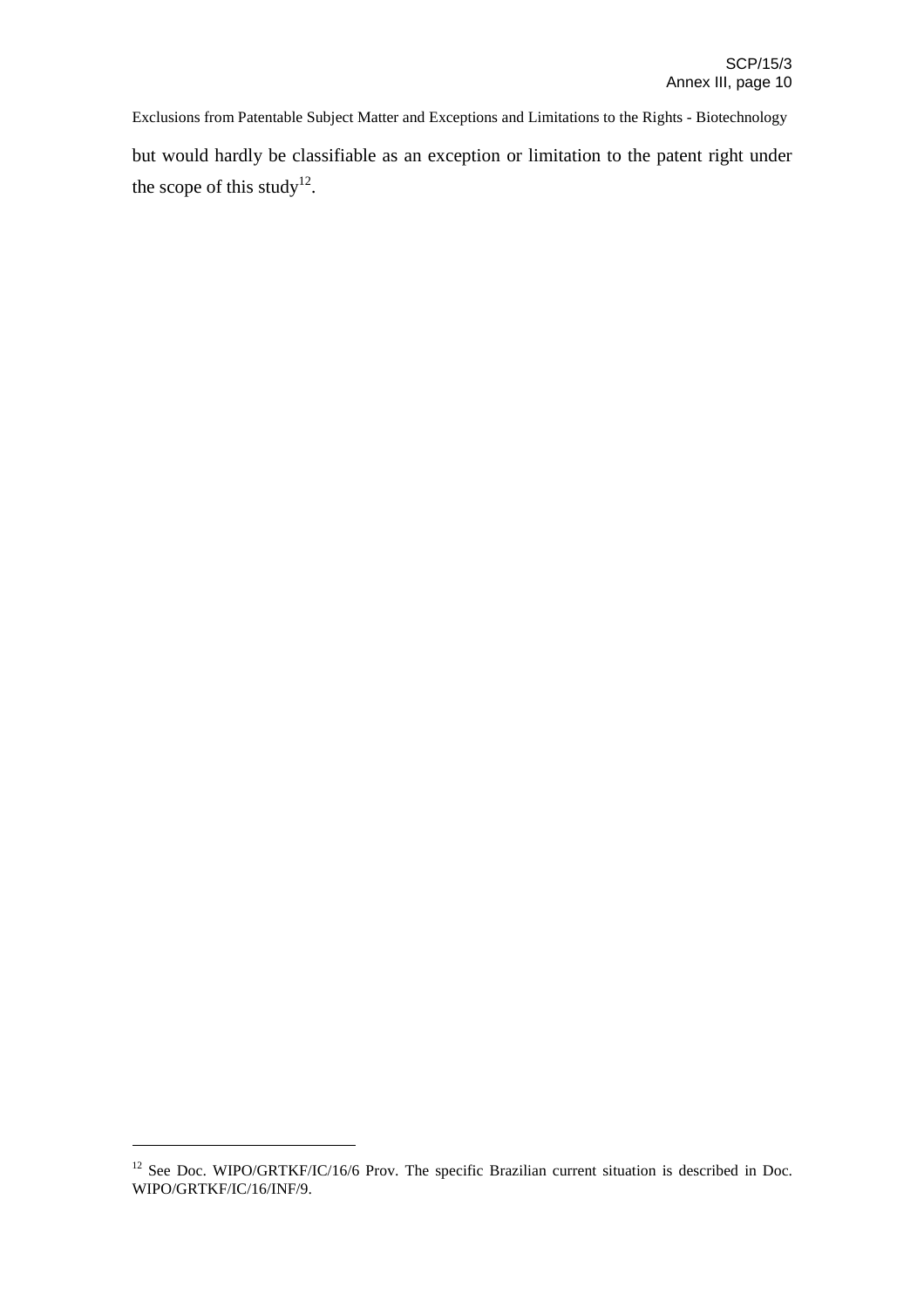## **III - International law concerned**

In this section, we will consider the multilateral and bilateral treaties concerning exclusions, exceptions and limitations of patent rights in the field of biotechnology. The regional treaties are dealt with in the pertinent section below.

## \ **Multilateral treaties**

#### **Subject matter exclusions**

The Paris Union Convention for the Protection of Industrial Property does not include any restriction on (or obligation of) protection of biotechnological creations  $^{13}$ . The area covered by biotechnology is within the "broadest sense" mentioned by the Convention.

It is obvious that such a provision did not oblige any country to include agriculture, or whatever, under the patent protection (Bodenhausen, 1968:26). Until the unification of substantive intellectual property through the "minimum criteria" of the WTO TRIPs Agreement, there was no requirement to include in the legislation of each country every object of what is considered proprietary, and each state had room under the Convention to choose what to protect via patent.

According to TRIPs 27.1, patents shall be available and patent rights enjoyable without discrimination as to the place of invention, the field of technology and whether products are imported or locally produced. According to the art. 27.1 and 29, to all *inventions* 14 whether products or processes, in all fields of technology, must be granted a patent -provided that they are:

 $13$  Art. 1.3) "Industrial property shall be understood in the broadest sense and shall apply not only to industry and commerce proper, but likewise to agricultural and extractive industries and to all manufactured or natural products, for example, wines, grain, tobacco leaf, fruit, cattle, minerals, mineral waters, beer, flowers, and flour".

<sup>&</sup>lt;sup>14</sup> What seems to preclude the patentability of *natural* or non-man made technical solutions. As noted elsewhere in this study, an important issue in this context is the status of elements isolated from nature. According to the UNCTAD Resource Book, "An important question is whether microorganisms as found in nature should be patented under this provision. It is generally accepted that 'to be patentable, a microorganism cannot be as it exists in nature'. However, in some jurisdictions it is sufficient to isolate a microorganism and identify a use therefore to obtain a patent. Thus, in countries that are parties to the European Patent Convention a patent may be granted when a substance found in nature can be characterized by its structure, by its process of isolation or by other criteria, if it is new in the sense that it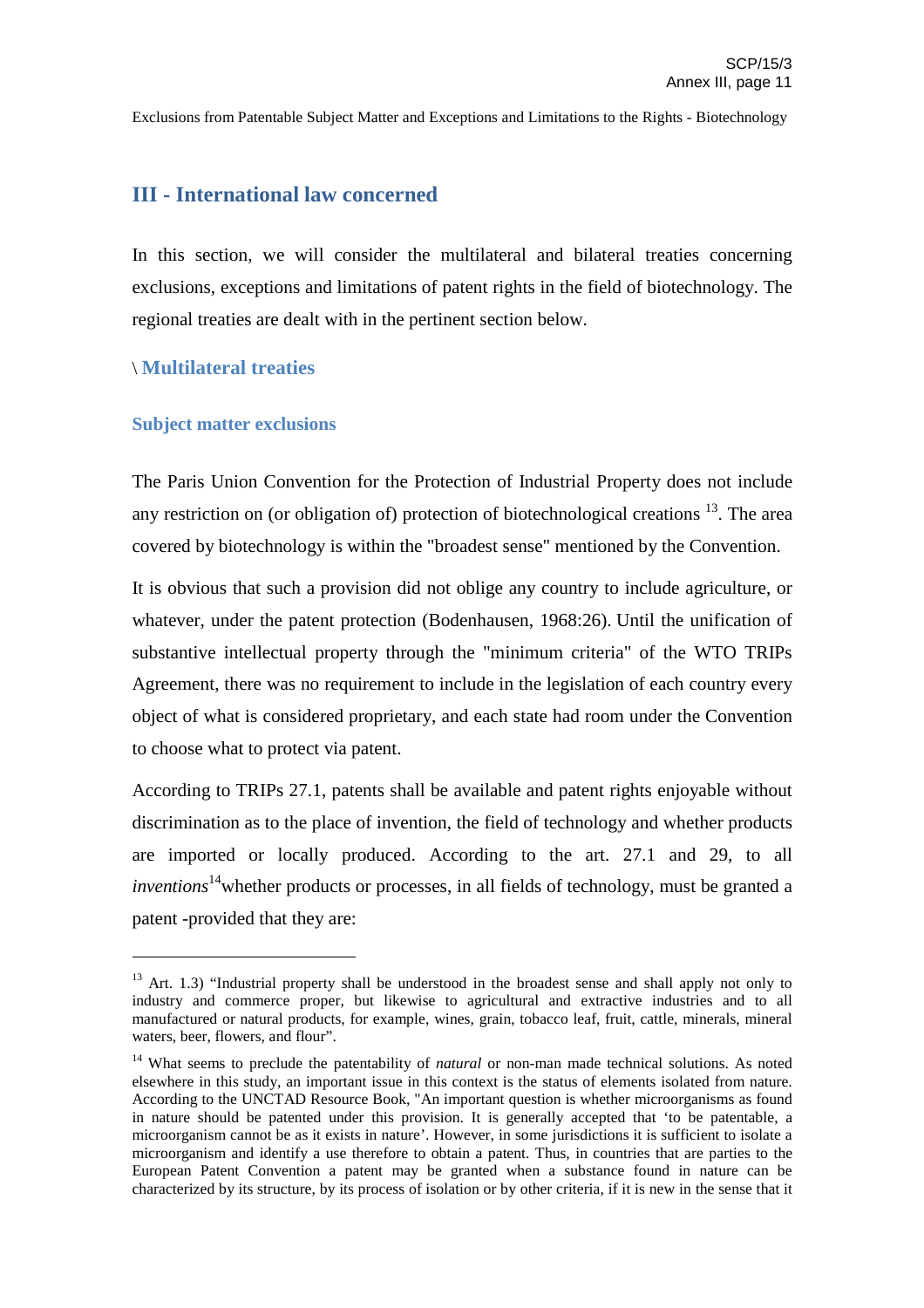- 1. new,
- 2. involve an inventive step,
- 3. capable of industrial application,
- 4. disclosed in a manner sufficiently clear and complete for the invention to be carried out by a person skilled in the art, and
- 5. disclosed in such a way to indicate the best mode for carrying out the invention known to the inventor at the filing date or, where priority is claimed, at the priority date of the application<sup>15</sup>.

Those fields of technology in which patents *may* be denied by members are listed in Art.  $27.2^{16}$  and  $27.3^{17}$ . Art. 27.3 specific provisions also deal with biotechnological technologies (including the human medical field), allowing Members to exclude patents in the assigned areas  $18$ .

TRIPs therefore allows for two kinds of subject matter exclusions:

<sup>15</sup> Whenever those requirements are present in the examined body of law (or, at least, those referred to under (a) to (c) ), they will be mentioned as the "general requirements of patentability".

<sup>17</sup>Other exclusions of patenting may be noted at least from GATT 1947 art. XXI, especially in which is reflected in TRIPs art. 73 (essential security interests).

was not previously available to the public. The European Directive on Biotechnological Inventions clarifies that "biological material which is isolated from its natural environment or processed by means of a technical process may be the subject of an invention even if it already occurred in nature" (Article 3.2). In the United States, an isolated or purified form of a natural product is patentable. The concept of 'new' under the novelty requirement does not mean 'not preexisting' but 'novel' in a prior art sense, so that the unknown but natural existence of a product does not preclude the product from the category of statutory subject matter. Similarly, in Japan the Enforcement Standards for Substance Patents stipulated that patents can be granted on chemical substances artificially isolated from natural materials, when the presence of the substance could not be detected without prior isolation with the aid of physical or chemical methods". UNCTAD-ICTSD. Resource Book, p. 392-393.

<sup>&</sup>lt;sup>16</sup> Article 27 "Patentable Subject Matter 2. Members may exclude from patentability inventions, the prevention within their territory of the commercial exploitation of which is necessary to protect ordre public or morality, including to protect human, animal or plant life or health or to avoid serious prejudice to the environment, provided that such exclusion is not made merely because the exploitation is prohibited by their law".

<sup>&</sup>lt;sup>18</sup> "3. Members may also exclude from patentability: (a) diagnostic, therapeutic and surgical methods for the treatment of humans or animals; (b) plants and animals other than microorganisms, and essentially biological processes for the production of plants or animals other than non-biological and microbiological processes. However, Members shall provide for the protection of plant varieties either by patents or by an effective *sui generis* system or by any combination thereof. The provisions of this subparagraph shall be reviewed four years after the date of entry into force of the WTO Agreement".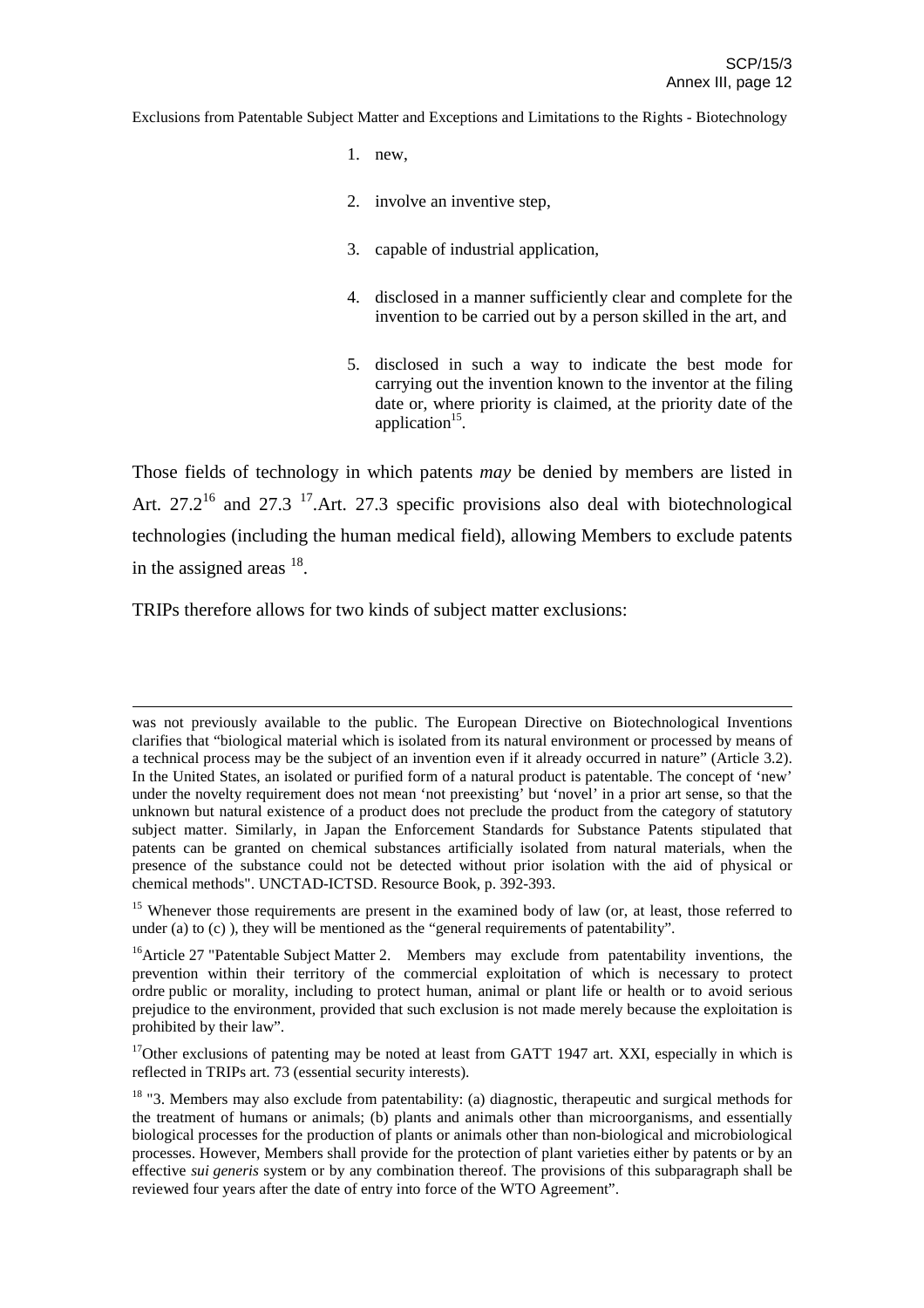(a) the one "necessary to protect *ordre public* or morality" 19 , including when intended to protect human, animal or plant life or health or to avoid serious prejudice to the environment, provided that *necessity* is at stake, and not just convenience<sup>20</sup>; and

(b) a second group including: (i) diagnostic, therapeutic and surgical methods for the treatment of humans or animals, as well as (ii) plants and animals other than microorganisms<sup>21</sup>, and (iii)plant or animal production essentially biological processes other than non-biological and microbiological processes<sup>22</sup>.

 $19$  "Article 27.2 is concerned with the exclusion of particular inventions, not categories of inventions which are dealt with in Article 27.3 (discussed in Chapter 21 below). It is clear from the wording of the provision that the risk must come from the commercial exploitation of the invention, not from the invention as such. (...) An exception based on this Article can be applied only when it is necessary to prevent the "commercial exploitation" of the invention. Therefore, the condition non-commercial uses of the invention (e.g., for scientific research). There were debates whether the exception can only be applied when there is an actual prohibition on the commercialization of the invention, or when there is need to prevent it (even if still not done by the government concerned). According to one opinion, an effective ban should exist in order to make the exception viable. It has been held, however, that TRIPS "does not require an actual ban of the commercialization as a condition for exclusions; only the necessity of such a ban is required. In order to justify an exclusion under Article 27 (2) TRIPS, a Member state would therefore have to demonstrate that it is necessary to prevent – by whatever means – the commercial exploitation of the invention. Yet, the Member would not have to prove that under its national laws the commercialization of the invention was or is actually prohibited". UNCTAD-ICTSD. Resource Book on TRIPS and Development. New York: Cambridge University Press, 2005, p. 377

<sup>&</sup>lt;sup>20</sup> "Article 27.2 introduces a "necessity test" to assess whether protection of an overriding social interest is justified. Though TRIPS constitutes the *lexspecialis* for dealing with patent issues in the WTO framework, the GATT/WTO jurisprudence on Article XX of GATT is likely to play a role in the interpretation of said Article. Article XX (a) and (b) of GATT have a similar structure to Article 27.2, and it is clear that, for the purposes of these provisions exclusions must be objectively justified. These provisions permit Members to make exceptions to the basic GATT free trade principle on the ground (a) that it is necessary to protect public morals, and (b) that it is necessary to protect human, animal or plant life [emphasis added]. Thus, under GATT, quarantine, sanitary and similar regulations must not constitute arbitrary or unjustifiable discrimination or a disguised restriction on trade. A measure is justified only if no reasonable alternative is available to a Member which is not inconsistent, or at least less inconsistent, with GATT." UNCTAD-ICTSD. Resource Book on TRIPS and Development. New York: Cambridge University Press, 2005, p. 377.

 $21$  "A 'microorganism' is an organism that is not normally perceptible by the eye. The scientific concept of 'microorganism' refers to "a Member of one of the following classes: bacteria, fungi, algae, protozoa or viruses." UNCTAD Resource Book, p. 392.

<sup>&</sup>lt;sup>22</sup> "The notion of 'essentially biological process' has been defined by the European Patent Office on the basis of the degree of 'technical intervention'; if the latter plays an important role in the determination of or control over the results, the process may be patentable. Under this notion, conventional breeding methods are generally not patentable. In contrast, methods based on modern biotechnology (e.g., tissue culture, insertion of genes in a plant) where the technical intervention is significant, would be patentable." UNCTAD Resource Book, p. 393.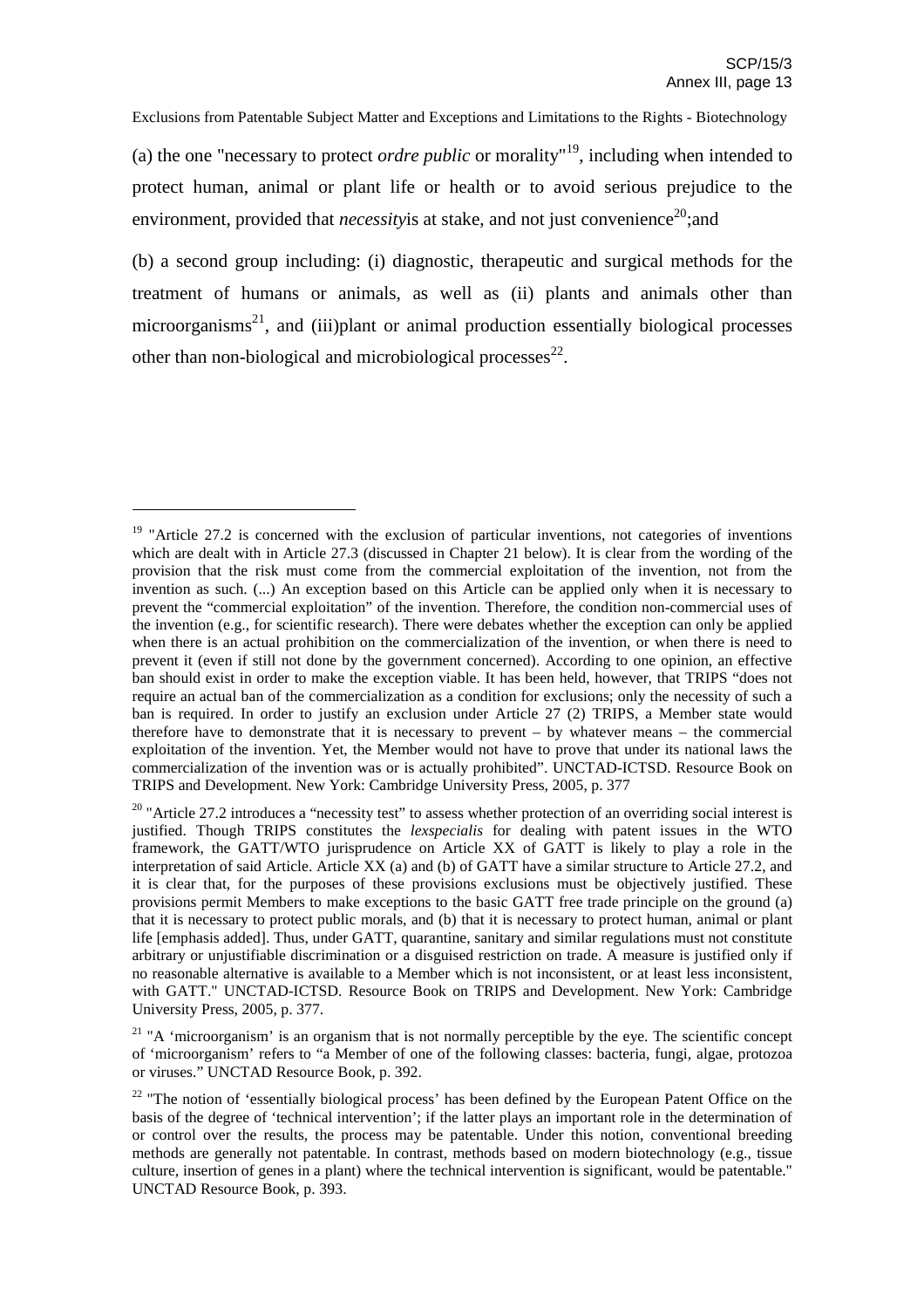## *A note on ordre public and morality*

The two concepts of *ordre public*<sup>23</sup> and morality <sup>24</sup> come *in tandem* in TRIPs art. 27. Should they be distinguished for the purposes of this study? It has been noted that EPO's case law has made such distinction between *ordre public* and morality (Decision T.356/93)<sup>25</sup>.

It might be relevant to say; however, that the rather sibylline distinction between those catchall expressions is not what seems relevant to the application of the exclusion in any particular case. The relevant filter would rather be an adequate balancing of the interests at play: in both cases, the societal interest at stake is the avoidance of public rejection to at the issuance of a patent, as an act of sate condoning some kind of technology, the use of which would be scandalous or publicly inacceptable<sup>26</sup>. As the EPO decision notes:

> Thus, under Article 53(a) EPC, the relevant question is not whether living organisms are excluded as such, but rather whether or not the publication or exploitation of an invention related to a particular living organism is to be considered contrary to "ordre public" or morality.

<sup>&</sup>lt;sup>23</sup> "The term "ordre public", derived from French law, is not an easy term to translate into English, and therefore the original French term is used in TRIPS. It expresses concerns about matters threatening the social structures, which tie a society together, i.e., matters that threaten the structure of civil society as such. "UNCTAD, op. cit., p. 375.

<sup>&</sup>lt;sup>24</sup> "Morality" is "the degree of conformity to moral principles (especially good)". The concept of morality is relative to the values prevailing in a society. Such values are not the same in different cultures and countries, and change over time. Some important decisions relating to patentability may depend upon the judgment about morality. It would be inadmissible that patent offices grant patents to any kind of invention, without any consideration of morality". UNCTAD, op. cit., loc. cit.

<sup>&</sup>lt;sup>25</sup> See http://www.law.washington.edu/Casrip/Newsletter/default.aspx?vear=1995&article=newsv2i2eu, visited on 20/08/10.

<sup>&</sup>lt;sup>26</sup> "Patents represent a quid pro quo between the public and the inventor: in exchange for disclosing the invention, the inventor receives the right to exclude others from practicing her invention. They therefore serve as source technical information. Patents also communicate information to markets and companies that serve to reduce various transaction costs, allowing more efficient transactions and investment. Patents consequently communicate various types of information beyond the technical. There is no reason, however, that such messages must be limited to the technical or the pecuniary. (...) The grant of a patent could communicate a message of inferiority to groups whose identity is tied to their biology. (...) The grant of a patent on such technologies affords the government's imprimatur of such controversial technologies". Holbrook, Timothy R.,The Expressive Impact of Patents. Washington University Law Review, Vol. 84, p. 573, 2006; Chicago-Kent Intellectual Property & Technology Research Paper No. 08- 008. Available at SSRN: http://ssrn.com/abstract=909581 or DOI: 10.2139/ssrn.702587, visited on 20/08/10.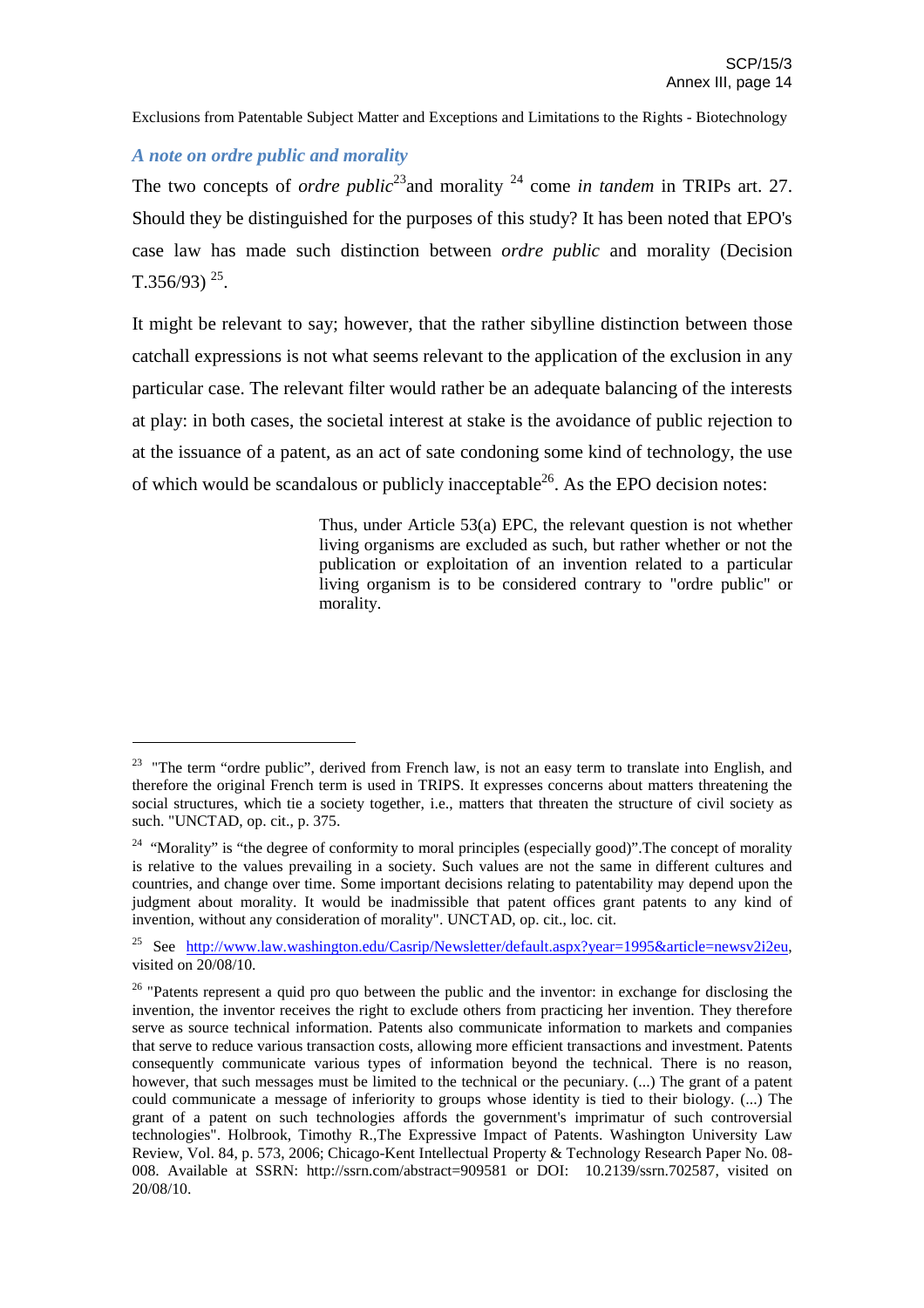#### **Exclusions and limitations to the patentee's rights**

There are no specific rules in the multilateral treaties dealing with the exclusions and limitations of patentee's rights on biotechnological inventions. Whatever limitations or exclusions shall be subject to the delimiting rules of art. 30  $^{27}$  and, as applicable, the standards provided by art. 31 and art. 31-A for uses without authorization of holder.

However, important considerations have been drawn as to the *exhaustion doctrine* as applied to such inventions, especially those that involve self-replicating material  $^{28}$ .

As it must be recalled, TRIPs does not provide obligations or restrictions as to the incorporation of first sale or exhaustion provisions in national laws<sup>29</sup>. It has been felt, however, that a straight application of this doctrine to seeds and other self-replicating material could inordinately stress the patent holders' rights  $30$ . Even after the first sale,

 $27$  Article 30 "Exceptions to Rights Conferred Members may provide limited exceptions to the exclusive rights conferred by a patent, provided that such exceptions do not unreasonably conflict with a normal exploitation of the patent and do not unreasonably prejudice the legitimate interests of the patent owner, taking account of the legitimate interests of third parties".

 $28$  Exhaustion or first-sale doctrine is not easily classifiable as a limitation to the rights of patentee and therefore arguably not subject to the three-step standard provided for art. 30. However, it would be at least prudent to check the extension of exhaustion to the confronting interests of trade and biotechnological innovation. An important case is Andean Decision 486 - Article 54.- [Exhaustion] (...), which albeit assuring exhaustion of such material, ends by excepting... "... the material so obtained is not used for multiplication or propagation purposes".

 $29$  TRIPs Article 6 – "Exhaustion - For the purposes of dispute settlement under this Agreement, subject to the provisions of Articles 3 and 4 nothing in this Agreement shall be used to address the issue of the exhaustion of intellectual property rights. Also, Paragraph 5 of the Doha Declaration on the TRIPS Agreement and Public Health 5. Accordingly and in the light of paragraph 4 above, while maintaining our commitments in the TRIPS Agreement, we recognize that these flexibilities include: [ . . . ] (d) The effect of the provisions in the TRIPS Agreement that are relevant to the exhaustion of intellectual property rights is to leave each Member free to establish its own regime for such exhaustion without challenge, subject to the MFN and national treatment provisions of Articles 3 and 4."

<sup>&</sup>lt;sup>30</sup> "Regarding the impact on agricultural biotechnology and its ability to use patent law to prevent farmers from saving progeny seed for re-planting or sale, I don't think Quanta will be a substantial impediment, primarily because courts will find that patent exhaustion does not apply to progeny seed. The SG has expressed this view in a footnote in its amicus brief supporting Quanta, which states: 'This Court has never suggested that the patent-exhaustion doctrine applies to the products of a patented item that is capable of reproducing itself in the hands of the purchaser - e.g., newly-grown seeds that are identical to, and grown from, a patented genetically-modified seed that was purchased from the patentee or an authorized licensee'". See U.S. Amicus Br. at 14 & n.8, McFarling v. Monsanto Co., 545 U.S. 1139 (2005) (No. 04-31). "This case presents no opportunity to address that question. I think the SG is correct, and that courts will carve out an exception to the patent exhaustion doctrine for the progeny of selfreplicating biotechnology products such as generically-modified seeds. This distinction between a product embodied by a patent vs. a copy of the product would also be consistent with the distinction the Supreme Court recently drew between a component of a patent invention under 271(f) and a copy of that component made outside the US (Microsoft v. AT&T)." Chris Holman, Quanta and Its Impact on Biotechnology, found at http://holmansbiotechipblog.blogspot.com/2008/06/quanta-and-its-impact-onbiotechnology.html, visited on 08/10/10.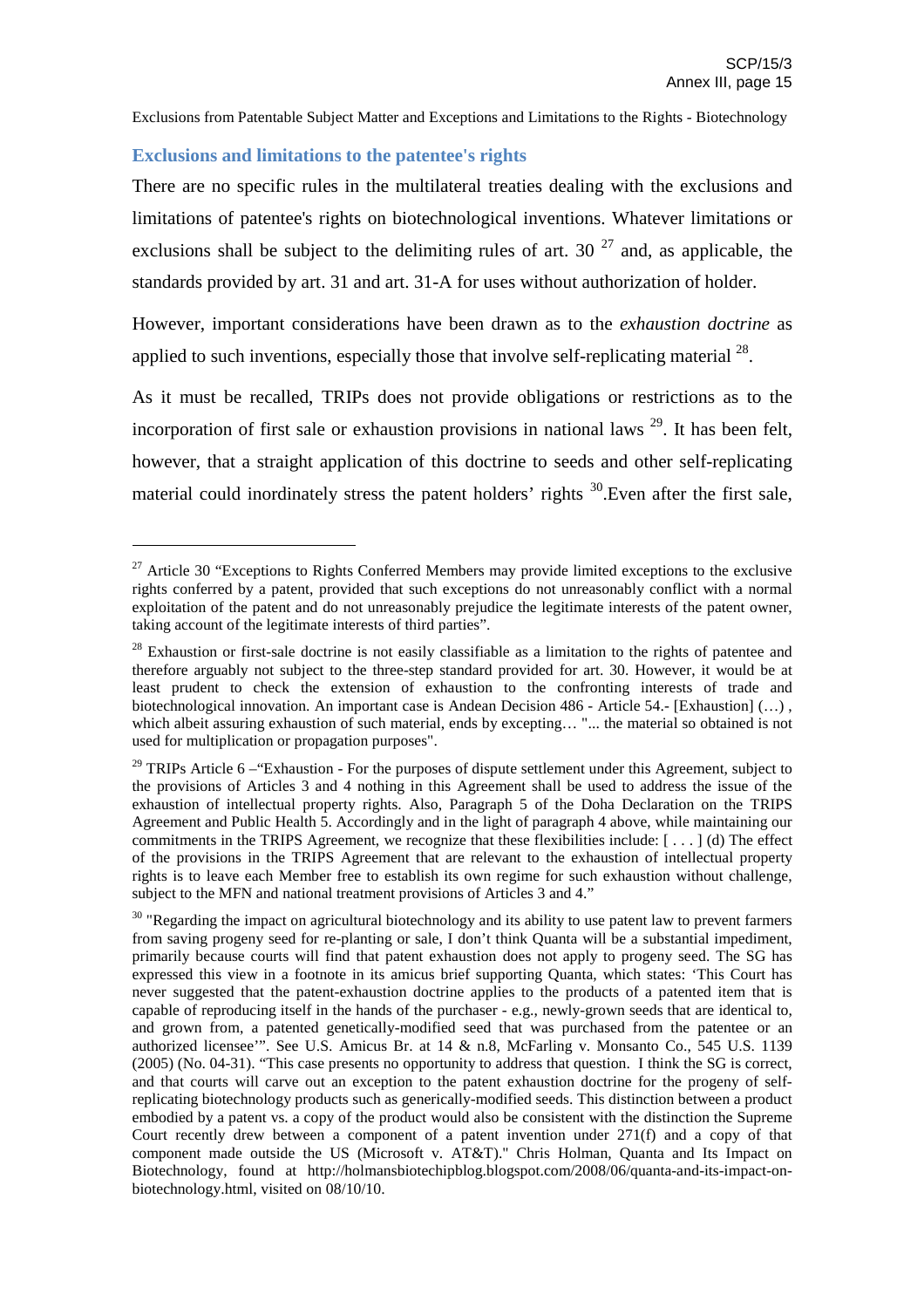the protected *physical* item may retain its full reproducible power, and therefore the buyer of such product may compete with the original seller on a free rider basis.

In some peculiar cases, seller may retain obligations as to the physical product sold  $31$ , and the exhaustion doctrine would prevent him from exercising exclusionary powers towards buyer. Even the exercise of some contractual obligations extending a non-copy to buyer might be questionable under some public policy or trade-related considerations 32 .

Even though the issue has not been yet solved in all the pertinent legal systems<sup>33</sup>, it would appear that some further consideration should be given to such a problem  $34$ .

 $33$  The issue is however mentioned in Brazilian law and a small number of other statutes.

<sup>&</sup>lt;sup>31</sup> "In an effort to expand these categories and to allocate liability to the intellectual property owners of the biotechnology, many scholars have objected that these legal boundaries are too restrictive. A common objection is that the legal distinctions between physical and intangible property are Jesuitical ones when it comes to the sphere of biotechnology. The patented gene is inside the physical seed, so, critics argue, it is disingenuous and scientifically unsound to try to differentiate liability based on clear divisions between property rights or intellectual property rights." Elizabeth F. Judge, Intellectual Property Law as an Internal Limit on Intellectual Property Rights and Autonomous Source of Liability for Intellectual Property Owners. Bulletin of Science Technology Society 2007: 27: 301, at Property Owners, Bulletin of Science Technology Society 2007; 27; 301, at http://bst.sagepub.com/cgi/content/abstract/27/4/301, visited on 08/10/10.

<sup>&</sup>lt;sup>32</sup> Todd Michael Leaven, The misinterpretation of the patent exhaustion doctrine and the transgenic seed industry in light of Quanta V. LG Electronics, North Carolina Journal Of Law & Technology Volume 10, Issue 1: Fall 2008, "In reversing Bizcom, Quanta signaled that the patent exhaustion doctrine still has teeth and industries cannot rely on patent law to enforce authorized post-sale restrictions. With the transgenic seed industry's sales models unchanged, the lack of patent law protection for post-sale restriction leaves the seed industry relying upon state contract law. Although contract law is still a viable option for the seed industry, it is evident from state legislation, such as the 2003 legislation in Indiana, that contract law is not as stable as patent law." "A concern surprisingly not mentioned in the Quanta amicus curiae briefs is recent action in state legislatures. Within the last seven years, state legislators in Missouri and Minnesota introduced bills allowing farmers to save their seeds regardless of what the seed patentee and the licensed distributor set forth in contract."

<sup>&</sup>lt;sup>34</sup> The quite similar problem of self-replicating software, phonograms, DVDs and other expressive creations in digital environments was addressed by the WIPO Internet Treaties, by extending the coverage of copyright and software rights beyond the first sale, and including distribution rights within the scope of IPRs. It is not clear whether similar provisions in the patent system would fulfill the trade interests to be served under the exhaustion tag. See, for instance, Kevin E. Noonan, Supreme Court Fails to Grant Certiorari in Monsanto Co. v. McFarling, "2. Do the doctrines of patent exhaustion and patent misuse permit the purchaser of a patented good to use that good and dispose of its products as it sees fit, absent a valid contract? With regard to Question #2 of his Petition, McFarling argued that the infringing seed were a "natural product" of the seeds he had purchased, and that the doctrines of patent exhaustion and patent misuse precluded Monsanto from recovering for patent infringement. (In the District Court, Monsanto had abandoned its breach-of-contract claims under the Technology Agreement, and the damage award was based solely on patent infringement liability.) The Petition characterized replanting seeds as the "ordinary and expected use" of the patented seed product, and thus that a determination of infringement was contrary to settled principles of patent exhaustion (but see Rich, G.S., 6th Annual Conference on Intellectual Property Law and Policy, Fordham University, April 16, 1998, in Chisum et al., Principles of Patent Law: Cases and Materials, 2d Ed., New York: Foundation Press, 2001, pp. 1120-21)".Found at http://www.patentdocs.typepad.com/patent\_docs/2008/01/supreme-court-f.html, visited 08/09/10.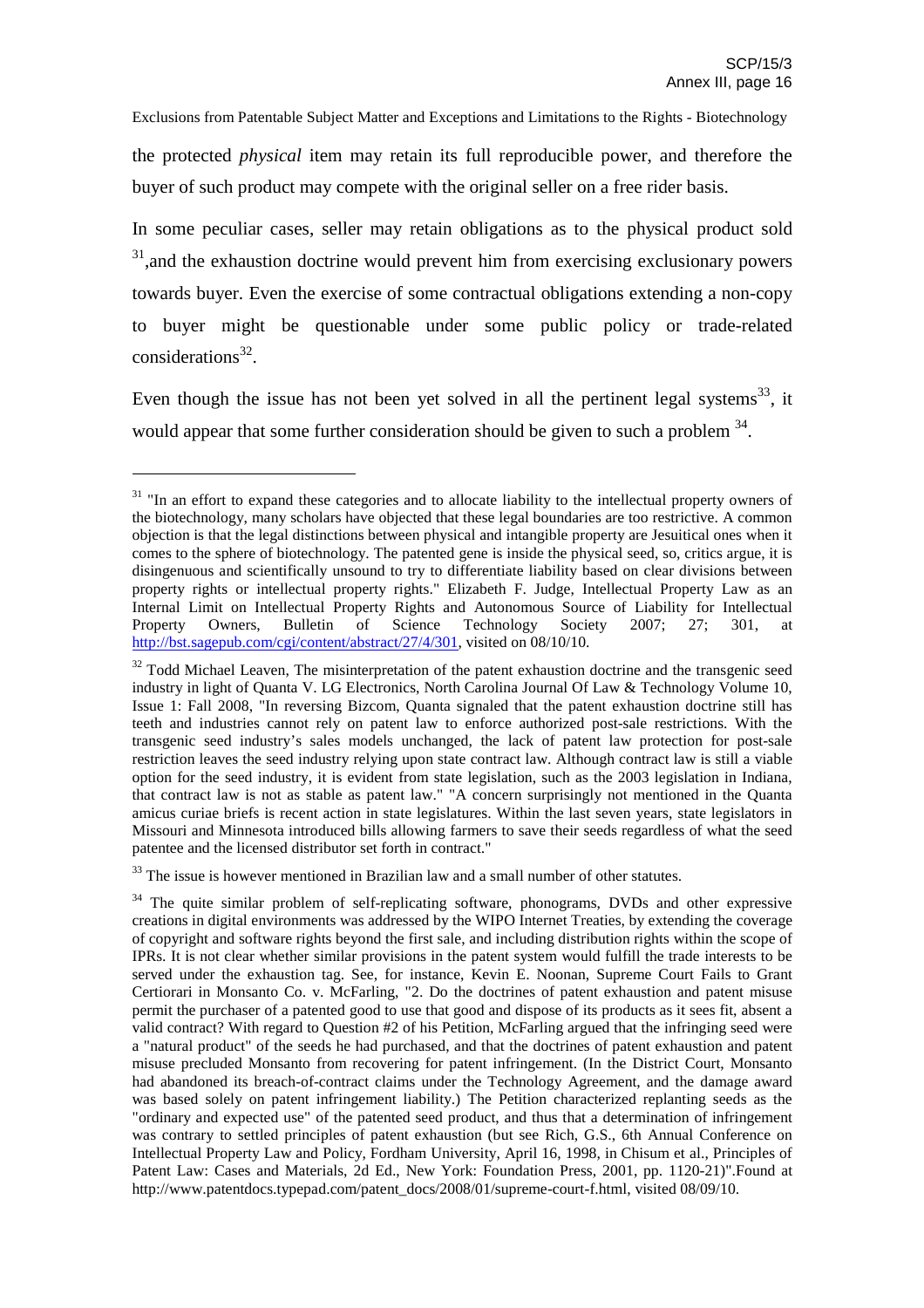**A difficult protection to choose: alternative protection mechanisms for plant varieties**

When each country accepted TRIPs' terms to conducting business, a Plant Variety protection – of some kind – came with the bundle. However, the treaty did not impose the choice of the UPOV model, as Josef Drexel notes:<sup>35</sup>

> As to the protection of plant varieties, the provision states an option for WTO Members. They can either provide for patent protection or "an effective *sui generis* system – thereby alluding to the concept of plant breeders' rights as provided for by the UPOV Convention,<sup>36</sup> without mentioning it – or protection by a combination of the two  $IP$ rights. <sup>37</sup> Developing countries have a strong interest in Art. 27.3(b) TRIPS, which is basically twofold. Firstly, developing countries want to make sure that the farmers' privilege of the UPOV Convention<sup>38</sup> according to which UPOV member states may allow farmers to use crop for bringing out new seeds on their own land can be considered part of an "effective" *sui generis* system of protection.

When TRIPs entered into force, the member countries could choose between the text of the 1978 UPOV Convention ("UPOV 1978"), and UPOV 1991 standards. The prior version was eventually closed to new entrants, and now only the later one is available. In a number of FTAs, the choice for the 1991 UPOV version was required, as noted below; the choice for non-UPOV systems is, therefore, prevented.

What are the distinctions between the 1978 and the 1991 versions? Aaron Cosbey so describes<sup>39</sup>:

> Scope of protection. Under UPOV 1978, commercial use of reproductive materials of the protected variety is not allowed. In other words, a farmer could not purchase a protected variety, and grow seed from it for subsequent sale, since it could be used to reproduce the protected variety. UPOV 1991 offers the same protection, but in some cases takes it further, to the products of the protected variety. According to this restriction, if permission has not been properly obtained for the growing of a protected variety, the products of the crop (e.g., fruit from protected tree varieties) are also accorded IP protection.

<sup>35</sup>Josef Drexl, The Evolution of TRIPS: Toward Flexible Multilateralism, published in French in KORS, J.; REMICHE, B. ADPIC, première décennie: droits d´auteur et accès à l´information. Perspective latinoamericaine. L´Accord ADPIC: dix ans après. Belgica: LARCIER, 2007.

<sup>36</sup> Convention for the Protection of New Varieties of Plants of 2 November 1961, revised in 1972, 1978 and 1991. The different versions are available at http://www.upov.int/en/publications/conventions/index.html. The Convention establishes an international organization, the so-called Union pour la protection des obtentions végétales (UPOV).

<sup>37</sup> Such a dual system of patent and plant variety protection exists in the U.S.

<sup>38</sup> See Art. 14(2) of UPOV Convention 1991.

<sup>39</sup> The Sustainable Development Effects of the WTO TRIPS Agreement: A Focus on Developing Countries, Institute for Sustainable Development, Winnipeg, Canada.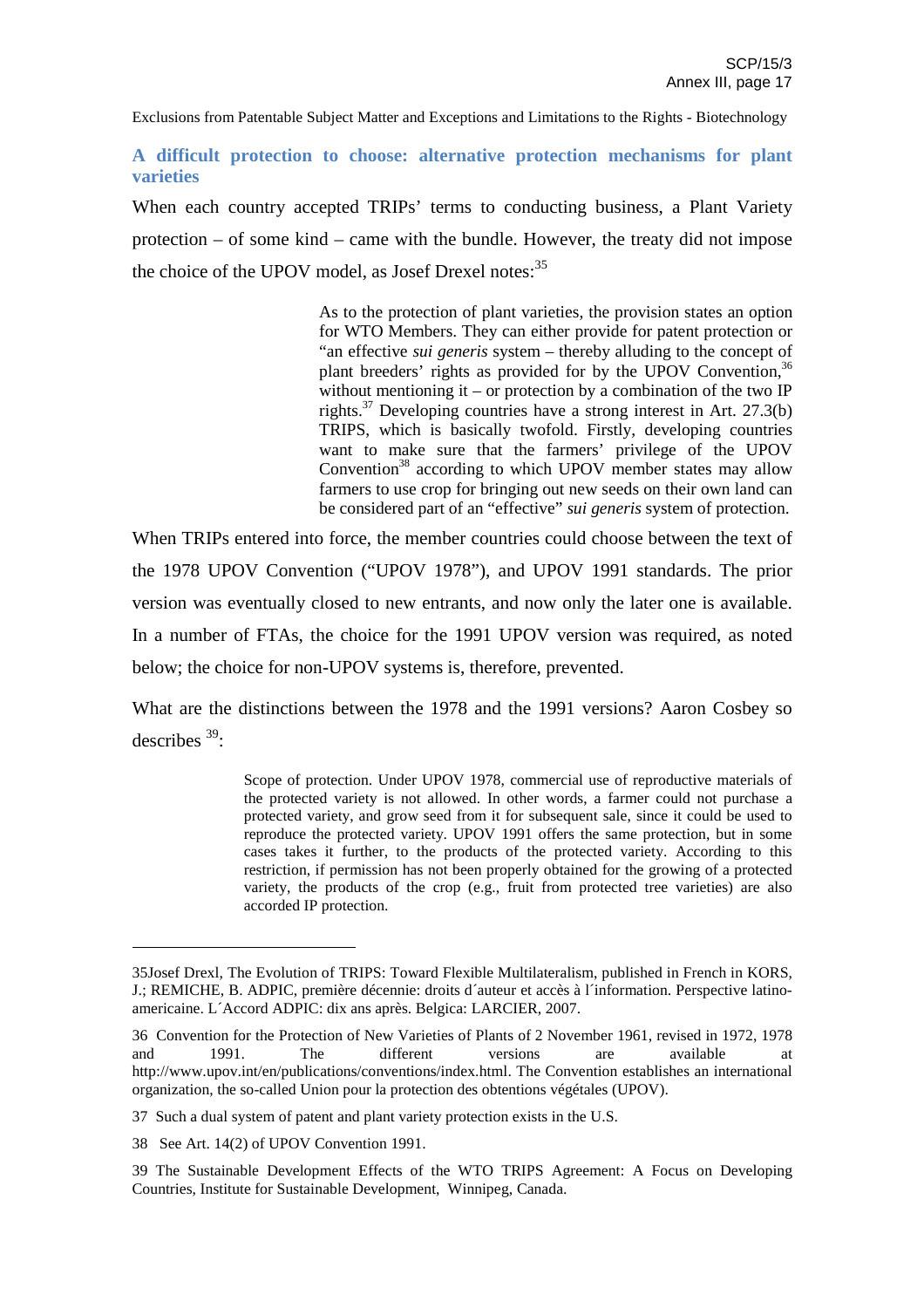Duration of protection. UPOV 1978 provides for a minimum of 15 years of protection, while UPOV 1991 extends this to 20 years.

Farmers' privilege. Farmers' privilege refers to the right of farmers using a protected variety to retain the seed from their crop for reuse, without paying royalties again to the breeder—a burden which would be particularly difficult for poor farmers. UPOV 1978 allows for farmers' privilege, while UPOV 1991 leaves it at the discretion of the national government.

Breeders' exemption. Breeders' exemption refers to the practice of allowing breeders free access to protected varieties for research purposes—a measure devoted to fostering increased innovation. UPOV 1978 allows for such an exemption. UPOV 1991 allows only a limited application of this exemption. If the resulting improved variety is deemed to be "essentially derived" from the original protected variety (i.e., sufficiently genetically similar) then, while the breeder of the new variety may be granted IPRs, IPRs over the new variety are also granted to the breeder of the original variety. It is not yet clear how "essentially derived" will be defined in practice. This last element of UPOV 1991 might be thought to benefit traditional farmers, since a number of improved commercial varieties might be deemed to be essentially derived from land races. However, since there is no protection for such land races in the first place under UPOV, this potential protection for varieties derived from them is not available either.

#### *The arguments against PVPs*

The arguments against the adoption of any protection whatsoever for plant varieties may be easily anticipated. In a nutshell: any exclusive protection introduces a synchronic economic inefficiency, in the sense that access to some portions of the germplasm is immediately restricted in favor of protecting a *private* investment in plant technology 40 .

On the other hand, the lesser protection afforded by the UPOV system was exactly what made it preferable, as stated in an oft-quoted remark, contemporaneous to the TRIPs Agreement:

> The original UPOV Convention laid down the rules for PBR that would have to be included in national laws in order for countries to qualify for membership. In essence, plant breeders are given a limited monopoly over the reproductive material of the variety. Even if it may seem only a nuance, this entails an important difference with patents, since patent holders claim ownership to the germplasm, technology and industrial processes, while breeders - in the original UPOV concept - can only control multiplication and sale of seeds. UPOV has also provided - until the 1991 version discussed below special protection for farmers and the continued free access to plant genetic resources. Farmers have been allowed to continue with their ancestral costume of saving seeds for the coming seasons and informally exchanging them with other farmers, even from protected varieties, and this right is called the farmers' privilege. Plant breeder and Netherlands genebank director, Jaap Hardon, described this free availability of germplasm once as a "constitutional right" in agriculture. "A right going back 12'000 years to the dawn of agriculture and the domestication of all these crops we grow or have

 $40$  The arguments against PVPs are listed in Paulino et allii (2005).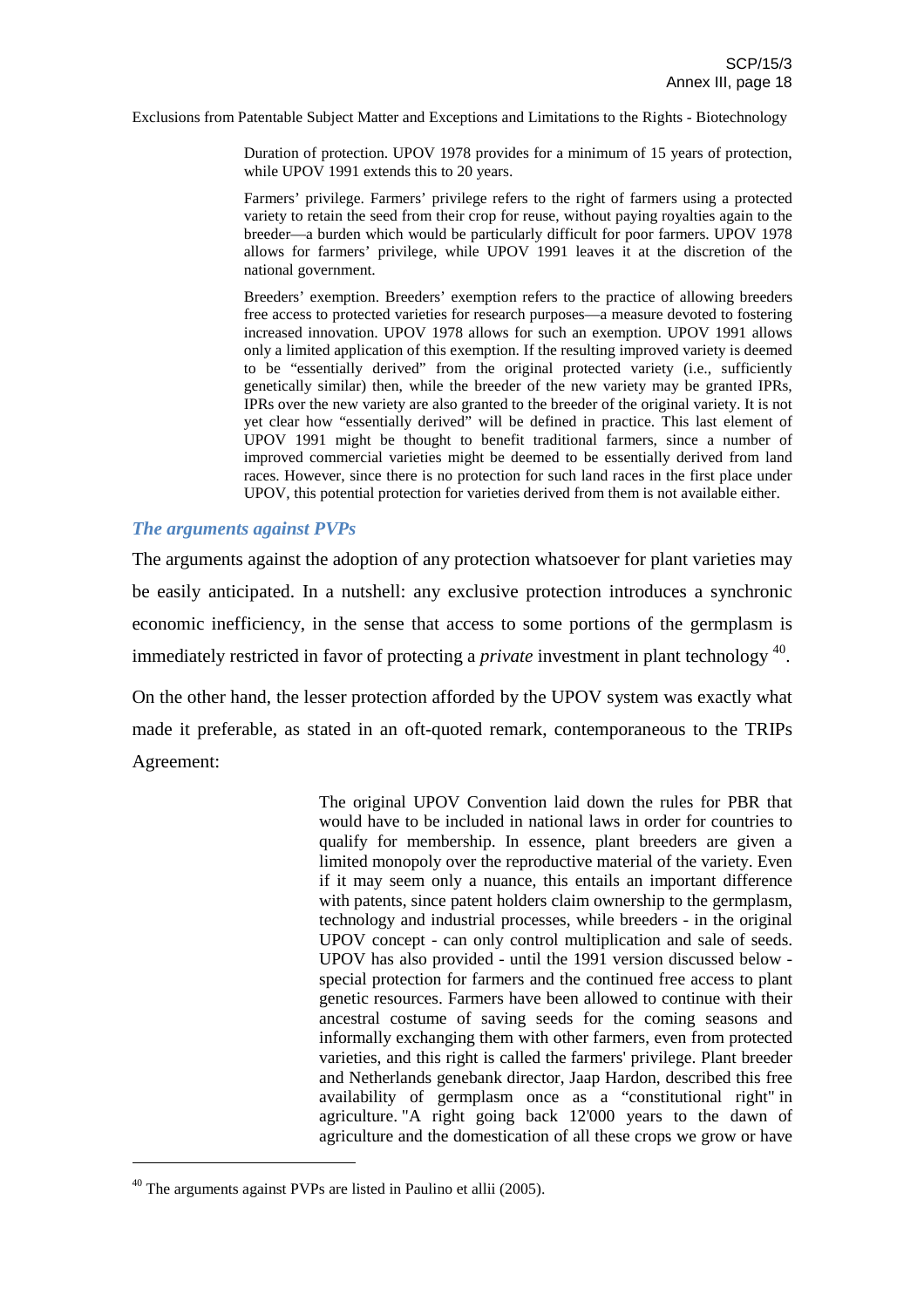grown." For the same reason, breeders have been allowed to make use of protected varieties' genetic material to develop new lines without having to pay royalties or ask permission. This right is included in UPOV as breeders' exemption. Without the possibility to freely exchange germplasm there is maybe agribusiness but not agriculture. 41

#### **The review of TRIPs Article 27.3(b)**

"The TRIPS Agreement requires a review of Article 27.3(b) which deals with patentability or non-patentability of plant and animal inventions, and the protection of plant varieties.

Paragraph 19 of the 2001 Doha Declaration has broadened the discussion. It says the TRIPS Council should also look at the relationship between the TRIPS Agreement and the UN Convention on Biological Diversity, the protection of traditional knowledge and folklore.

It adds that the TRIPS Council's work on these topics is to be guided by the TRIPS Agreement's objectives (Article 7) and principles (Article 8), and must take development issues fully into account."

At its inception, TRIPs article 27.3(b) was subject to a revision by 1999. The revisional exercise was not accomplished to this date  $42$ .

The issue has raised an inflamed discussion; not only dividing south and north positions <sup>43</sup>, but also the conflicting positions within the OECD group in connection with the differing practices now prevailing in the various countries and regional treaties (see Section II above).

<sup>41</sup> Grain, June 1996, UPOV: Getting A Free Trips Ride?, http://www.grain.org/seedling/?id=161.

 $42$  The present status of the exercise is noted at http://www.wto.org/english/tratop\_e/trips\_e/art27\_3b\_background\_e.htm, visited on 08/20/10.

 $43$  "With respect to the review of Article 27.3(b), some developing country Members, as mentioned above, interpret "review" as opening up the possibility of amending Article 27.3(b). (...) This proposal has been the basis of controversial debates within the Council in 2003 and 2004. Developed Members have rejected an amendment of Article 27.3(b) in the above sense, referring, inter alia, to their biotechnology industries. The EC, for example, has proposed that those Members seeking to avoid the patenting of natural materials could make use of the TRIPS flexibilities, i.e. to define narrowly the patentability criteria. In this vein, genetic resources occurring in nature would not be patentable (failing to meet the novelty requirement). The aim of some developed countries, if a revision did take place, would be to eliminate the exception for plants and animals, and to establish that the UPOV Convention as revised in 1991 should be the only means of protection available for plant varieties, excluding other sui generis systems. Thus, according to the United States, the TRIPS Council should consider "whether it is desirable to modify the TRIPS Agreement by eliminating the exclusion from patentability of plants and animals and incorporating key provisions of the UPOV agreement regarding plant variety protection." For many developing countries, in contrast, it would be important to maintain the exception for plants and animals, as well as the flexibility to develop sui generis regimes on plant varieties which are suited to the seed supply systems of the countries concerned". UNCTAD, op. cit., p. 397.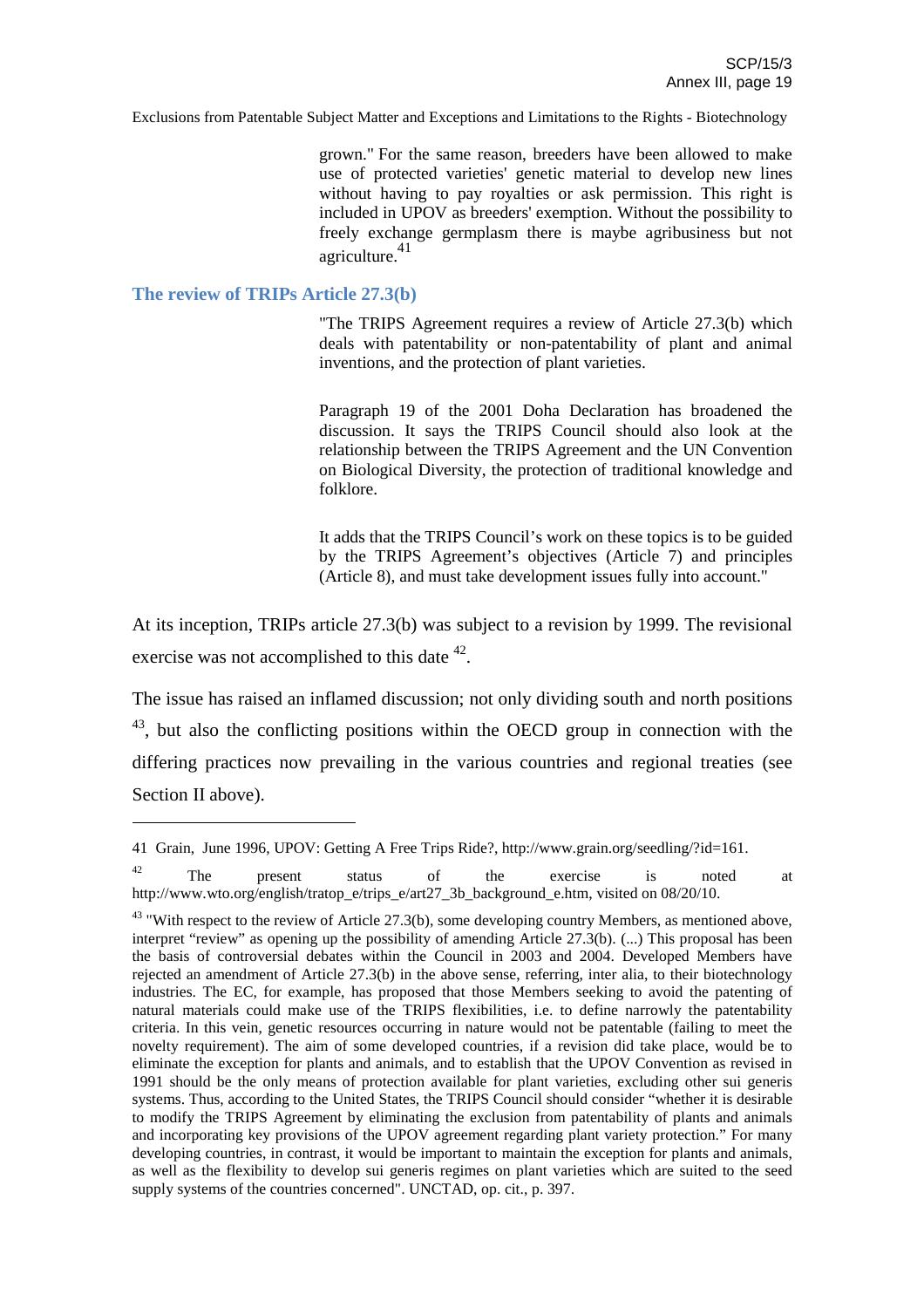The complexities of the problem is composed by the need to harmonize the various International instruments in force dealing with the theme outside the patent environment <sup>44</sup>, as well as with the various exercises in course within WTO and WIPO concerning the protection of traditional knowledge and folklore, as mandated by Doha Ministerial declarations.

While the mention of such extremely important considerations could not be eluded from this study, the extent and intricacy of the questions preclude full discussion of the review at this point <sup>45</sup>.

#### \ **Bilateral treaties**

Bilateral treaties, especially Free Trade Agreements<sup>46</sup>, have a clear import in this analysis. As it is noted in this section, a number of FTAs executed with the United States <sup>47</sup> provides for requirements for patents within the scope of this study, which

<sup>44</sup> At least with the CBD (Convention on Biological Diversity), UPOV, the International Treaty on Plant Genetic Resources for Food and Agriculture (ITPGRFA). See UNCTAD, p. 379 and following pages.

<sup>&</sup>lt;sup>45</sup> The listing of most of the issues in discussion at this moment may be seen at http://www.twnside.org.sg/title2/health.info/2010/health20100701.htm, visited on 08/20/10.

<sup>&</sup>lt;sup>46</sup> We would not discuss here the Economic Partnership Agreements (EPAs) between the European Union (EU) and other 77 countries. See as to the current status (June 2010), http://trade.ec.europa.eu/doclib/docs/2010/june/tradoc\_146263.pdf. The CARIFORUM EPA, found at http://eur-lex.europa.eu/LexUriServ/LexUriServ.do?uri=OJ:L:2008:289:0003:1955:EN:PDF, does not contain particular provisions covering biotechnological patents.

 $47$  Only those FTAs that include significant biotechnology provisions are considered. The complete list of FTAs at this moment is: "Peru-US Trade Promotion Agreement, signed 14 December 2007 (pending implementation); Korea-US FTA (KORA), signed 30 June 2007 (pending US Congress approval); Panama-US Trade Promotion Agreement, signed 28 June 2007 (pending US Congress approval); Columbia-US FTA, signed 22 November 2006 (pending US Congress approval); Oman-US FTA, signed 19 January 2006 (pending implementation); Bahrain-US FTA, signed 14 September 2004 (entered into force 4 August 2006); CAFTA-DR FTA, signed 5 August 2004 (entered into force between the United States and El Salvador on 1 March 2006, followed by Honduras and Nicaragua on 1 April 2006, Guatemala on 1 July 2006, and the Dominican Republic on 1 March 2007. The remaining partner country, Costa Rica, approved the agreement in a national public referendum on 7 October 2007, although entry into force is pending passage of necessary implementation legislation by the Costa Rican legislature); Morocco-US FTA, signed 15 June 2004 (entered into force 1 January 2006); Australia-US Free-Trade Agreement (AUSFTA), signed 18 May 2004 (entered into force 1 January 2005); Chile-US FTA, signed 6 June 2003 (entered into force 1 January 2004); Singapore-US FTA, signed 6 May 2003 (entered into force 1 January 2004). There are also FTAs implemented before the Doha Declaration: Jordan-US FTA, signed 24 October 2000 (entered into force 17 December 2001); NAFTA, signed 17 December 1992 (entered into force 1 January 1994); Israel-US FTA, signed 22 April 1985 (entered into force 1 September 1985)". According to Nasu, Hitoshi, Public Law Challenges to the Regulation of Pharmaceutical Patents in the US Bilateral Free Trade Agreement (2010). INCENTIVES FOR GLOBAL PUBLIC HEALTH: PATENT LAW AND ACCESS TO ESSENTIAL MEDICINES, Thomas Pogge, Matthew Rimmer, Kim Rubenstein, eds., Cambridge University Press, 2010; ANU College of Law Research Paper No. 10-53. Available at SSRN: http://ssrn.com/abstract=1652501.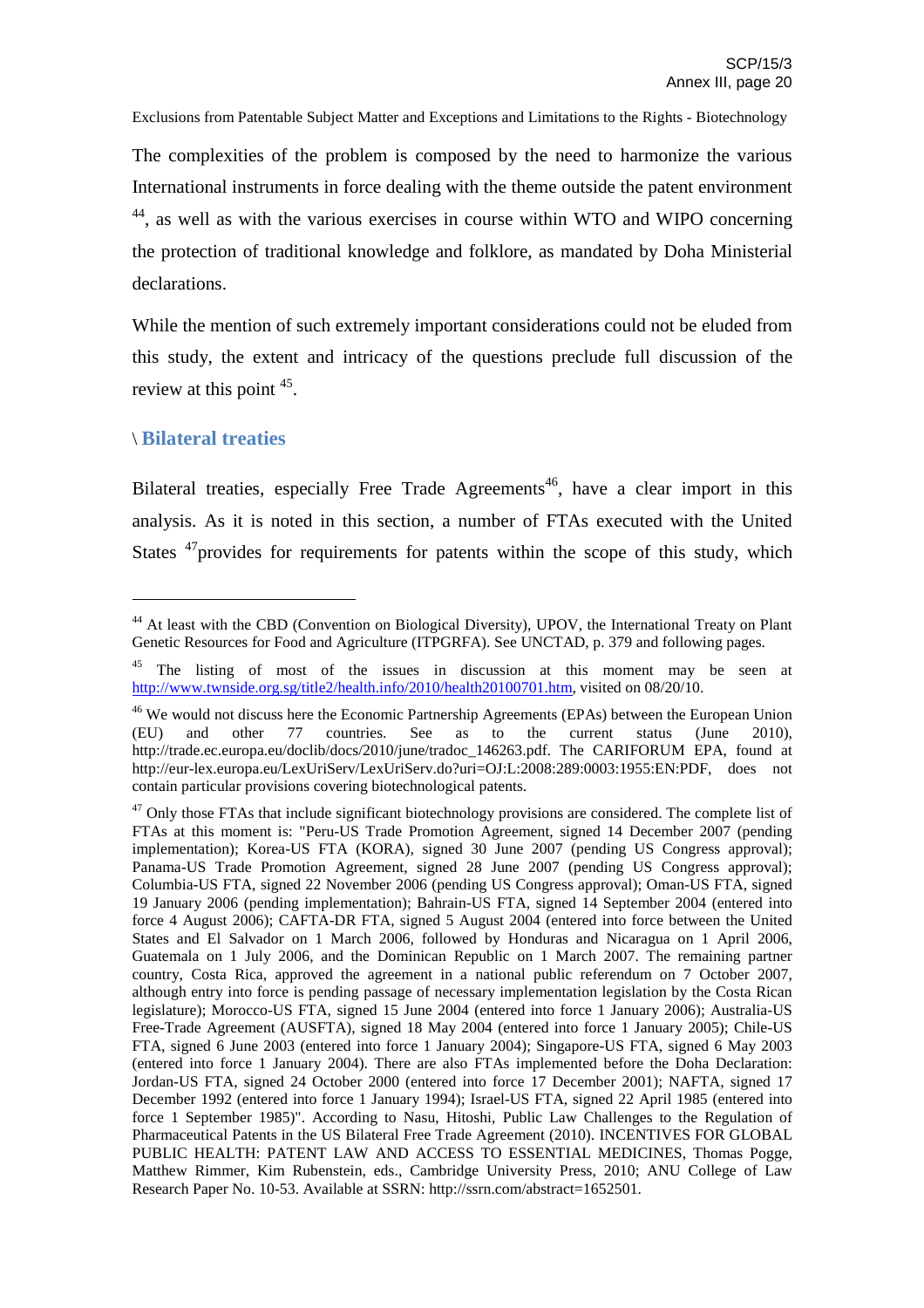differ significantly among themselves <sup>48</sup>. One important aspect of using patents instead of PVPs is the exclusion of some limitations provided under UPOV 1978 and even UPOV 1991<sup>49</sup>.

(a) The agreement with Bahrain (US-Bahrain, Art  $14.8(2)^{50}$  indicates some trends to beprobably followed in further agreements  $^{51}$ , especially the provision of plant patents (not only PVPs);

(b) The Chilean Agreement (US-Chile FTA, Art 17.9 (2))<sup>52</sup> does not actually requires plant protection through patents but introduces a "best efforts" obligation to eventually grant such patents  $53$ ;

<sup>48</sup> Frederick M. Abbott, IP Provisions of Bilateral and Regional Trade Agreements in Light of U.S. Federal Law, athttp://www.unctad.org/templates/Download.asp?docid=7059&lang=1&intItemID=1397, visited on08/08/10: "Each of the IPRs chapters of the FTAs differs. These differences arise from a number of factors. The United States was insistent that Australia and Singapore, as high-income countries, accept greater restrictions on compulsory licensing than other FTA partners. Chile was more successful in maintaining flexibilities than were the CAFTA countries". See also Pedro Roffe, David Vivas, Gina Vea, Maintaining Policy Space for Development, A Case Study on IP Technical Assistance in FTAs, April 2007 ICTSD Issue Paper No. 19, at http://ictsd.org/i/publications/3435/, on08/08/10.

<sup>&</sup>lt;sup>49</sup> "US FTAs go even further, pushing for patents on plants. This is the strongest form of intellectualproperty protection available for plants – not only limiting the rights of farmers to exchange or sell seeds, but also to save and reuse seed they have grown themselves. The US–Morocco FTA requires the patenting of plants and all other FTAs include a 'best effort clause' to develop plant-patent legislation"; "Under US FTAs including DR-CAFTA, US–Peru and US–Colombia FTAs, developing-country governments will no longer be able to reject a patent application because a firm fails to indicate the origin of a plant or show proof of consent for its use from a local community. Signing Away The Future, Oxfam Briefing Paper, March 2007, at www.oxfam.org.uk/resources/policy/trade/downloads/bp101\_ftas.pdf, visited on 08/20/10. Note P. Roffe and C. Spennemann, The impact of FTAs on public health policies and TRIPS flexibilities, Int. J. Intellectual Property Management, Vol. 1, Nos. 1/2, 2006: "In recent years, all four major economic players, i.e., the European Union (EU), Japan, the USA, and the countries of the European Free Trade Association (EFTA) have been active in the negotiation of FTAs (Abbott, 2004b). In the EU's FTAs, there are a number of TRIPS-plus obligations, but these are less relevant to the public health context, covering mainly the protection of plant varieties and biotechnological inventions (CUTS, 2004) or geographical indications (Vivas-Eugui and Spennemann, 2006). See also MUSUNGU, Sisule F., VILLANUEVA, Susan, BLASETTI, Roxana, Utilizing Trips Flexibilities For Public Health Protection Through South-South Regional Frameworks.

<sup>&</sup>lt;sup>50</sup> ARTICLE 14.8: "PATENTS 1. Each Party may exclude from patentability inventions, the prevention within their territory of the commercial exploitation of which is necessary to protect ordre public or morality, including to protect human, animal, or plant life or health or to avoid serious prejudice to the environment, provided that such exclusion is not made merely because the exploitation is prohibited by law. Each Party may also exclude from patentability animals and diagnostic, therapeutic, and surgical procedures for the treatment of humans or animals. 2. Each Party shall make patents available for plant inventions. In addition, the Parties confirm that patents shall be available for any new uses or methods of using a known product, including products to be used for particular medical conditions, subject to the exclusions provided in Article 14.8.1 and the conditions of patentability".

<sup>&</sup>lt;sup>51</sup> Jean-Frédéric Morin, Tripping up TRIPS debates IP and health in bilateral agreements, Int. J. Intellectual Property Management, Vol. 1, Nos. 1/2, 2006: "This new provision will likely serve as a model for subsequent FTAs. Given that the USTR seeks for consistency, once a new rule is incorporated in an FTA, it is usually maintained in subsequent FTAs."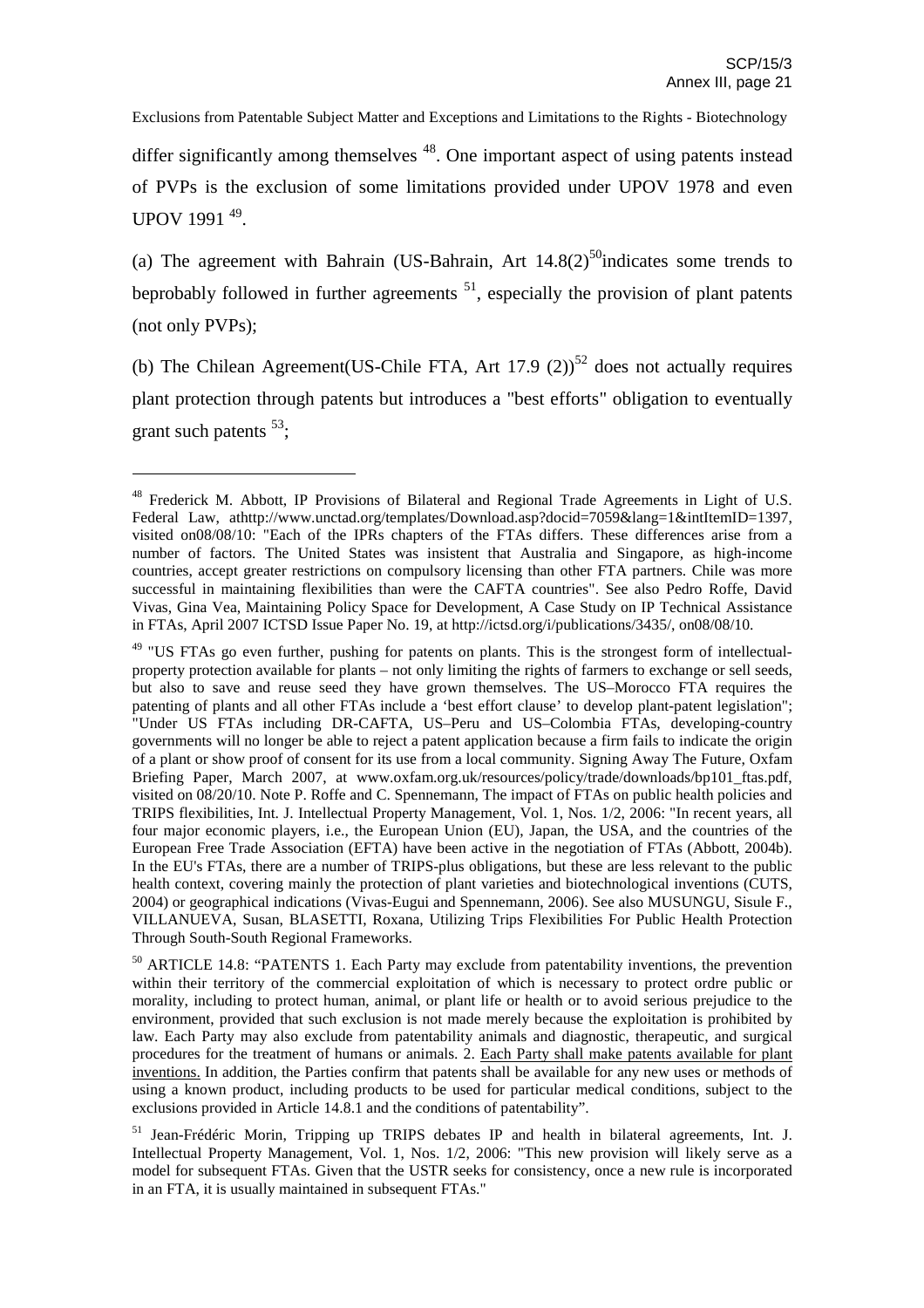(c) Dominican Republic and Central American Countries(US-CAFTA-DR, Art  $15.9(2)$ <sup>54</sup>, which replicates the same commitment <sup>55</sup>;

(d) The Jordan FTA (US-Jordan Art  $4.17$ )<sup>56</sup> leads a trend where an obligation to establish both plant and animal patents might be induced by implicit construction<sup>57</sup>;

<sup>54</sup> Article 15.9: Patents 2. "Nothing in this Chapter shall be construed to prevent a Party from excluding inventions from patentability as set out in Articles 27.2 and 27.3 of the TRIPS Agreement. Notwithstanding the foregoing, any Party that does not provide patent protection for plants by the date of entry into force of this Agreement shall undertake all reasonable efforts to make such patent protection available. Any Party that provides patent protection for plants or animals on or after the date of entry into force of this Agreement shall maintain such protection".

<sup>55</sup> "For example, recently concluded free trade agreements (FTAs) between the United States and almost half a dozen Latin American countries require all parties to join UPOV and make "all reasonable efforts" to allow patents on plants." The end of farm-saved seed?, found at to allow patents on plants." The end of farm-saved seed?, found at http://www.grain.org/briefings/?id=202, visited on 08/20/10.

<sup>56</sup> 17. Subject to paragraph 18, patents shall be available for any invention, whether product or process, in all fields of technology, provided that it is new, involves an inventive step and is capable of industrial application. 18. Each Party may exclude from patentability: (a) inventions, the prevention within their territory of the commercial exploitation of which is necessary to protect ordre public or morality, including to protect human, animal or plant life or health or to avoid serious prejudice to the environment provided that such exclusion is not made merely because the exploitation is prohibited by their law; (b) diagnostic, therapeutic and surgical methods for the treatment of humans or animals.

 $52$  Article 17.9: Patents 1. "Each Party shall make patents available for any invention, whether a product or a process, in all fields of technology, provided that the invention is new, involves an inventive step, and is capable of industrial application. For purposes of this Article, a Party may treat the terms "inventive step" and "capable of industrial application" as being synonymous with the terms "nonobvious" and "useful", respectively. 2. Each Party will undertake reasonable efforts, through a transparent and participatory process, to develop and propose legislation within 4 years from the entry into force of this Agreement that makes available patent protection for plants that are new, involve an inventive step, and are capable of industrial application".

<sup>&</sup>lt;sup>53</sup>Roffe, Pedro (2004). "Bilateral Agreements and a TRIPS-plus World: the Chile-USA Free Trade Agreement." TRIPS Issues Papers 4. Found at www.qiap.ca, visited on 08/20/10. "Chile protects plants through a sui generis system based mainly on the International Union for the Protection of New Varieties of Plants (UPOV) Convention, as revised in 1978; but, under the FTA, Chile committed to adhere to the 1991 Act of UPOV by 1 January 2009. The FTA does not contain an explicit obligation to protect plants under the patent system. However, it provides for a "best effort" clause in order for each Party to undertake reasonable efforts, through a transparent and participatory process, to develop and propose legislation – within four years from the entry into force of the Agreement – to make available patent protection for plants, which are new, involve an inventive step, and are capable of industrial application. This provision does not contain any limitation on the type of plants that should be protected under the patent system (sexually and/or asexually reproduced). According to this obligation, that in practice applies only to Chile, the latter is not obliged to consider plants as a patentable subject matter, but to engage in a process to legislate to that effect".

<sup>&</sup>lt;sup>57</sup> "[Note 120] For example, the agreements with Jordan, Singapore and Australia allow only for the exceptions in Article 27.2 and 3(a), TRIPS, thus excluding the exceptions for plants and animals. The Morocco agreement in an ambiguous formulation allows for the exception in Article 27.2 and is silent on Article 27.3(a), TRIPS. It further provides for the protection of plants and animals through patents. Furthermore, the latter agreement provides that "patents shall be available for any new uses or methods of using a known product, including new uses of a known product for the treatment of humans and animals" Signing Away The Future, op. cit.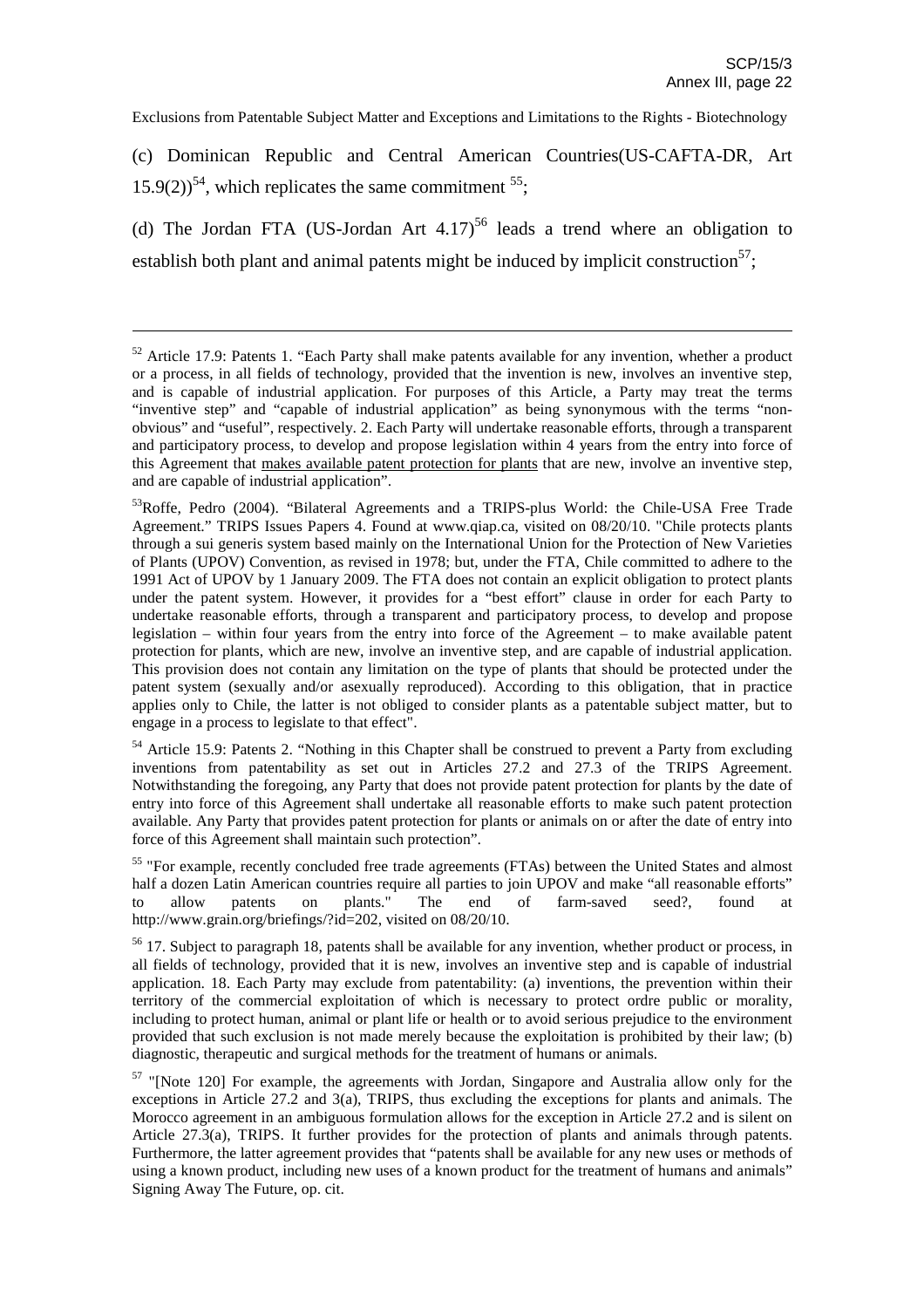(e) The Morocco FTA(US-Morocco, Art  $15.9(2)$ <sup>58</sup> actually provides for the obligation to protect plant and animal patents;

(f) The Oman FTA (US-Oman FTA, Art  $15.8$ )<sup>59</sup> imposes patenting of plants, but allows for denial of animal patents;

(g) The Peruvian FTA (US-Peru FTA Art  $16.9(2)$ )<sup>60</sup> contains a best-efforts provision comparable to the Chile agreement, but without a time limitation. The application of the FTA in the internal legislation also includes a rule of three steps for the limitations provided in the Andean Directive <sup>61</sup>. It is also noticed that the FTA application law has modified the effects of the Decision 486 in Peru by eliminating the certificate of origin as a prerequisite for the granting of a patent.<sup>62</sup> The same statute eliminated the nullity resulting from non-compliance with such requirement<sup>63</sup>;

<sup>58</sup> 2. "Each Party shall make patents available for the following inventions: (a) plants, and (b) animals. In addition, the Parties confirm that patents shall be available for any new uses or methods of using a known product, including new uses of a known product for the treatment of humans and animals".

<sup>&</sup>lt;sup>59</sup> Article 15.8: Patents 1. "Subject to paragraph 2, each Party: (a) shall make patents available for any invention, whether product or process, in all fields of technology, provided that it is new, involves an inventive step, and is capable of industrial application; and (b) confirms that it shall make patents available for any new uses for, or new methods of using, a known product, including new uses and new methods for the treatment of particular medical conditions. 2. Each Party may exclude from patentability: (a) inventions, the prevention within its territory of the commercial exploitation of which is necessary to protect ordre public or morality, including to protect human, animal, or plant life or health or to avoid serious prejudice to the environment, provided that such exclusion is not made merely because the exploitation is prohibited by law; (b) animals other than microorganisms, and essentially biological processes for the production of animals other than non-biological and microbial processes; and (c) diagnostic, therapeutic, and surgical procedures for the treatment of humans or animals".

 $60$  Article 16.9: Patents 2. "Nothing in this Chapter shall be construed to prevent a Party from excluding inventions from patentability as set out in Articles 27.2 and 27.3 of the TRIPS Agreement. Notwithstanding the foregoing, a Party that does not provide patent protection for plants by the date of entry into force of this Agreement shall undertake all reasonable efforts to make such patent protection available consistent with paragraph 1. Any Party that provides patent protection for plants or animals on or after the date of entry into force of this Agreement shall maintain such protection".

<sup>&</sup>lt;sup>61</sup> This country is essentially ruled by the Andean rules as modified by the 2008 legislation and further by Law 29316 of January 14, 2009, edited as a result of the Free Trade Agreement of the US. Follows Andean limits on biological matter, but Law Nº 29 316-Article 39-A exceptions to rights conferred states that when the limited exceptions provided for in Article 53 of Decision 486 of the Andean Community Commission unreasonably with the normal exploitation of the patent or causing unreasonably prejudice the legitimate interests of the patentee, taking into account the legitimate interests of third parties, the patent holder may exercise the rights provided in Article 52 of that decision.

<sup>&</sup>lt;sup>62</sup> According to the Comments of Sociedad Peruana de Derecho Ambiental: "La nueva Ley N° 29316 ha eliminado el certificado de origen como requisito esencial para el otorgamiento de una patente. Es decir, ha eliminado el requisito sustantivo de contar con un contrato de acceso a los recursos genéticos con el Estado Peruano o con un contrato de licencia con las comunidades indígenas para el uso de sus conocimientos tradicionales, como condición para poder obtener una patente que incluya el uso o aplicación de los mismos el proceso de de innovación. Con la nueva Ley, en el caso de que no se cuente con un certificado de origen, se penaliza con una sanción pero no con la validez y no es ya causal de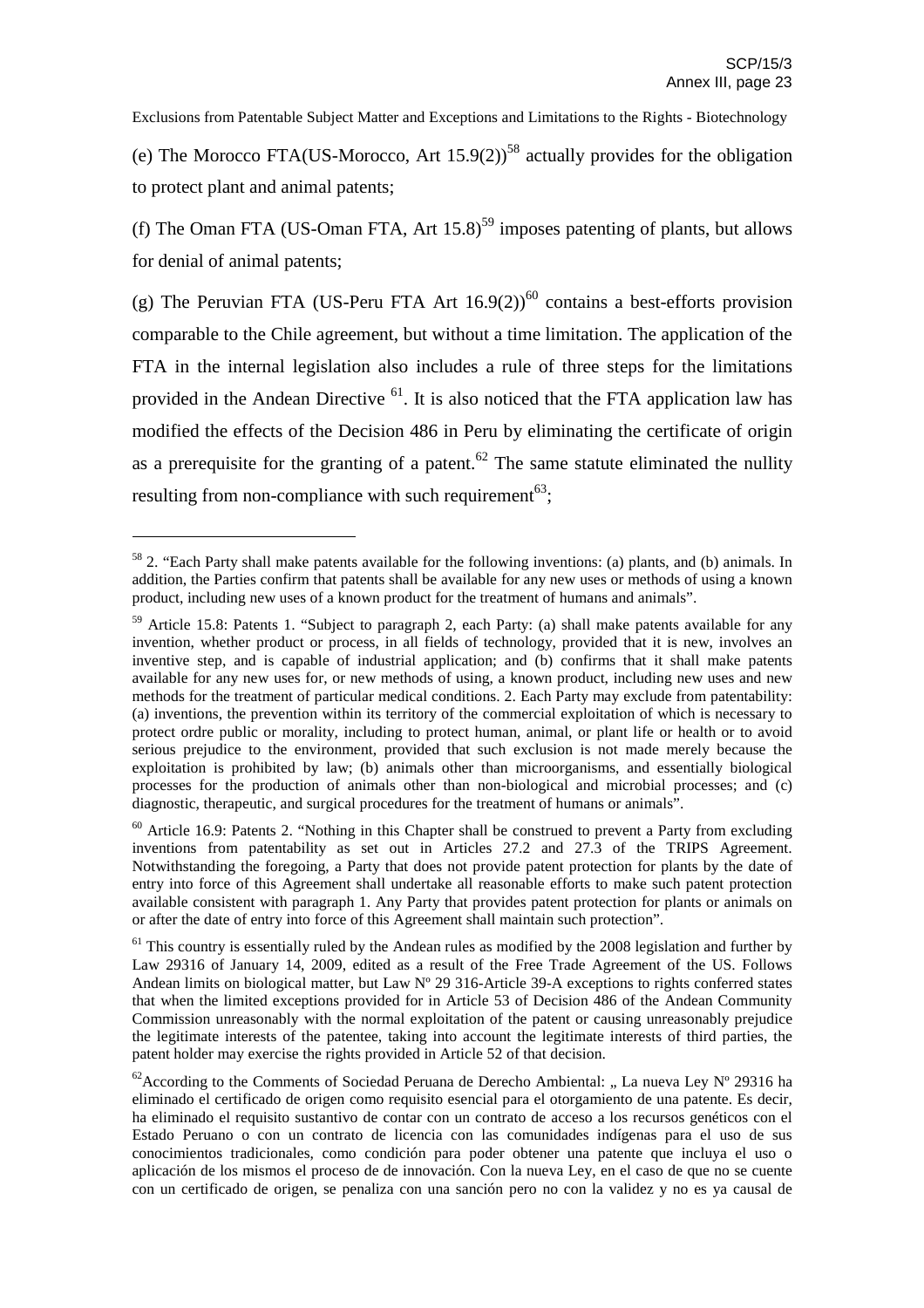(h) The Australia FTA (US-Australia 17.9.1)  $<sup>64</sup>$  also implicitly compels the granting of</sup> plant and animal patents.

The full scope of those FTAs as measured to the TRIPs allowances might be questionable, as some provisions of the last treaty are liable to be construed as a maximum level standard<sup>65</sup>.

nulidad. De esta forma, la nueva Ley Nº 29316 modifica la Decisión 486 en dos momentos fundamentales: solicitud de la patente y declaración de nulidad de una patente ya otorgada.", found at http://www.spda.org.pe/portal/\_data/spda/noticias/20090121120835\_.pdf, visited on 08/10/10.

 $63$  La Ley N° 29316 - Se incluye el Art. 8 A: Nulidad de la Patente - "Una patente podrá ser revocada o anulada únicamente en base a las razones que hubieran justificado el rechazo de su otorgamiento. Sin embargo, la Dirección de Invenciones y Nuevas Tecnologías podrá anular una patente otorgada cuando se haya incurrido en fraude, falsa representación o conducta inequitativa."

<sup>&</sup>lt;sup>64</sup> Article 17.9 : Patents 1. "Each Party shall make patents available for any invention, whether a product or process, in all fields of technology, provided that the invention is new, involves an inventive step, and is capable of industrial application. The Parties confirm that patents shall be available for any new uses or methods of using a known product. For the purposes of this Article, a Party may treat the terms "inventive step" and "capable of industrial application" as synonymous with the terms "non-obvious" and "useful", respectively. 2. Each Party may only exclude from patentability: (a) inventions, the prevention within their territory of the commercial exploitation of which is necessary to protect ordre public or morality, including to protect human, animal, or plant life or health or to avoid serious prejudice to the environment, provided that such exclusion is not made merely because the exploitation is prohibited by law; and (b) diagnostic, therapeutic, and surgical methods for the treatment of humans and animals".

<sup>&</sup>lt;sup>65</sup> See Borges Barbosa, Denis, Untoward Restrictions to Trade and Abuses of Intellectual Property Rights: A Brazilian Perspective to the ACTA Exercise (June 22, 2010). Available at SSRN: http://ssrn.com/abstract=1628744, visited on 08/10/10.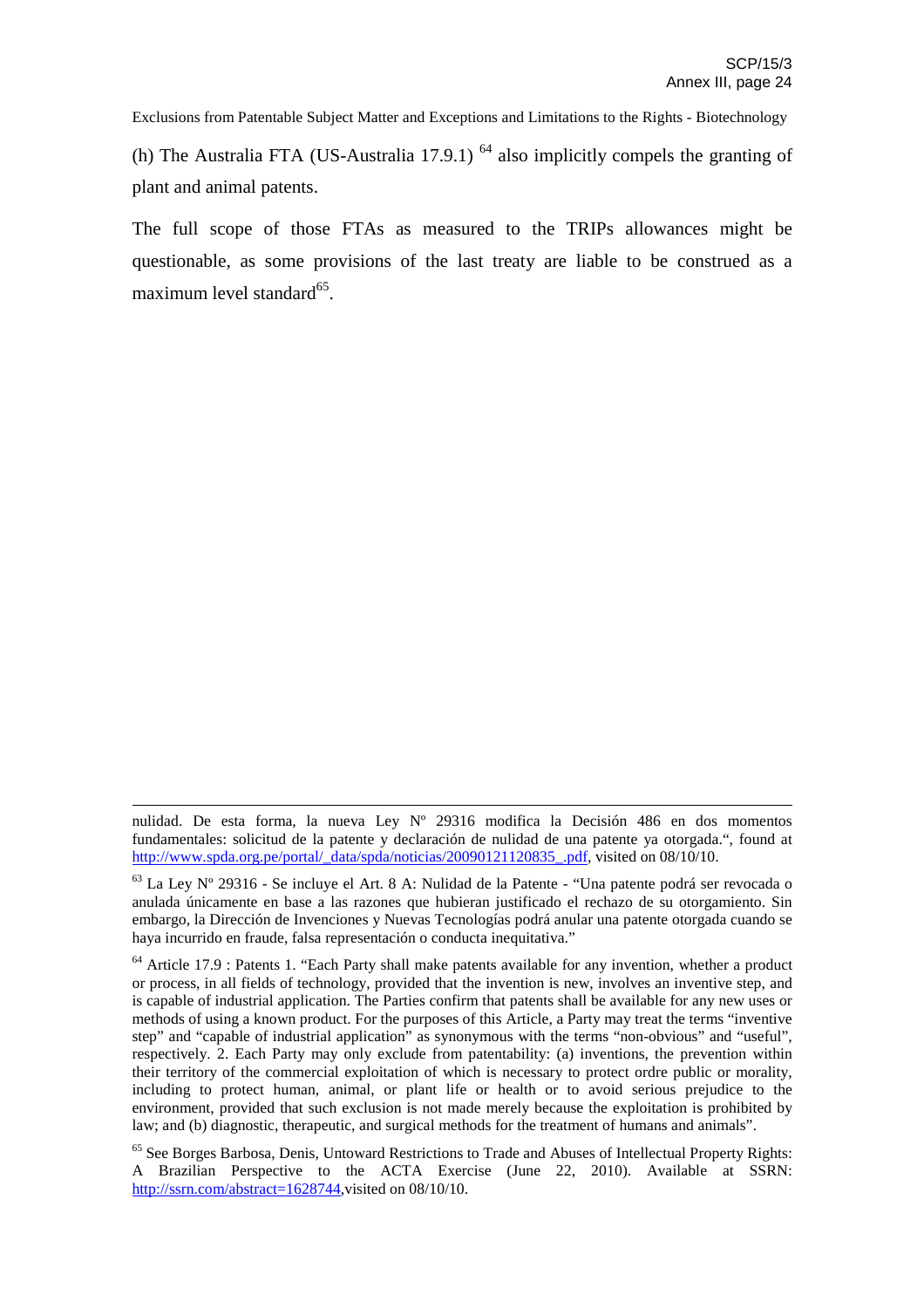## **III - Specific cases: humans, animals and plants**

## \ **Inventions concerning human beings (including genes and cells)**

Such inventions concerning directly the human beings are products may be generally prevented base on the morality or *ordre public* issue, with some important particularities. On the other hand, humans are animals <sup>66</sup>, therefore under the possible exclusion mentioned in TRIPs art. 27.3.

The literal prohibition of patenting humans as a product<sup>67</sup>, or even of "processes for cloning human beings, the human body and its genetic identity, the use of human embryos for industrial or commercial purposes" as found in the Equatorial Law, or "human beings, and the biological processes for their generation", as found in Australian law  $^{68}$ , is by no means frequent  $^{69}$ .

No set of statutory language is as comprehensive as the EU Biotechnology Directive that, especially in the whereas preamble, clarifies a quite complete policy towards the human-related inventions  $^{70}$ . The normative portion of the directive is as so worded:

<sup>&</sup>lt;sup>66</sup> Tribe Hominini, Genus Homo, Homo sapiens, according to Groves, C. (2005). Wilson, D. E., & Reeder, D. M, eds. ed. Mammal Species of the World (3rd ed.). Baltimore: Johns Hopkins University Press. pp. 181–184. ISBN 0-801-88221-4. In the case of Martek Biosciences Corp. v. Nutrinova, Inc., 579 F.3d 1363, 1382 (Fed. Cir. 2009), the court has declared that humans are animals for the purposes of patent law.

 $67$  See, however, Mexican Industrial Property Law, Article 16: "Inventions that are new, the result of an inventive step and susceptible of industrial application within the meaning of this Law shall be patentable, with the exception of:  $(...)$  IV. the human body and the living matter constituting it..."

<sup>&</sup>lt;sup>68</sup> It would seem that a non-biological process for making humans could be patented, what curiously would create exclusivity rights on the created being.

<sup>&</sup>lt;sup>69</sup> Equatorial patent Law, Art. 126.- "Se excluye de la patentabilidad expresamente: a) Las invenciones cuya explotación comercial deba impedirse necesariamente para proteger el orden público o la moralidad, inclusive para proteger la salud o la vida de las personas o de los animales o para preservar los vegetales o para evitar daños graves al medio ambiente o ecosistema; (...) Para efectos de lo establecido en el literal a), se consideran contrarias a la moral y, por lo tanto, no son patentables: a) Los procedimientos de clonación de seres humanos; b) El cuerpo humano y su identidad genética; c) La utilización de embriones humanos con fines industriales o comerciales".

<sup>70</sup> Directive 98/44/EC of the European Parliament and of the Council of 6 July 1998 on the legal protection of biotechnological inventions, Official Journal L 213, 30/07/1998 P. 0013 - 0021(16) "Whereas patent law must be applied so as to respect the fundamental principles safeguarding the dignity and integrity of the person; whereas it is important to assert the principle that the human body, at any stage in its formation or development, including germ cells, and the simple discovery of one of its elements or one of its products, including the sequence or partial sequence of a human gene, cannot be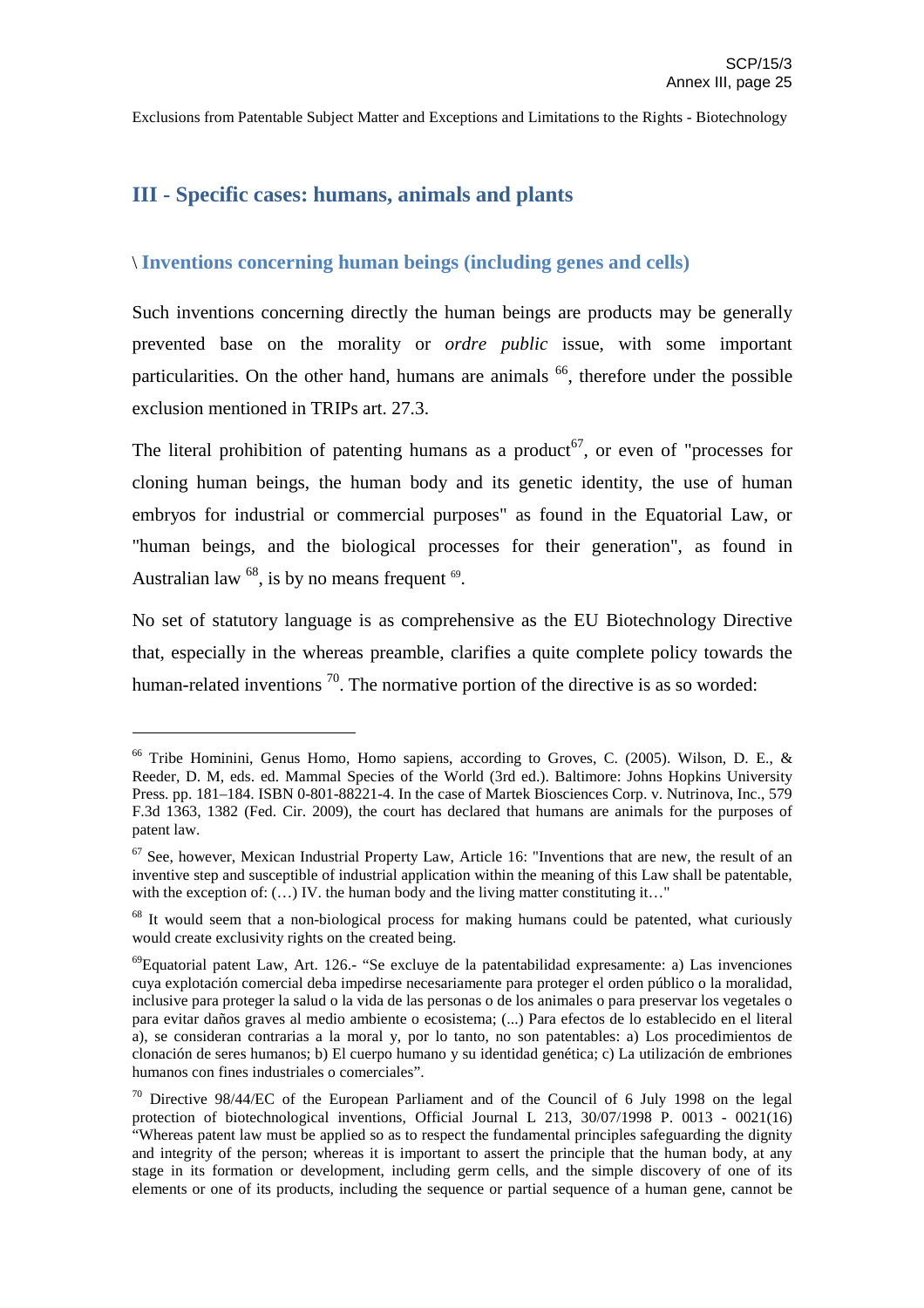Article 5

1. The human body, at the various stages of its formation and development, and the simple discovery of one of its elements, including the sequence or partial sequence of a gene, cannot constitute patentable inventions.

2. An element isolated from the human body or otherwise produced by means of a technical process, including the sequence or partial sequence of a gene, may constitute a patentable invention, even if the structure of that element is identical to that of a natural element.

3. The industrial application of a sequence or a partial sequence of a gene must be disclosed in the patent application.

Article 6

1. Inventions shall be considered unpatentable where their commercial exploitation would be contrary to ordre public or morality; however, exploitation shall not be deemed to be so contrary merely because it is prohibited by law or regulation.

2. On the basis of paragraph 1, the following, in particular, shall be considered unpatentable:

(a) processes for cloning human beings;

(b) processes for modifying the germ line genetic identity of human beings;

patented; whereas these principles are in line with the criteria of patentability proper to patent law, whereby a mere discovery cannot be patented; (17) Whereas significant progress in the treatment of diseases has already been made thanks to the existence of medicinal products derived from elements isolated from the human body and/or otherwise produced, such medicinal products resulting from technical processes aimed at obtaining elements similar in structure to those existing naturally in the human body and whereas, consequently, research aimed at obtaining and isolating such elements valuable to medicinal production should be encouraged by means of the patent system; (...) (19) Whereas account has been taken of Opinion No 8 of the Group of Advisers on the Ethical Implications of Biotechnology to the European Commission; (20) Whereas, therefore, it should be made clear that an invention based on an element isolated from the human body or otherwise produced by means of a technical process, which is susceptible of industrial application, is not excluded from patentability, even where the structure of that element is identical to that of a natural element, given that the rights conferred by the patent do not extend to the human body and its elements in their natural environment; (21) Whereas such an element isolated from the human body or otherwise produced is not excluded from patentability since it is, for example, the result of technical processes used to identify, purify and classify it and to reproduce it outside the human body, techniques which human beings alone are capable of putting into practice and which nature is incapable of accomplishing by itself; (...) (26) Whereas if an invention is based on biological material of human origin or if it uses such material, where a patent application is filed, the person from whose body the material is taken must have had an opportunity of expressing free and informed consent thereto, in accordance with national law".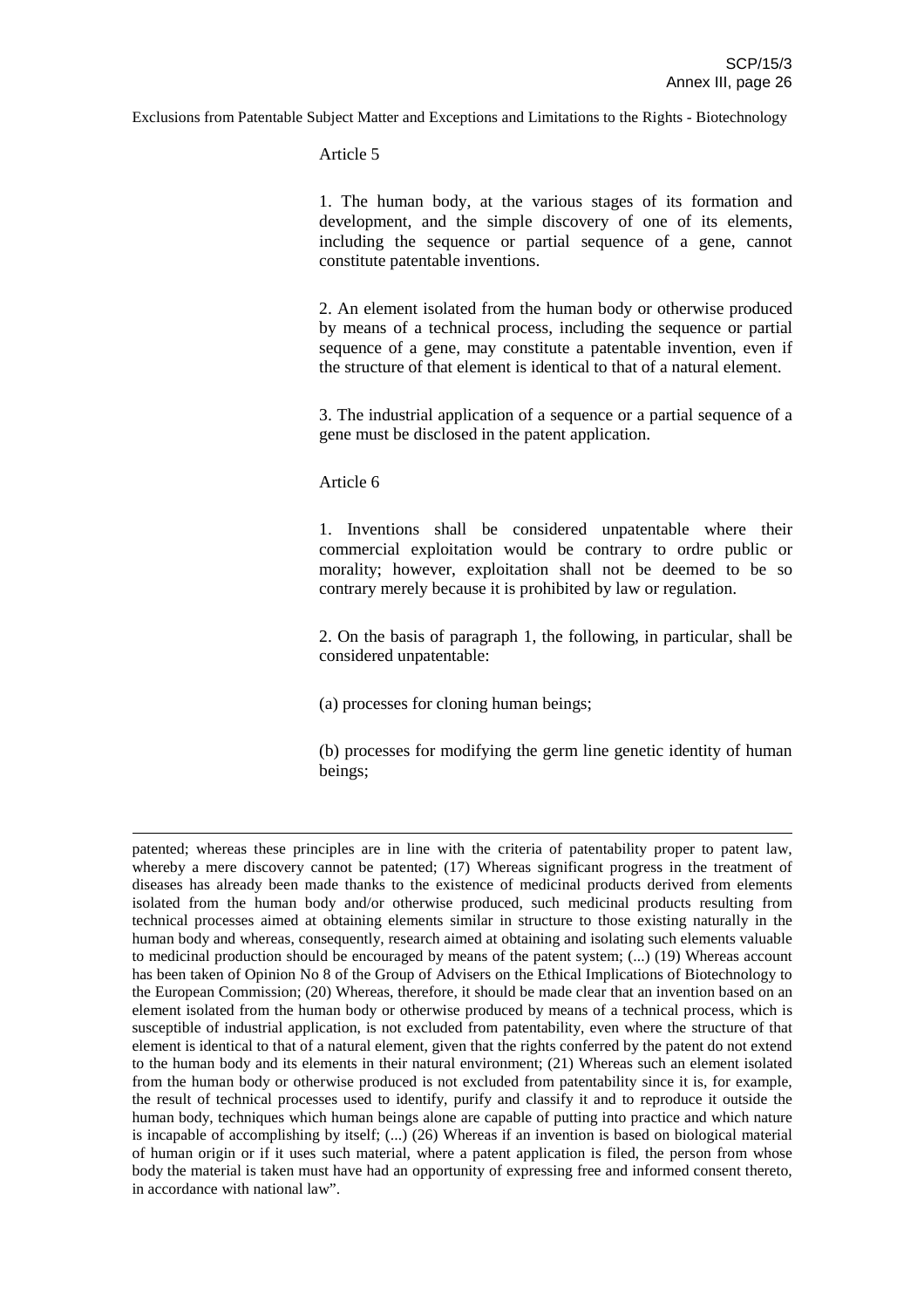(c) uses of human embryos for industrial or commercial purposes.

Those cases falling under the morality or *order public* exclusions of the Directive are in substance replicated in the pertinent provisions of EPC 2000<sup> $71$ </sup>. Without such detailed exclusions, and without making use of the *ordre public* or morality basis <sup>72</sup>, even under US (otherwise permissive) practice, the patenting of humans by itself is denied<sup>73</sup>.

Other considerations related to the patenting of human beings are the TRIPs allowed exclusion of purely biological processes, and also TRIPs-allowed exclusion of methods of treatment of humans (and other animals) $^{74}$ .

Therefore, the cases where the human issue is raised in connection with patent granting may be so summarized:

(a) patenting of human beings as a whole - it seems to exist complete convergence in all legal systems to exclude such objects *as products*, upon various legal grounds 75 ;

(b) parts of the human body except infracellular elements - According to the EU Biotechnology Directive, the human body (in any developmental phase) is not

<sup>&</sup>lt;sup>71</sup> EPC 2000 Article 52(a)/section 1(3). EPC 2000 Rule 28 excludes "(a)processes for cloning human beings; (b)processes for modifying the germ line genetic identity of human beings; (c)uses of human embryos for industrial or commercial purposes; uses of human embryos for industrial or commercial purpose".

<sup>&</sup>lt;sup>72</sup> Jennifer McCallum, "The Reality of Restricting Patent Rights on Morally Controversial Subject Matter" (2005) 39 New En. L. Rev. 517.

<sup>73</sup> MPEP 2105 Patentable Subject Matter - Living Subject Matter [R-1] "If the broadest reasonable interpretation of the claimed invention as a whole encompasses a human being, then a rejection under 35 U.S.C. 101 must be made indicating that the claimed invention is directed to nonstatutory subject matter. Furthermore, the claimed invention must be examined with regard to all issues pertinent to patentability, and any applicable rejections under 35 U.S.C. 102, 103, or 112 must also be made", found at http://www.uspto.gov/web/offices/pac/mpep/documents/2100\_2105.htm#sect2105, visited 07/24/10. But for the mention of the case Animal Legal Def. Fund v. Quigg, 932 F.2d 920, 930. (Fed.Cir.1991), no specific statutory basis for such exclusion could be found. See Sander Rabin, The human use of humanoid beings: chimeras and patent law, Nature Biotechnology 24, 517 - 519 (2006); on the 13th. Amendment issue, see Peter K. Yu, Intellectual Property and Information Wealth: Patents and trade secrets, Greenwood Publishing Group, 2007, p. 325.

 $74$  The concept of invention excludes the creations involving only mental steps, which is necessarily a human attribute albeit not biotechnological; and also in the concept of industrial application there is an element of technical action that shall not be caused directly by human intervention. Either grounds may explain why "Methods for influencing human interactions or behaviours" are not patentable under Canadian Law (Chapter 12.04.02, Manual of Patent Office Practice) and under Brazilian Patent Examination Directive cosmetic treatments even when not covered by the "treatment" exclusion is also non patentable whenever the procedure is done on a one-to-one, personal basis by a human agent.

 $75$  We are not considering here chimerical human being inventions as proposed by John Rifkin in 1998.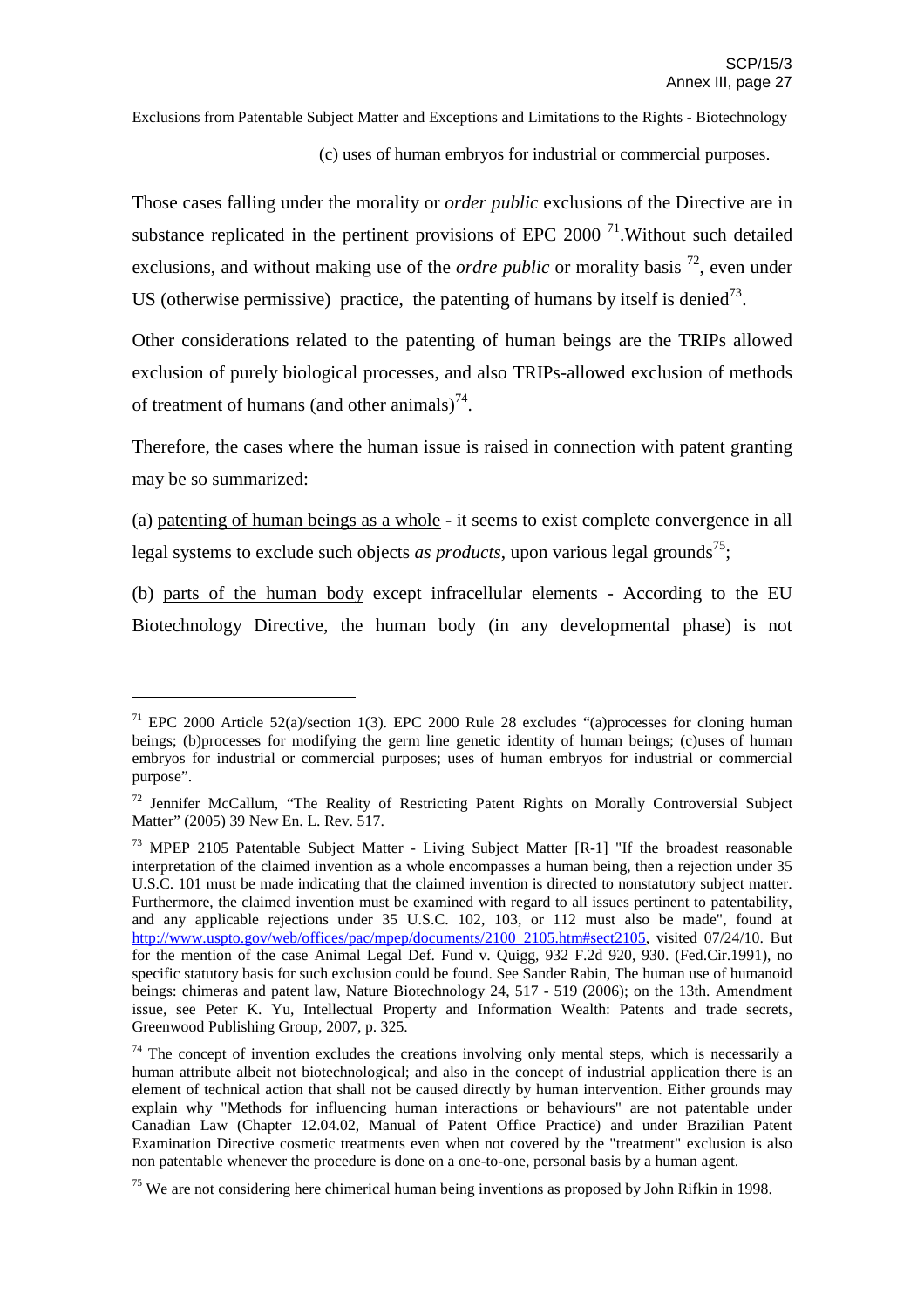patentable <sup>76</sup>; other statutes, mentioning the human or animal body, expressly exclude "or parts thereof"<sup>77</sup>, what is equally mentioned in EPC 2000 rule 29. However, the EU Directive covers elements isolated  $^{78}$ or "otherwise produced by means of a technical process<sup>79</sup>", even in cases where the isolated of technically produced element is structurally identical to the pertinent body element<sup>80</sup>. There are some important issues related, for instance, the human embryonic stem cells (HESC) <sup>81</sup>It would seem that the same isolation or non-natural solutions would be protected under US  $Law^{82}$ .

(c) Infracellular elements pertaining to the human body - The EU Directive covers under the same case of the previous item [isolated or produced by technical means] "the sequence or partial sequence of a gene" pertaining to the human body, provided that its industrial application is cited<sup>83</sup>. Other statutes just reproduce the TRIPs 27.3 wording on microorganisms, which requires patents issued for such an object once satisfied the general invention, novelty, inventive step and industrial application requisites; in this case, only the *ordre public/*morality filter would seem eventually applicable.

(d) Processes for cloning humans or modifying human genome -Under current US practice, only cloning of nonhumans is allowed<sup>84</sup>. EU Directive and EPC art. 52would oppose the cloning of humans as well as any processes for modifying the germ line

 $76$  The provision also mentions "discoveries" of other human body elements, which would be otherwise unpatentable by the general requirement of invention.

 $^{77}$  In the field covered by this study, Brazil, Andean, Peruvian post-FTA, Chile, and India. Mexican Law art. 16 states that no patent shall be granted for "IV. the human body and the living matter constituting it".

 $78$  It should be called here to attention whereas 26 of the EU Directive, where "free and informed consent" whenever an element is used from a human body - possibly also in an isolation procedure.

 $79$  Gross, Ludwig, Sullivan, Biotechnology and Pharmaceutical Patents, Aspen, 2010, § 22.01(C) notes that "technical application" does not necessarily equal "industrial application".

 $80$  Gross, Ludwig, Sullivan, § 22.01(C) state that human totipotens or germ cells are unlikely to be patentable, except cells differentiating *ex vivo* not taken from embryos. The same authors note that French national Law would further limit the scope of this patent to "the extent necessary to the realization" of the particular use. On the other hand, such authors see the UK Law as a less restrained environment as to pluripotent cells as compared with the EPO one.

<sup>&</sup>lt;sup>81</sup> Philip W. Grubb, Patents For Chemicals, Pharmaceuticals And Biotechnology: Fundamentals Of Global Law, Practice And Strategy, Oxford, 2004, p. 280.

 $82$  See Gross, Ludwig, Sullivan,  $\S$  1.02 (B), and (C).

<sup>&</sup>lt;sup>83</sup> EPC 2000 Rule 29 (3), April 2010: "The examination of a patent application or a patent for gene sequences or partial sequences should be subject to the same criteria of patentability as in all other areas of technology (EU Dir. 98/44/EC, rec. 22)".

<sup>&</sup>lt;sup>84</sup> However, Gross, Ludwig, Sullivan, § 1.03 (d)3, mentions US Patent 6,781,030 as an instance where claims cover the cloning of mammals, without excluding humans.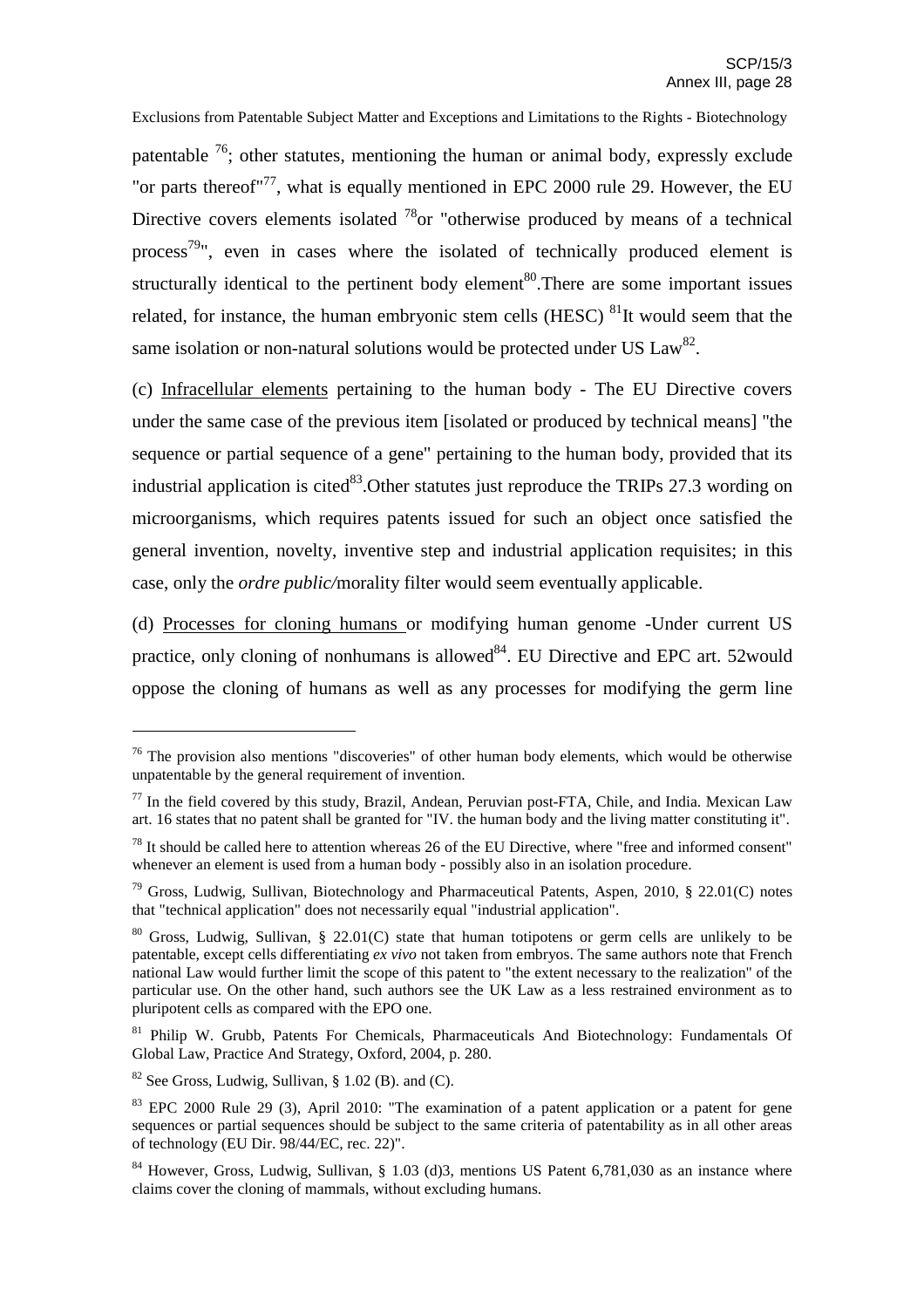Exclusions from Patentable Subject Matter and Exceptions and Limitations to the Rights - Biotechnology genetic identity of human beings<sup>85</sup>. It is to be assumed that in the other jurisdictions covered by this study the *ordre public*/morality exception would be also arguable.

(e) Gene therapy -A large number of gene therapy patents were issued by USPTO  $86$ . Those cases would be probably refused under EU law <sup>87</sup>. There is no information in our present field of study to anticipate how this matter would be treated in other jurisdictions.

(f) Processes for generating organs -It seems that at least some of such technologies would be acceptable under current US practice <sup>88</sup>. Art. 5.2 of the EU directive would likewise seem to accept the patenting of "an element produced by means of a technical process [for the human body], may constitute a patentable invention, even if the structure of that element is identical to that of a natural element…"; *a fortiori*, the related process would seem patentable<sup>89</sup>.

f) Use of embryos -The EU Directive declares non patentable "uses of human embryos for industrial or commercial purposes<sup>190</sup>; the exclusion does not cover necessarily

<sup>&</sup>lt;sup>85</sup> The European Council stated its opposition the human cloning on May 29, 1997. Ratifications of the Council of Europe Human Rights and Biomedicine Convention were also called subsequently by the EU Parliament. According to EPC 2000 Rule 28 (a) April 2010, "For the purpose of this exception, a process for the cloning of human beings may be defined as any process, including techniques of embryo splitting, designed to create a human being with the same nuclear genetic information as another living or deceased human being (EU Dir. 98/44/EC, rec. 41)".

 $86$  Gross, Ludwig, Sullivan, § 1.03 (d) 5.

<sup>&</sup>lt;sup>87</sup> Philip W. Grubb, Patents for Chemicals, Pharmaceuticals and Biotechnology: Fundamentals of Global Law, Practice and Strategy, Oxford, 2004, p. 280: "thus germ-cell gene therapy is regarded as unethical".

<sup>88</sup> Gross, Ludwig, Sullivan, § 1.03 (d) 4 mentions US patent 6.211,429 in this context, where transgenic mammals (preferably pigs) could be built up to generate organs bound to be used in humans.

<sup>&</sup>lt;sup>89</sup> The present set of information would not permit to predict the patenting of processes directed to generating organs in other jurisdictions.

<sup>&</sup>lt;sup>90</sup> On 25 November 2008, the Enlarged Board of Appeals (EBA) of the European Patent Office issued the Decision G 0002/06. According to https://www.aippi.org/enews/2009/edition07/epo-uspto.html, visited July 21, 2010, "... as a matter of fact the restriction to patentability shall not apply to inventions concerning human stem cells (or cell cultures) in general, but only to those obtained by the use and destruction of human embryos. Consequently, inventions concerning human stem cells, not obtained by means of destruction of human embryos, are not excluded from patentability in accordance with Rule 28(c) EPC." Here the principle of "free and informed consent" of the donor of the embryo should probably be also raised. In its late 2010 5th. Edition, Grubb (now Grubb and Thonsen) notes that the decision seems curious as in the majority of European countries it is legal to use "blastocysts than would in any event be discarded".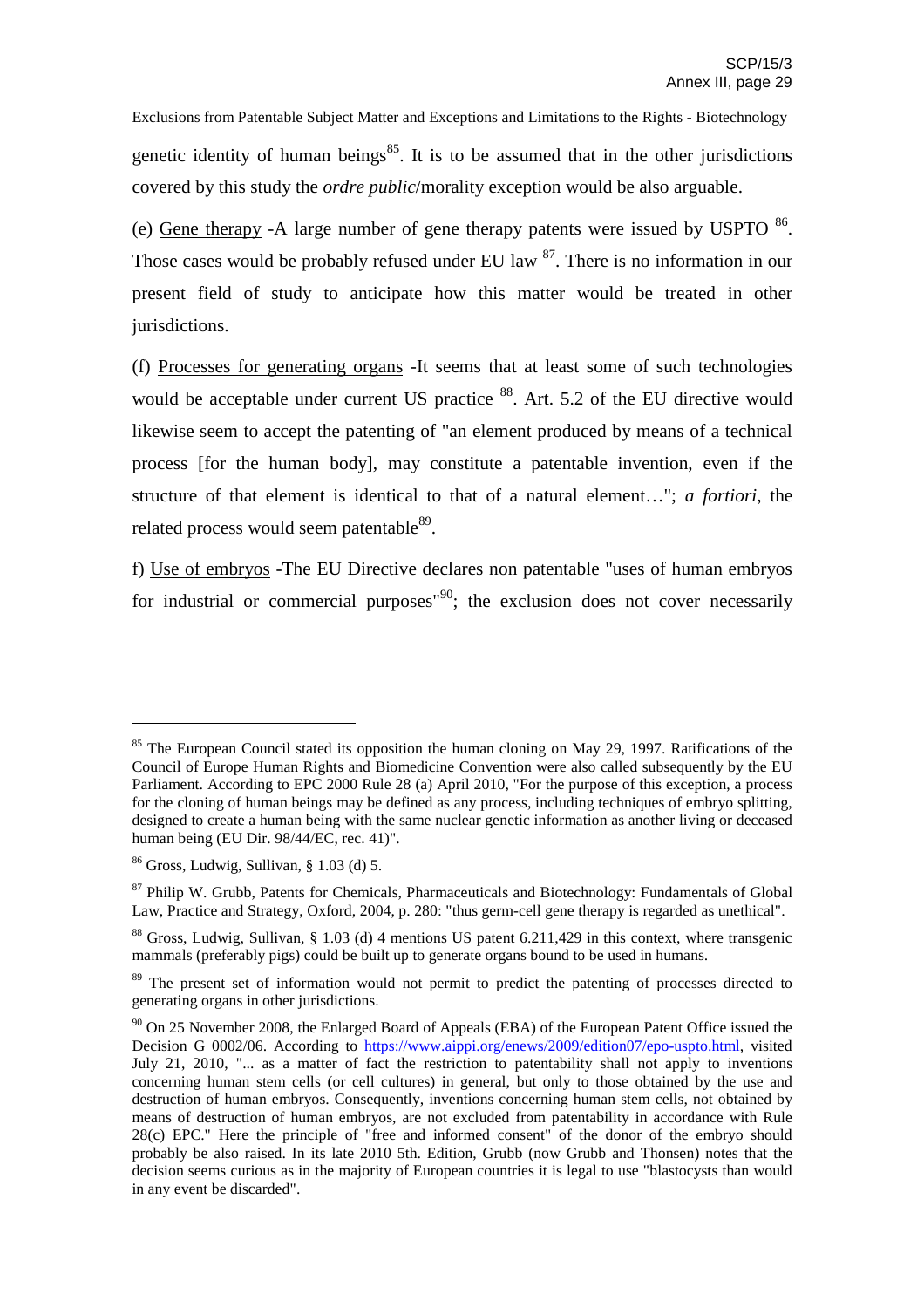Exclusions from Patentable Subject Matter and Exceptions and Limitations to the Rights - Biotechnology *therapeutic* purposes<sup>91</sup>. What is the extent of such exclusion? Only the employ of embryo itself is excluded, or also uses of products derived from human embryos, e.g., hESCs? At this moment the issue was not clarified  $92$ . In other jurisdictions, a similar position could be discerned<sup>93</sup>. However, US current procedure diverge in this context from the European choice <sup>94</sup>.

## \ **Inventions concerning (non human) animals**

As noted, TRIPs art. 27.3allows members to exclude animals *as a product* from patent granting, both single and as a race, including those animals resulting from genetic transformation <sup>95</sup>. Many countries in the roster under study take full profit from this allowance. US practice has been following other track, and a number of higher animals have been patented as products <sup>96</sup>.

As reported below, in Canada, even though statutory provisions would deny patenting *as products* of higher life forms, similar economic effect could result of patenting of genes defining the higher life form as such  $\frac{97}{1}$ ; it should be considered whether the same result would not occur in other jurisdictions including the plant or animal exclusion, but allowing for gene protection in the same fashion of Canada.

 $91$  EPC 2000 Guidelines Rule 28 (c) April 2010: "The exclusion of the uses of human embryos for industrial or commercial purposes does not affect inventions for therapeutic or diagnostic purposes which are applied to the human embryo and are useful to it (EU Dir. 98/44/EC, rec. 42)".

 $92$  Gross, Ludwig, Sullivan, § 22.01(C), p. 22-31.

 $93$  Brazilian Directives state: "2.31.2 However, it considers as not patentable processes for cloning human beings, processes for modifying the human genome and the uses of human embryos for industrial or commercial purposes".

<sup>&</sup>lt;sup>94</sup> Mentioning the US side of the patent family examined under G 0002/06 by EBA, the same AIPPI source notes: " On 26 June 2008, after a re-examination procedure, the USPTO confirmed the issuance of two WARF patents, of the same family as the EP patent application. The former (US 5,483,780) refers to primate's cells and to a method for obtaining them from primate's blastocyst (the cell organization stage during embryogenesis before the differentiation between embryo and nutritive tissues and implantation takes place), the latter (US 6,200,806) refers to human embryonic stem cells in pre-implantation phase", see https://www.aippi.org/enews/2009/edition07/epo-uspto.html, visited July 21, 2010

<sup>&</sup>lt;sup>95</sup> UNCTAD/ICTSID, op. cit., p. 392. "They may also exclude animals (including transgenic) and animal races".

<sup>&</sup>lt;sup>96</sup> Gross, Ludwig, Sullivan, § 1.02(E) - Higher Animals. The first patent was granted on April 12, 1988 for the so-called Harvard Mouse. The European patent of the same family is discussed at length later in this study. The Canadian version of the same patent family was granted on 10/07/03 ref. 1,341,442 CA.

<sup>97</sup> Monsanto Canada Inc. v. Schmeiser, [2004] 1 S.C.R. 902.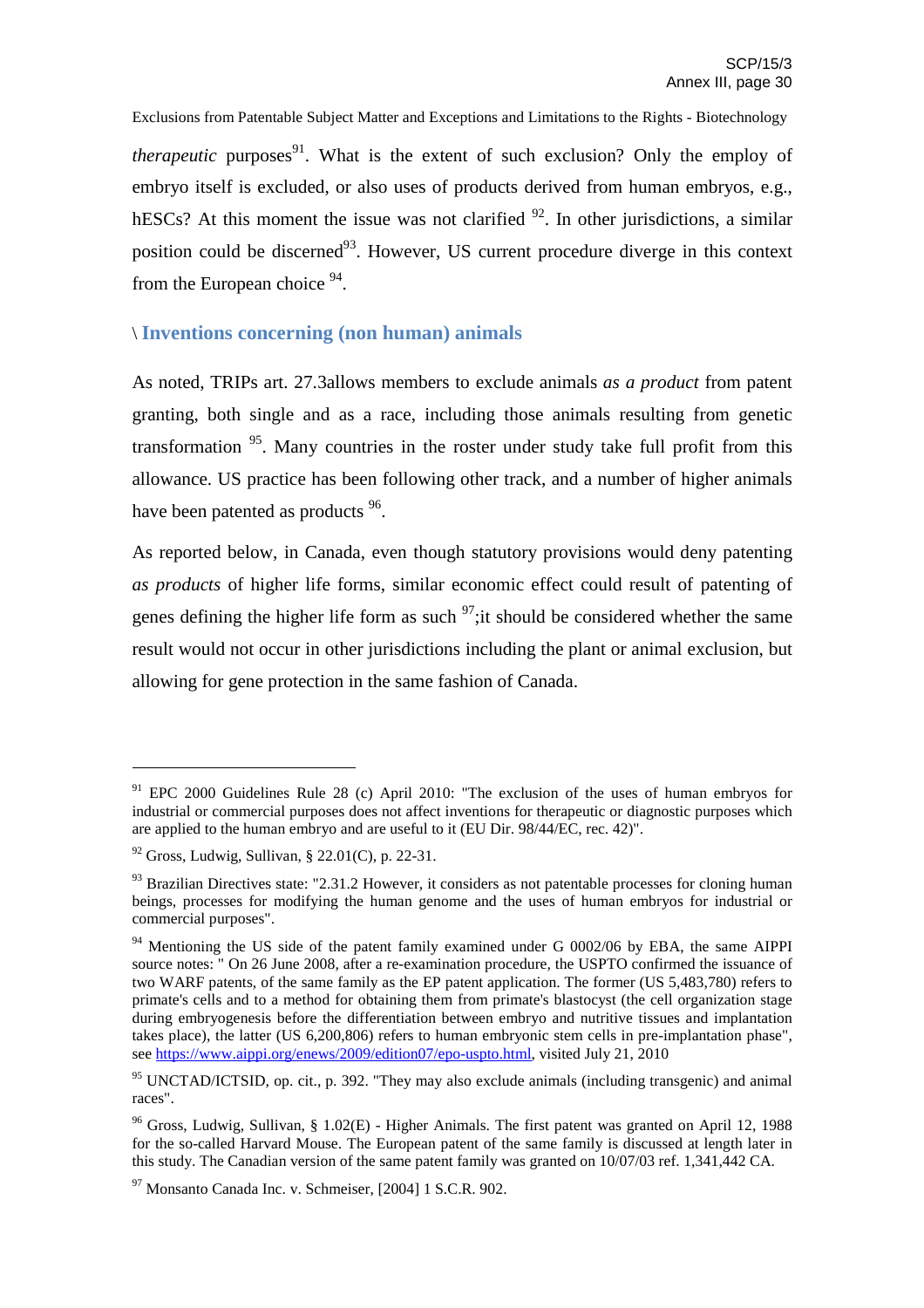European current practice, on the other hand, has been accepting animal patents (other than human), provided that the invention is not confined to a single animal *variety* 98 , and subject to a morality/*ordre public* filter balancing, that takes into account the possible *medical* advantage the technology might have for man, as compared with eventual animal suffering <sup>99</sup>. This position would encounter echo in other jurisdictions under the same morality/*ordre public* analysis<sup>100</sup>.

Processes - at least non essentially biological ones - for obtaining animals (or animal *varieties*) are not excludable under the specific TRIPs Art. 27.3 exemption but may find some objections under the morality/*ordre public* filter.

#### \ **Inventions concerning plants**

As noted above, TRIPs art. 27.3 allows for the exclusion of patents for plants, but required at least some non-patent system for protecting plant *varieties*. This system might be the UPOV one, but not specific requirement exists<sup>101</sup>. The analysis of this nonpatent system shall not be covered by the present study.

However, there is no obligation to exclude plants or plant varieties from the scope of regular patents. As noted below in the specific section, the US system provides for three concomitant patent and PVP systems to cover those creations.

There is, therefore, no need under TRIPs to have plant patents. Patents would do under the TRIPs standards, even though meeting grant requirements could prove too hard to cover the multiple interests at stake. Furthermore, the level of protection could also be too high for a regimen supposed to be soft enough to accommodate farmers' interests. PVP rights, even by UPOV 1978 standards, would satisfy international legal requirements, at least for the time being. One must bear in mind, however, that UPOV 1991, while establishing a higher standard (from a holder's standpoint), still does not

<sup>98</sup> Whatever an "animal variety" may be: EPO board of appeal decision T 19/90 of October 3, 1990.

<sup>&</sup>lt;sup>99</sup> Gross, Ludwig, Sullivan, § 22.01 (C). The authors identify a trend to protect only animals that may have laboratory importance, like mice.

<sup>&</sup>lt;sup>100</sup> For instance, the Brazilian Guidelines: "2.31.1 The PTO adopted the criterion to be regarded as patentable only those processes for modifying the genetic identity of animals that do not bring suffering to these animals, and those that even bringing some kind of suffering for the animal, produce any substantial medical benefit to human or animal".

<sup>&</sup>lt;sup>101</sup> A number of FTAs has provisions is inducing the adoption of the UPOV 1992 version in the national legislation of the target countries.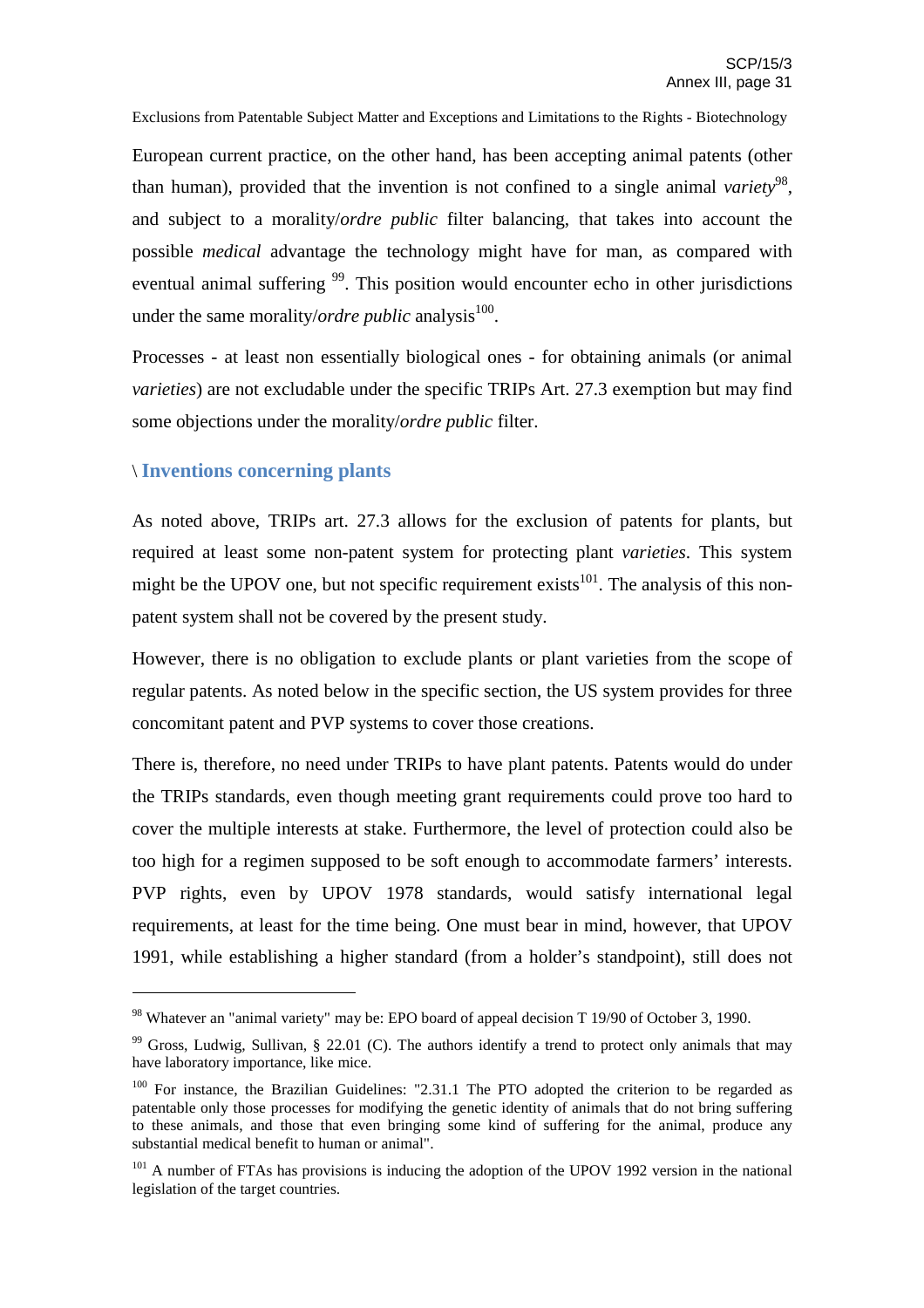reach the same level afforded by patents. There are, therefore, no international legal constraints to *enhancing* the level of protection by modifying PVP rights.

When there is *patent* protection two specific problems shall be considered: (a) the effects of conflicting or reiterating protections and (b) the extent of some special limitations, namely, the so-called farmers' privileges and breeders exemptions<sup>102</sup> might be extended to patents.

PVPs provide a *product* protection. Even though some national or regional systems may exclude *product* patents concerning plants (i.e., vegetal items over the microbiological level) probably all of them would comply TRIPs by granting patents on *processes* related with plants. Even though UPOV 1971 stated that PVP protection excluded a second non-PVP one, the current version of the treaty does not deal with the matter. Therefore, not only there may be in theory a patent plus a PVP over the same plant as a product, but also the effects of a process patent may encompass a plant that is protected by a PVP <sup>103</sup>.Recent European case law has however enlightened some constraints of this process-to-product protection  $104$ .

 $102$  "The original UPOV Convention laid down the rules for PBR that would have to be included in national laws in order for countries to qualify for membership. In essence, plant breeders are given a limited monopoly over the reproductive material of the variety. Even if it may seem only a nuance, this entails an important difference with patents, since patent holders claim ownership to the germplasm, technology and industrial processes, while breeders - in the original UPOV concept - can only control multiplication and sale of seeds. UPOV has also provided - until the 1991 version discussed below special protection for farmers and the continued free access to plant genetic resources. Farmers have been allowed to continue with their ancestral costume of saving seeds for the coming seasons and informally exchanging them with other farmers, even from protected varieties, and this right is called the farmers' privilege. Plant breeder and Netherlands genebank director, JaapHardon, described this free availability of germplasm once as a " constitutional right" in agriculture. "A right going back 12'000 years to the dawn of agriculture and the domestication of all these crops we grow or have grown." For the same reason, breeders have been allowed to make use of protected varieties' genetic material to develop new lines without having to pay royalties or ask permission. This right is included in UPOV as breeders' exemption. Without the possibility to freely exchange germplasm there is maybe agribusiness but not agriculture". June Grain, UPOV: Getting a Free Trips Ride? Seedling, June 1996, http://www.grain.org/seedling/?id=161, last visited on 5/22/2009.

 $103$  According to TRIPs Article 28.1, a patent would prevent anyone from using, offering for sale, selling or importing for those purposes the product obtained directly by that process.

<sup>104</sup> Monsanto Technology LLC v Cefetra BV, Case C-428/08,6 July 2010, which held: "1. Article 9 of Directive 98/44/EC of the European Parliament and of the Council of 6 July 1998 on the legal protection of biotechnological inventions is to be interpreted as not conferring patent right protection in circumstances such as those of the case in the main proceedings, in which the patented product is contained in the soy meal, where it does not perform the function for which it is patented, but did perform that function previously in the soy plant, of which the meal is a processed product, or would possibly again be able to perform that function after it had been extracted from the soy meal and inserted into the cell of a living organism."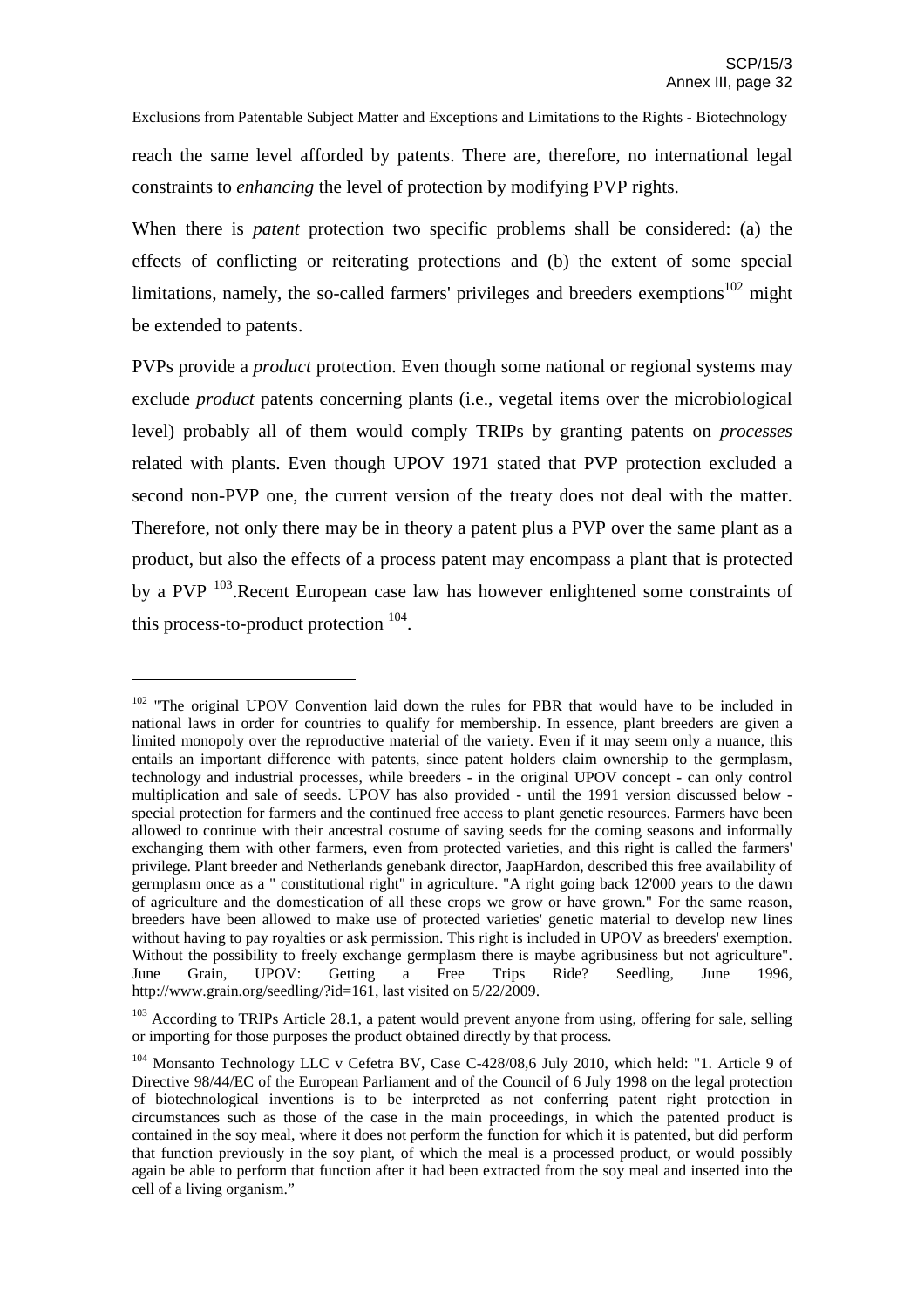#### \ **The complex relation between patents and PVPs**

The coverage of plant-related technologies by at least two different systems of protection brings complex issues to analysis. The patent system in this area must not defeat the PVP system, and the latter's exceptions and limitations are not to frustrated by any double protection  $^{105}$ .

The interaction among the three kinds of patents/PVP applicable to plants under US practice is indicated below. The EU Directive provides for some guidance as to the relation between the two systems:(a)by indicating areas where a patent is not to extend to fields covered by  $PVP$   $^{106}$ ; (b) where the breeder's or farmer's exceptions should be

<sup>&</sup>lt;sup>105</sup> "Broadly speaking, part (b) of paragraph 3 (i.e. Article 27.3(b)) allows governments to exclude some kinds of inventions from patenting, i.e. plants, animals and "essentially" biological processes (but microorganisms, and non-biological and microbiological processes have to be eligible for patents). However, plant varieties have to be eligible for protection either through patent protection or a system created specifically for the purpose ("sui generis"), or a combination of the two (…)The review of Article 27.3(b) began in 1999 as required by the TRIPS Agreement. The topics raised in the TRIPS Council's discussions include: - how to apply the existing TRIPS provisions on whether or not to patent plants and animals, and whether they need to be modified - the meaning of effective protection for new plant varieties (i.e. alternatives to patenting such as the 1978 and 1991 versions of UPOV). This has included the flexibility that should be available, for example to allow traditional farmers to continue to save and exchange seeds that they have harvested - how to handle moral and ethical issues, e.g. to what extent invented life forms should be eligible for protection - how to deal with the commercial use of traditional knowledge and genetic material by those other than the communities or countries where these originate, especially when these are the subject of patent applications - how to ensure that the TRIPS Agreement and the UN Convention on Biological Diversity (CBD) support each other. The 2001 Doha Declaration made it clear that work in the TRIPS Council under the reviews (Article 27.3(b) or the whole of the TRIPS Agreement under Article 71.1) and on outstanding implementation issues should cover: the relationship between the TRIPS Agreement and the UN Convention on Biological Diversity (CBD); the protection of traditional knowledge and folklore; and other relevant new developments that member governments raise in the review of the TRIPS Agreement. It adds that the TRIPS Council's work on these topics is to be guided by the TRIPS Agreement's objectives (Article 7) and principles (Article 8), and must take development issues fully into account.". Found at http://www.wto.org/english/tratop\_e/trips\_e/art27\_3b\_background\_e.htm, visited on 26/01/06. See also  $IP/C/W/369/Rev.1$ , revised 03/09/06, found at http://www.wto.org/english/tratop\_e/trips\_e/ipcw369r1.doc, visited on 1/26/2006.

<sup>&</sup>lt;sup>106</sup> EU Directive whereas: "(29) Whereas this Directive is without prejudice to the exclusion of plant and animal varieties from patentability; whereas on the other hand inventions which concern plants or animals are patentable provided that the application of the invention is not technically confined to a single plant or animal variety; (30) Whereas the concept 'plant variety` is defined by the legislation protecting new varieties, pursuant to which a variety is defined by its whole genome and therefore possesses individuality and is clearly distinguishable from other varieties; (31) Whereas a plant grouping which is characterized by a particular gene (and not its whole genome) is not covered by the protection of new varieties and is therefore not excluded from patentability even if it comprises new varieties of plants; (32) Whereas, however, if an invention consists only in genetically modifying a particular plant variety, and if a new plant variety is bred, it will still be excluded from patentability even if the genetic modification is the result not of an essentially biological process but of a biotechnological process;".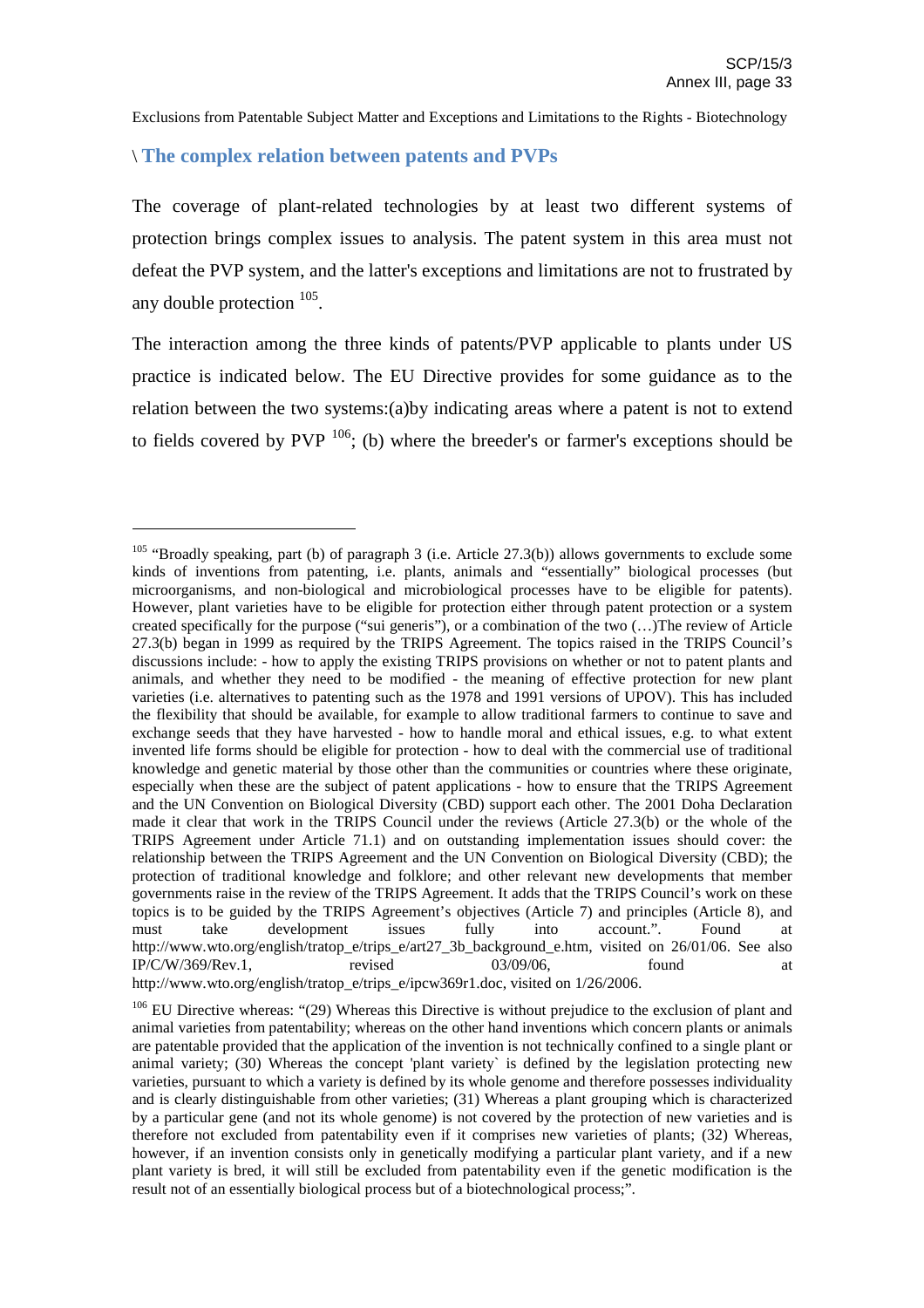Exclusions from Patentable Subject Matter and Exceptions and Limitations to the Rights - Biotechnology extended to the patent environment  $107$ ; and (c) where a dependent compulsory license should be issued to allow for the exploitation of a plant variety that could clash against a dominant patent or vice versa <sup>108</sup>.

Those are the relevant provisions:

Article 4 (...) 2. Inventions which concern plants or animals shall be patentable if the technical feasibility of the invention is not confined to a particular plant or animal variety.

Article 11 1. By way of derogation from Articles 8 and 9, the sale or other form of commercialization of plant propagating material to a farmer by the holder of the patent or with his consent for agricultural use implies authorization for the farmer to use the product of his harvest for propagation or multiplication by him on his own farm, the extent and conditions of this derogation corresponding to those under Article 14 of Regulation (EC) No 2100/94.

Article 12

1. Where a breeder cannot acquire or exploit a plant variety right without infringing a prior patent, he may apply for a compulsory licence for non-exclusive use of the invention protected by the patent inasmuch as the licence is necessary for the exploitation of the plant variety to be protected, subject to payment of an appropriate royalty. Member States shall provide that, where such a licence is granted, the holder of the patent will be entitled to a cross-licence on reasonable terms to use the protected variety.

<sup>&</sup>lt;sup>107</sup> EU Directive whereas: "(47) Whereas it is necessary to provide for a first derogation from the rights of the holder of the patent when the propagating material incorporating the protected invention is sold to a farmer for farming purposes by the holder of the patent or with his consent; whereas that initial derogation must authorize the farmer to use the product of his harvest for further multiplication or propagation on his own farm; whereas the extent and the conditions of that derogation must be limited in accordance with the extent and conditions set out in Council Regulation (EC) No 2100/94 of 27 July 1994 on Community plant variety rights (6); (48) Whereas only the fee envisaged under Community law relating to plant variety rights as a condition for applying the derogation from Community plant variety rights can be required of the farmer; (49) Whereas, however, the holder of the patent may defend his rights against a farmer abusing the derogation or against a breeder who has developed a plant variety incorporating the protected invention if the latter fails to adhere to his commitments; (50) Whereas a second derogation from the rights of the holder of the patent must authorize the farmer to use protected livestock for agricultural purposes; (51) Whereas the extent and the conditions of that second derogation must be determined by national laws, regulations and practices, since there is no Community legislation on animal variety rights;".

<sup>&</sup>lt;sup>108</sup> EU Directive whereas: "(52) Whereas, in the field of exploitation of new plant characteristics resulting from genetic engineering, guaranteed access must, on payment of a fee, be granted in the form of a compulsory licence where, in relation to the genus or species concerned, the plant variety represents significant technical progress of considerable economic interest compared to the invention claimed in the patent; (53) Whereas, in the field of the use of new plant characteristics resulting from new plant varieties in genetic engineering, guaranteed access must, on payment of a fee, be granted in the form of a compulsory licence where the invention represents significant technical progress of considerable economic interest;".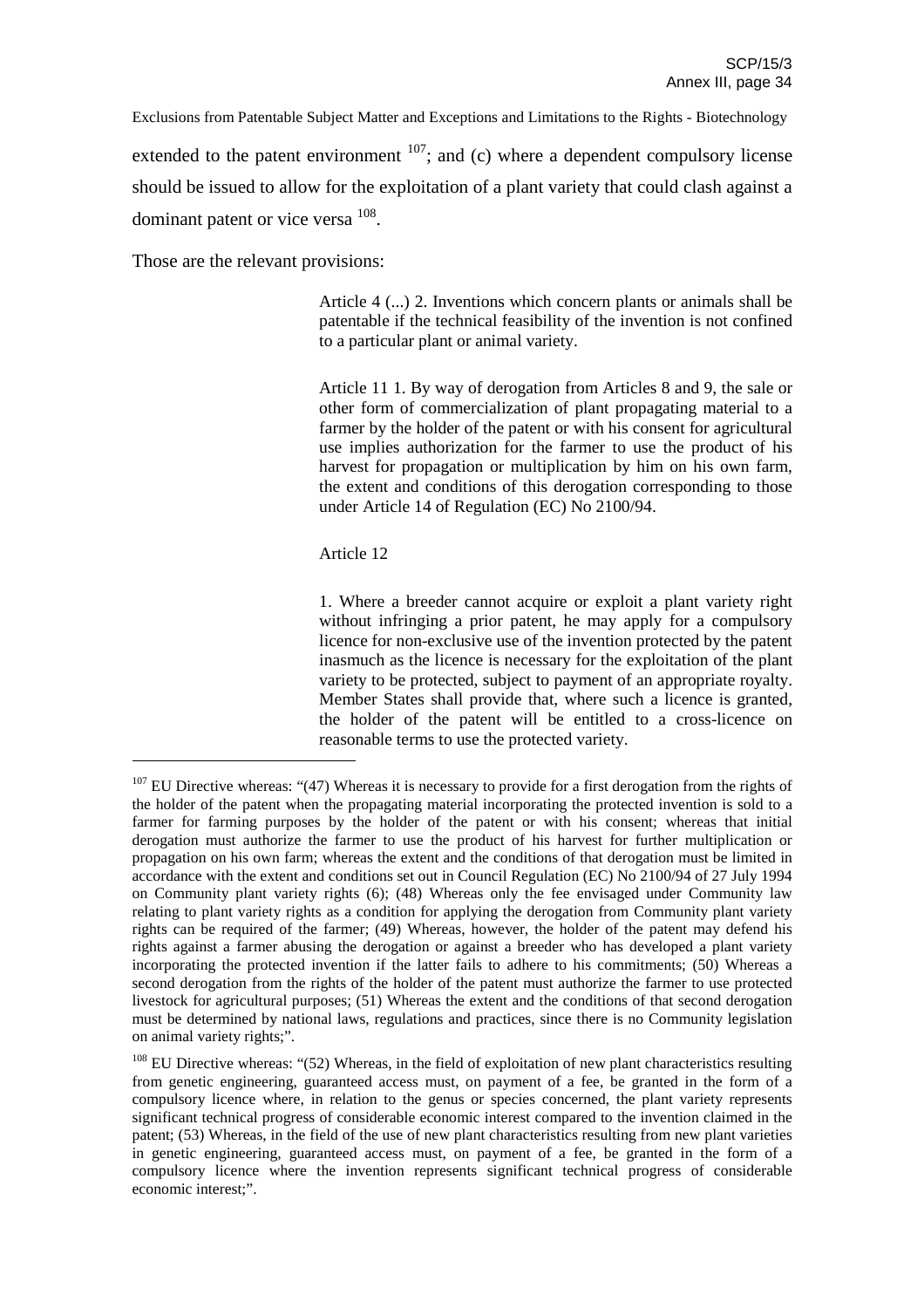2. Where the holder of a patent concerning a biotechnological invention cannot exploit it without infringing a prior plant variety right, he may apply for a compulsory licence for non-exclusive use of the plant variety protected by that right, subject to payment of an appropriate royalty. Member States shall provide that, where such a licence is granted, the holder of the variety right will be entitled to a cross-licence on reasonable terms to use the protected invention.

3. Applicants for the licences referred to in paragraphs 1 and 2 must demonstrate that:

(a) they have applied unsuccessfully to the holder of the patent or of the plant variety right to obtain a contractual licence;

(b) the plant variety or the invention constitutes significant technical progress of considerable economic interest compared with the invention claimed in the patent or the protected plant variety.

4. Each Member State shall designate the authority or authorities responsible for granting the licence. Where a licence for a plant variety can be granted only by the Community Plant Variety Office, Article 29 of Regulation (EC) No 2100/94 shall apply.

No similar provisions were verified in the other jurisdictions (outside the EU Directivecovered domestic statutes) reported in this study. As such, solutions would require most probably a specific legal language, and it may be assumed that no other jurisdiction has such an elaborate conciliation system.

#### *The issue of Knowledge at Research-level*

The issue here is the access level to the "industrial utility" requirement  $109$ . A number of inventions within the biotechnology field purport to cover technologies addressed to research or at least not-yet-industrial problems<sup>110</sup>. The European directive model

<sup>&</sup>lt;sup>109</sup> Whereas such a requirement is explicitly not considered within the scope of this analysis, some remarks are inevitable whenever discussing biotechnological inventions. See Kevin C. Hooper, Utility and non-operability standards in biotechnology patent prosecution: CAFC precedent versus PTO practice. IDEA: The Journal of Law and Technology, 1996. According to PhaneshKoneru, To Promote the Progress of Useful Articles? An Analysis of the Current Utility Standards of Pharmaceutical Products and Biotechnological Research Tools 1998 38 IDEA 625, concerning the state of the US law before In Re Fischer: "[the] application of Brenner v. Manson, where the Supreme Court held that an invention must offer "specific benefit in currently available form" to satisfy the statutory utility requirement. Accordingly, a chemical process that produces a chemical intermediate has no patentable utility and thus is not patentable if that intermediate is useful only as a research tool".

<sup>&</sup>lt;sup>110</sup> Expressed sequence tags (EST) are possibly an adequate example, as indicated in the case In Re Fischer alluded below. According to Gross, Ludwig, Sullivan, § 22.01(C) 2, Chinese and Indian current procedure would only accept EST patents in case they state a specific function, in the Indian case "properly and sufficiently disclosed in order to establish inventive step and industrial applicability".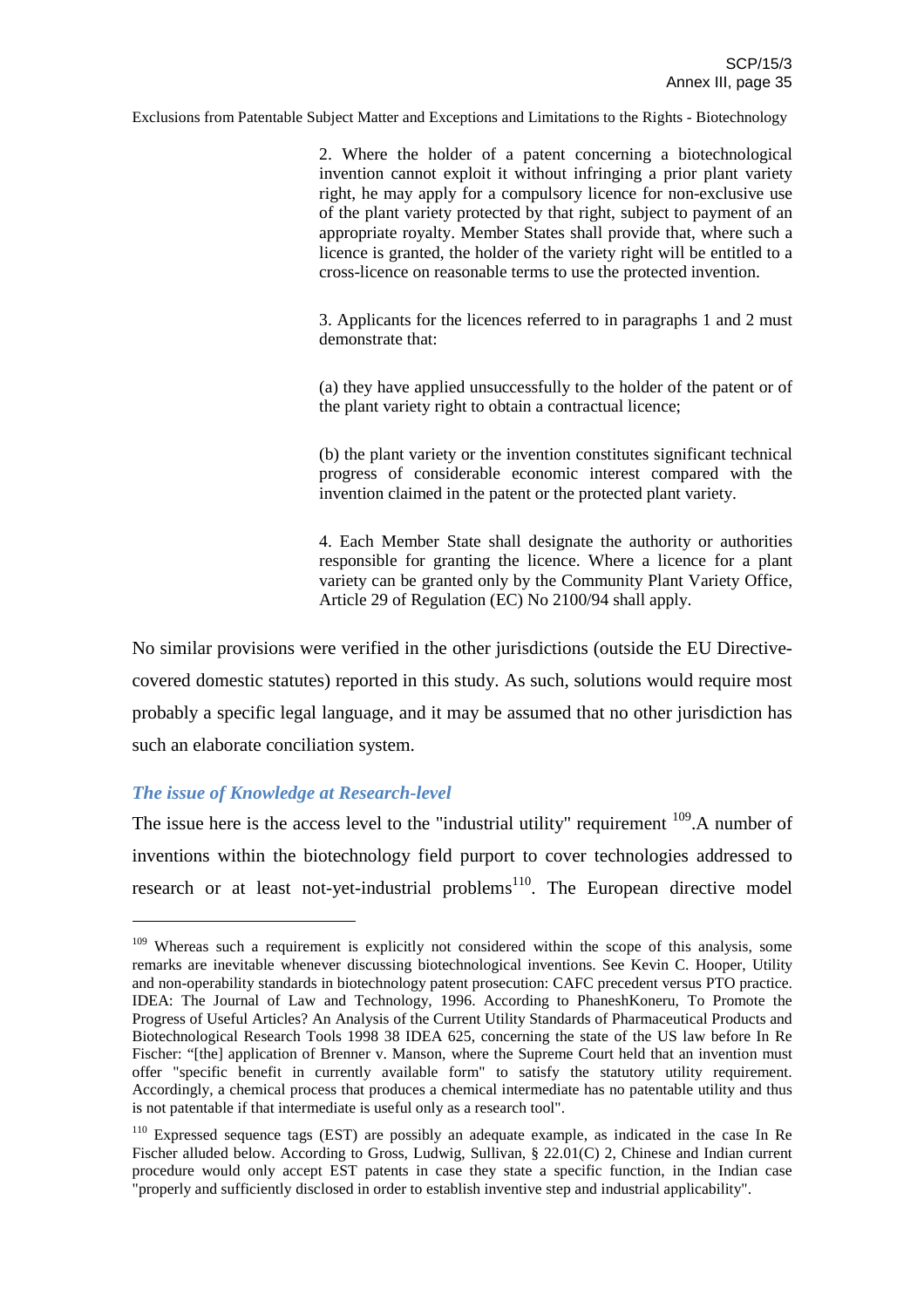Exclusions from Patentable Subject Matter and Exceptions and Limitations to the Rights - Biotechnology requires that in new genetic material no patent shall issue except by disclosing its specific use, what may be convergent with the law declared in the American case of *In re* Fisher  $^{111}$ .

This issue should be considered within the exclusions to patent scope theme, as the peculiar intimacy that biotechnology displays between research level knowledge and patentable level invention is quite a sensible problem  $^{112}$ .

<sup>&</sup>lt;sup>111</sup> The holding of Association for Molecular Pathology et al. v. United States Patent and Trademark et al., 09 Civ. 4515 (S.D.N.Y. 2010) would seem to be an isolated understanding.

<sup>&</sup>lt;sup>112</sup> "The widespread view in scientific circles is that patenting ESTs may give disproportionate rewards for routine effort that constitutes a minor step on the road to developing a useful product, and would thus impede research. Biotech companies were concerned that EST claims that are cast in broad terms could preclude the patenting of subsequent claims for the gene and the protein for which the gene encodes, due to a lack of novelty. The reasoning was that if a scientist subsequently isolated and sequenced the fulllength gene, he or she could only patent the portion of the gene that was not included in the EST because the section of the gene that corresponds to the EST would not be novel." Howlett, Melanie J. and Christie, Andrew F., An Analysis of the Approaches of the Trilateral and Australian Patent Offices to Patenting Partial DNA Sequences (ESTs). Australian Intellectual Property Journal, Vol. 15, No. 3, pp. 156-162, 2004. Available at SSRN: http://ssrn.com/abstract=667202.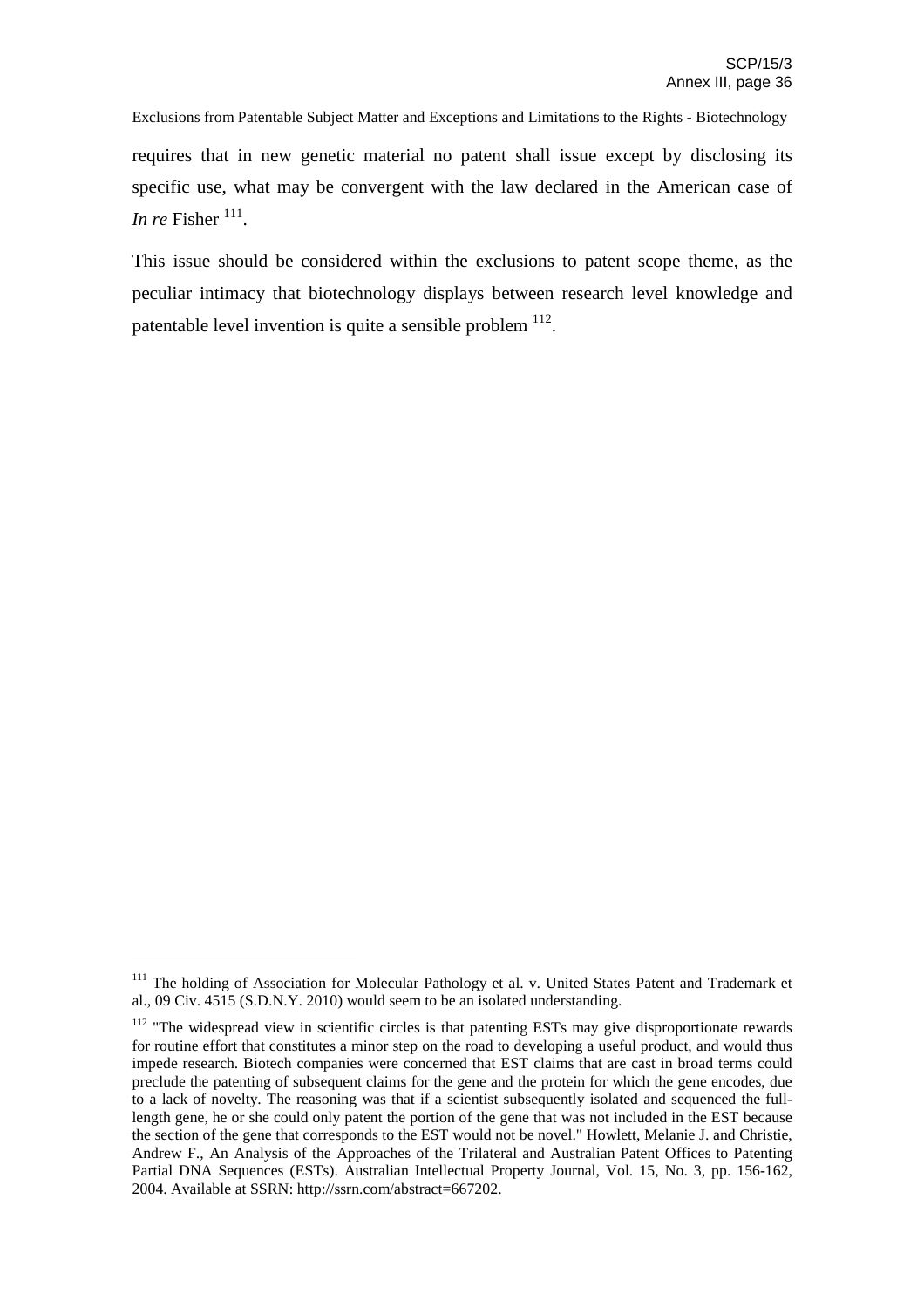# **IV- A developmental analysis of biotechnological exclusions, exceptions and limitations**

Examining the developmental effect of biotechnological exclusions, exceptions and limitations of the present International Patent System requires two vestibular clarifications: *which* development we are considering and the relative role of the patent system in attaining such purposes $^{113}$ .

The notion of development that would guide us in this context was defined in the Barbosa, Chon and Von Hase study on the issue. According to such text,

> The contrasting, and indeed often clashing, understandings of development lead to very different normative visions of international intellectual property. The freedom model of development emphasizes not just the innovation mandate of intellectual property, but also its relation to other human capability-enhancing social welfare measures, such as access to education or health, which in turn build national capacities for innovation and growth. The growth model of development, on the other hand, ties intellectual property unilaterally to its capacity to encourage innovation through technology transfer, irrespective of intellectual property's function in other economic and social sectors.

The "freedom" model of development means, particularly in connection with biotechnologies, better access to food and health, and possibly more localization-prone technologies <sup>114</sup>. The relative irrelevance of Intellectual Property considerations in those studies indicating the developmental role of biotechnologies shows clearly the problem

<sup>&</sup>lt;sup>113</sup>See Graham Dutfield, Lois Muraguri e Florian Leverve, Exploring the flexibilities of TRIPS to promote biotechnology capacity building and appropriate technology transfer, Final Report IPDEV Work Package 7, 2006.

<sup>&</sup>lt;sup>114</sup> Here, emphasizing the importance of PVP for the expansion of localization biotechnologies, see Borges Barbosa, Denis and Lessa, Marcus, op. cit. In this context, Mia et al., Editors, *The Brazil Competitiveness Report 2009*, Geneva, World Economic Forum, 89 (2009) "One of the foundations of innovation in agriculture consists of the idea that the sector is location-specific in its technologies and its products. There are few opportunities where one can copy or directly transfer technologies and products from one country to another without adaptation and without considering differences in climate, soil, vegetation, and culture. This idea is even more relevant for technologies developed for countries with temperate climates that one wants to apply in tropical countries. This was the case of Brazil in the conquest of the cerrados (Brazilian savannahs). There was no technology specific to agriculture in the cerrados; the solution was to adapt forms of agriculture being used elsewhere to this large system. This idea is mirrored in the expression tropical technology".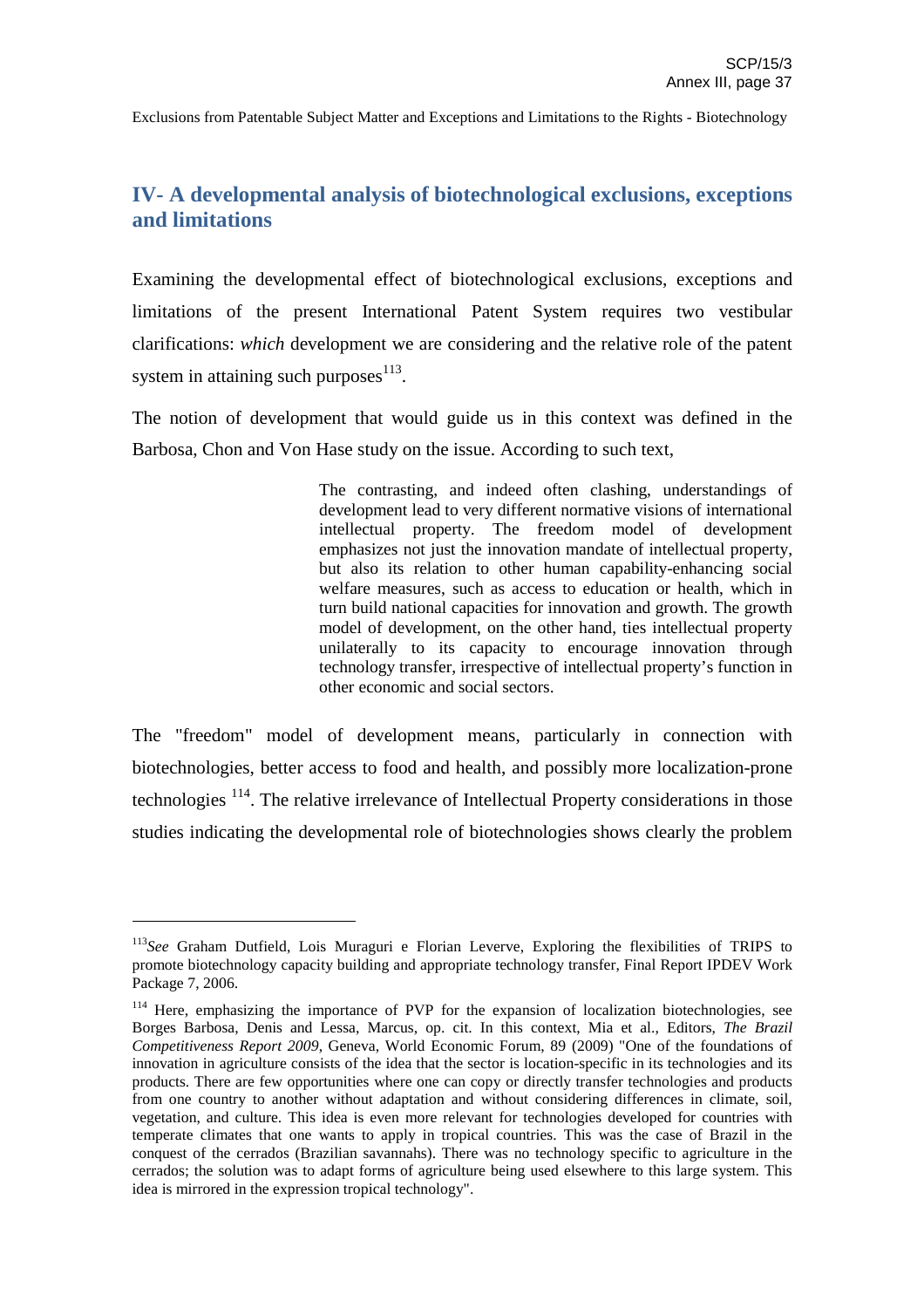Exclusions from Patentable Subject Matter and Exceptions and Limitations to the Rights - Biotechnology facing us in this section <sup>115</sup>. Other studies seem to indicate that non-IP considerations (like clustering of innovative agents, Government support, and importance of pre-IP contracting)are much more relevant for the generation of developmental-type biotechnologies<sup>116</sup>.

On the other hand, a series of analysis stress the importance of free access to biotechnological knowledge - both a *growth* concept of development as well as in a *freedom* one <sup>117</sup>. This line of thought does not preclude by any means the importance of the patent system but only suggests that an inclusive, not an excluding model of usage of patents or PVPs would improve the impact of biotechnologies to the developmental purposes <sup>118</sup>. It must be noticed that those considerations are not extraneous to the present WIPO mandates <sup>119</sup>. Further analysis indicates that a proper balancing of both the patent appropriation model and the public access one could serve the interests of developing countries <sup>120</sup>.

In this perspective, the ensemble of biotechnology-specific patent exclusions, exceptions and limitations must be screened cautiously. TRIPs took a prudent step allowing the exclusion of higher life forms patents; the idea that a fast reexamination of such allowance could lead to a general International obligation to patent "everything

<sup>115</sup> Borges Barbosa, Denis, Chon, Margaret and Moncayo von Hase, Andres, Slouching Towards Development in International Intellectual Property. Michigan State Law Review, Vol. 2007, No. 1, 2008. Available at SSRN: http://ssrn.com/abstract=1081366.

<sup>&</sup>lt;sup>116</sup>Thorsteindottir, Halla, Singer, Peter A., Saenz, Tirso and Daar, Abdallah S., Different Rhythms of Health Biotechnology Development in Brazil and Cuba. Journal of Business Chemistry, Vol. 2, No. 3, pp. 99-106, 2005. Available at SSRN: http://ssrn.com/abstract=887286; Hobohm, Daniel, Frameworks for the Development of Innovative Industries Biotechnology in Taiwan, South Korea and Thailand (October 4, 2004). Available at SSRN: http://ssrn.com/abstract=1295122; Aerni, Philipp, Mobilizing Science and Technology for Development: The Case of the Cassava Biotechnology Network (CBN) (2006). AgBioForum, Vol. 9, No. 1, pp. 1-14, 2006. Available at SSRN: http://ssrn.com/abstract=1493805; Unyauni, Pushpa and Joshi, Manoj, Impact Making Biotechnology Firms in India (January 8, 2010). Available at SSRN: http://ssrn.com/abstract=1533275.

<sup>&</sup>lt;sup>117</sup> Hope, Janet E., Open Source Biotechnology (December 23, 2004). Available at SSRN: http://ssrn.com/abstract=755244.

<sup>&</sup>lt;sup>118</sup> Copyright is an essential instrument to prevent unwanted singular appropriation of open-model software creations; patents and are liable to take similar role in any open-access technologies at industrialapplicability level.

<sup>&</sup>lt;sup>119</sup> Included in the forty-five recommendations proposed by the WIPO member states and later adopted by the General Assembly is the mandate to "consider the preservation of the public domain within the WIPO's normative processes and deepen the analysis of the implications and benefits of a rich and accessible public domain".

<sup>&</sup>lt;sup>120</sup> For instance, Maria Ester Dal Poz and Denis Borges Barbosa, op. cit.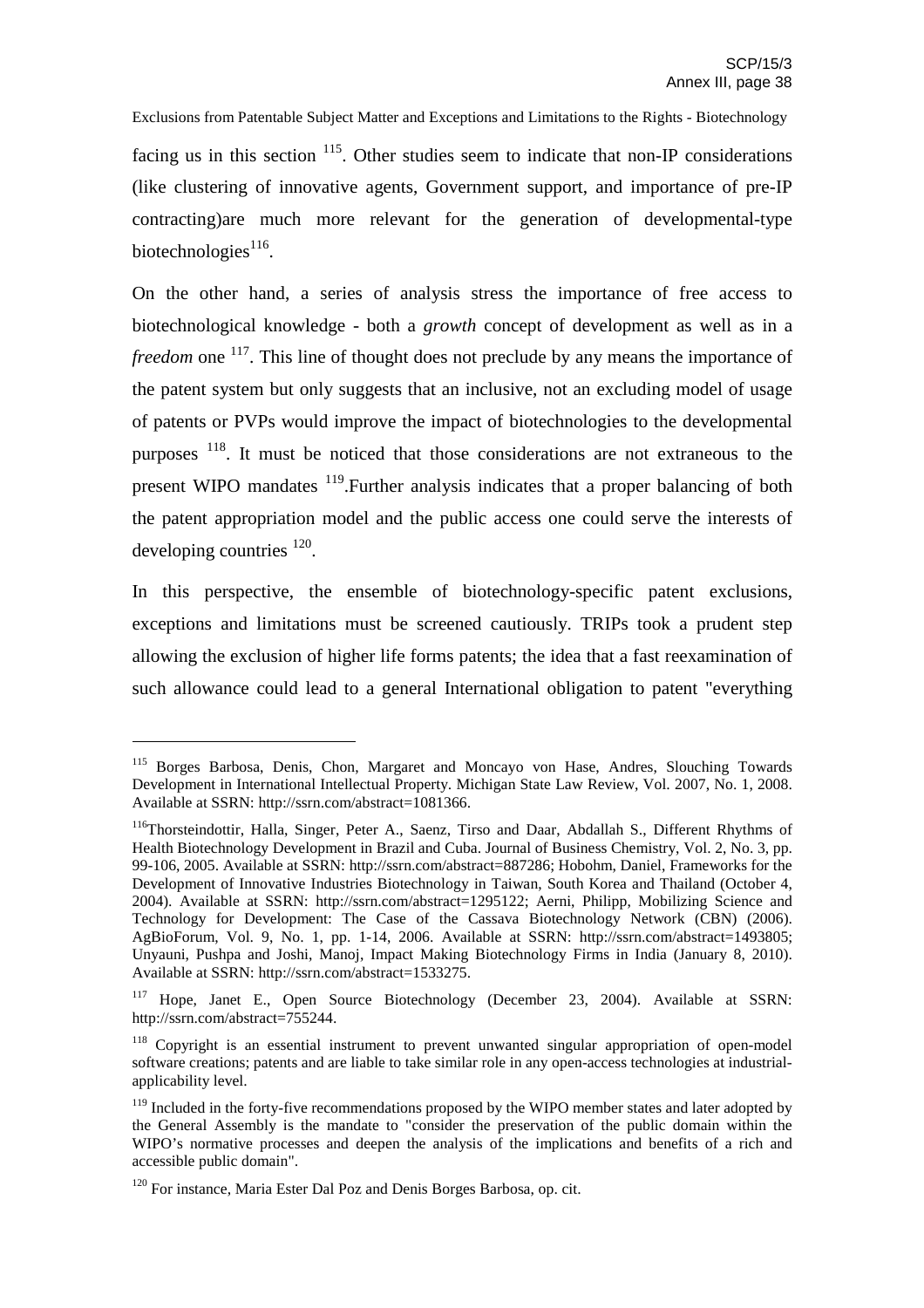Exclusions from Patentable Subject Matter and Exceptions and Limitations to the Rights - Biotechnology under the sun that was made by man" was soon dispelled  $121$ . The significant differences between the American and EU biotechnology current regimes indicated above suggest that the time for review of such allowances is not reached.

Our contention is that the present International, TRIPs-based system of biotechnologyspecific patent exclusions, exceptions and limitations has been almost universally utilized and incorporated in the domestic legislations within the present scope of study. Minor divergences  $122$  do not seem to detract from this conclusion. Even though the continuance of the present extension of such exceptions could be attributed to the imperfect harmonization of the developed economies' patent system, at this moment the TRIPs model would appear to have been at least nominally succeeded.

However, it is not within the purview of the present section to evaluate whether those exclusions, exceptions and limitations are in practice effective to improve developmental drives, at least of the *freedom* kind. The empirical data on the eventual *growth* aspect of patenting or providing PVP protection would likewise seems lacking improvement. Such empirical studies would de certainly required.

On the other hand, the various parallel initiatives concerning biodiversity preservation, food access, origin of genetic resources and traditional knowledge, not only in its technical or distributive sense, but also by its rhetorical value, are closely intertwined

<sup>121</sup> In connection with this review, *see* ABBOTT, Frederick, CORREA, Carlos, et allii, Resource Book on TRIPS and Development, Cambridge University Press, 2005, p. 395. "TRIPS entered into force on 1 January 1995. Though the review should have taken place in 1999, there has been no agreement at the Council for TRIPS on the meaning of "review". Developed countries have held that a "review of implementation" is what is called for, while for developing countries a "review" should open the possibility of revising the provision itself. The review of Article 27.3(b) was also one of the TRIPS issues dealt with at the Ministerial Meeting at Doha in 2001. In this respect, the Doha Declaration "19. We instruct the Council for TRIPS, in pursuing its work program including under the review of Article 27.3(b), the review of the implementation of the TRIPS Agreement under Article 71.1 and the work foreseen pursuant to paragraph 12 of this Declaration, to examine, inter alia, the relationship between the TRIPS Agreement and the Convention on Biological Diversity, the protection of traditional knowledge and folklore, and other relevant new developments raised by Members pursuant to Article 71.1. In undertaking this work, the TRIPS Council shall be guided by the objectives and principles set out in Articles 7 and 8 of the TRIPS Agreement and shall take fully into account the development dimension." Implementing this mandate, the Council for TRIPS has been discussing, inter alia, the following agenda items: (a) the review of the provisions of Article 27.3(b); (b) the relationship between TRIPS and the Convention on Biological Diversity (CBD); (c) the protection of traditional knowledge (TK) and folklore. The Council has addressed these items together, due to their interrelated character. Despite consultations held by the Chair, Members have so far not been able to remove their substantive differences over these issues."

<sup>&</sup>lt;sup>122</sup> For instance, the Brazilian Biosafety law provision directly targeted to Monsanto "terminator" Roundup Ready technologies and overly broad Indian exclusion methods of agriculture or horticulture.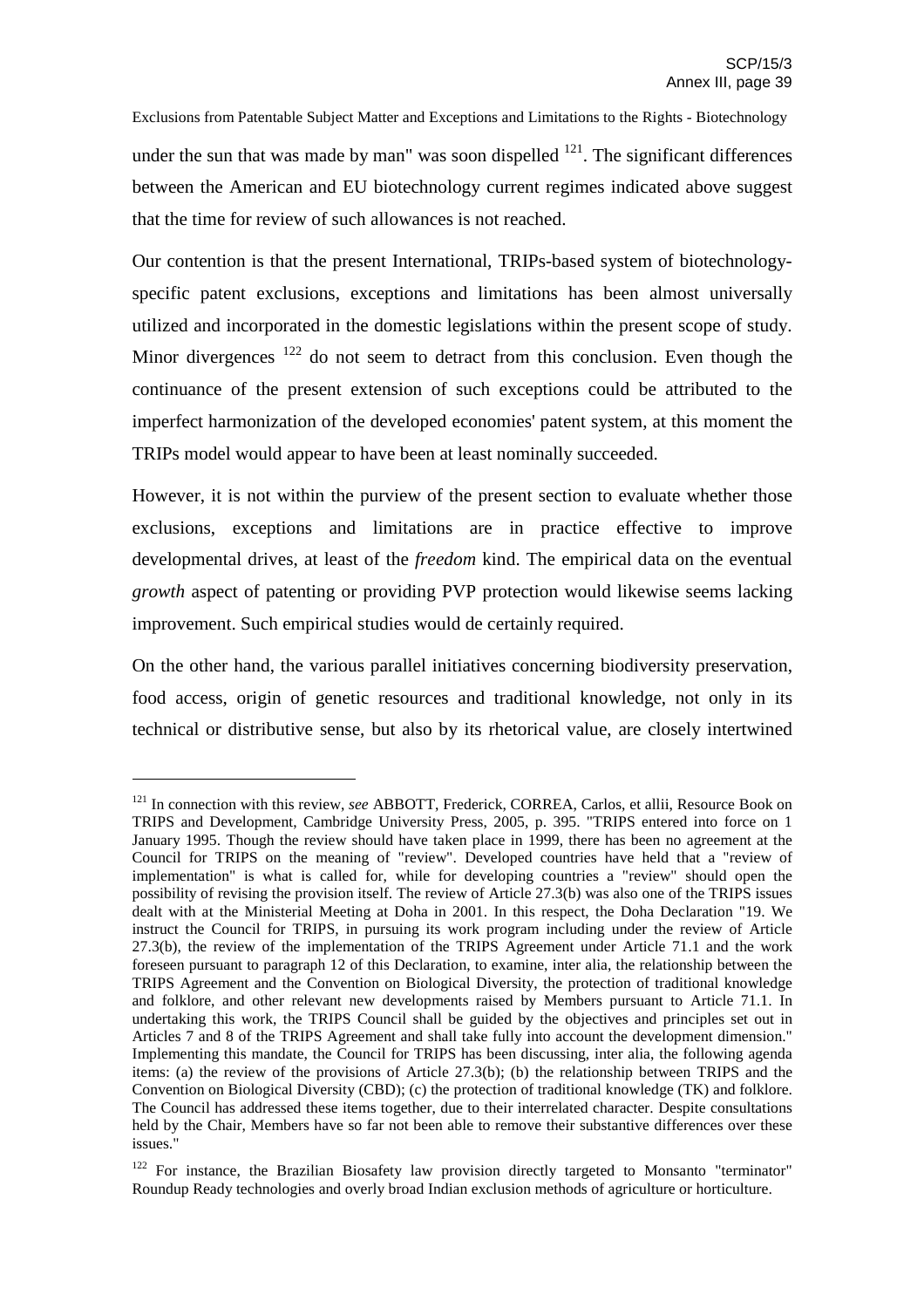Exclusions from Patentable Subject Matter and Exceptions and Limitations to the Rights - Biotechnology with the efficacy of the set of biotechnology-specific patent exclusions, exceptions and limitations. However, as already indicated, those factors are not in our field of study.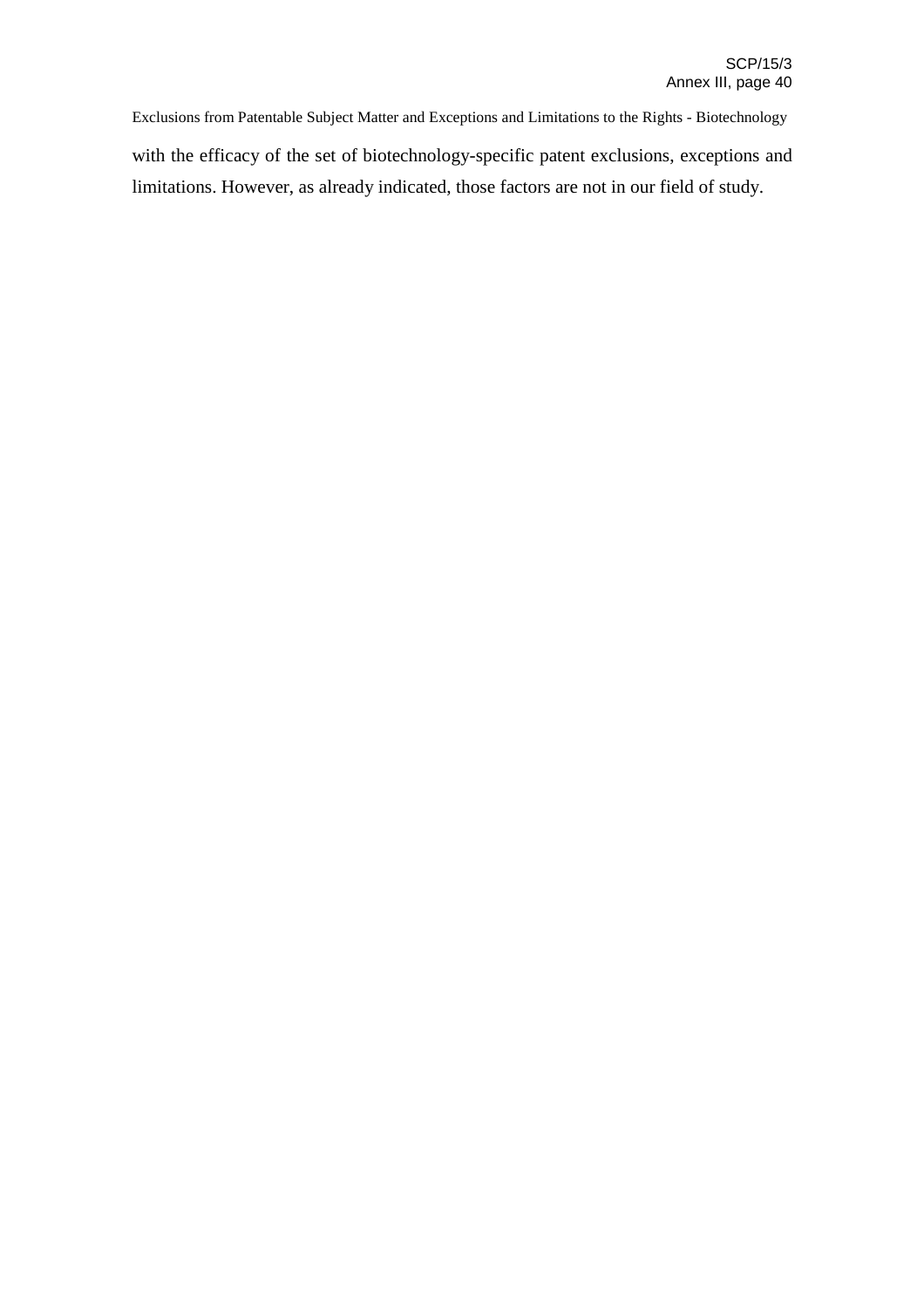# **III - A Regional analysis**

## \ **South America**

The exclusion of abstract creations and discoveries from the scope of a patent is general in the area<sup>123</sup>. However, there was no specific guidance found in case law or practice as to the application of such rules in regard to the patenting of research-level technologies, that is to say, not yet capable of application on a strictly industrial level.

Isolation of biological material is explicitly excluded in the Brazilian and Andean laws; but Peruvian law consequent to the US-FTA seems to include isolation within the patent scope. The Argentinean examination guidelines  $124$  also provide for such exclusion.

There are no reported cases or practice as to the use of the *ordre public* standard to prevent patenting in technologies where ethical issues may be raised. Only the Brazilian PTO has issued specific guidelines for biotechnological and pharmaceutical inventions  $125$ , where this issue is addressed  $126$ .

#### **Mercosur Area**

#### *Exclusions to subject matter*

In all four original countries, patents are granted for inventions that are new, useful  $127$  and with inventive activity.

<sup>&</sup>lt;sup>123</sup> Venezuelan law, after the country left the Andean system, does not mention the abstract creations/discoveries exceptions. Is this change is relatively recent and the literature scarce if not nonexistent, there were no means to ascertain the status of law in this country.

<sup>124</sup> Found at http://www.inpi.gov.ar/pdf/DirectricesC.pdf.

<sup>&</sup>lt;sup>125</sup> Found at http://www.denisbarbosa.addr.com/arquivos/diretrizes/diretrizes1.doc.

 $126$  Brazilian Patent Guidelines:"2.31.1 The PTO adopted the criterion to be regarded as patentable only those processes for modifying the genetic identity of animals that do not bring suffering to these animals, and those that even bringing some kind of suffering for the animal, produce any substantial medical benefit to human or animal. 2.31.2 However, it considers as not patentable processes for cloning human beings, processes for modifying the human genome and the uses of human embryos for industrial or commercial purposes. 2.33.2 Procedures for the use of cells of [human embryos] - are patentable, provided they include a method of treatment or a surgical method (...). The analysis should follow the guidelines dictated to processes that use biological material for a particular purpose"

<sup>&</sup>lt;sup>127</sup> According to the Argentinean Guidelines, " 2.1.1. Discoveries, scientific theories and mathematical methods; a - Discoveries The products found in nature as they relate to findings of matter discoveries and as such are not considered inventions. The naturally occurring products *cannot be patented* by the fact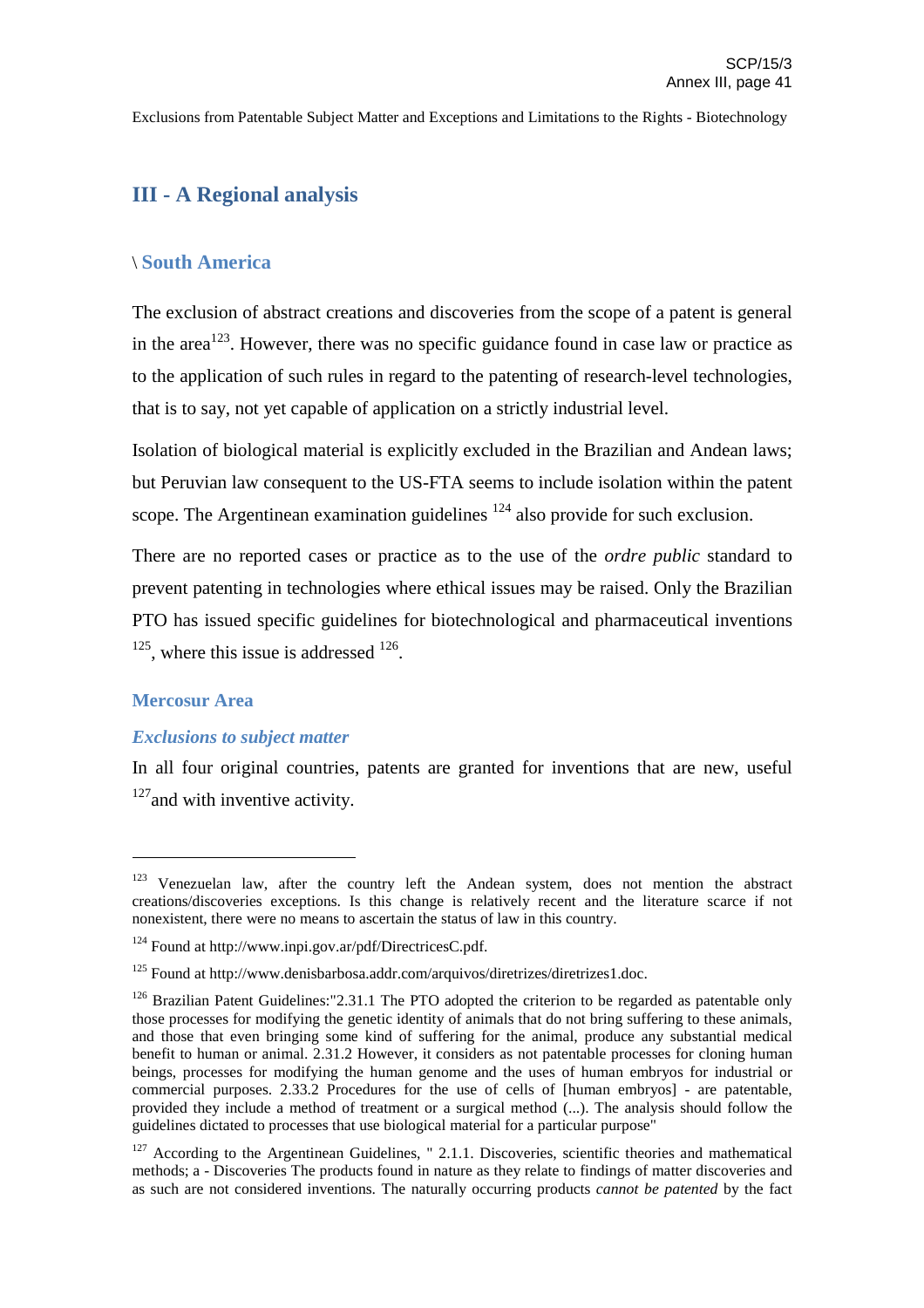Surgery treatment, therapeutic or diagnosis methods applicable to the human body and regarding animals are excluded, as well as biologic and genetic material verified in nature(See Brazil)<sup>128</sup>; (See Argentina)<sup>129</sup>. In Brazil<sup>130</sup> and Argentina (here according to examination guidelines), those items are not patentable even though isolated from nature<sup>131</sup>.

The national statutes do not distinguish entirely what is excluded because it is not an invention from what is simply an allowed statutory exclusion on account of public policy (those issues covered by TRIPs Art. 27.3). All countries in the sub-region exclude inventions offensive to *ordre public* or public health, and the whole or part of living bodies. Brazil, however, does not exclude inventions liable to harm the environment, and does not clarify that the *ordre public/*health exclusions only apply

that been isolated or purified in the form properly characterized as that in such cases there is no invention".

<sup>128</sup> According to the Brazilian Guidelines, "2.37.2 According to relevant literature, diagnostic methods consist of three distinct stages, namely, (1) examine the patient observing, feeling and listening for various parts of your body, (2) the patient undergo numerous clinical trials, and (3 ) to compare the data from these tests were normal, noting significant deviations, and assign the deviations to a particular disease state - medical deductive phase. If this last phase is not present, there is no way to speak of a diagnostic method, since no conclusion about the state of health of the patient, but rather a method of data collection that may be used in a method diagnosis. 2.37.3 In general, methods of obtaining information from human or animal body are patentable, provided that the data collected represent only an intermediate result, which alone are not sufficient for a decision regarding the appropriate treatment. For example, methods for measuring blood pressure, X-ray, blood tests, etc.. On the other hand, for example, methods of determination of allergic conditions, where the outcome is observed in the body of the patient, methods are not patentable because it is a diagnosis (is conclusive as to the allergic state or not). : 38 Surgical methods - Any method that requires a surgical step, i.e. a stage of invasive human or animal body (e.g. implantation of embryos fertilized artificially, cosmetic surgery, surgery, therapy, etc...), is regarded as the surgical method, focusing on what the Article 10 (VIII) says it is not invention. "

<sup>129</sup> According to the Argentinean Guidelines, "Finding a substance as existing in nature would be a mere discovery and therefore not would be patentable. If, however, to obtain the substance is developed process, this process could be patentable. For example, the discovery of a nucleotide sequence that encodes a certain protein, it is not likely to protection since it is a discovery and therefore not considered invention within the meaning of art. 4 LP.)".

<sup>130</sup> According to the Brazilian Guidelines, "2.4 compounds found in nature (including those of unknown constitution and extracts from animals / plants) are not granted under Section 10 (I) or (IX).2.4.2 Statements include, except in very rare cases, several compounds between active and not active yet, since it merely isolated from nature, are not considered invention by Article 10 (IX). 2.4.3 Synthetic chemical compounds having corresponding naturally occurring, without distinguishing them as such, are not regarded as an invention in accordance with the provisions of Section 10 (I) - they are not organic - or (IX) - if they are organic."

<sup>&</sup>lt;sup>131</sup> Brazil and Argentina, as the Andean IP rules, discussed below, exclude from patenting material isolated from nature under the non-invention filter. This denial is referred by some commentators as detrimental to the interests of a diversity-rich country.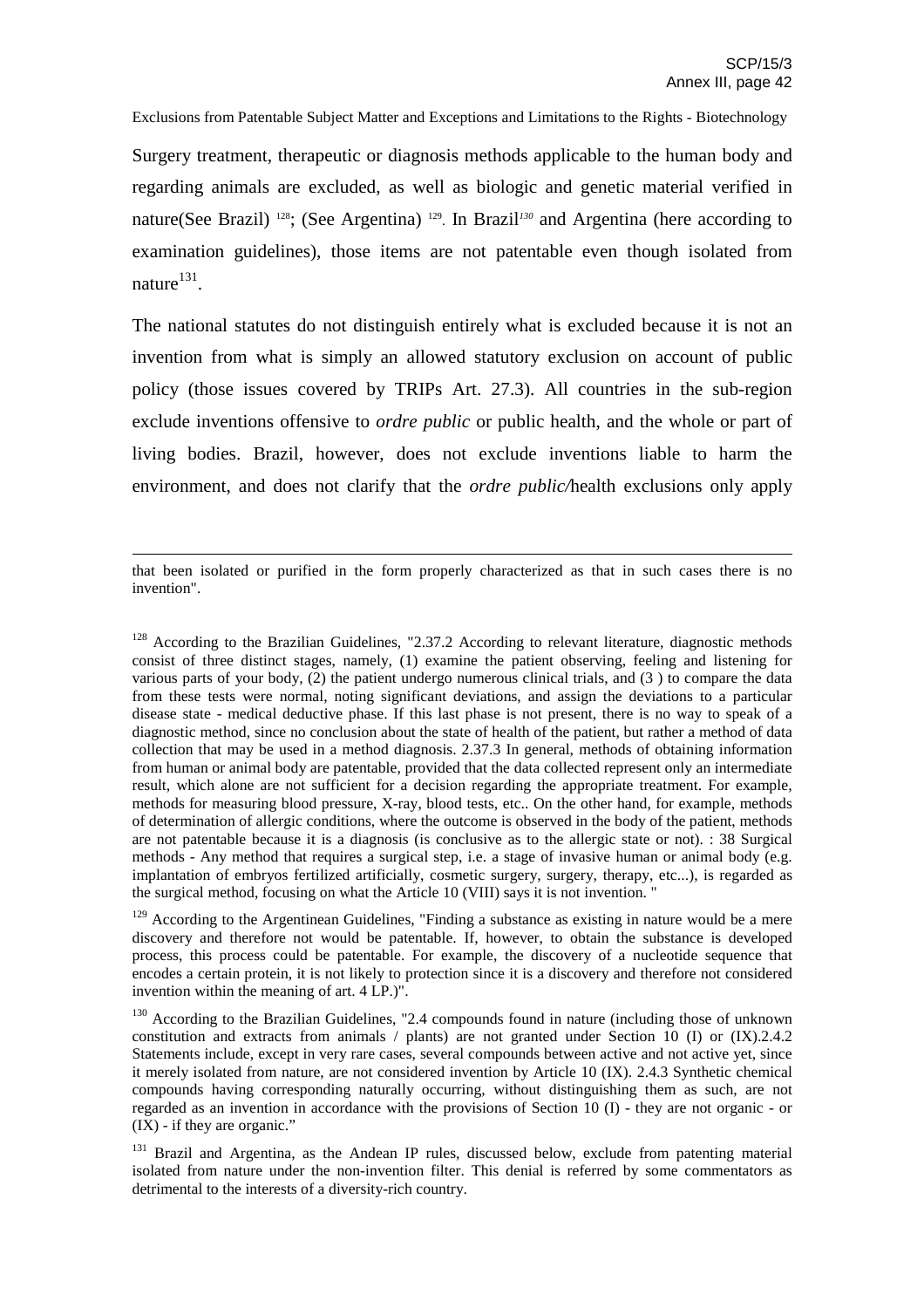Exclusions from Patentable Subject Matter and Exceptions and Limitations to the Rights - Biotechnology when commercial exploitation should be necessarily prevented to protect the indicated values; these constraints are stated in the other laws.

"Essentially biological processes" are excluded either as not being an invention  $(Brazil)^{132}$  or as statutory exclusion. Microorganisms resulting from genetic engineering are protected <sup>133</sup>.

# Country-by-country analysis

The Paraguay Law considers not patentable "the plants and animals *except microorganisms*, and the procedures essentially biologic for production of plants or animals that are *not microbiologic or non biologic"*.

The same text is found in Paraguayan and Uruguayan Laws, solely with difference that while the first repeats the disposal for TRIPS listing it as "non patentable", the Uruguay repeats the disposition in the list of what is not an invention.

The Brazilian law denies patents to "all or part of the living beings, *except* the *transgenic microorganisms* that fulfill the three patentability requirements, which are novelty, inventive activity and industrial application – established in art.  $8<sup>th</sup>$  of the Applicable Law and that are not just mere discovery. An administrative level provision submits the filing of the patent of invention whose object has been obtained as a result of access to samples of components of the national genetic patrimony to a reporting obligation.

The Argentinean Law, on its hand, simply does not mention microorganisms. In Art. 6, g, states that all living material and substances preexisting in nature are not inventions, and in Art, 7 b disposes: "the totality of the biological or genetic material existing in nature or its reproduction in biologic implicit procedures of animal, vegetable and reproduction, including the genetic procedures regarding material capable of conducting its own duplication in normal and free conditions, as occurs in nature".

<sup>&</sup>lt;sup>132</sup> According to the Brazilian Guidelines, "2.28.2 It is understood by "natural biological process" any process that does not use artificial means to obtain organic products or that, even using an artificial medium, it would be likely to occur in nature without human intervention, consisting entirely of natural phenomena . For example, a process of improvement of an animal that consists of selecting the players and put them in contact so that there is coverage. Another example would be a pollination process, which uses a cotton swab to move pollen from one plant to another. In this case, the use of an artificial medium (cotton swab) merely accelerates or limits what would occur naturally".

<sup>133</sup> In Brazil " *through direct human intervention in their genetic composition"*.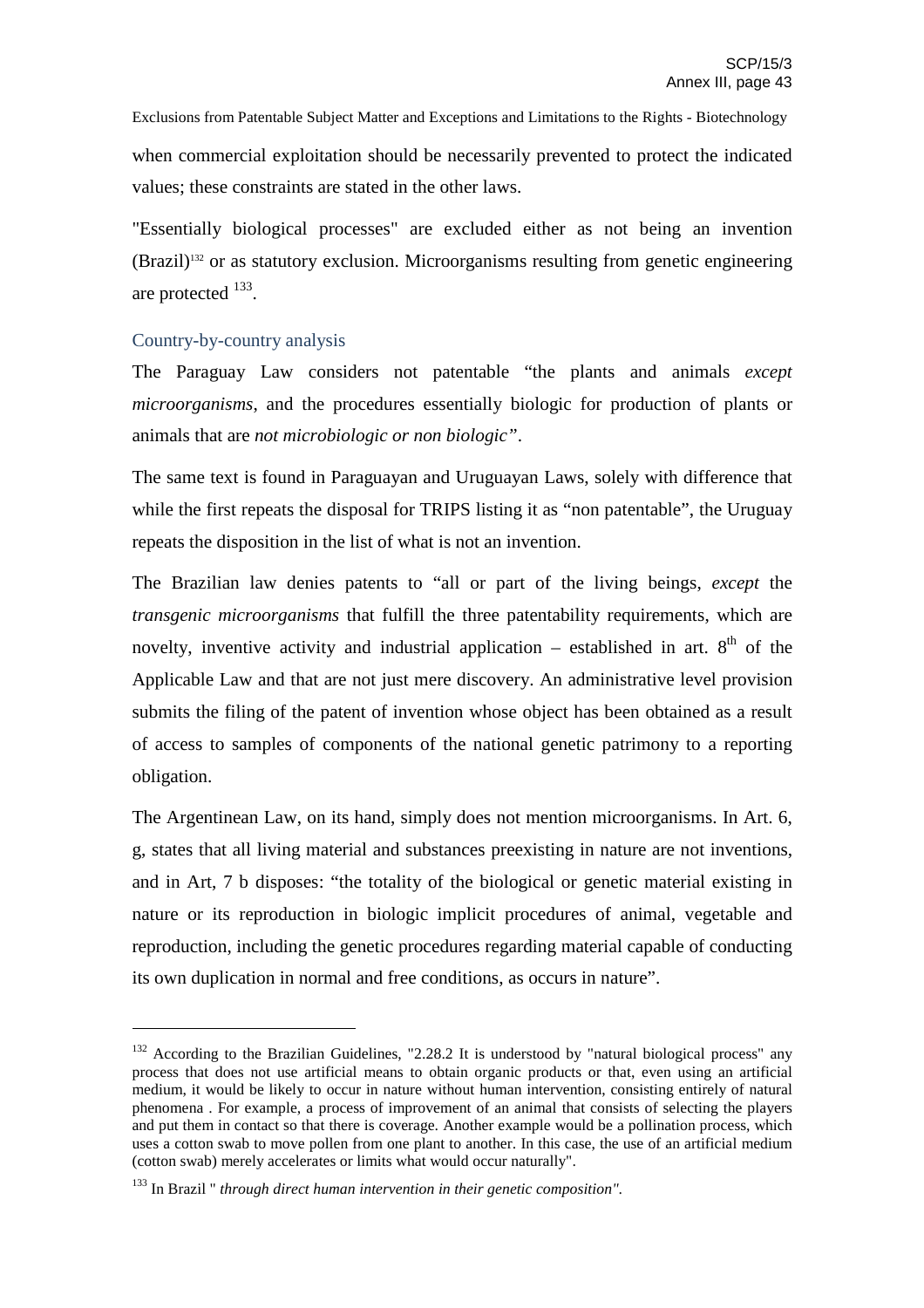According to Cabanellas<sup>134</sup>

"Based on the dispositions on the Argentine patent legislation, we can establish which inventions are patentable and which are not in the biotechnology area. Such division includes the following elements:

-The living material preexisting in nature does not constitute themselves as inventions but discoveries, in the methodology of the patent law, and are not, as so, patentable. The possibility of patenting a living material not preexistent in nature is then open.

-The prohibition of patenting extends not only to plants, animals and microorganisms preexisting in nature, but also the remaining biologic and genetic previously existing in nature, but also in this case you are facing a discovery and not an invention.

-Plants and animals never are patentable, except if they include the conditions of novelty, inventive activity and industrial applicability.

-The essentially biologic process in animal, vegetable and human production are not patentable.

-Microorganisms are only patentable (VIII, § 4g) if they gather the usual positive patenting conditions".

An important decision by the Argentinean Federal Appeal Court, dated May 15, 2003 provided on the issue of "essentially biological processes"<sup>135</sup>, as an exclusion of patentability for lack of invention concluding that a human intervention involved in an induced mutagenesis procedure was sufficient to assure patent <sup>136</sup>.

## *Exceptions and limitations of patentee's rights*

The only biotechnologically-oriented limitations found in the area are in Brazilian Law, which allows (a) for free use of the patented (living material) product, without economic

<sup>134</sup> CABANELLAS, op. Cit., p. 830:

<sup>&</sup>lt;sup>135</sup> According to the Argentinean Guidelines, "Regarding item 2.1.7.5 2.1.7.2 c) essentially biological processes are those that cover phases that concluded with obtaining or reproduction of plants or animals that are met mainly or significant degree by the action of their own and of existing phenomena in nature. Thus, to determine whether procedures for the production or reproduction of plants or animals is essentially biological assess the technical aspect of the process. If the technical intervention of man plays an important role in determining the outcome or whether their influence is decisive, then the process is deemed to have a technical nature and therefore be patentable (see Section 2.1.7.1). 2.1.7.6 Under this concept, the classic procedures for breeding or improvement are not patentable. For example, a method of crossing or selective breeding involves crossing horses with certain characteristics, which involves the selection, would essentially biological and therefore not patentable. In contrast, methods based on genetic engineering (e.g. production of a transgenic plant), where the technical intervention is significant, may be patentable."

<sup>136</sup> KORS, J. Et allii, Patentes de Invención, La Ley, 2004, P. 142.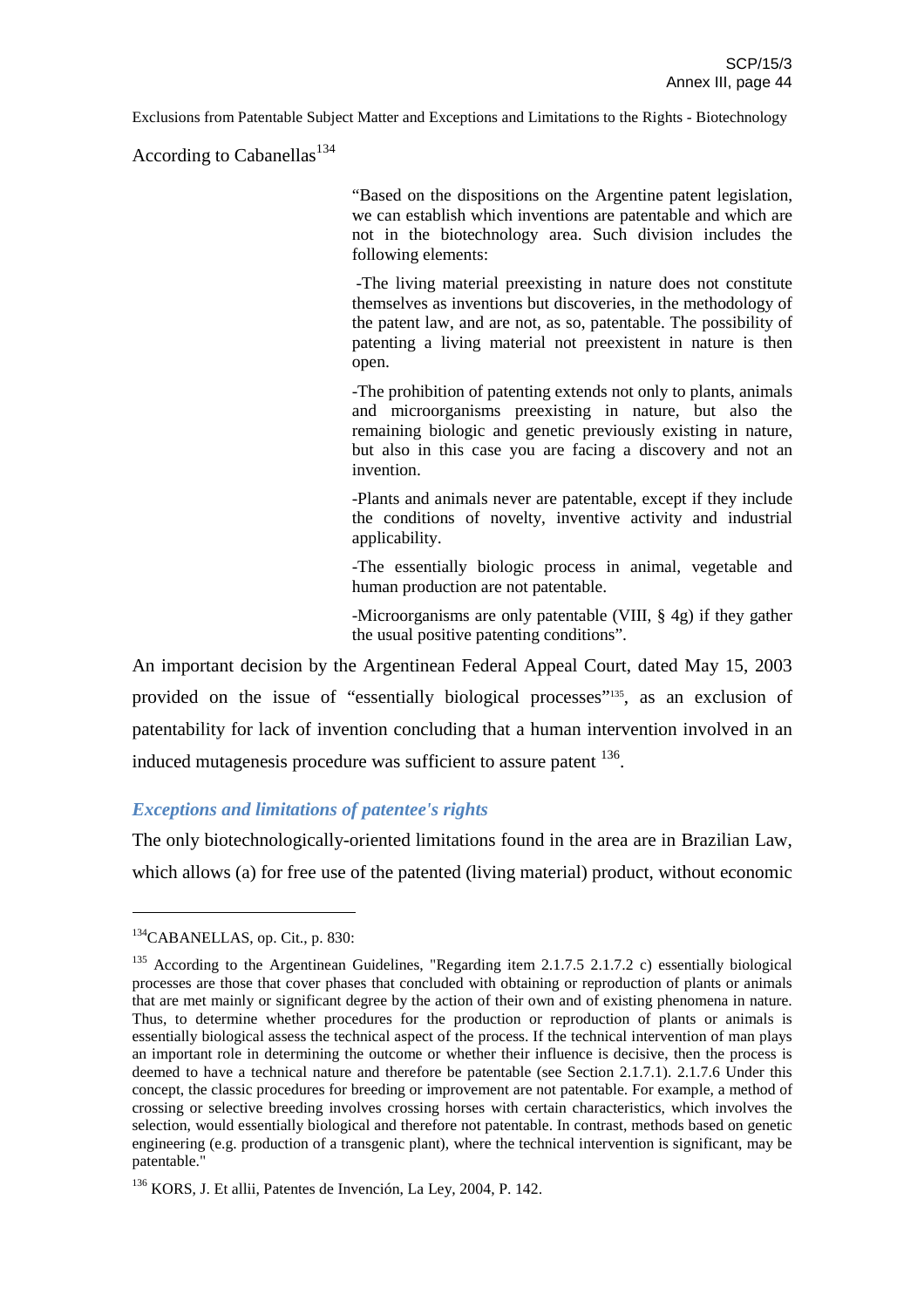Exclusions from Patentable Subject Matter and Exceptions and Limitations to the Rights - Biotechnology purpose, as an initial source of variation or propagation in order to obtain other products and(b) (in exception to the rule of national exhaustion applicable for patents<sup>137</sup>) also allows for free use "in case of patents related to living matter, use, place in circulation, or market a patented product that has been lawfully placed on the market by the owner of the patent or his licensee, provided that the patented product is not used for the commercial multiplication or propagation of the living matter concerned".

## General limitations also applicable in biotechnological area

## *Limitation: private acts*

The right to patenting is a right with economic nature; e.g. does not extend to acts without commercial purpose. This affirmation is in the Argentine, Brazilian and Uruguayan Law and Decision 486 of the Andean Pact. This limitation of the patenting right is linked to the nature of the act, and not its dimension, but some national or regional provisions make explicit the TRIPs three-step rule.

For instance, in Brazil, Art. 43 disposes to be free the private use (and, therefore without commercial purposes) of the invention, and adds to this a condition, *as long as it does not generate economic damages to the patent owner*.

## *Research or academic use*

The right granted to the patent owner does not produce effects with research-intended acts. The fact that the invention is free for research purposes aims to serves as means to develop innovation and the state of the arts, which, for its term, achieves the goal of the patent system. The patent right cannot, thus, go so far in a way to refrain studies, researches, etc.

Following such guideline, the laws of the countries members of the Mercosur and the Andean Pact (Decision 486) dispose in appropriate laws that the use of patented

<sup>&</sup>lt;sup>137</sup> Art. 68  $\S$  4 of the Brazilian Law, which deals with compulsory licensing, provides that in case of importation to exploit a patent and in the case of import under paragraph art. 68 § 3 (license due to abuse of economic power), will also be allowed to any third-party to import product manufactured according to patent a process or product, provided that it has been placed on the market (without discriminating whether internal or external) directly by proprietor or with his consent. When occurs such general permission? When there is no exploitation of the subject of a patent in Brazilian territory for failure to manufacture or incomplete manufacture of the product, or even non-use of a patented process. This follows the caption and art.68 item I. It should be understood that such permissive is applicable especially in those cases where it is not economically feasible to manufacture the product in Brazil, what it is presumed by the fact that the holder of the patent is not making such a fabrication, either directly or licensee. For utilizing, there is no need for a specific declaration or compulsory license granted by the Brazilian authorities.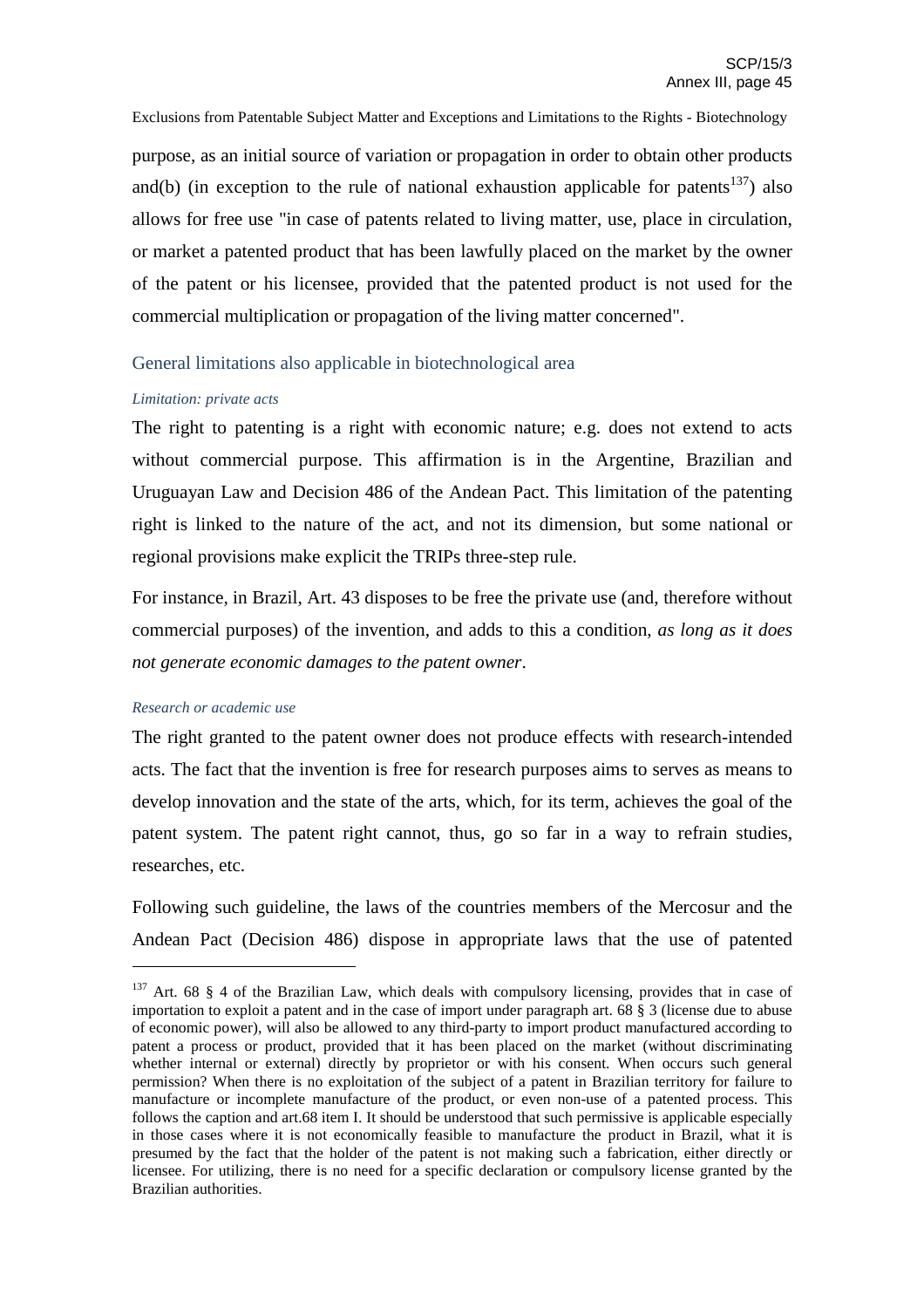Exclusions from Patentable Subject Matter and Exceptions and Limitations to the Rights - Biotechnology inventions for research and merely experimental scientific investigation purposes is allowed.

## *Limits: exhaustion of rights*

One of the main IP concepts is that exclusivity effect must last until, but not after, the moment when investor has the opportunity to recover his investment <sup>138</sup>. However, the unapplied Trademarks Protocol of the Mercosur established that the trademark registration could not stop the free product circulation if the introduction to the market was legal. As so, rules must to assure this exhaustion of rights application in Mercosur.

In which regards specifically patents, the owner or with his consent placing the patented product in the market, concludes the right to commercialization. In other words, with the first placement at the market, the exclusive right to commercialization of the invention is completed. In this sense, all future utilization is free.

In Argentina and the countries of the Andean Pact, the exhaustion is international. The same occurs in Paraguay and Uruguay. In Brazil, on the other hand, exhaustion is national [except in the case of certain biological material], subject however to the special provision of Art. 68  $\S 4^{139}$ , whereby whenever a patent holder exploits its patent by importing the products related, international exhaustion then applies. There is no recorded case where this provision was actually utilized.

With what regards to living material exhaustion in Brazil the legislation decided for a solution in separate. According to Art. 43 VI of the mentioned Law, the owner may not prohibit the use and commerce of patents regarding living material, when they have been legally placed for commerce, and as long as it is not used for multiplication or commercial propagation of the living material in hand.

<sup>138</sup> Completion of rights X parallel import. In the latter, the country where the owner has such right may have the product manufactured by a third party. In the completion of rights, the product shall have already been paid in the initial market placement. In the import situation, there is no payment to the holders of rights. See As importações paralelas na Lei nº 9.279, de 14 de maio de 1996, and Mercosul, Henry K. Shernill. (25): 23-26, nov.-dez. 1996.

 $139$  Art. 68. "(3) In the case that a compulsory license is granted on the grounds of abuse of economic power, the licensee who proposes local manufacture shall be assured a period, limited to the provisions of Article 74, to import the object of the license, provided that it was introduced onto the market directly by the titleholder or with his consent. (4) In the case of importation to exploit a patent and in the case of importation as provided for in the preceding Paragraph, third parties shall also be allowed to import a product manufactured according to a process or product patent, provided that it has been introduced onto the market by the titleholder or with his consent".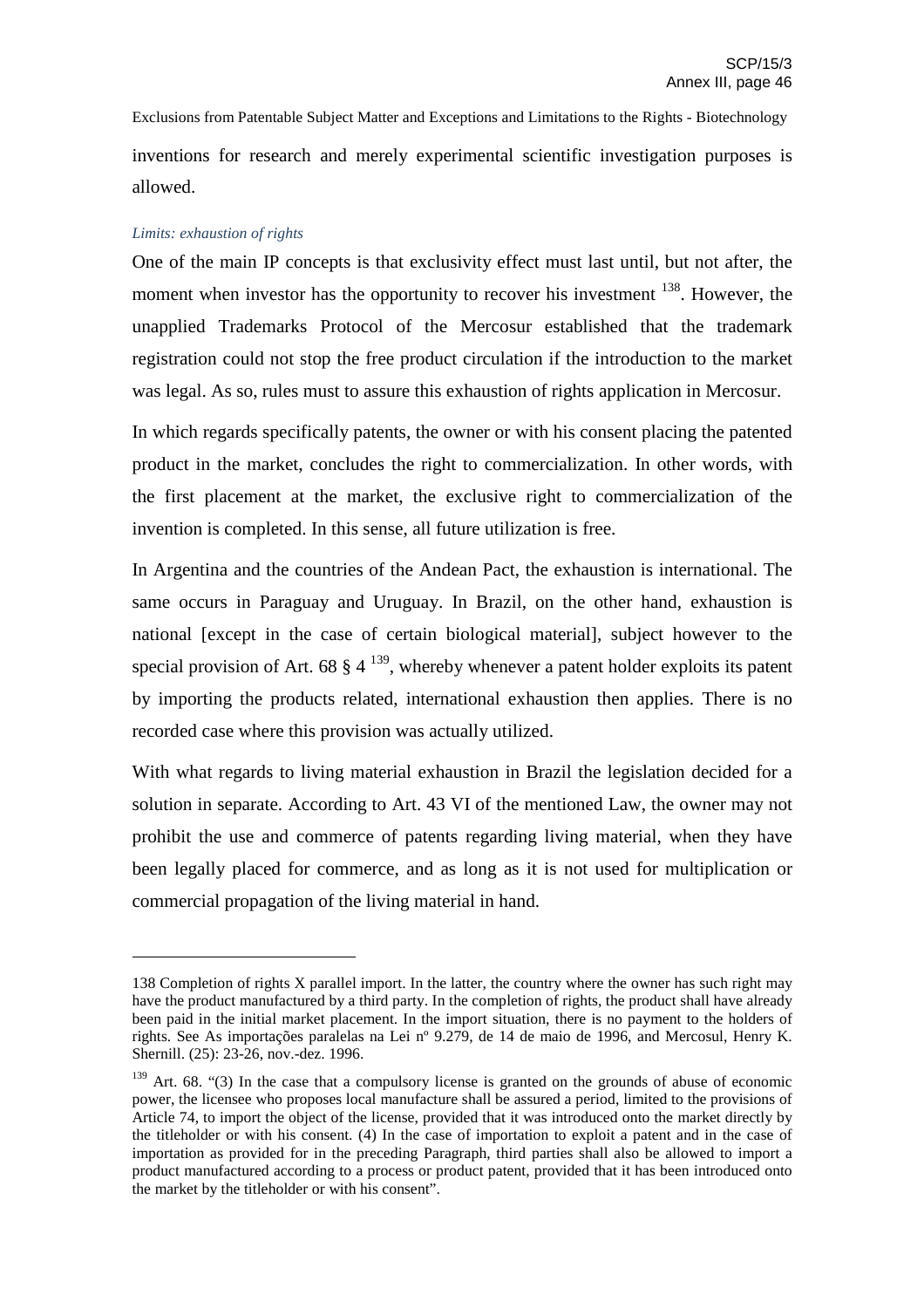Here it may seem, in the first moment, an exception to the exhaustion rule, when reproduction seems not considered in the exhaustion rule. In truth, however, the reading expresses an adequate exhaustion principle application to the special characteristics of biotechnology. In case of commercial reproduction, it is, in fact, a patented microorganism production, and this right is not subject to exhaustion.

## **Andean Area**

South American legal systems are generally divided in three zones: the expanding Mercosur area, the eroding Andean Pact area, and jurisdictions not aligned to any of those pacts. As aforesaid, Mercosur has not as yet a common IP regimen, and however somewhat interconnected, the legal systems remain national. The recent divorce of the Venezuelan IP system from the Andean uniform system is noted below; but the lack of practice and case law concerning the revival of a 1955 law must also be noticed.

Andean supranational legislation provides the basic IP legal system to the countries under the Pact (Bolivia, Colombia, Ecuador, and Peru), to which ancillary domestic provisions may be added as supplementary law. Colombia has relinquished to provide such domestic counterpart. Venezuela in 2008 abandoned the Pact and revived the 1955 IP domestic law then quiescent.

Andean law shall prevail on domestic law <sup>140</sup>

According to Andean Decision 689 of  $2008<sup>141</sup>$ , countries may provide in their national laws more enhanced protection than the one provided under general Andean standards

<sup>&</sup>lt;sup>140</sup> PROCESO 14-AN-2001 "... it is necessary to point out that the legal system of the Andean integration prevails in its application to internal and national standards, being essential feature of Community law, as a basic requirement for building integration. This was recognized by the Cartagena Agreement Commission composed of the plenipotentiaries of the Member Countries, in the declaration adopted at its Twenty-Ninth Ordinary Session (Lima, May 29-June 5, 1980), when he declared the "full validity" of following concepts: a) the law of the Cartagena Agreement has identity and autonomy, is a common law and is part of the national legal systems, b) the law of the Agreement prevails, within the framework of its powers, the rules national, but they may oppose him unilateral measures or the Member Countries, c) the decisions which create obligations for member countries enter into force on the date indicated or otherwise, on the date of the Final Act of the meeting respectively, in accordance with Article 21 of the Rules of the Commission. Accordingly, those decisions are binding and acquire the required compliance from the date of its validity. "

<sup>141</sup> Found at http://www.comunidadandina.org/normativa/dec/D689.htm.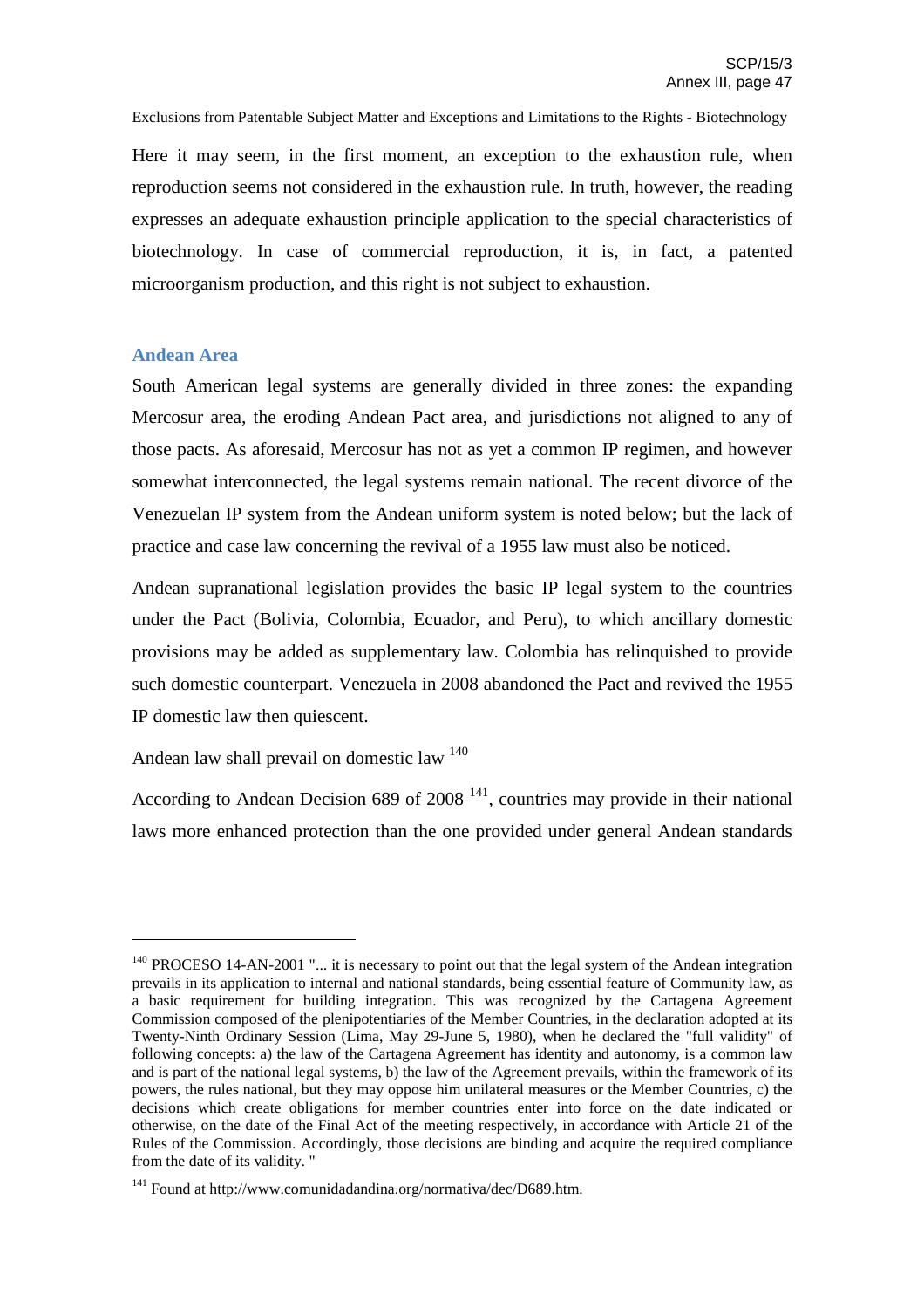$142$ , thus allowing that supranational rules work in a supplementary and minimum level role whenever the domestic laws apply, and not anymore as principal body of law. This was needed as result of the Andean jurisprudence stating that legislation not in conformity with Andean Decision  $486$  was to be held invalid  $^{143}$ .

It is generally held that the Andean IP statutes and especially its case law is the most important body of law throughout the region  $144$ .

 $142$  In which it relates to our field of analysis: "1. By introducing an exception to article 9, it allows countries to establish conditions to reinstate priority rights on a patent or utility model, industrial design or trademark, for a term not more than two months beyond the established initial period. 2. It allows amendment of article 28 to introduce additional regulations related to divulgation of the invention, in sense of requiring applicant greater clarity in the description and sufficiency in such divulgation, so that there is no need for a person having knowledge of the state of the art to conduct undue experimentation. 3. It clarifies article 34 by establishing that reporting on omissions on the Spanish text of description and claims, will not be considered an extension of the invention if the new matter was contained in the priority application, if claimed. 4. Except in the case of patents for pharmaceutical products and processes, it grants rights to the members countries to compensate for undue delays in the grant of the patents, undue delays being those delays exceeding five years from filing date or three years from the date a petition for examination was filed and where such delays can only be attributable to the Patent Office. 5. Introduce a clarification to article 53, allowing countries to pass new legislation limiting patentee's rights, so to introduce a provision equal to the Bolar Exception. (...)". According http://www.barredamoller.com.pe/store/publicaciones/78/September\_2008.pdf, visited on 15/4/2010.

<sup>&</sup>lt;sup>143</sup> For instance, in DICTAMEN N° 07-2007, República del Perú – Reclamo de THE REGENTS OF THE UNIVERSITY OF CALIFORNIA. For all the above, the Secretary General considers that the Republic of Peru has committed a breach of Article 26, letter k) and 32 of Decision 486, establishing through internal regulations (Legislative Decree 823 and Decree Law 807 ) formal requirements additional to those contained in Decision 486 for the filing of patents. Similarly, the Republic of Peru has also violated the provisions of Article 4 of the Treaty Creating the Court, by which the Member Countries of the Andean Community made a commitment to take the necessary measures to ensure compliance Andean Community (obligations to do), and the commitment not to take any action or use would be contrary to the Andean system or in any way hinder its implementation (obligations not to do). Indeed, "the breach of any rule of law, originating in or derived from a member country inevitably leads to violation of Article 4 No ...."

<sup>&</sup>lt;sup>144</sup>Helfer, Laurence R., Alter, Karen J. and Guerzovich, M. Florencia, Islands of Effective International Adjudication: Constructing an Intellectual Property Rule of Law in the Andean Community. American Journal of International Law, Vol. 109, 2009; Vanderbilt Law and Economics Research Paper No. 08-53; Vanderbilt Public Law Research Paper No. 08-53; Northwestern Law & Econ Research Paper No. 08-22; Northwestern Public Law Research Paper No. 08-41. Available at SSRN: http://ssrn.com/abstract=1306318"The Andean Community - a forty-year-old regional integration pact of small developing countries in South America - is widely viewed as a failure. In this Article, we show that the Andean Community has in fact achieved remarkable success within one part of its legal system. The Andean Tribunal of Justice (ATJ) is the world's third most active international court, with over 1400 rulings issued to date. Over 90% of those rulings concern intellectual property (IP). The ATJ has helped to establish IP as a rule of law island in the Andean Community where national judges, administrative officials, and private parties actively participate in regional litigation and conform their behavior to Andean IP rules".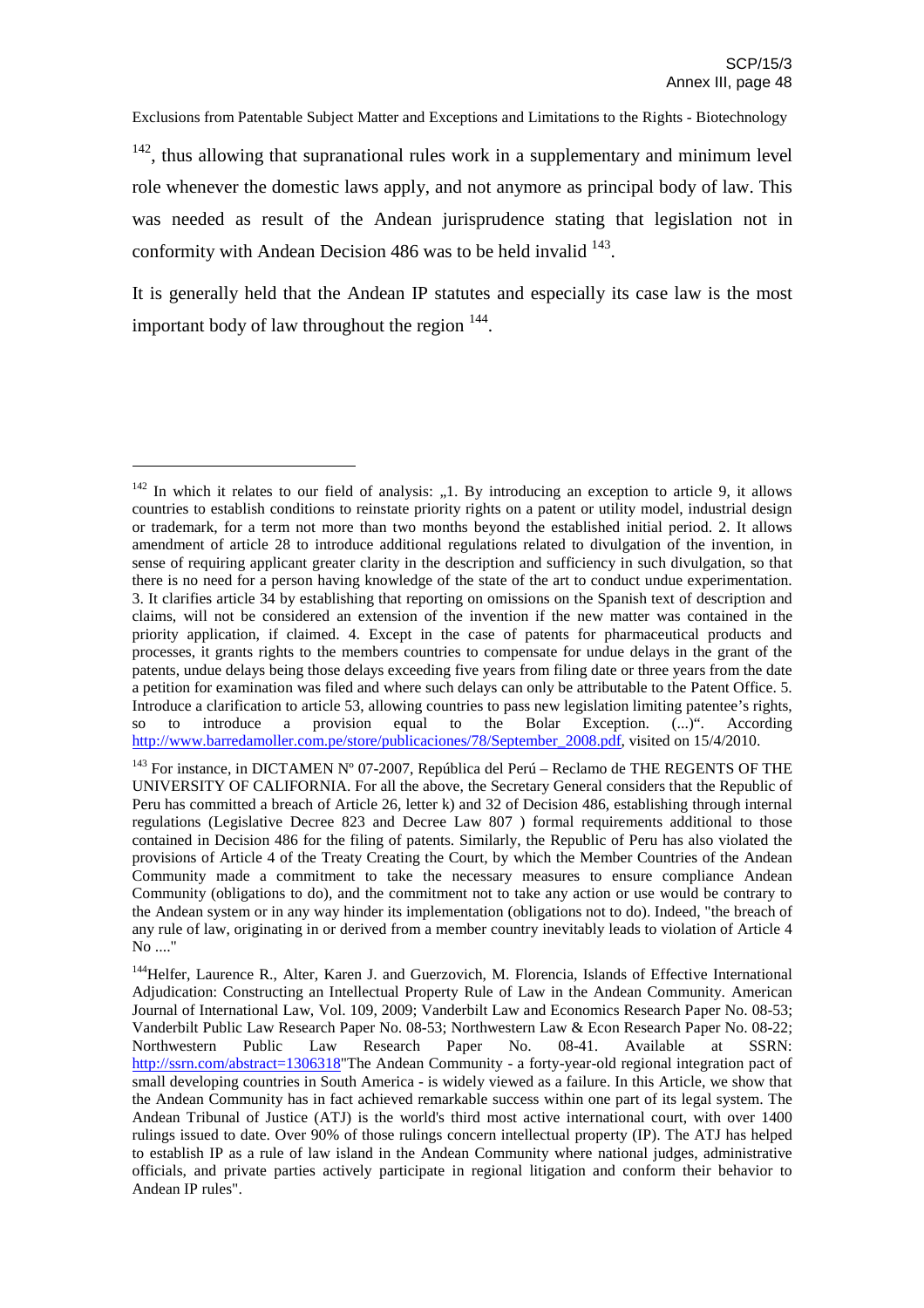#### **Andean IP rules**

As most of the post-TRIPs South American statutes, Decision  $486^{145}$  (Common Intellectual Property Regime) of The Commission of the Andean Community indicates that:

> Article 14.- The Member Countries shall grant patents for inventions, whether goods or processes, in all areas of technology, that are new, involve an inventive step, and are industrially applicable

In art.  $15<sup>146</sup>$ , the Decision states what is not to be deemed an invention. Discoveries and material existing in nature (including that specified from nature through selection, etc.), non technical even though useful creations, literary and aesthetic creations, methods for presenting information and computer programs and software, *as such*, are excluded. The denial of patenting of elements isolated from nature, found also in the Brazilian text, is here indicated.

On the other hand, the supranational rules exclude from patenting the inventions even though new, non obvious and industrially useful  $147$  where prevention of the commercial exploitation within the territory of the respective Member Country is necessary to:a) protect public order or morality, or else, necessary to protect human or animal life or health or to avoid serious prejudice to plant life and the environment, provided that such exclusions are not merely because the exploitation is prohibited or regulated by a legal or administrative provision; b) plants, animals, and plant or animal production

<sup>145</sup> http://www.comunidadandina.org/normativa/dec/D486.htm.

<sup>&</sup>lt;sup>146</sup> Article 15.- "The following shall not be considered inventions: a) discoveries, scientific theories, and mathematical methods; b) Any living thing, either complete or partial, as found in nature, natural biological processes, and biological material, as existing in nature, or able to be separated, including the genome or germplasm of any living thing; c) literary and artistic works or any other aesthetic creation protected by copyright; d) plans, rules, and methods for the pursuit of intellectual activities, playing of games, or economic and business activities; e) computer programs and software, as such; and, f) methods for presenting information".

 $147$  Article 20.- "The following shall not be patentable: a) inventions, the prevention of the commercial exploitation within the territory of the respective Member Country of the commercial exploitation is necessary to protect public order or morality, provided that such exclusion is not merely because the exploitation is prohibited or regulated by a legal or administrative provision; b) inventions, when the prevention of the commercial exploitation within the respective Member Country of the commercial exploitation is necessary to protect human or animal life or health or to avoid serious prejudice to plant life and the environment, provided that such exclusion is not made merely because the exploitation is prohibited or regulated by a legal or administrative provision; c) plants, animals, and essentially biological processes for the production of plants or animals other than non-biological or microbiological processes; d) diagnostic, therapeutic, and surgical methods for the treatment of humans or animals".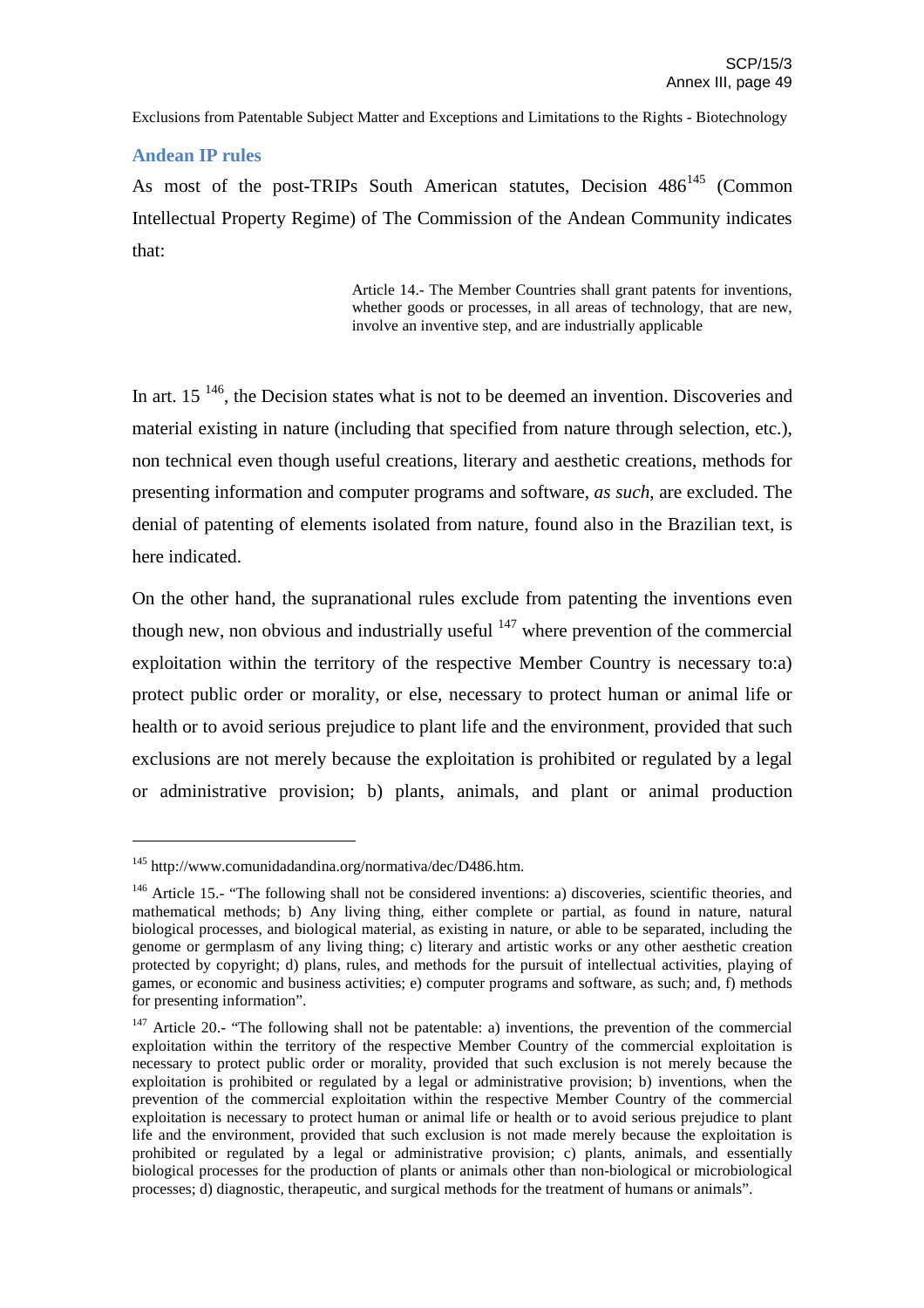essentially biological processes other than non-biological or microbiological processes; and c) diagnostic, therapeutic, and surgical methods for the treatment of humans or animals 148 .

Therefore, the last exclusion follows the TRIPs art. 27 standards, not the also common trend of deeming it not an invention.

On the other hand, the Decision declares that new applications of known solutions, in any field of technology, are excluded from patenting  $149$ ; therefore, not only second medical uses but also any use is void. Case law from the Andean Court confirms this understanding <sup>150</sup>.

In a very significant provision, the Decision conditions the issuance of patent (and provides for nullity in case of non compliance<sup>151</sup>) related to those technologies:

> The Member Countries shall ensure that the protection granted to intellectual property elements shall be accorded while safeguarding and respecting their biological and genetic heritage, together with the traditional knowledge of their indigenous, African American, or local communities. As a result, the granting of patents on inventions that have been developed on the basis of material obtained from that heritage or

<sup>&</sup>lt;sup>148</sup> The Manual for the Examination of Patent Applications for Invention in the Industrial Property Office of the Countries of the Andean Community (Prepared jointly by the General Secretariat of the Andean Community (CAN), the European Patent Office (EPO) and the World Intellectual Property Organization (WIPO). Second Edition, year 2004, p. 49) states: "With regard to the treatment methods is important to note that they involve not only curing diseases or malfunction of the body , but also include prophylactic or preventative (e.g., immunization against diseases, removal of plaque from the teeth, etc.).. In this sense, we must consider carefully whether what you're trying or preventing, by the method claimed is or is not a disease."

<sup>&</sup>lt;sup>149</sup> Article 21.- "Products or processes already patented and included in the state of the art within the meaning of Article 16 of this Decision may not be the subject of new patents on the sole ground of having been put to a use different from that originally contemplated by the initial patent".

<sup>150</sup> Tribunal de Justicia de la Comunidad Andina en el Proceso 89-AI-2000, publicada en la Gaceta Oficial N. 722 del 12 de octubre de 2001: "No puede desprenderse del texto de este artículo la posibilidad de patentamiento de otra clase o naturaleza de creaciones distintas a las invenciones, como por ejemplo los usos o concretamente, los segundos usos".

<sup>&</sup>lt;sup>151</sup> Artículo 75.- "La autoridad nacional competente decretará de oficio o a solicitud de cualquier persona y en cualquier momento, la nulidad absoluta de una patente, cuando: g) de ser el caso, no se hubiere presentado la copia del contrato de acceso, cuando los productos o procedimientos cuya patente se solicita han sido obtenidos o desarrollados a partir de recursos genéticos o de sus productos derivados de los que cualquiera de los Países Miembros es país de origen; h) de ser el caso, no se hubiere presentado la copia del documento que acredite la licencia o autorización de uso de los conocimientos tradicionales de las comunidades indígenas afroamericanas o locales de los Países Miembros, cuando los productos o procesos cuya protección se solicita han sido obtenidos o desarrollados a partir de dichos conocimientos de los que cualquiera de los Países Miembros es país de origen".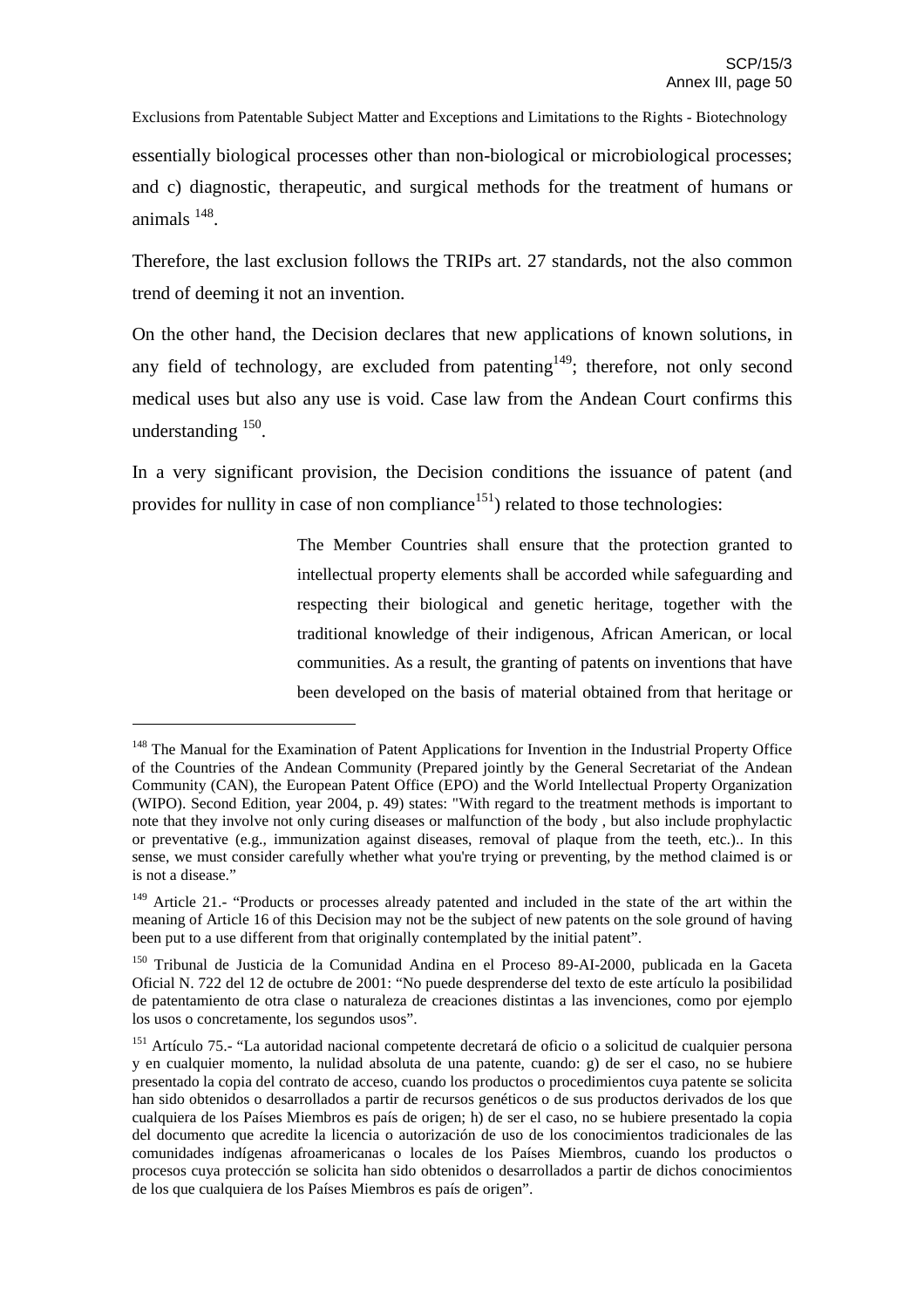that knowledge shall be subordinated to the acquisition of that material in accordance with international, Andean Community, and national law.

The Member Countries recognize the right and the authority of indigenous, African American, and local communities in respect of their collective knowledge.

It is argued that this provision would have the intent of favoring the region's economic agents in face of foreign competition for mega diverse resources<sup>152</sup>.

## *Country-by-country exclusions of patentability*

## Ecuador

Codificación  $2006-013$   $153$  provides for the applicable domestic provisions under Andean rules and pertinent treaties. All inventions satisfying the novelty, technical and industrial utility shall be patentable (art. 121).

However, discoveries, scientific theories and principles; and substances that exist in nature (art.  $125$ )<sup>154</sup> are not considered inventions.

Even though satisfying the general patentability requirements, patents are denied to inventions - the commercial exploitation of which must be prevented as necessary to protect morality. Specifically: processes for cloning human beings, the human body and its genetic identity; use of human embryos for industrial or commercial purposes; and

<sup>&</sup>lt;sup>152</sup> MORALES, Diana Carolina Leguizamon, MIPLC, Patent Protection of Biotechnological Inventions in Colombia: Present Issues and Perspectives, found at http://www.miplc.de/research/master\_theses/2005\_2006/abstracts/abstract\_dl.pdf: "However, a closer look to the Community law suggests that the intention of the law is not to exclude completely biological matter from patentability but rather that the exclusion is to be applied in a restrictive manner, probably only applying to biological or genetic material found or present "as such" in nature. The question arises whether the inclusion of these limitations or the adoption of these rigid schemes of interpretation are an effective measure to protect the natural resources of a nation, thus generating aggregate value, or if on the contrary, what is sought is simply to weaken the international and powerful competitor to allow the local competitor to participate in a business."

<sup>&</sup>lt;sup>153</sup>http://www.wipo.int/clea/docs\_new/pdf/es/ec/ec031es.pdf

<sup>&</sup>lt;sup>154</sup> Art. 125.- "No se considerarán invenciones: a) Los descubrimientos, principios y teorías científicas y los métodos matemáticos; b) Las materias que ya existen en la naturaleza; c) Las obras literarias y artísticas o cualquier otra creación estética; d) Los planes, reglas y métodos para el ejercicio de actividades intelectuales, para juegos o para actividades económico-comerciales, así como los programas de ordenadores o el soporte lógico en tanto no formen parte de una invención susceptible de aplicación industrial; y, e) Las formas de presentar información."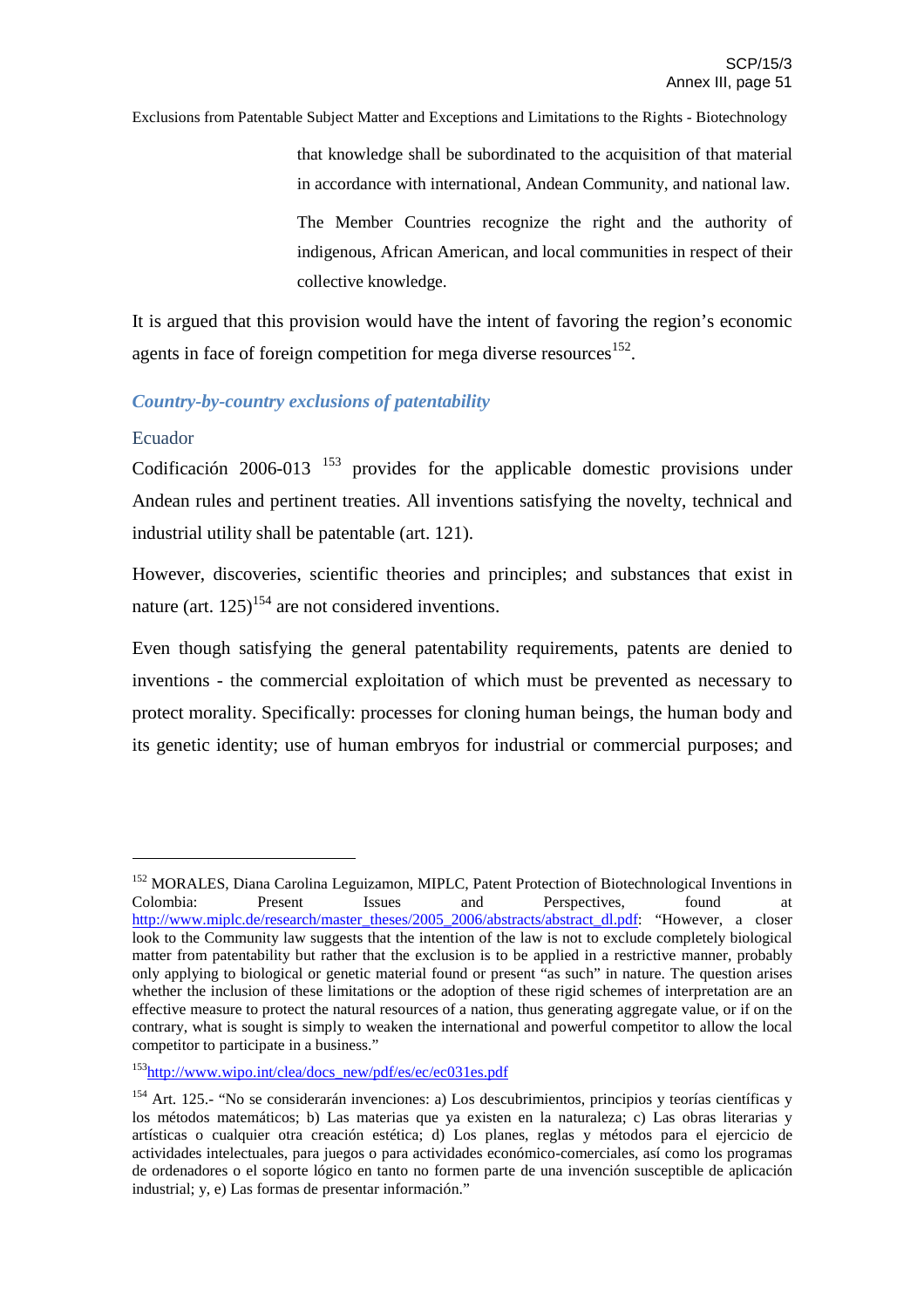Exclusions from Patentable Subject Matter and Exceptions and Limitations to the Rights - Biotechnology procedures for modifying the genetic identity of animals when they cause suffering without obtaining any substantial medical benefit to humans or animals (art.  $126$ )  $155$ .

Patents are also denied on absolute grounds to inventions - the commercial exploitation of which must be prevented as necessary to protect public order – including: to protect the health or life of humans or animals or plant life or to prevent serious damage to the environment or ecosystem; diagnostic, therapeutic and surgical methods for the treatment of humans or animals; and plants and animal varieties and plant or animal production essentially biological processes.

## Bolivia

The Industrial Property Law of December 12, 1916 stays in force as adjunct to the Andean rules and subject to them.

According to Art.3 of such law  $156$ , patents are denied to inventions that are in public domain; the mere use of substances or newly discovered natural forces; scientific principles or discoveries that are purely speculative; and the invention or discovery whose exploitation would be contrary to law, public safety, or decency or morality.

#### Peru

After the revocation of the Decreto Legislativo 823 of 1996, the prior Intellectual Property Law, by the Legislative Decree  $N^{\circ}$  1075, on June 28, 2008<sup>157</sup>, the country is essentially ruled by the Andean rules, as modified by the 2008 legislation and further by

<sup>&</sup>lt;sup>155</sup> Art. 126.- "Se excluve de la patentabilidad expresamente: a) Las invenciones cuya explotación comercial deba impedirse necesariamente para proteger el orden público o la moralidad, inclusive para proteger la salud o la vida de las personas o de los animales o para preservar los vegetales o para evitar daños graves al medio ambiente o ecosistema; b) Los métodos de diagnóstico, terapéuticos y quirúrgicos para el tratamiento de personas o animales; y, c) Las plantas y las razas animales, así como los procedimientos esencialmente biológicos para obtenciones de plantas o animales. Para efectos de lo establecido en el literal a), se consideran contrarias a la moral y, por lo tanto, no son patentables: a) Los procedimientos de clonación de seres humanos; b) El cuerpo humano y su identidad genética; c) La utilización de embriones humanos con fines industriales o comerciales; y, d) Los procedimientos para la modificación de la identidad genética de animales cuando les causen sufrimiento sin que se obtenga ningún beneficio médico sustancial para el ser humano o los animales."

<sup>156</sup> Artículo 3º.- "Son impatentables: 1. La invención o descubrimiento que por ejecución o publicidad dentro o fuera de La república haya caído en dominio público. 2. El simple uso o aprovechamiento de sustancias o fuerzas naturales recién descubiertas. 3. El principio o descubrimiento científico que sea puramente especulativo. 4. Los planes o combinaciones de crédito o de hacienda. 5. La invención o descubrimiento cuya explotación sea contraria a la ley, a la seguridad pública, o a las buenas costumbres o a la moral. 6. Los productos químicos o composiciones farmacéuticas o terapéuticas, sin perjuicio de poder patentarse de nuevos procedimientos para poder producirlos, o sus nuevas aplicaciones industriales."

<sup>&</sup>lt;sup>157</sup>At http://www.indecopi.gob.pe/repositorioaps/0/10/par/leg\_nornacio/decretolegislativo1075-c.pdf.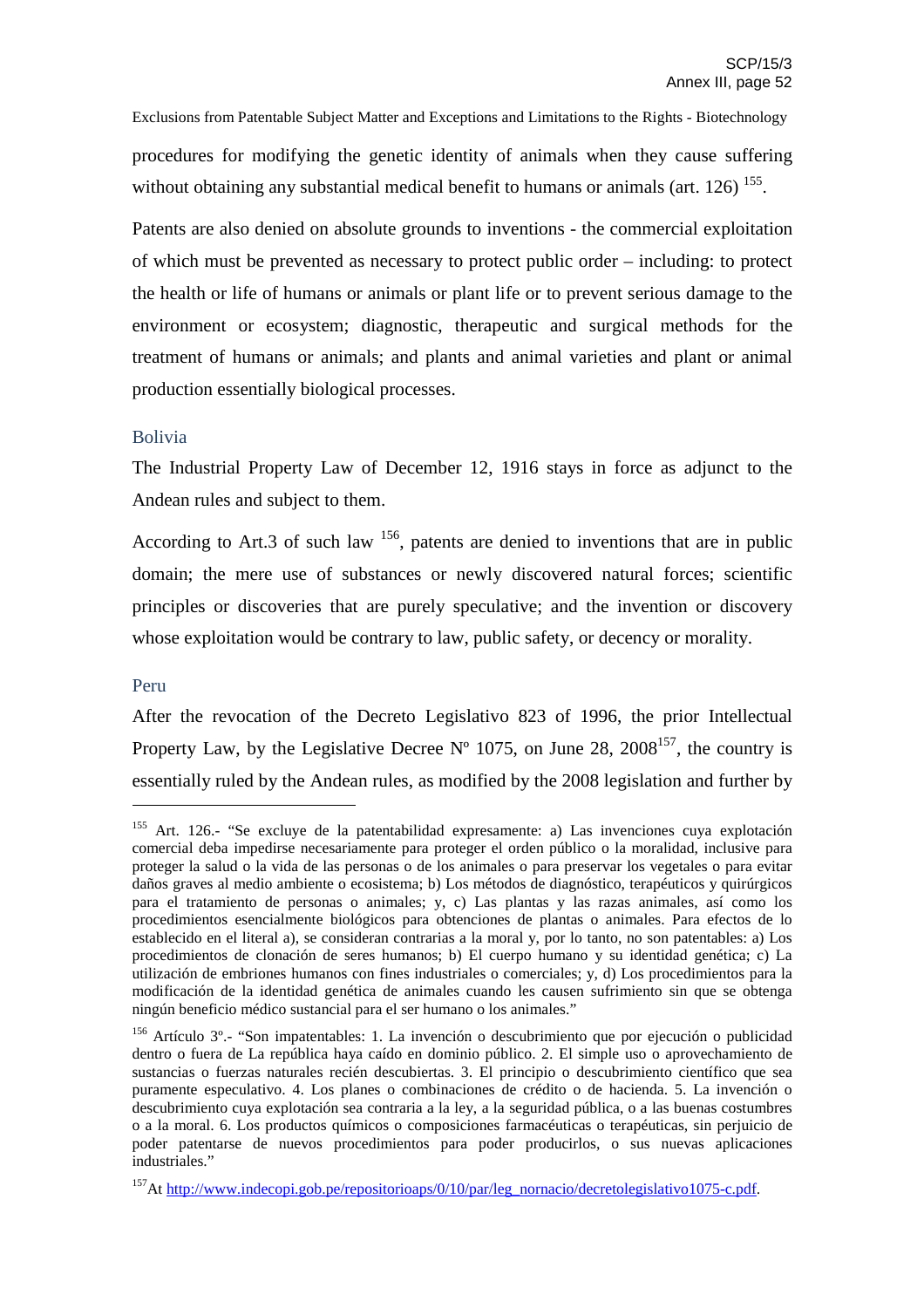Law 29316 of January 14, 2009  $^{158}$ , edited as a result of the Free Trade Agreement with the United States <sup>159</sup>.

The new legal environment provides for a clear enunciation that all fields of technology must be patentable, even though not diverging from the Andean text  $^{160}$ .

## Colombia

Colombia applies the Andean rules.

## *Exceptions to patentability*

The Andean Community IP Directive states that:

Article 14.- The Member Countries shall grant patents for inventions, whether goods or processes, in all areas of technology, that are new, involve an inventive step, and are industrially applicable *161*

*Exception - Limitations applicable exclusively to biological matter*

Andean rules (applicable to Bolivia, Ecuador, Colombia and - subject to US FTA provisions - Peru):

> Decision 486 Article 53.- A patent owner may not exercise the right referred to in the previous article with respect to the following acts: (...)

> e) where the patent protects biological material that is capable of being reproduced, except for plants, using that material as a basis for obtaining a viable new material, except where the patented material must be used repeatedly to obtain the new material.

## Exception - Exhaustion of self-replicating material

Decision 486 - Article 54.- [Exhaustion] (…) Where the patent protects biological material that is capable of being reproduced, the patent coverage shall not extend to the biological material that is obtained by means of the reproduction, multiplication, or

<sup>&</sup>lt;sup>158</sup> Found at http://www.indecopi.gob.pe/repositorioaps/0/10/par/leg\_nornacio/Ley29316.pdf.

<sup>&</sup>lt;sup>159</sup> "Ley que modifica, incorpora y regula diversas disposiciones a fin implementar el Acuerdo de Promoción Comercial suscrito entre el Perú y los Estados Unidos de América. Publicada en el diario oficial El Peruano el 14 de enero de 2009. "

<sup>&</sup>lt;sup>160</sup> Art.25A Patentabilidad. "Sera patentable toda invención, ya sea de producto o de procedimiento, en todos los campos de la tecnología, siempre que sea nueva, tenga nivel inventivo y sea susceptible de aplicación industrial."

<sup>&</sup>lt;sup>161</sup> The post-FTA Peruvian law excludes any living being existent in nature, as a whole or in part, thus suppressing the denial of patenting of elements isolated from nature.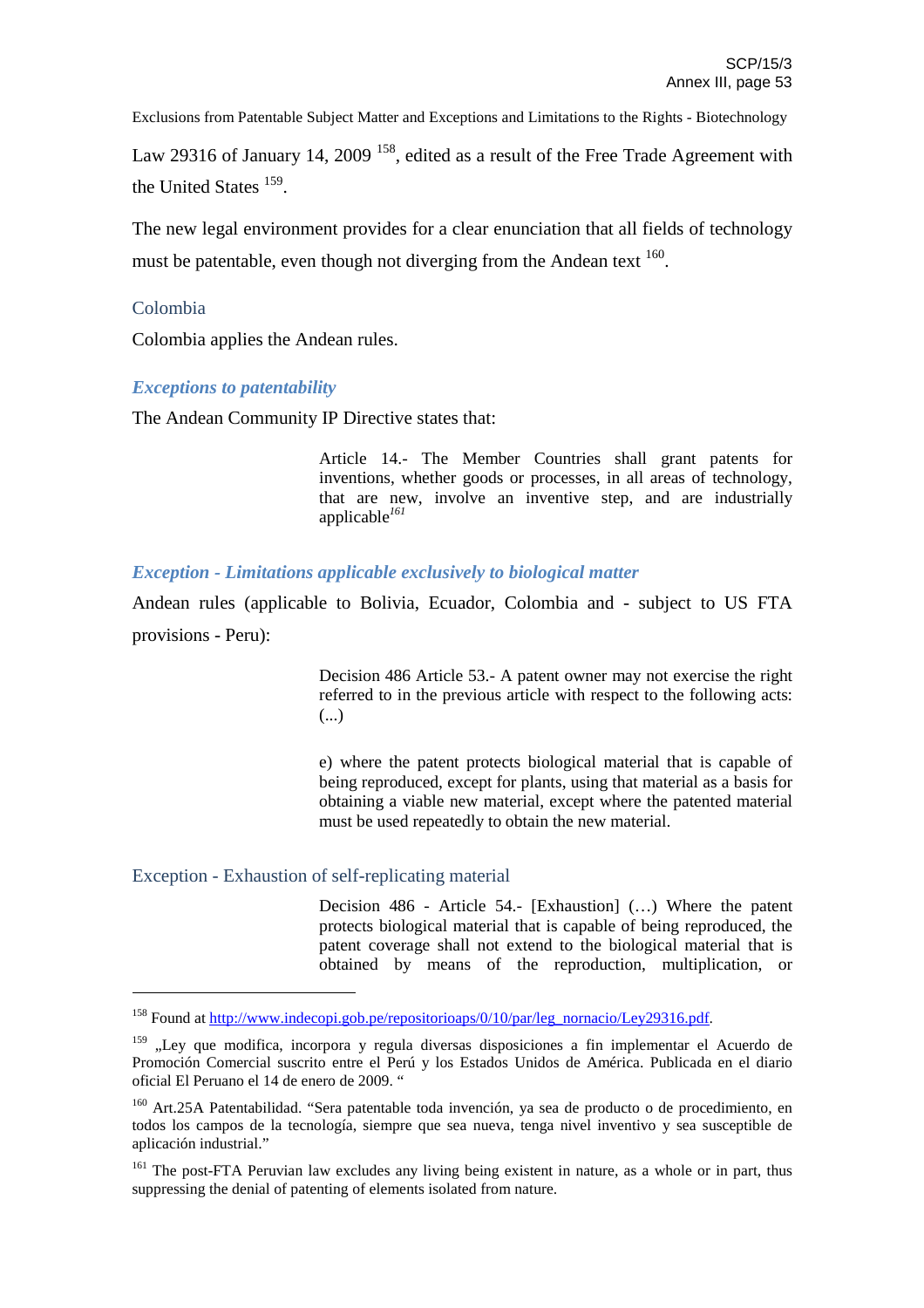propagation of the material that was introduced into the commerce as described in the first paragraph, provided that it was necessary to reproduce, multiply, or propagate the material in order to fulfill the purposes for which it was introduced into commerce and that the material so obtained is not used for multiplication or propagation purposes.

#### **South America - not in regional groups**

#### Venezuela

Venezuela withdrew from the Andean block in 2006, having been from 1973 until revocation. Now, subject to the 1955 law on Industrial Property, Venezuelan patents are issued for inventions, improvements and the introduction of foreign patents not yet in public domain (art.5). Art. 14 lists the allowable inventions. On the other hand, Art. 15 has a series of exclusions to patentability, including both areas that more recent South American laws deem to be not inventions and those that are now classified as public policy exclusions.

Therefore, chemical, pharmaceutical, food and drink products and chemical preparations, reactions and combinations are excluded. New applications of known products, industrial secrets, and the standard non-invention cases are also excluded.

The retroaction to the pre-Andean law seems to be part of a Venezuelan policy to effectively exclude patenting particularly in the pharmaceutical and biotechnology areas, as reconsideration of patents issued under Andean law to the razor of the 1955 statute is considered<sup>162</sup>.

#### Chile

The Chilean IP statute was amended in  $2006<sup>163</sup>$  in order to assimilate new International obligations. Patents are obtainable for all inventions that are new, non-obvious and susceptible of industrial application (art.32).

Are deemed as non inventions: discoveries or other abstract knowledge <sup>164</sup>; plants and animals (but microorganisms may be patentable whenever fulfill the general patent requirements) and essentially biological processes for the production of plants and

<sup>&</sup>lt;sup>162</sup> See http://iptango.blogspot.com/2009/12/venezuela-to-examine-all-pharmaceutical.html.

<sup>&</sup>lt;sup>163</sup> Ley N° 19.039, as resulting from amendments from a Codifying Decree published in March 9, 2006.

<sup>164</sup> Artículo 37.- "No se considera invención y quedarán excluidos la protección por patente de esta ley: a) Los descubrimientos, las teorías científicas y los métodos matemáticos (...)"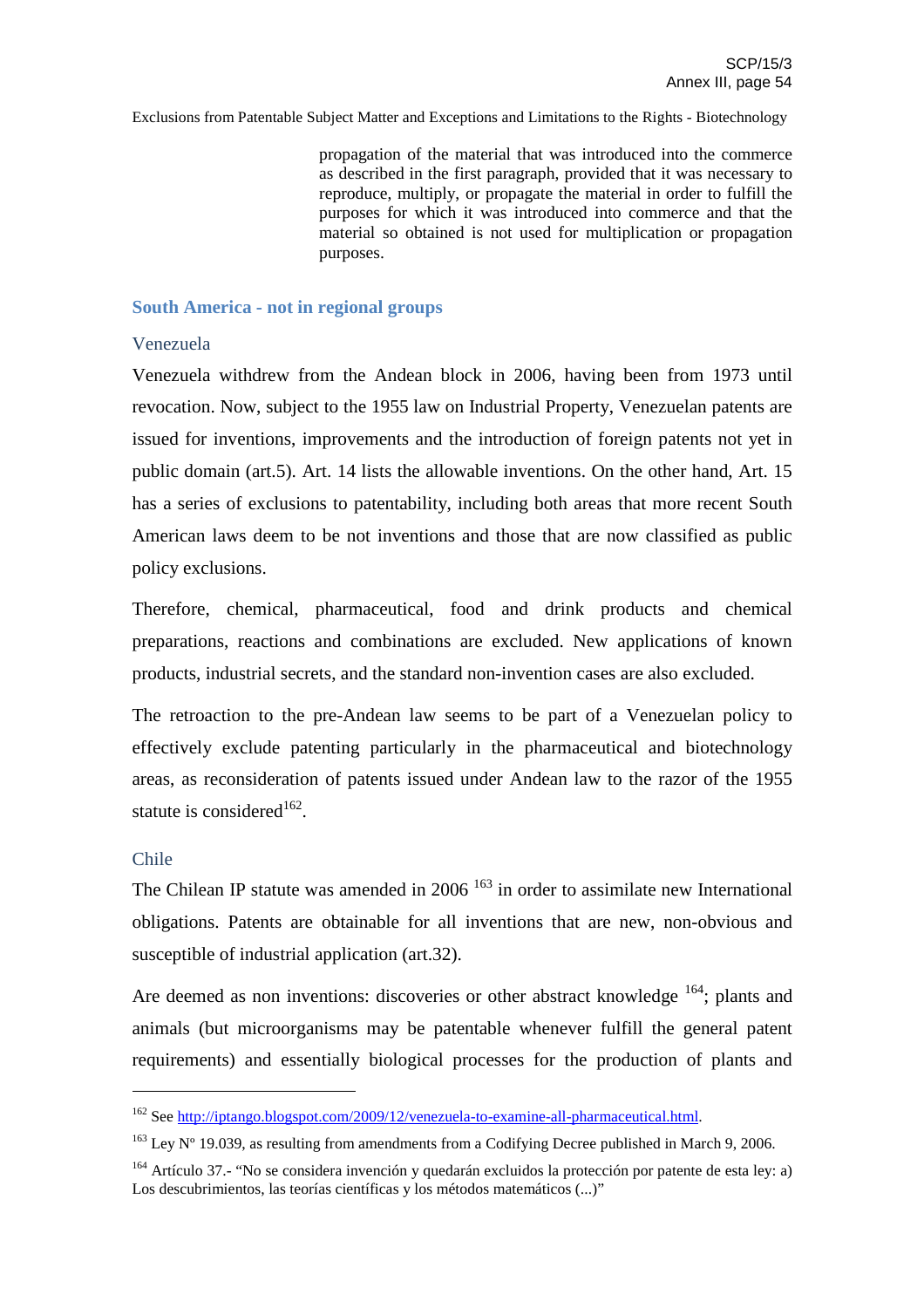Exclusions from Patentable Subject Matter and Exceptions and Limitations to the Rights - Biotechnology animals (but microbiological processes are patentable) <sup>165</sup>; surgical, diagnostic or therapeutic methods and for human or animal body (but products intended to implement those methods are patentable)  $166$ .

Are likewise not considered inventions the new applications or formal changes introduced in known products<sup>167</sup>; but there is an invention whenever the new application of a known product solves a technical problem not hitherto solved on an equivalent manner, and furthermore is required to effect formal changes or changes in material of the known product to solve such technical problem. To obtain this new application patent it necessary to evidence in the patent filing the experimental data proving the new application.

Also excluded from the notion of invention are the parts of living beings as found in nature, natural biological processes and biological material found in nature even though isolated therefrom, including genome or germplasm<sup>168</sup>. However, processes utilizing such natural materials as well as the resulting products, provided that the general

<sup>165</sup> Artículo 37.- "No se considera invención y quedarán excluidos la protección por patente de esta ley: (...) b) Las plantas y los animales, excepto los microorganismos que cumplan las condiciones generales de patentabilidad. Las variedades vegetales solo gozarán de protección de acuerdo con lo dispuesto por la ley Nº 19.342, sobre Derechos de Obtentores de Nuevas Variedades Vegetales. Tampoco son patentables los procedimientos esencialmente biológicos para la producción de plantas y animales, excepto los procedimientos microbiológicos. Para estos efectos, un procedimiento esencialmente biológico es ll que consiste íntegramente en fenómenos naturales, como los de cruce y selección."

<sup>166</sup> Artículo 37.- "No se considera invención y quedarán excluidos la protección por patente de esta ley: (...) d) Los métodos de tratamiento quirúrgico o terapéutico del cuerpo humano o animal, así como los métodos de diagnóstico aplicados al cuerpo humano o animal, salvo los productos destinados a poner en práctica uno de estos métodos."

<sup>&</sup>lt;sup>167</sup> Artículo 37.- "No se considera invención y quedarán excluidos la protección por patente de esta ley: (...) e) El nuevo uso, el cambio de forma, el cambio de dimensiones, el cambio de proporciones o el cambio de materiales de artículos, objetos o elementos conocidos y empleados con determinados fines. Sin perjuicio de lo anterior, podrá constituir invención susceptibles de protección el nuevo uso de artículos, objetos o elementos conocidos, siempre que dicho nuevo uso resuelva un problema técnico sin solución previa equivalente, cumpla con los requisitos a que se refiere El artículo 32 y requiera de un cambio en las dimensiones, en las proporciones o en los materiales del artículo, objeto o elemento conocido para obtener la citada solución a dicho problema técnico. El nuevo uso reivindicado deberá acreditarse mediante evidencia experimental en La solicitud de patente."

<sup>&</sup>lt;sup>168</sup> Artículo 37.- "No se considera invención y quedarán excluidos la protección por patente de esta ley: (...) f) Parte de los seres vivos tal como se encuentran en la naturaleza, los procesos biológicos naturales, el material biológico existente en la naturaleza o aquel que pueda ser aislado, inclusive genoma o germoplasma. Sin embargo, serán susceptibles de protección los procedimientos que utilicen uno o más de los materiales biológicos antes enunciados y los productos directamente obtenidos por ellos, siempre que satisfagan los requisitos establecidos en El artículo 32 de la presente ley, que el material biológico esté adecuadamente descrito y que La aplicación industrial del mismo figure explícitamente en La solicitud de patente."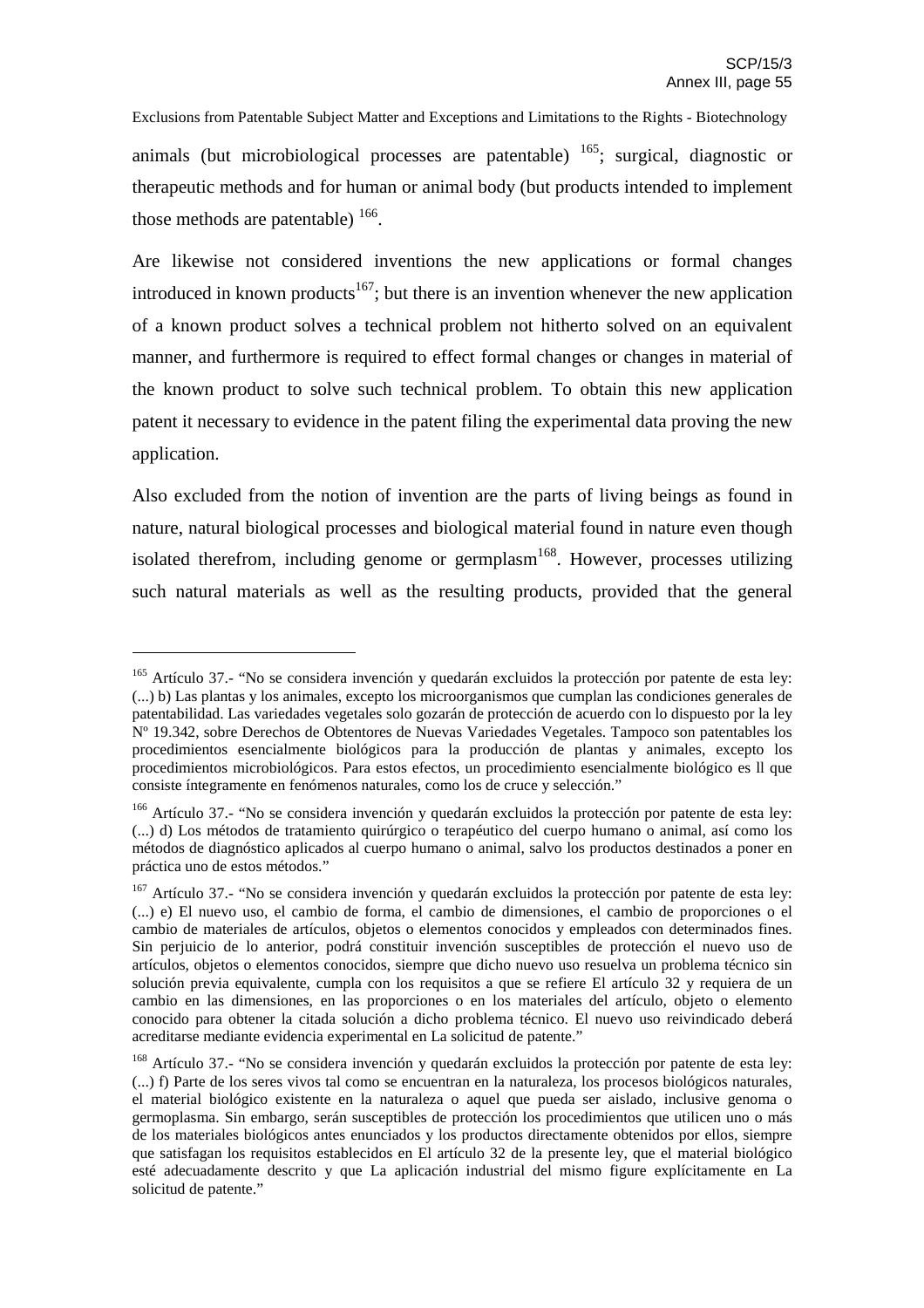Exclusions from Patentable Subject Matter and Exceptions and Limitations to the Rights - Biotechnology patentability requirements are satisfied, there is sufficient description of the biological material and the industrial application is explicit in the patent filing.

On the other hand, inventions even satisfying the general patentability requirements are not patentable where the commercial exploitation must be prevented either: to protect public order, national security, morals and good customs, health or life of humans or animals; or to preserve plants or the environment. Such exclusion must not only be because there is a legal or administrative provision that prohibits or regulates such exploitation<sup>169</sup>.

## Suriname

Suriname applies the Patent Act in force in Holland.

#### **Effects of Bilateral Treaties**

As mentioned previously, when discussing Free Trade Agreements, Peru and Chile FTAs have specific provisions covering biotechnology.

# \ **Europe 170**

We concentrate our analysis on the European system, including the Biotechnological Directive 44/98 and the European Patent Convention. Whenever relevant, some remarks on the national systems are offered, especially the UK 1977 Patents Act, as amended.

The Biotechnology Directive was formally adopted by the Council and the European Parliament on 6 July 1998. The Biotechnology Directive deals with the patentability and scope of protection conferred on biotechnological inventions. As well as introducing special defenses, the Directive also establishes a scheme for compulsory licences and cross licences to deal with the overlap between patent and plant variety protection. In addition, it also provides for the deposit of biological material.

<sup>169</sup> Artículo 38.- "No son patentables las invenciones cuya explotación comercial deba impedirse necesariamente para proteger El orden público, la seguridad del Estado, la moral y las buenas costumbres, la salud o la vida de las personas o de los animales, o para preservar los vegetales o el medio ambiente, siempre que esa exclusión no se haga sólo por existir una disposición legal o administrativa que prohíba o que regule dicha explotación."

<sup>&</sup>lt;sup>170</sup> Considerable portion of the *wording* of this section was provided by Brad Sherman's analysis of European law under this same study. The authors are, however, responsible for the use of the text and its restructuring.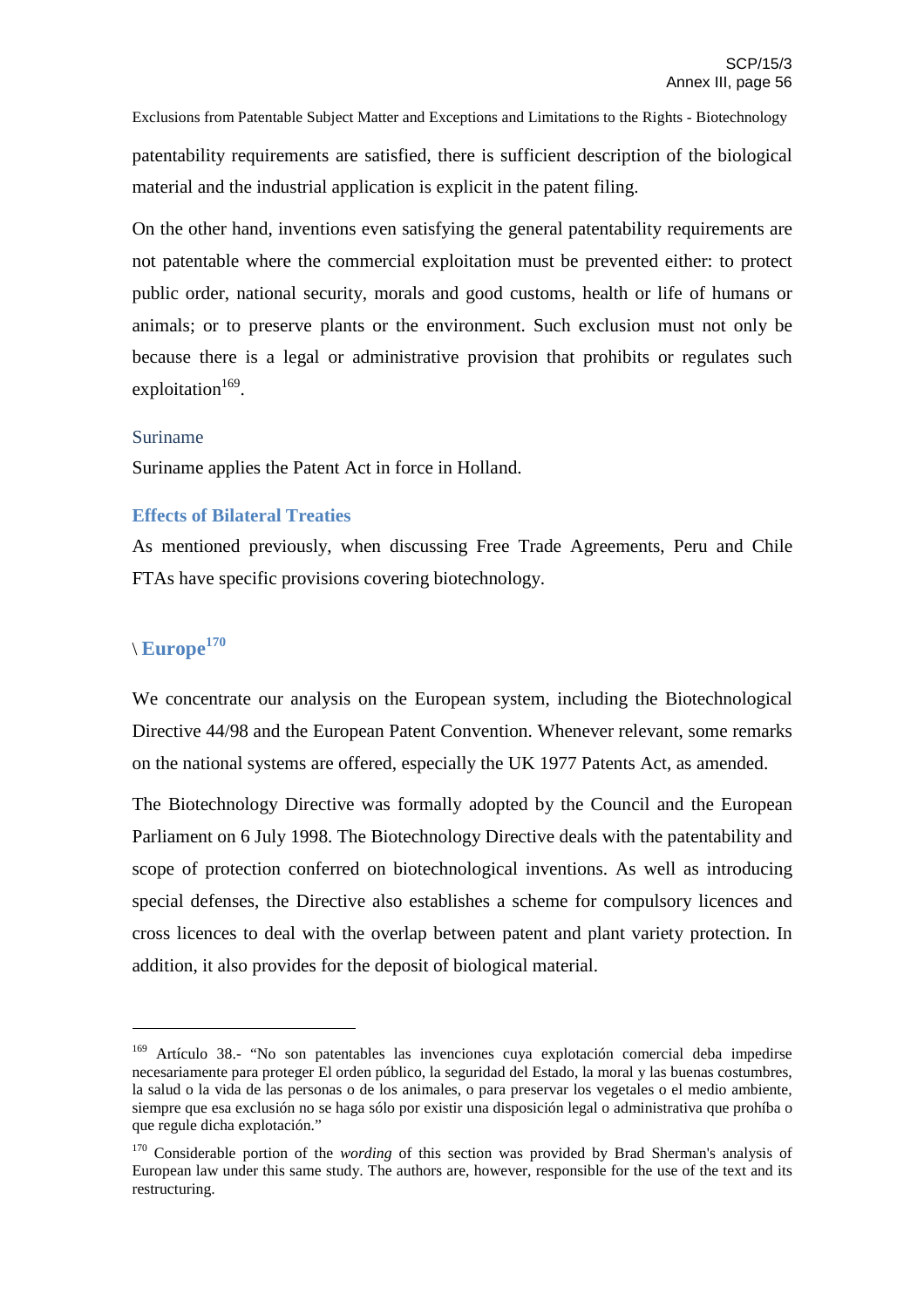## **Exclusions from patent rights**

European Patent Convention (EPC) states that for an invention to be patentable it must be capable of *industrial application*; patents shall be granted for *any* invention in *all* fields of technology.

There is no general bar on the patenting of biological material or biotechnological inventions. Indeed, as the EPC 2000 and the UK 1977 Act (as revised) are clear, an invention shall not be considered unpatentable solely on the ground that it concerns a product consisting of or containing biological material or a process which by which biological material is produced. More specifically, the EPC 2000 and the 1977 Act explicitly state that it is possible to patent inventions for plants and animals, as long as they comply with the general requirements of patentability.

## *Abstract creations*

This is especially important in biological research: unless there is a useful purpose for newly discovered genes or any other biotechnological invention, patent is deniable by either lack of invention or (as the case may be) lack of industrial application. In connection with biotechnological inventions, both the EU Biotechnology Directive and the UK Patent act specify that the industrial application of a sequenced or a partial sequence of a gene must be disclosed in the application. It is not actually a disclosure requirement, but an invention or industrial applicability one.

For some time it has been indicated as a problem that while a patentee *only has to disclose one specific use* of a gene to show industrial applicability, once this threshold is satisfied they are given control over *all* uses of the patented gene: even those uses which they had not discovered or even imagined. This has led some authors to argue that protection should be *limited to what is actually disclosed in the application*. Despite its importance, this issue was only solved in the July 6, 2010 decision of the case Monsanto Technology LLC v Cefetra BV and Others<sup>171</sup>, having the court stated that the text of the

<sup>&</sup>lt;sup>171</sup> "The Advocate General of the Court of Justice (the renamed European Court of Justice) has published the first-ever opinion on the extent of protection that European patents should give to biotech patents. This controversial opinion proposes that the full Court should give a narrow interpretation to the Biotechnology Directive, which was implemented to harmonize EU laws on the patentability of biotech inventions. Although now implemented in all Member States, there are major differences in how the Directive has been implemented. This is the first time the Court of Justice has been able to consider the scope of the protection of biotech inventions, particularly DNA sequence patents, in the ten years the Directive has been in force. This opinion is therefore significant for a number of reasons: the Advocate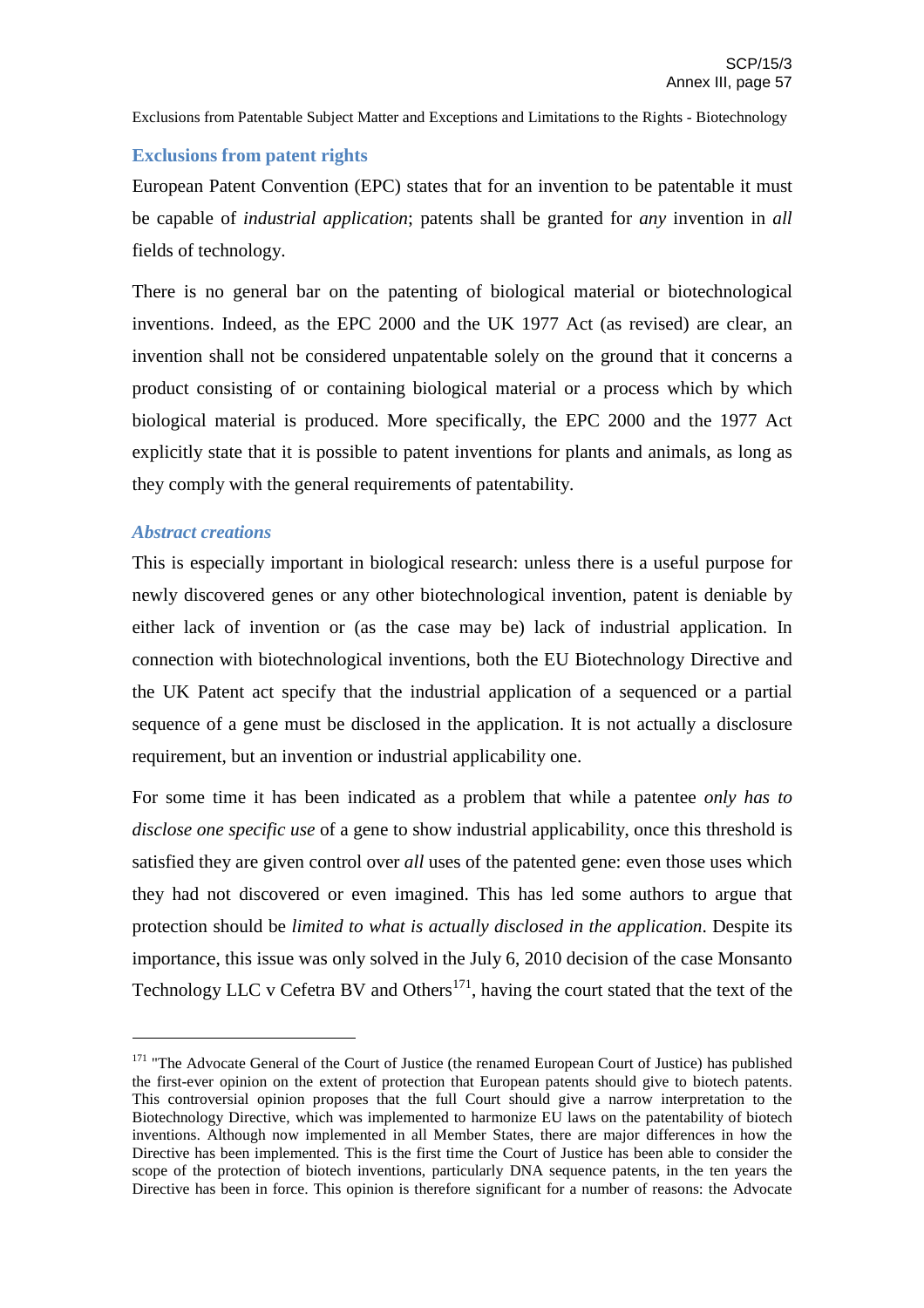Exclusions from Patentable Subject Matter and Exceptions and Limitations to the Rights - Biotechnology Directive prevent the national laws from assuring to patentee any rights on such technologies beyond the purposes disclosed in the request.

## *Methods of medical and veterinary treatment*

EU law, as most other laws within the scope of this study, excludes from patent *methods* of medical and veterinary treatment. As such, it *does not prevent the patenting of surgical, therapeutic, or diagnostic substances and compositions* (such as drugs), or apparatuses or products (such as ECG machines, prosthetic ball and socket joints, or pacemakers).

Following European practice, to determine whether or not an invention is excluded from patentability one must determine whether the invention falls within the definition of surgery, therapy or diagnosis.

Surgery has been defined as the branch of medicine concerned with the healing of disease, accidental injury or bodily defects by operating on the living body.There are two analytical paths in this context: the first approach focuses on the *nature* of the physical intervention; the second approach focuses on the *purpose* of the intervention.

Therapy has been interpreted broadly as the curing of a disease or malfunctions of the human or animal body and includes *prophylactic* treatments with a view to maintaining health by preventing ill effects that would otherwise arise.

Methods of diagnosis typically consist of four subsidiary steps. These are:

- (1) *Examination*: involving the collection of data (recording the case history);
- (2) *Comparison*: of the data with normal values;
- (3) *Identification:* of any significant deviation from the norm (i.e. symptom); and
- (4) *Diagnosis*: the deductive medical or veterinary decision.

General recommended that traditional patent protection should not be applied to DNA sequence patents. The protection given by such DNA patents should instead be 'purpose-bound". Nabarro, UK: Biotech patents – Cutting the scope of protection, found at patents – Cutting the scope of protection, found at http://www.mondaq.com/article.asp?article\_id=105008, visited on 08/14/10. In its decisions of the case (Monsanto Technology LLC v Cefetra BV and Others, C-428/08), the court accepted the Advocate General advice, stating that "2. Article 9 of the Directive effects an exhaustive harmonization of the protection it confers, *with the result that it precludes the national patent legislation from offering absolute* protection to the patented product as such, regardless of whether it performs its function in the material *containing it.*", see http://eur-

lex.europa.eu/LexUriServ/LexUriServ.do?uri=CELEX:62008J0428:EN:NOT, visited on 08/14/10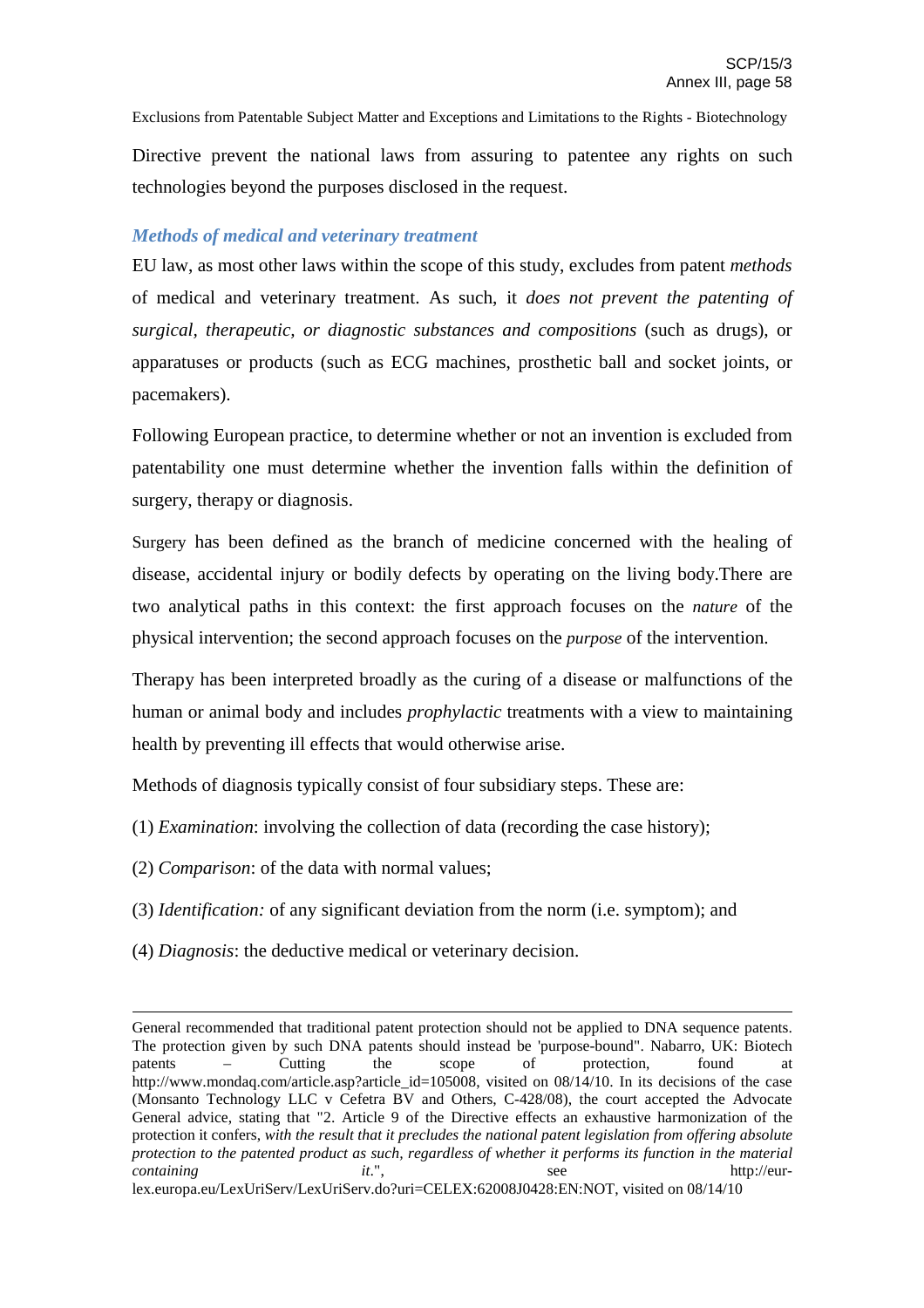The exclusion of methods of medical or veterinary treatment *only applies to methods of treatment that are practiced on or in the human or animal body*. The ambit of this provision has been interpreted broadly to include 'any interaction with the human or animal body, necessitating the presence of the later'. The four steps mentioned above can either be invasive processes (which require physical contact with the body), or noninvasive ones that are practiced at 'a certain distance to it'. The key factor is that the step *requires interaction with the body*. This means that exclusion does not apply to methods practiced on substances that are removed from the body.

One example would be: the treatment of blood for storage in a blood bank or diagnostic testing of blood samples is *not* excluded. In contrast, a treatment of blood by dialysis, where the blood returns to the same body, *would* be excluded.

#### *Naturally occurring material*

Patent law traditionally distinguishes between naturally occurring substances (unpatentable discoveries) and the products and processes which result from the human effort in isolating those substances from their natural environment (patentable inventions).

Therefore, under the European law and practice a patent shall not be granted for 'any variety of animal or plant or any essentially biological process for the production of animals or plants, not being a microbiological process or other technical process or the product of such a process'. On the other hand, if an invention is 'a microbiological process or other technical process *or* the product of such a process', the invention may be patented.

According to the rule that excepts from patent naturally occurring material, the finding of a substance freely occurring in nature is a mere discovery and, as such, is unpatentable 172 . On the other hand, if a developed *process* enables a substance found in nature to be isolated and obtained from its surroundings, the *process* may be patentable.

 $172$  `To find a substance freely occurring in nature is mere discovery and therefore unpatentable. However, if a substance found in nature has first to be isolated from its surroundings and a process for obtaining is developed, that process is patentable. Moreover, if the substance can be properly characterized either by its structure, by the process by which it is obtained or by other parameters and it is `new' in the absolute sense of having no previously recognized existence, then the substance per se may be patentable. An example of such a case is that of a new substance which is discovered as being produced by a microorganism.' (EPO Guidelines.)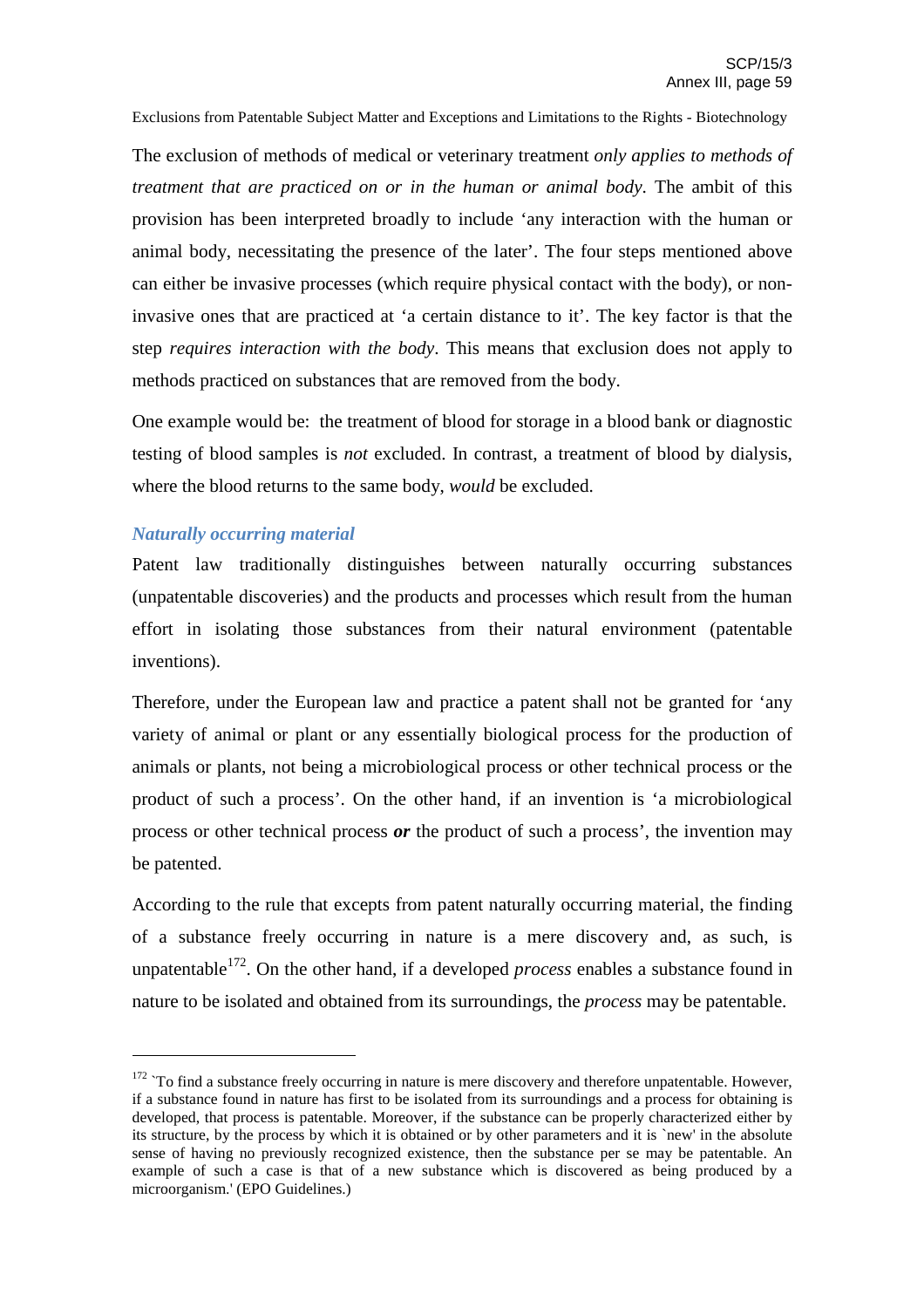If a natural substance that has been *isolated* from its surroundings can be properly characterized either by its structure, by the processes by which it is obtained, or by other parameters, the substance *per se* may be patentable<sup>173</sup>.

## *Subject matter exclusions: plant and animal varieties*

European law and practice excludes from patenting *'animal varieties' <sup>174</sup>* and '*plant varieties'*. It is to be noticed that plants and animals by themselves are not excluded (see the discussion of the onco-mouse case below), but only *varieties*.

## *Subject matter exclusions: essentially biological processes*

Also excluded from protection are those inventions, regarded as 'essentially biological processes for the production of animals and plants'. Defining "essentially biological processes" we can state about the exclusion that it: (a) only applies to processes, having no application to a product claim or a product-by-process claim; (b) only applies where the process is for the 'production of animals or plants';(c) as such, may not apply if the process results in the death or destruction of animals or plants; and (d) only applies where the process is 'essentially biological'.

According to the Biotechnology Directive, a process for the production of plants and animals is said to be essentially biological if 'it consists entirely of natural phenomena such as crossing or selection'.

The question of the degree of technical intervention needed for a process to fall outside the scope of the exclusion was also considered in the *Novartis* decisions. The Board added that there were three possible approaches when answering this question.

> (1) Under the first approach, an invention would be excluded if it included an aspect or step that was biological. To fall outside the exclusion, the claimed processes would have to be exclusively made up of non-biological process steps.

> (2) The second approach, which was taken from *Lubrizol*, requires the tribunal to weigh up the overall degree of human intervention in the process. Under this approach, the decision as to whether an invention was essentially biological would be judged on the basis of

 $173$  This is verified in the Relaxin decision, which concerned claims relating to DNA sequences of a naturally occurring substance that relaxes the uterus during childbirth, which was obtained from the human ovary. The Opposition Division of the EPO held that the invention was not a discovery and, as such, was not excluded from patentability. Relaxin Decision - Opposition Division, OJ EPO 1995, 308.

<sup>&</sup>lt;sup>174</sup> For example, in the UK, paragraph 3(f) of Schedule A2 to the 1977 Patent Act/Article 53(b). For other domestic laws, see below.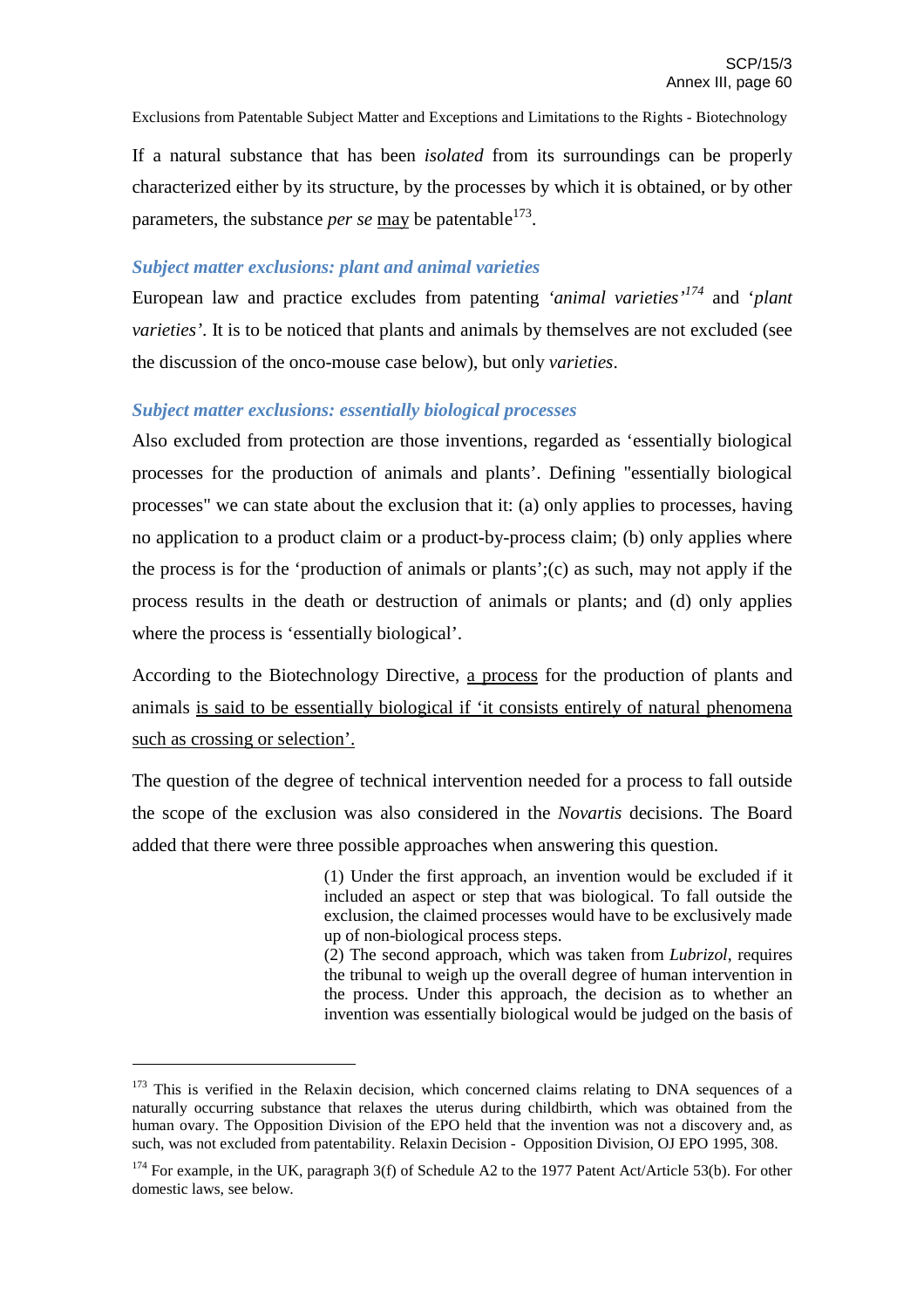the essence of the invention, taking into account the totality of human invention and its impact on the result received. (3) The third option, which was the most liberal, provides that the mere presence of a single artificial (or technical) element in the process might be enough to prevent its being classified as an essentially biological process.

Therefore, processes where there is no human intervention––are essentially biological. One question that remains is whether processes that only have a trivial or minimal amount of human intervention are classified as essentially biological processes. While trivial interventions may mean that a process is not 'purely' biological, it does not mean that it is not essentially biological. Such a process may, therefore, still be excluded $\frac{175}{2}$ .

## Biological processes: Remarks on the legislative history of article 53(B) of EPC

As part of its deliberations, the technical board of appeal provided a general history of article 53(b) noting that the drafters regarded 'biological' as opposing 'technical' and that they had deliberately chosen the adverb 'essentially' to replace the narrower term 'purely'. The board also noted that the legislators intended for the exclusion to apply to processes such as the selection or hybridization of existing varieties. This was the case even if, as 'a secondary feature, "technical" devices were involved (use of a particular type of instrument in a grafting process, or a special greenhouse in growing a plant).

EPC 1973 Rule 23(b) (5) says that processes will only be considered essentially biological where they consist entirely of biological processes for the production of plants. At the same time, the rule also says that crossing and selection, which clearly involve human (technical) intervention, are examples of natural phenomena.

- $\cdot \cdot$  This seems to be contradictory to the extent that 'the systematic crossing and selection as carried out in traditional plant breeding would not occur in nature without the intervention of man'.
- $\bullet$  The Board then went on to say that Rule 23(b) (5) [EPC 2000 Rule 26(5)] suggests that Article 53(b) should be read narrowly. In particular, the Board said that Rule 23(b) (5) meant that a process which contains an additional feature of a technical nature would be outside the ambit of the process exclusion.

<sup>&</sup>lt;sup>175</sup> Compare that with the case decided by Argentinean Federal Appeal Court, dated May 15, 2003, mentioned above, where just the human intervention is held to justify the non-biological nature of the process.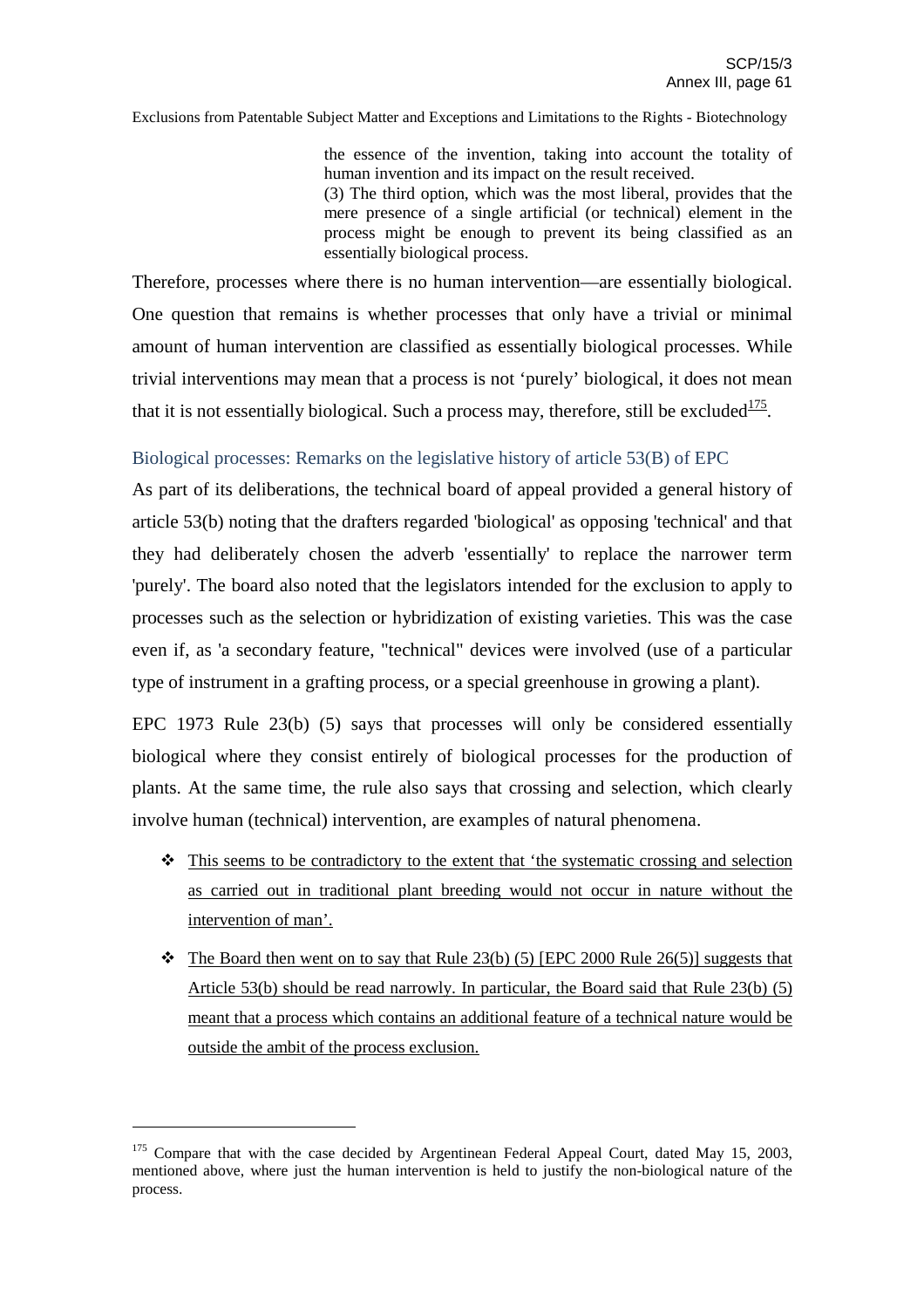- This would not be the case, however, in relation to 'natural phenomena' (which covered crossing and selection by way of a legal fiction).The Board of Appeal noted that on this reading of the exclusion, the use of molecular markers as part of a breeding process (which required the removal and in vitro analysis of plant tissues) would lead to the conclusion that the invention would fall outside the ambit of the exclusion.
- $\triangleleft$  The Board also noted that this narrow reading of Article 53(b) would be contrary to the earlier decisions of T320/87 and  $\underline{T}$  356/93. Faced with the uncertainty about the scope of Article 53(b), the Technical Board of Appeal in *Plant Bioscience/Broccoli* decided to refer the matter to the Enlarged Board for deliberation. In particular, the Technical Board of Appeal asked the Enlarged Board of Appeal to consider the question:
	- o 'Does a non-microbiological process for the production of plants which contains the steps of crossing and selecting plants escape the exclusion of Article 53(b) merely because it contains, as a further step or as part of any of the steps of crossing and selection, an additional feature of a technical nature?'. The Technical Board of Appeal also asked the Enlarged Board to identify the criteria that should be used to determine whether an invention fell within Article 53(b).The outcome of this decision will hopefully provide important guidance on these vexed issues.
	- o microbiological processes refer to processes in which microorganisms or their parts are used to make or to modify products.<sup>176</sup>
	- o A process [is] not a microbiological process simply because a microbiological step was involved. Instead the process ha[s] to be judged as a whole.

## *Exclusions from patent rights due to ordre public/moral requirements*

The Biotechnology Directive became a focal point for public concerns about the ethical and social dimensions of biotechnology generally, as well as specific concerns about the patenting of the products of such activities.

- $\triangle$  European patents shall not be granted in respect of biotechnological inventions which, in particular, concern the following:
	- (a) Processes for cloning human beings;
	- (b) Processes for modifying the germ line genetic identity of human beings;

<sup>&</sup>lt;sup>176</sup>Microbiological processes do not fall within the exclusion.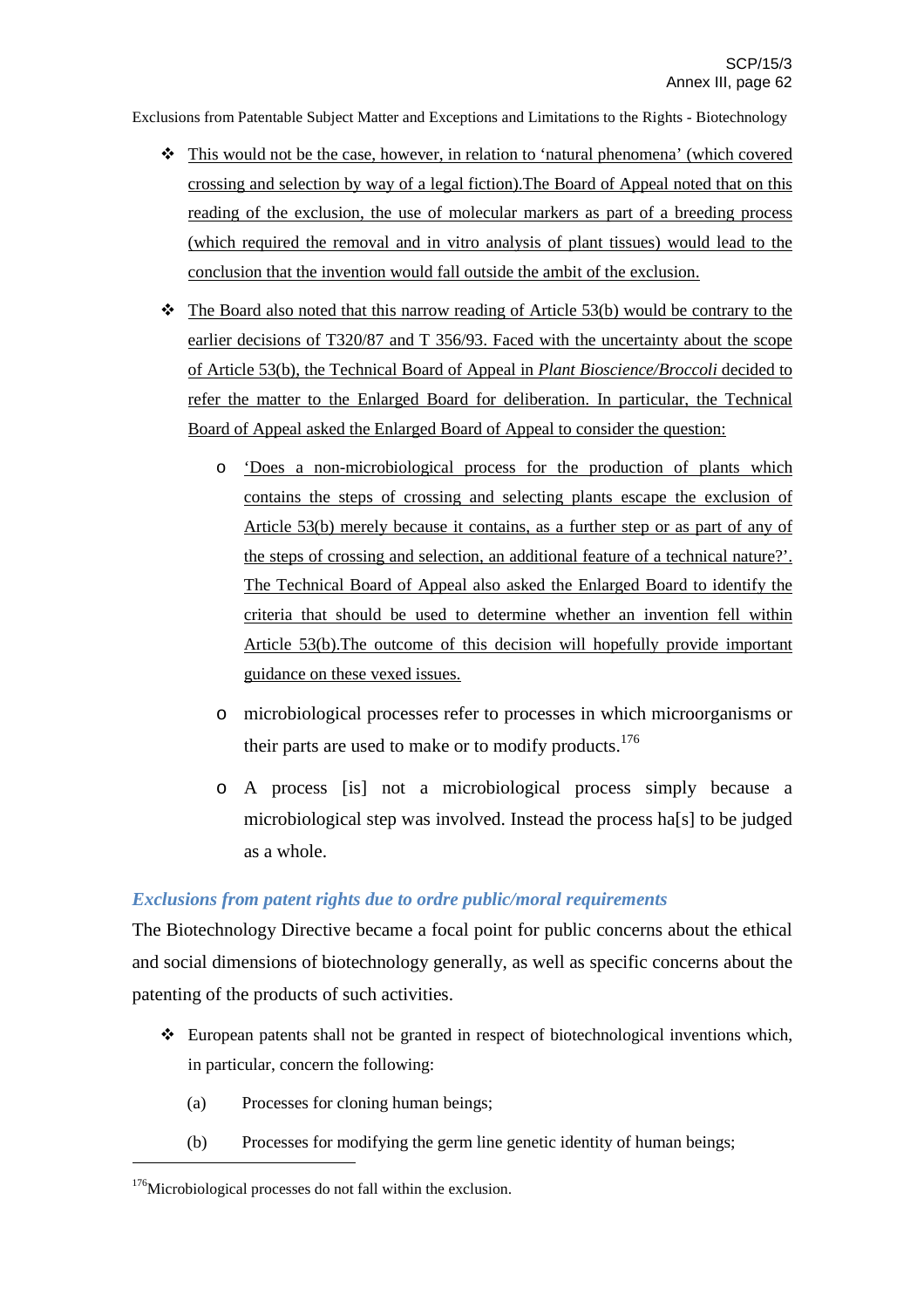- (c) Uses of human embryos for industrial or commercial purposes;
- (d) Processes for modifying the genetic identity of animals which are likely to cause them suffering without any substantial medical benefit to man or animal, and also animals resulting from such processes'.

Furthermore, there are a number of specific types of biological inventions that are deemed to be immoral or contrary to "ordre public" according to the EPC  $^{177}$ : 'processes for cloning human beings<sup>'178</sup>; processes for modifying the germ line genetic identity of human beings (Article 52(a)/section 1(3)); uses of human embryos for industrial or commercial purpose(Article 52(a)/section 1(3)); and 'processes for modifying the genetic identity of animals which are likely to cause them suffering without any substantial medical benefit to man or animal, and also animals resulting from such processes'.

## The Onco-mouse case and its meaning

Settled by the EPO (*T19/90)* decision, the case concerned the patentability of genetically modified mice to develop cancer: a result that the applicants hoped would be useful in cancer research. Initially, the Examining Division declined to consider Article 53(a), taking the view that it was inappropriate for people who were essentially qualified as technicians to consider such issue. On appeal, the Technical Board of Appeal took a very different view. It observed that the genetic manipulation of mammalian animals is 'undeniably problematical in various respects', particularly in circumstances where the modifications 'necessarily cause suffering'. Moreover, the release of the mice into the environment might 'entail unforeseeable and irreversible adverse effects'. Consequently, it was necessary to consider the application of Article 53(a).

The Technical Board of Appeal, remitting the case to the Examining Division for reconsideration, explained that the application of Article 53(a) 'would seem to depend mainly on a careful weighing up of the suffering of animals and possible risks to the environment on the one hand and the invention's usefulness to mankind on the other'.

<sup>&</sup>lt;sup>177</sup> These are to be found in EPC 2000 Rule 28 [formerly EPC 1973 Rule 23d]. They are also covered by paragraph 3, Schedule A2 of the 1977 UK Patents Act. Article 53(a) EPC 2000 provides that European patents 'shall not be granted in respect of inventions the commercial exploitation of which would be contrary to "*ordre public*" or morality …'.

<sup>178</sup> EPC 2000 Rule 28(a) [EPC 1973 Rule 23d(a)]/Schedule A2, par. 3(b) 1977 Act.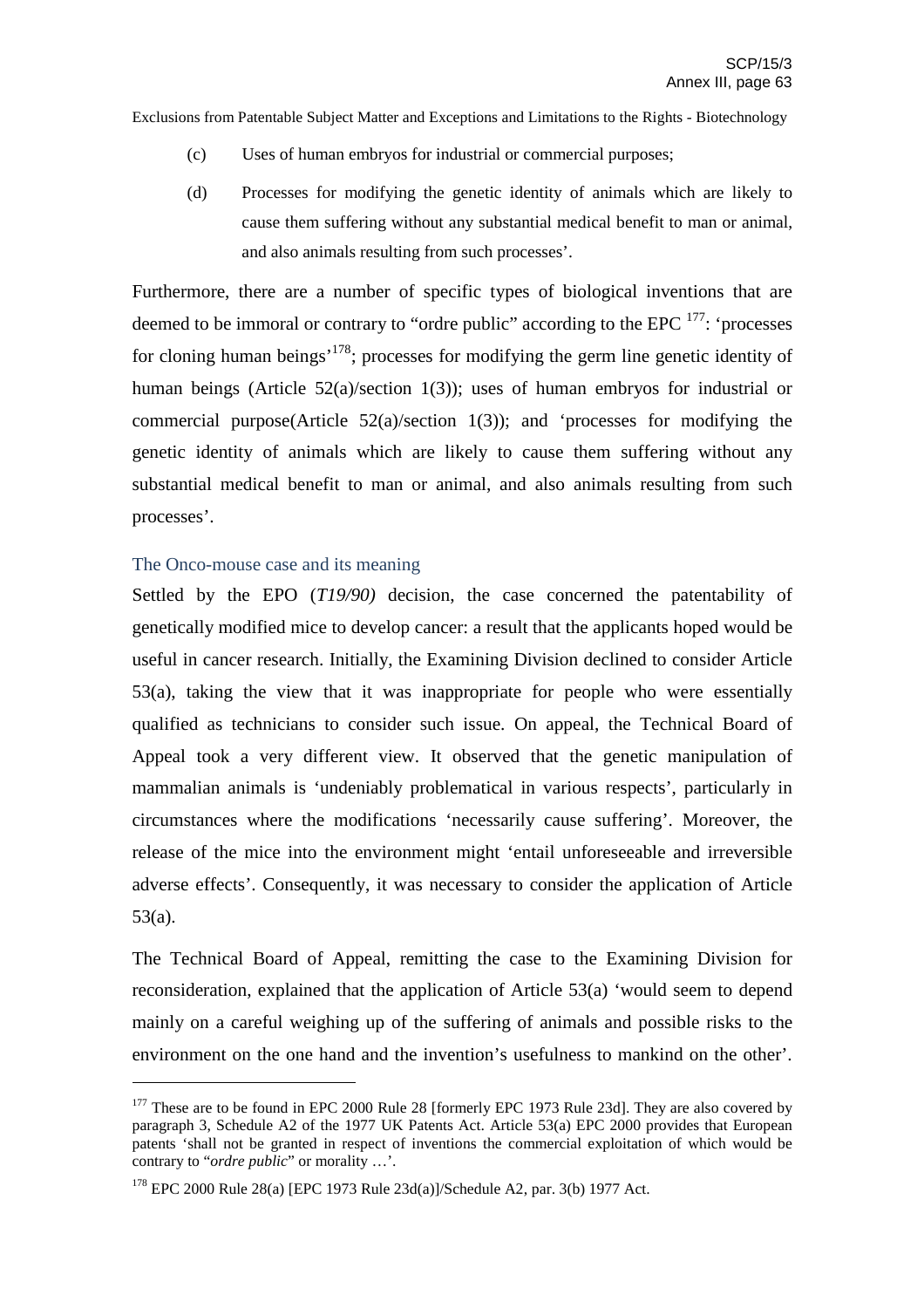Applying this *utilitarian balancing test*, the Examining Division held that the subject matter was patentable. It reasoned that finding a cure for cancer was a highly desirable end, and that the mouse would assist in achieving that end. In contrast, the Examining Division played down the harm caused by the invention. The Examining Division suggested that given that the research would take place anyway, and that it would require vast numbers of mice to locate some which had 'naturally' developed cancer, the invention produced a benefit to mouse-kind in that large numbers of healthy mice would no longer need to be bred and then destroyed.

#### **Exceptions from patentee's rights**

## *Exhaustion of biological patents*

According to the Directive (and the domestic laws following it), the protection conferred by a patent shall not extend to biological material obtained from the propagation or multiplication of biological material placed on the market by the owner of the patent (or with his consent), where the multiplication or propagation necessarily results from the application for which the biological material was marketed.

#### *Farmer's Privilege:*

In debates surrounding the Biotechnology Directive, one of the fears raised was that patent protection over biological inventions would have a negative impact on traditional farming practices. In particular, it was feared that *patent protection would mean that farmers would not be able to use the seeds that they harvested from their crops to resow crops, nor would they be able to breed patented animals.*

Section 60(5) (g) provides a defense regarding the farmer use of a harvest product for propagation or multiplication on the farm, where there has been a sale or other form of commercialization of plant-propagating material to the farmer by the patent owner for agricultural use. *In effect, the defense enables farmers to save seeds from one year's crop to sow crops in the following year.*

Section 60(5) (h) provides farmers with a defense in relation to the breeding of animals. More specifically, it provides that 'the use of an animal or animal reproductive material by a farmer for an agricultural purpose ... of breeding stock or other animal reproductive material which constitutes or contains the patented invention' is non-infringing.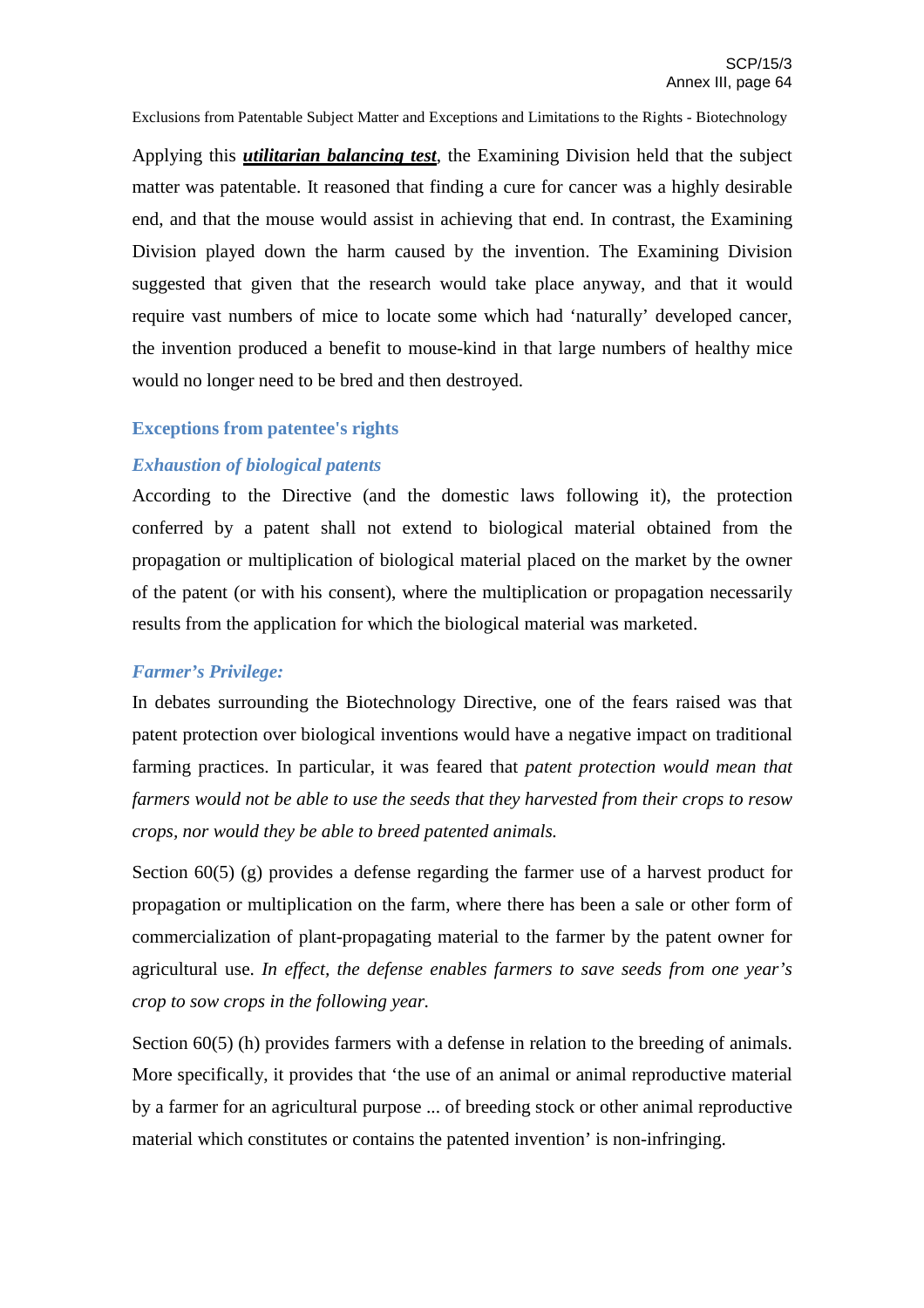## **Switzerland**

Switzerland has a unique exception related to the biological material obtained in the field of agriculture by chance or by means of an inevitable technical step. Besides that, the law excludes new varieties of plants or animal breeds, or for essentially plant producing or animals breeding biological processes; inventions whose implementation would be contrary to public order or morality; and methods of surgical or therapeutic treatment and of diagnosis applied to the human body or to the bodies of animals.  $179$ 

## *Limitations in national laws of European countries related to Biotechnology*

The same limitation of exhaustion of biotechnological products found in Brazilian law is also included in Denmark, Estonian, Finish and Sweden statutes.

Farmer's exception exists in Denmark, Finland, France, Sweden, Switzerland and United Kingdom. Use of biological material for breeding new varieties is found at the national laws of Germany and Switzerland. Switzerland also has a very peculiarly worded research exception<sup>180</sup>.

In compliance or in harmony with the EU Biotechnology Directive, Belgium has created compulsory cross licensing of certain biotechnological inventions <sup>181</sup>, covering patents and PVPs<sup>182</sup>. The same happens with:

<sup>&</sup>lt;sup>179</sup> "Art. 1a Patents shall not be granted for new varieties of plants or animal breeds, or for essentially biological processes for producing plants or breeding animals; microbiological processes and products obtained by such processes shall be patentable, however. **Art. 2** The following shall not be patentable: (a) inventions the implementation of which would be contrary to public order or morality; (b) methods of surgical or therapeutic treatment and of diagnosis applied to the human body or to the bodies of animals." Available at http://www.jpo.go.jp/shiryou\_e/s\_sonota\_e/fips\_e/switzerland/pl/chap1.htm#secB. Access on 08/12/2010.

<sup>&</sup>lt;sup>180</sup> "Switzerland(2008 Patents Act): Exception includes experiments «on» patented substance even with commercial objective, provided main objective is generation of new knowledge; Exception does not include experiments « with » patented substance (=research tool), but provides mandatory license against compensation; some countries allow for the patentability of research tools (utility of relaxed industrial criteria application)" In Vivas Eugui, David, TRIPS Post Grant Flexibilities: Key Exceptions to Patent Rights, www.ictsd.net. The text is: *Art. 40b*Quiconque entendutiliserune invention

biotechnologiquebrevetéecomme instrument oucommeaccessoire de recherche a droit à unelicencenon exclusive.

<sup>&</sup>lt;sup>181</sup> " Belgium modified its patent law in 2005, creating a new compulsory cross-license for biotechnology inventions, and also a new compulsory license for public health purposes", LOVE, James Packard, Recent examples..., op. cit.

<sup>&</sup>lt;sup>182</sup>"Article 31 § 1er. Le Ministre peut octroyer, conformément aux articles 32 à 34, une licence d'exploitation d'une invention couverte par un brevet : (...) 3. Lorsqu'un obtenteur ne peut obtenir ou exploiter un droit d'obtention végétale sans porter atteinte à un brevet antérieur, dans la mesure où cette licence est nécessaire pour l'exploitation de la variété végétale à protéger et pour autant que la variété représente un progrès technique important d'un intérêt économique considérable par rapport à l'invention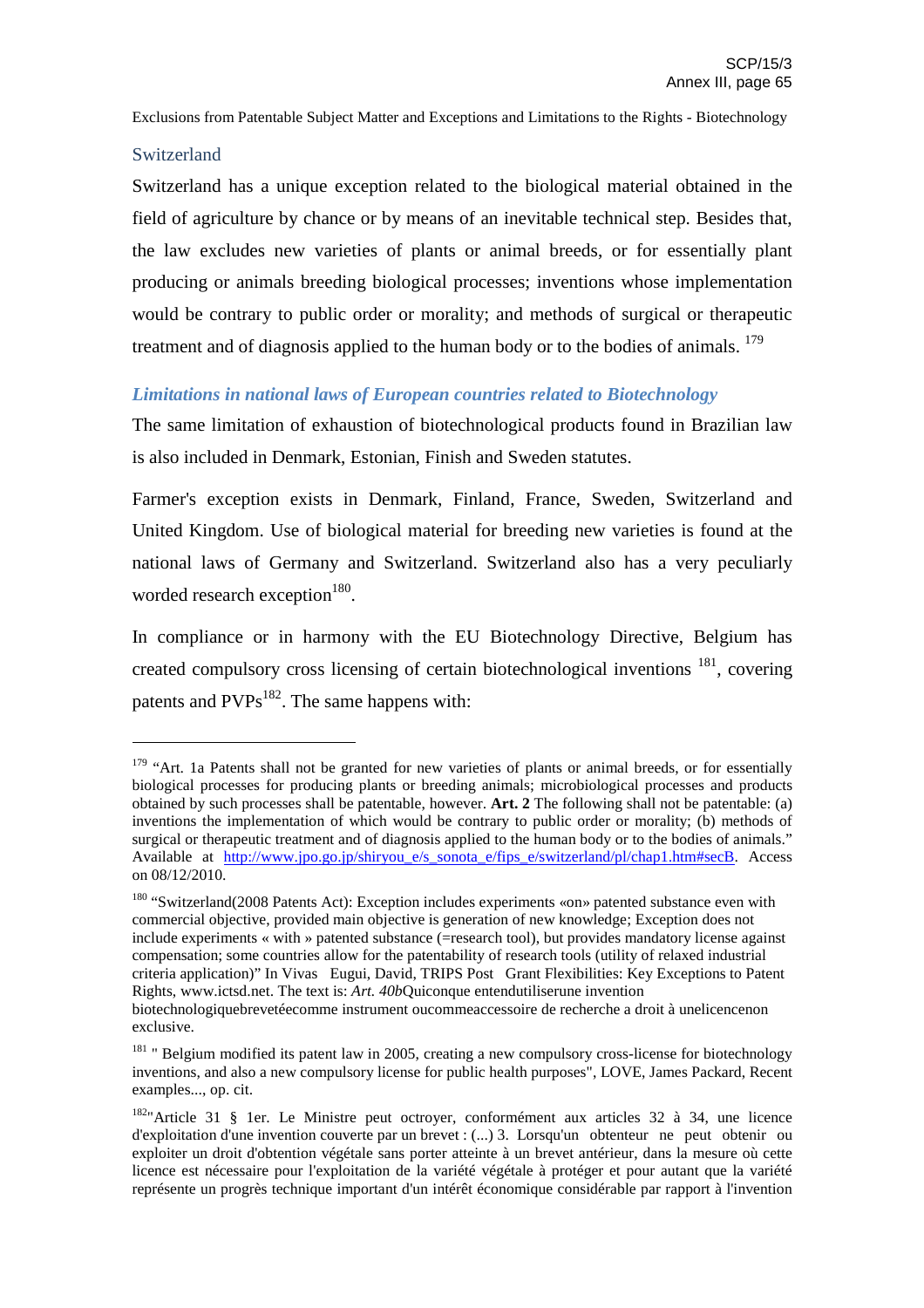- Bulgaria<sup>183</sup>,

-Latvia<sup>184</sup>,

-Lithuania<sup>185</sup>,

-Malta<sup>186</sup>,

revendiquée dans le brevet et à condition que cette licence soit octroyée principalement pour l'approvisionnement du marché national; 4. Au titulaire d'un droit d'obtention végétale, lorsque le titulaire d'un brevet concernant une invention biotechnologique a, conformément aux dispositions de la loi sur la protection des obtentions végétales, obtenu une licence obligatoire pour l'exploitation non-exclusive de la variété végétale protégée par ce droit d'obtention végétale parce qu'il ne peut exploiter l'invention biotechnologique sans porter atteinte à ce droit d'obtention végétale antérieur et à condition que cette licence soit octroyée principalement pour l'approvisionnement du marché national.]"

<sup>183</sup> Compulsory Cross-License Article 32a "(1) Where a breeder cannot obtain or use the right in a plant variety without infringing an earlier patent, he may apply for a compulsory license for non-exclusive use of the invention enjoying patent protection, in so far as the license is required for using the plant variety for the purposes of its legal protection, subject to the payment of a respective remuneration. Where such a license is granted, the patent owner shall be entitled to a cross-license for using the protected plant variety under fair conditions. (2) Where the owner of a patent for a biotechnological invention cannot use it without infringing an earlier plant variety right, he may apply for a compulsory license for non-exclusive use of the protected plant variety, subject to the payment of a respective remuneration. Where such a license is granted, the protected variety owner shall be entitled to get a cross-license for using the invention under fair conditions. (3) The person applying for the grant of a compulsory license according to paragraphs (1) and (2) shall prove that: 1. he has tried unsuccessfully to get a contractual license from the patent or plant variety owner; 2. the plant variety or the invention represents significant technical progress of great economic importance compared to the patented invention or the protected plant variety."

<sup>184</sup> LATVIA (EU) : Section 54 of the Patent Law of 15/02/2007, Section 54. Compulsory Licence. "(2) If the proprietor of the patent of a biotechnological invention is not able to use it without violating the prior rights to the plant variety, he or she may apply for a compulsory licence for the use of such plant variety, which is protected by the referred to rights, and pay a compensation to the proprietor, determined by the court. In the case of a grant of such licence, the proprietor of the plant variety is entitled to qualify for a cross-licence with substantiated requirements for the use of the protected invention."

<sup>185</sup> LITHUANIA (EU) : Articles 38-39 of the Patent Law No. I-372 of 18/01/1994 as last amended by Law No. X-1119 of 10/05/2007, Article 38. "Compulsory Cross-licensing when an Invention is Related to the Protected Plant Variety, Where a breeder cannot acquire or exploit a plant variety right without infringing the exclusive rights protected by a prior patent, he may apply for a compulsory licence for nonexclusive use of the invention protected by the patent inasmuch as the licence is necessary for the exploitation of the plant variety to be protected, subject to payment of an appropriate royalty. Where such a licence is granted, the patent owner will be entitled to a cross-licence on reasonable terms to use the protected variety. Where the owner of a patent concerning a biotechnological invention cannot exploit it without infringing a prior plant variety right, he may apply for a compulsory licence for non-exclusive use of the plant variety protected by that right, subject to payment of an appropriate royalty. Where such a licence is granted, the holder of the variety right will be entitled to a cross-licence on reasonable terms to use the protected invention."

186 MALTA (EU): Articles 39-40 of the Patents and Designs Act, Chapter 417, of 01/06/2002, as amended by Acts IX of 2003 and XVIII of 2005. (9) "Where a breeder cannot acquire plant variety protection or exploit a plant variety without infringing a prior patent, he may apply to the Civil Court, First Hall, for a compulsory licence for non-exclusive use of the invention protected by the patent in so far as the licence is necessary for the exploitation of the plant variety to be protected, subject to payment of an appropriate royalty. Where such a licence is granted, the holder of the patent will be entitled to a cross-licence on reasonable terms to use the protected variety: Provided that an applicant for a licence referred to in above shall demonstrate that: (a) he had applied unsuccessfully to the holder of the prior patent to obtain a contractual licence; (b) the plant variety constitutes significant technical progress of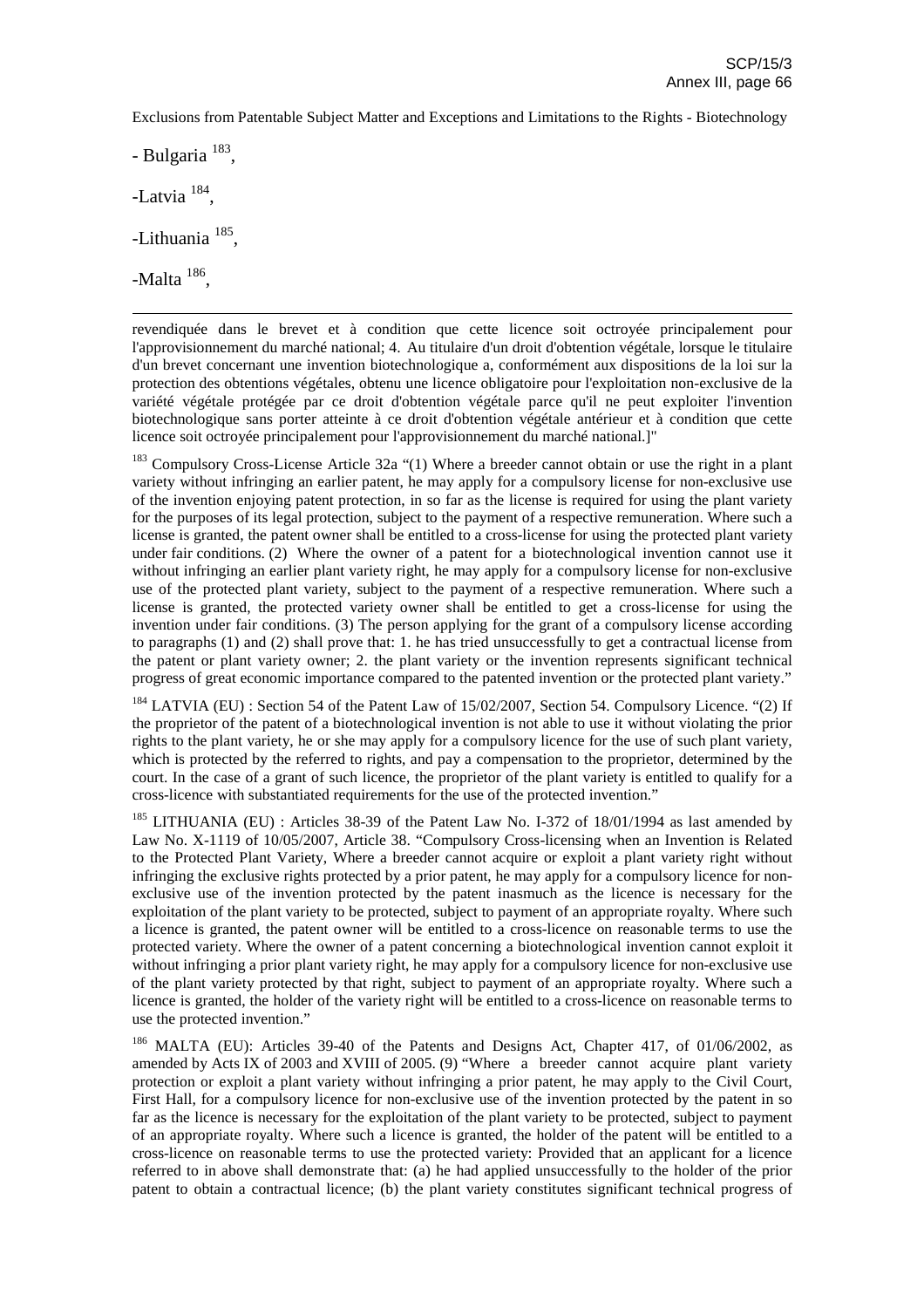-Romania<sup>187</sup>,

-Russian Federation<sup>188</sup>,

-Slovakia<sup>189</sup>,

-Sweden<sup>190</sup>,

considerable economic interest compared with the invention claimed in the prior patent. (10) Where the holder of a patent concerning a biotechnological invention cannot exploit it without infringing a prior plant variety right, he may apply for a compulsory licence for non-exclusive use of the plant variety protected by that right, subject to payment of an appropriate royalty. Where such a licence is granted, the holder of the variety right will be entitled to a cross-licence on reasonable terms to use the protected invention: Provided that an applicant for a licence referred to in above shall demonstrate that:(a) he had applied unsuccessfully to the holder of the prior plant variety right to obtain a contractual licence;(b) the invention constitutes significant technical progress of considerable economic interest compared with the plant variety protected by the prior plant variety right.(11)With regard to plant variety protection sub articles (9) and (10) shall only come into force when the relevant form of plant variety protection comes into force as provided in article 4(5)(e).'

<sup>187</sup> ROMANIA (EU): Articles 46-47 of the Patent Law no. 64 of 1991 as republished in the Official Gazette of Romania, Part I, No. 456/18.VI.2008. "When the owner of a plant variety patent cannot exploit the patent without infringing a prior patent, he may request a compulsory license for the invention protected by said patent. When the owner of a patent relating to a biotechnological invention cannot exploit the patent without infringing a prior plant variety patent, he may request a compulsory license for the exploitation of the plant variety protected by said patent."

<sup>188</sup> Compulsory Licence Granted to Plant Breeders Article 68 "Where a plant breeder cannot obtain or exploit a plant variety right without infringing a prior patent concerning a biotechnological invention, he may file an application with the competent authority for a non-exclusive compulsory licence for the use of the invention protected by the patent inasmuch as the licence is necessary for the exploitation of the protected plant variety, subject to payment of an appropriate royalty. If such a licence is granted, the owner of the patent shall be entitled to a compulsory cross-licence to use the protected plant variety on reasonable terms. Where the owner of a patent concerning a biotechnological invention cannot exploit it without infringing a prior plant variety right, he may file an application with the competent authority for a non-exclusive compulsory licence for the use of the plant variety protected by that right, subject to payment of an appropriate royalty. If such a licence is granted, the holder of the variety right will be entitled to a compulsory cross-licence to use the protected biotechnological invention on reasonable terms. The compulsory license referred to in paragraphs 1 and 2 of this Article cannot be exclusive. An applicant for the compulsory licence referred to in paragraphs 1 and 2 of this Article must prove that: 1) he has unsuccessfully made efforts to obtain a contractual licence; 2) the plant variety or the biotechnological invention constitutes significant technical advance of considerable economic interest compared with the invention claimed in the patent or the protected plant variety."

<sup>189</sup> SLOVAKIA (EU) : Article 27 of the Act No. 435/2001 Coll. on Patents, Supplementary Protection Certificates and on Amendment of Some Acts as Amended by Act No. 402/2002 Coll., Act No. 84/2007 Coll. and Act No. 517/2007 Coll.(5) "Notwithstanding presuppositions pursuant to paragraph 1 and conditions pursuant to paragraph 2, a court shall be entitled to grant a compulsory non-exclusive licence for utilization of a biotechnological invention on request, if a cultivator shall not be able to exploit or acquire right to a plant variety without infringing earlier right to a patent, if the plaintiff proves that a) before filing a request he has offered to a patent owner a proper conclusion of a licence agreement, whilst this offer was not been accepted by a patent owner within three months from its filing , and b) plant variety represents an important technical progress of a considerable economic importance comparable with an invention which is a subject-matter of a request for granting a compulsory licence. (6) In case of granting a compulsory licence pursuant to paragraph 5, a patent owner shall have right for granting a  $\frac{1}{2}$  cross compulsory licence for utilization of a plant variety pursuant to a special regulation.(7) patent owner has granted a compulsory licence for utilization of a plant variety pursuant to a special regulation, 13b) an owner of a cultivator certificate shall have right for granting a cross compulsory licence for utilization of a biotechnological invention."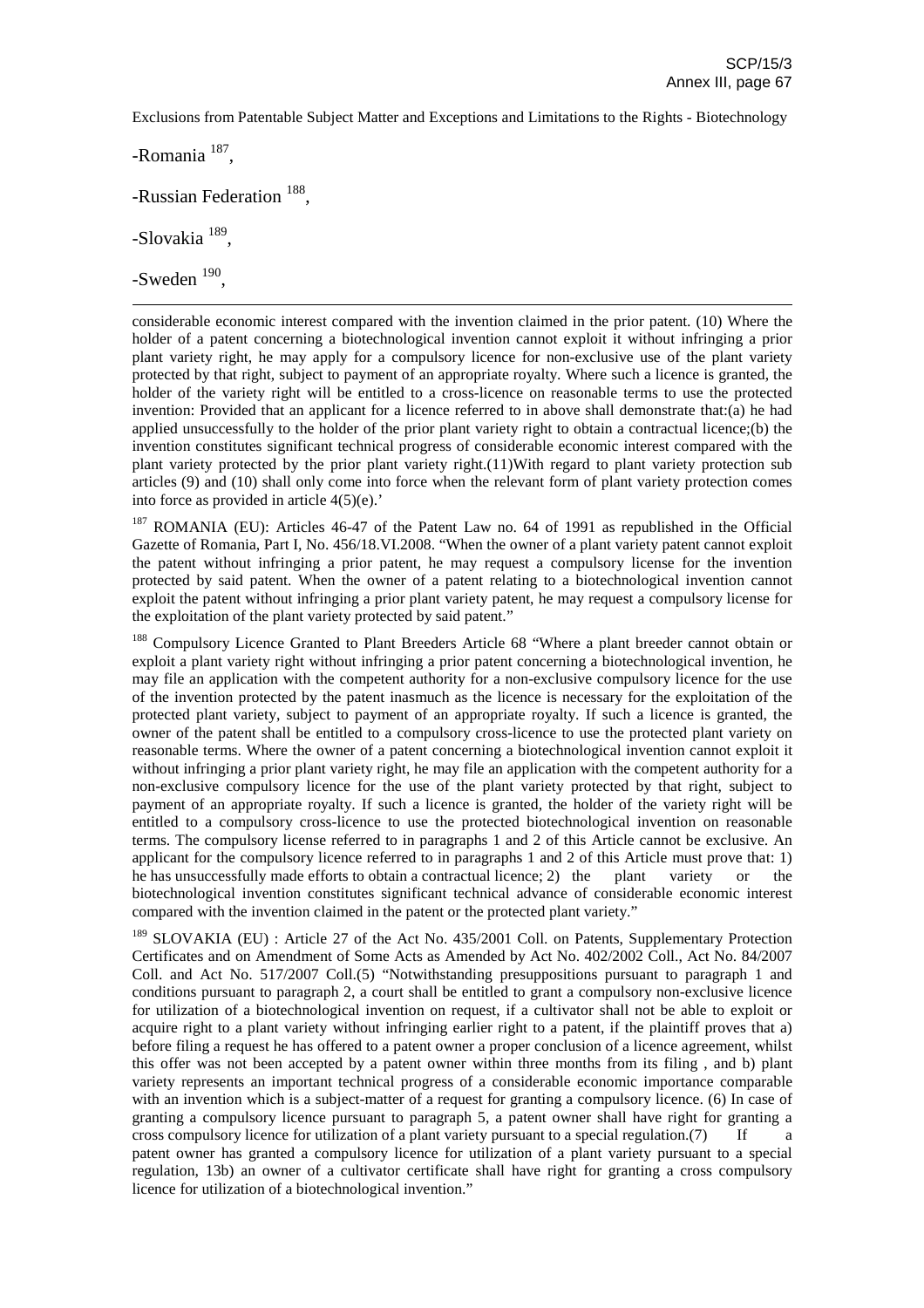- UK  $^{191}$ ;

And, in general, all countries subject to the Directive.

# \ **African and Arab Countries**

## *Exclusions from patentability*

## Algeria

The national law excludes: principles, theories and scientific discoveries; methods of treating human or animal body by surgery or therapy and diagnostic methods; plant or animal varieties and plant or animal production essentially biological processes; inventions whose implementation on the Algerian territory, would contrary public order or morality; and inventions whose exploitation in Algeria would undermine human, animal or plant health and lives or would seriously undermine environment protection<sup>192</sup>.

<sup>&</sup>lt;sup>190</sup> SWEDEN (EU) : Sections 44-49 of the Patents Act No. 837 of 01/12/1967 as last amended by Law No. 159 of 01/04/2004. 46a. "A plant breeder who cannot obtain or exploit a plant breeders' right without infringing a prior patent, may obtain a compulsory license to exploit the invention which is protected by the patent, inasmuch as such a license is necessary for the plant variety to be exploited. Such a license may be granted only if the applicant proves that the plant variety constitutes a significant technical progress of considerable economic interest compared with the invention. If a holder of a patent obtains a compulsory license in a plant breeders' right, the holder of the plant breeders' right is entitled to obtain, on reasonable conditions, a compulsory license (cross-license) to exploit the invention of the holder of the patent. Provisions on the possibility for the holder of a patent on a biotechnical invention to obtain, under certain conditions, a compulsory license to exploit a protected plant variety are contained in Chapter 7, Article 3a, of the Act on the Protection of Plant Breeders' Rights (1997:306)."

<sup>&</sup>lt;sup>191</sup> "Following the passage of Directive 98/44/EC of the European Parliament and of the Council of 6 July 1998 on the Legal Protection of Biotechnological Inventions, the United Kingdom amended its patent law to provide for mandatory compulsory cross-licenses of certain biotechnology inventions used for agriculture. The license is available to plant breeders who demonstrate a technical advance. The December 6, 2006 UK Gowers Review noted the British Society of Plant Breeders complained the provision is "ineffective in the UK at least", because to prove an advance the product must actually be created, thereby infringing the patent, in calling for an expanded research exception, to permit broader use of the compulsory license", LOVE, James Packard, Recent examples of the use of compulsory licenses on patents, KEI Research Note 2007:2, Knowledge Ecology International 8 March 2007, revised 6 May 2007A.

<sup>&</sup>lt;sup>192</sup>Ordonnance n° 03-07 du 19 Joumada El Oula 1424 correspondant au 19 juillet 2003 relative aux brevets d'invention.Article 7: - "Au sens de la présente ordonnance, ne sont pas considérés comme inventions : 1°) les principes, théories et découvertes d'ordre scientifique ainsi que les méthodes mathématiques ; 4°) les méthodes de traitement du corps humain ou animal par la chirurgie ou la thérapie ainsi que les méthodes de diagnostic ; Article 8: - En vertu de la présente ordonnance, les brevets d'invention ne peuvent pas être obtenus pour : 1) les variétés végétales ou les races animales, ainsi que les procédés essentiellement biologiques d'obtention de végétaux ou d'animaux ; 2) les inventions dont la mise en oeuvre sur le territoire algérien, serait contraire à l'ordre public ou aux bonnes moeurs ; 3) les inventions dont l'exploitation sur le territoire algérien nuirait à la santé et à la vie des personnes et des animaux ou à la préservation des végétaux ou porterait gravement atteinte à la protection de l'environnement."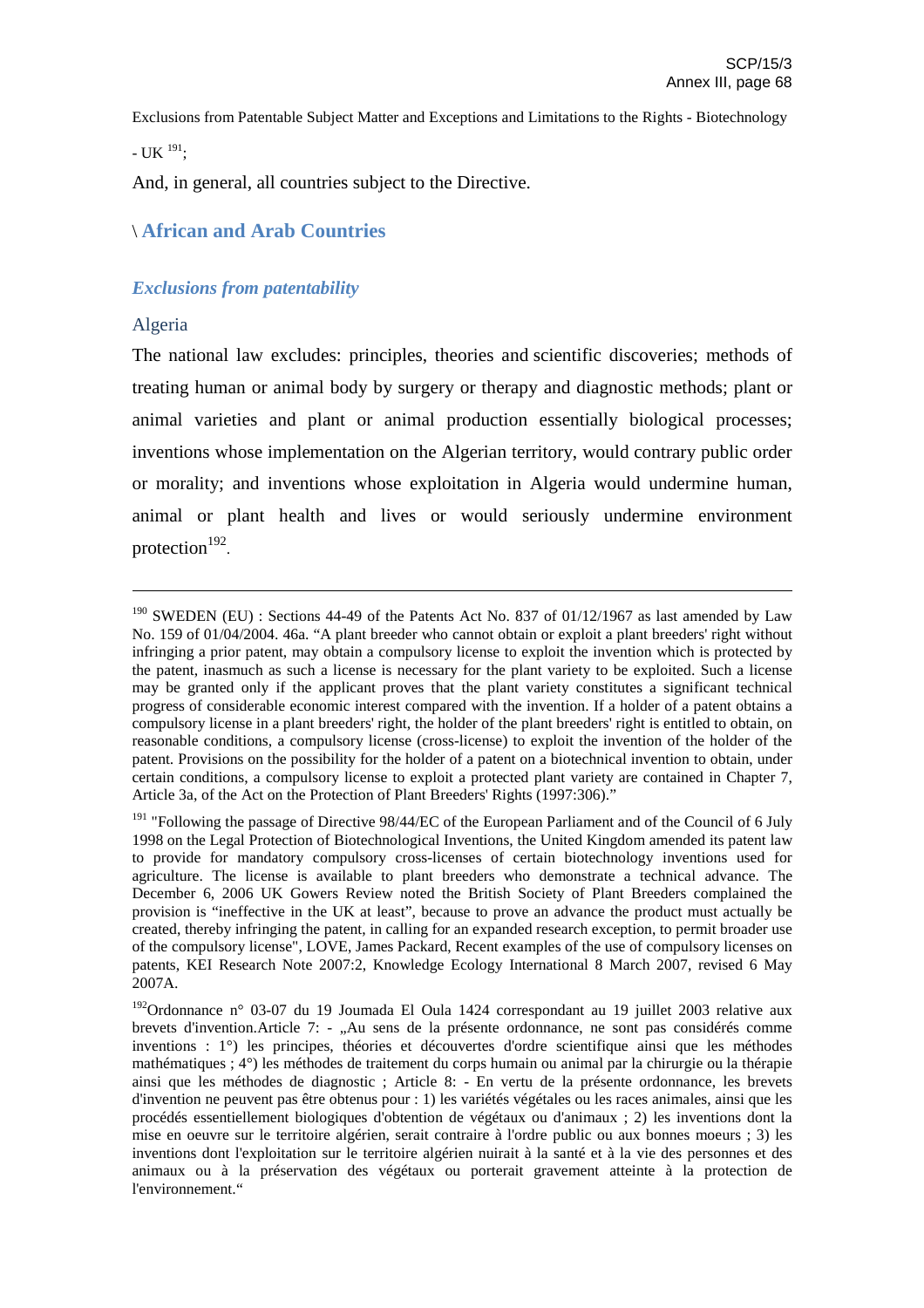#### Bahrain

The national law excludes: any invention that inhibits the protection of public order or morality Principles (including the protection of human life or health or that of animals or plants or to avert causing serious harm to the environment, animals); and diagnostic, therapeutic, and surgical methods necessary for the treatment of humans and animals. Such exclusion is not applicable to products used in any of these methods. See the FTA section on the effects of such bilateral treaty.

## Egypt

The national law excludes: inventions whose exploitation is likely to be prejudicial to the environment or human, animal and plant life or health; discoveries, scientific theories, mathematical methods, programs and schemes; diagnostic, therapeutic and surgical methods for humans and animals or plants and animals, regardless of their rarity or peculiarity; plant or animal production essentially biological processes, other than microorganisms, non-biological and microbiological processes for the production of plants or animals; as well as organs, tissues, live cells, natural biological substances, nuclear acid and genome.

#### Ethiopia

The law contains exclusions: to plant or animal varieties or plant or animal production essentially biological processes; discoveries, scientific theories and mathematical methods; methods for treatment of the human or animal body by surgery or therapy, as well as diagnostic methods practiced on the human or animal body. The exclusion is not applicable to products for use in any of the methods of treatment of the human or animal body by surgery or therapy, or diagnostic methods practiced on the human or animal body.

#### Ghana

The law excludes: discoveries, scientific and mathematical theories; plant or animal varieties or plant or animal production essentially biological processes, other than microbiological processes and the products of such processes; surgery or therapy methods for humans or animals, as well as diagnostic methods, but not products for any of these methods.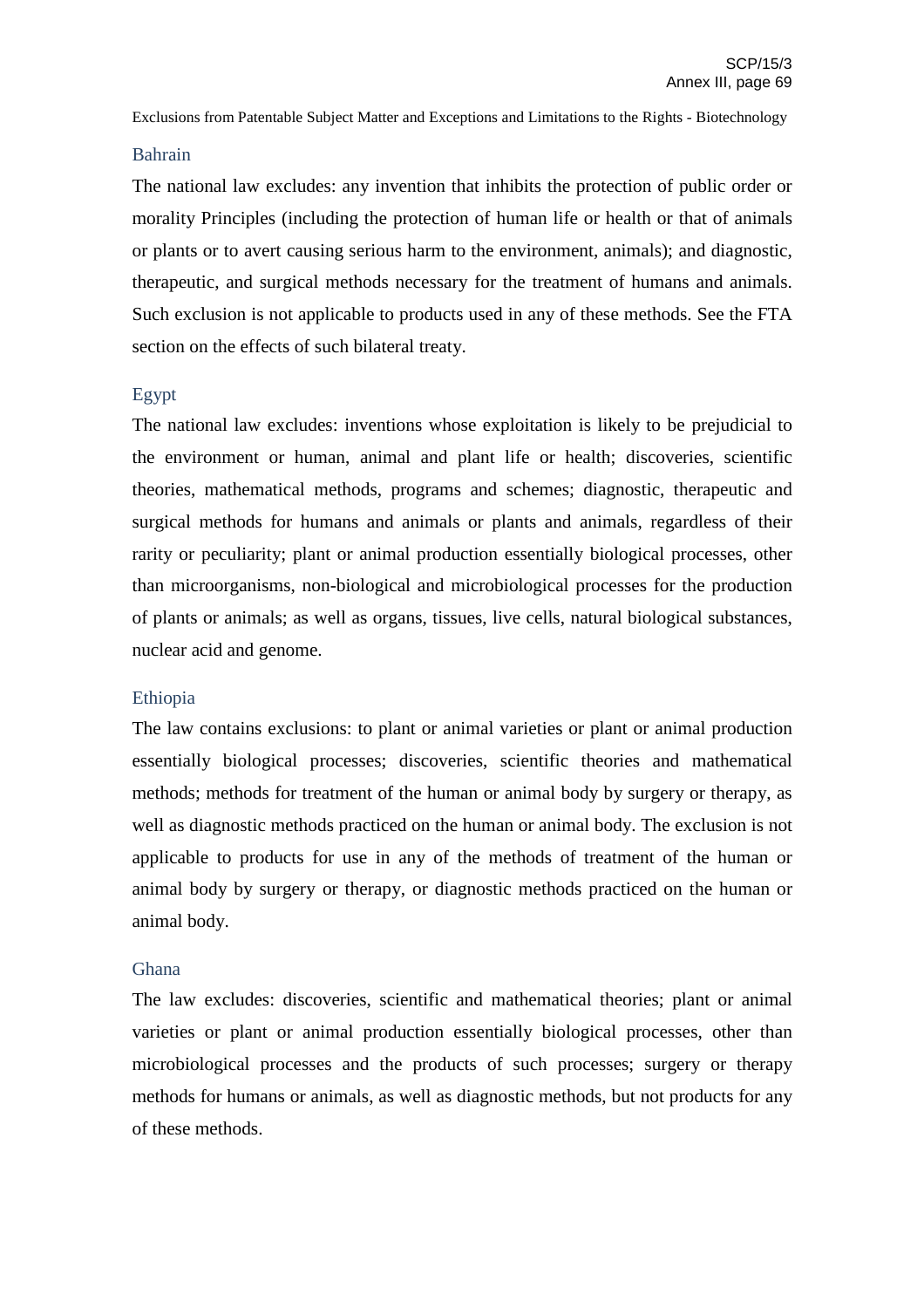#### Jordan

The law excludes: inventions threatening the life and health of humans, animals and plants, or severe damage to the environment; discoveries, scientific theories and mathematical methods; diagnostic, therapeutic and surgical methods necessary for the treatment of humans or animals; plants and animals other than microorganisms; as well as biological methods for the reproduction of plants and animals (other than nonbiological and microbiological methods).

## Kenya

The law excludes: discoveries, scientific theories and mathematical methods; methods for treatment of the human or animal body by surgery or therapy, as well as diagnostic methods practiced in relation thereto (not applicable to products used in any such methods); public health related methods for use or uses of any molecule or other substance whatsoever applicable in the prevention or treatment of any serious health hazard or as a life threatening disease (as designated by the Minister responsible for matters of health); plant varieties, as provided for in the Seeds and Plant Varieties Act, but not parts thereof, or products of biotechnological processes; and inventions contrary to principles of humanity and environmental conservation.

#### Lebanon

The law excludes scientific discoveries and theories and absolute mathematical methods that are not industrially applicable and methods of medical diagnosis or treatment related to humans or animals, but not products or utilities for use in such methods.

#### **Morocco**

The law excludes: inventions whose publication or exploitation would be contrary to public order or morality; plant varieties which are subject to the provisions of Law # 9/94 on Protection of New Plant Varieties; methods for surgical or therapeutic treatment of the human or animal body; and diagnostic methods practiced on human beings or animals. This provision does not apply to products, in particular substances or compositions, for the implementation of these methods. <sup>193</sup>

<sup>&</sup>lt;sup>193</sup> Article 24 « Ne sont pas brevetables : a) les inventions dont la publication ou la mise en oeuvre serait contraire à l'ordre public ou aux bonnes moeurs; b) les obtentions végétales qui sont soumises aux dispositions de la loi N° 9 / 94 sur la protection des obtentions végétales. Article 25 Ne sont pas considérées comme des inventions susceptibles d'application industrielle au sens de l'article 22 cidessus,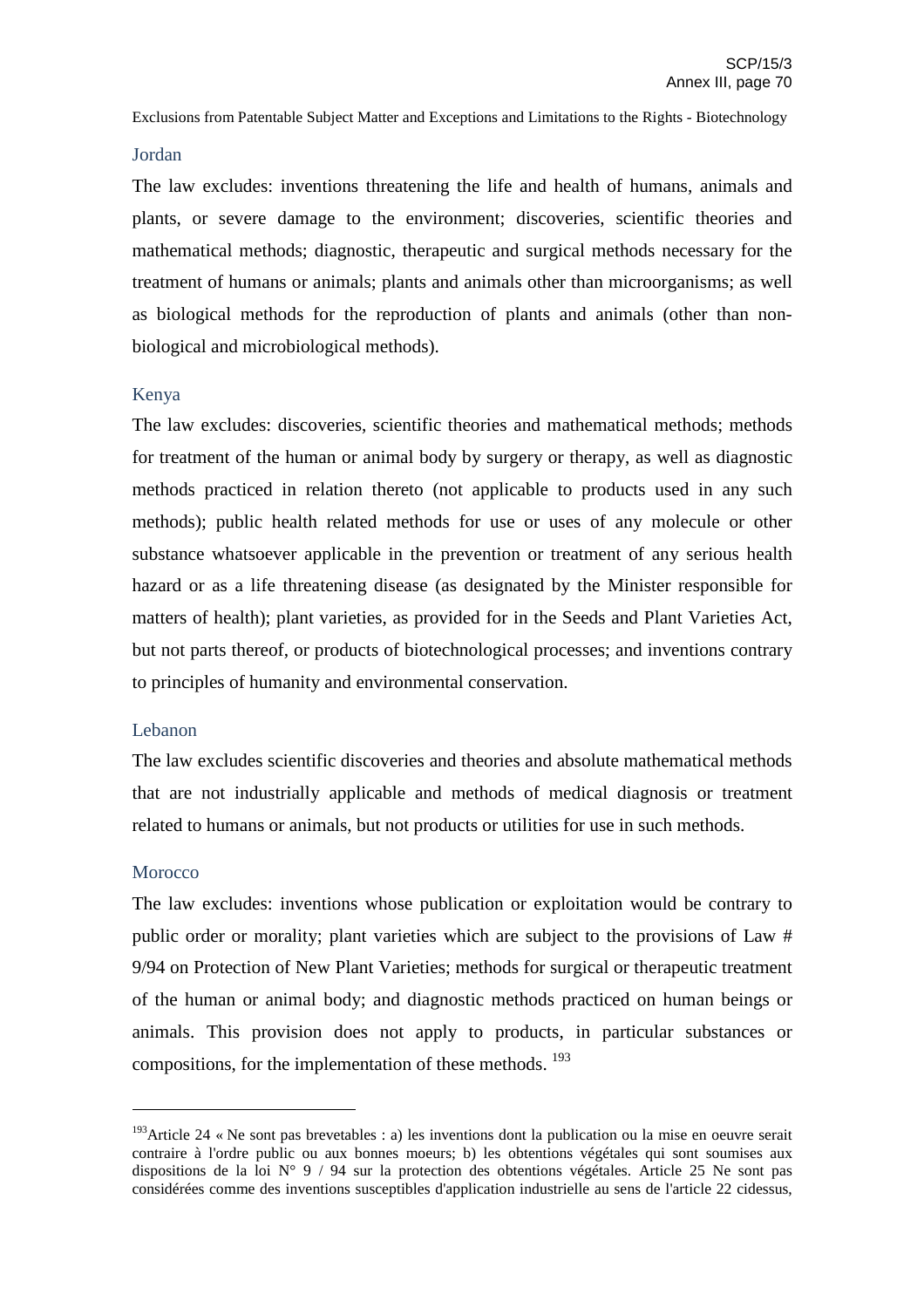## Mozambique

The law excludes: scientific theories and mathematical methods, including discoveries aimed to make public or revealing something which already exists in nature, notwithstanding the heretofore unknown to man; methods of surgical, therapeutic or diagnostic treatment, applicable to the human body or animals (although the products, substances or compositions used in any of such methods shall be patentable); and all or part of living beings (although microbiological processes and products obtained from such processes are patentable).

## Nigeria

The law excludes plant or animal varieties, or plant or animal production essentially biological processes (other than microbiological processes and their products) and scientific Principles and discoveries.

## **OAPI**

The countries within the OAPI purview will not patent inventions: whose exploitation is contrary to public policy or morality (provided that the exploitation of the invention shall not be considered contrary to public policy or morality merely because it is prohibited by law or regulation);discoveries and scientific theories; inventions having as their subject matter plant varieties, animal species and essentially biological processes for the breeding of plants or animals (other than microbiological processes and the products of such processes); and surgery or therapy methods for humans or animals (including diagnostic methods) 194 .

#### Qatar

The law excludes scientific theories; exercise of pure intellectual activities; plant and animal research; plant or animal production essentially biological processes other than

les méthodes de traitement chirurgical ou thérapeutique du corps humain ou animal et les méthodes de diagnostic appliquées au corps humain ou animal. Cette disposition ne s'applique pas aux produits, notamment aux substances ou compositions, pour la mise en oeuvre d'une de ces méthodes. »

<sup>&</sup>lt;sup>194</sup> Article 6 - «Objets non brevetables. Ne peuvent être brevetés : a) l'invention dont l'exploitation est contraire à l'ordre public ou aux bonnes mœurs, étant entendu que l'exploitation de ladite invention n'est pas considérée comme contraire à l'ordre public ou aux bonnes mœurs du seul fait que cette exploitation est interdite par une disposition légale ou réglementaire; b) les découvertes, les théories scientifiques et les méthodes mathématiques; c) l'invention qui a pour objet des variétés végétales, races animales, procédés essentiellement biologiques d'obtention de végétaux ou d'animaux, autres que procédés microbiologiques et produits obtenus par ces procédés;(...) e) les méthodes de traitement du corps humain ou animal par la chirurgie ou la thérapie ainsi que les méthodes de diagnostic; (...)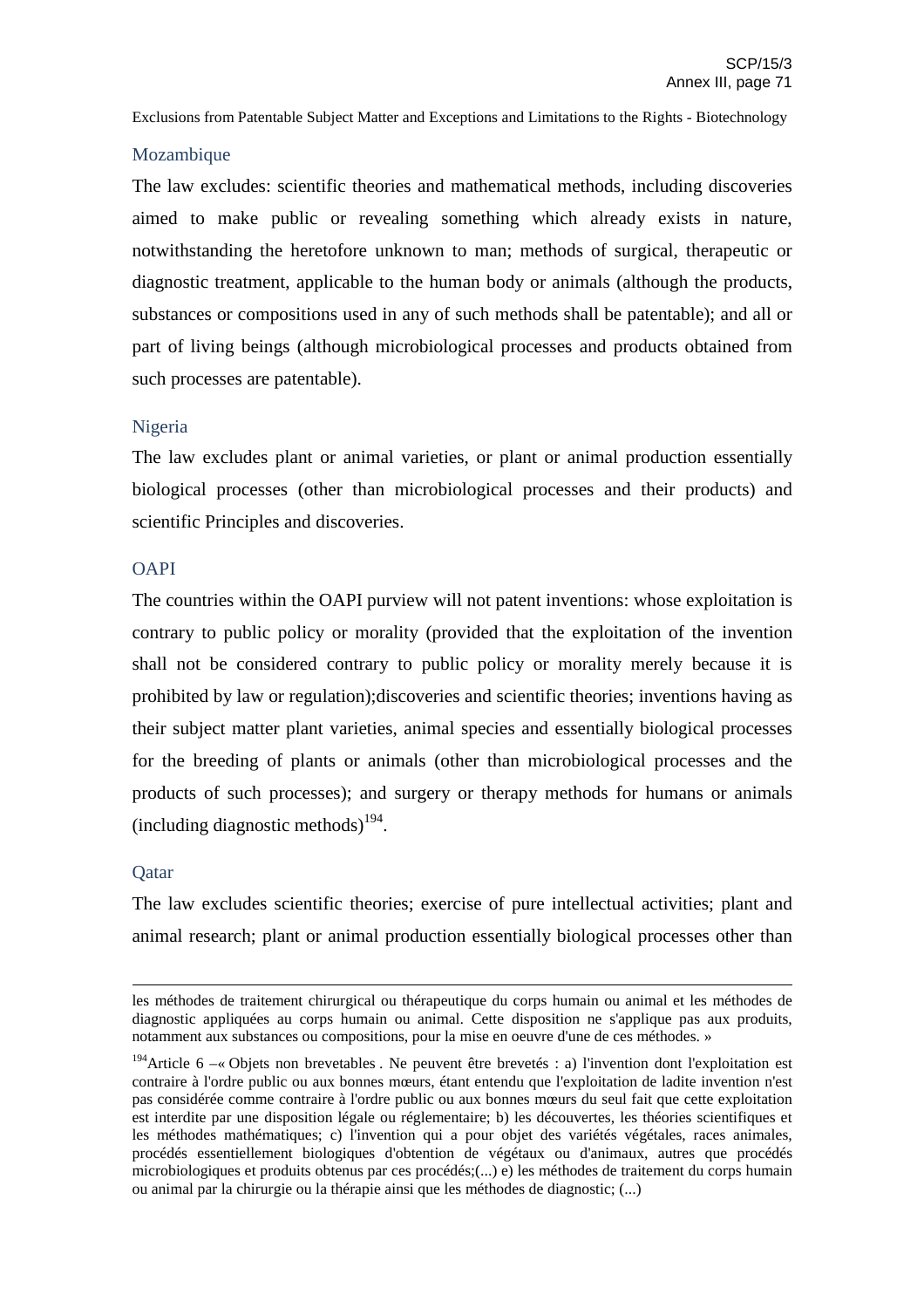Exclusions from Patentable Subject Matter and Exceptions and Limitations to the Rights - Biotechnology microbiological processes and its productions; and diagnostic, therapeutic and surgical methods for the treatment of humans or animals and its productions.

## Saudi Arabia

The law excludes: inventions whose commercial exploitation is harmful to life, to human, animal or plant health, or is substantially harmful to the environment; discoveries, and scientific theories; plants, animals and processes - which are mostly biological - used for the production of plants or animals, with the exception of microorganisms, non-biological and microbiology processes; surgical or therapeutic methods for human or animal bodies; and methods of diagnosis applied to human or animal bodies - with the exception of products used in any of these methods.

## South Africa

The law excludes: discoveries, scientific theories, any variety of animal or plant or any essentially biological process for the production of animals or plants, not being a microbiological process or the product of such a process; and any human or animal treatment method, including surgery, therapy or diagnosis. Such methods shall not be capable of being used or applied in trade, industry or agriculture, but the law would grant a patent to a product consisting of a substance or composition being deemed to be capable of being used or applied in trade or industry or agriculture, even though it was invented for use in any such method.

## Tanzania

The law excludes: discoveries, and scientific theories; plant or animal varieties or plant or animal production essentially biological processes, other than microbiological and the products of such processes; and methods for the treatment of the human or animal body by surgery or therapy, as well as diagnostic methods. The exclusion does not apply to products for use in any of those methods.

## Tunisia

The law excludes: discoveries and scientific theories; treatment methods and surgical therapy of the human body or animal and methods of diagnosis applied to human or animal body; all kinds of living substances occurring in nature. These provisions do not apply to processed products and in particular to compositions used for the application of any of these methods. A patent *can* be issued for plant varieties, animal breeds or plant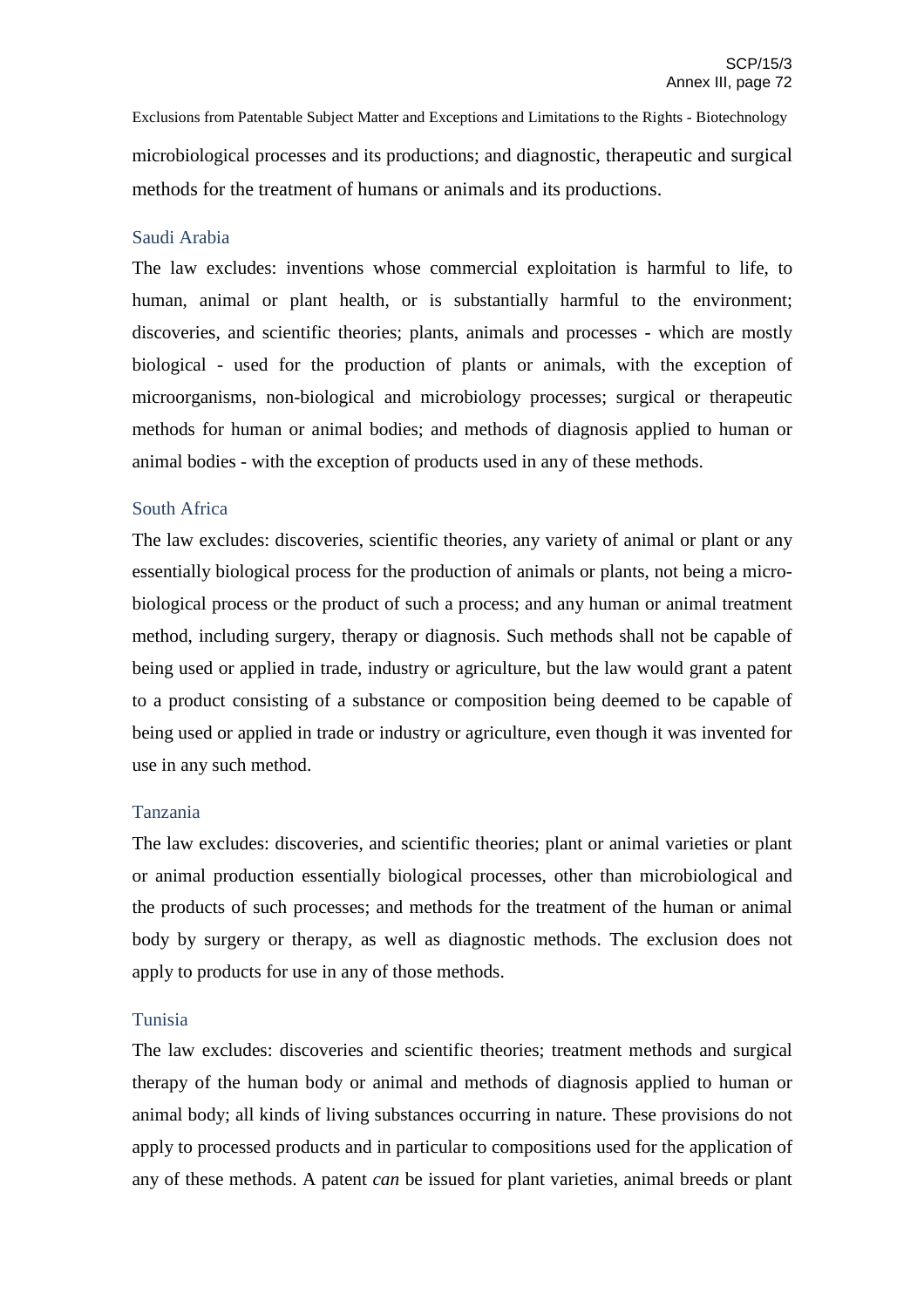Exclusions from Patentable Subject Matter and Exceptions and Limitations to the Rights - Biotechnology or animal production essentially biological processes; however, there would not be allowed medical and biological processes or the products such processes and inventions the publication or implementation would be contrary to morality, public order, public health or environmental protection.<sup>195</sup>

### Uganda

The law excludes discoveries and scientific theories; plant or animal varieties or plant or animal production essentially biological processes, other than biological processes and the products of those processes; and methods for treatment of the human or animal body by surgery or therapy as well as diagnostic methods. The exclusion does not apply to products for use in any of these methods.

### Zambia

The law excludes substances capable of being used as food or medicine which are a mixture of known ingredients possessing only the aggregate of the known properties of the ingredients, or claiming as an invention a process to produce such substances by mere admixtures.

## Zimbabwe

The law excludes substances capable of being used as food or medicine which are a mixture of known ingredients possessing only the aggregate of the known properties of the ingredients or claiming as an invention a process producing such a substance by mere admixture.

<sup>&</sup>lt;sup>195</sup> Art. 2. «Le brevet est délivré pour les inventions nouvelles impliquant une activité inventive et susceptibles d'application industrielle. Ne sont pas considérées comme inventions au sens de l'alinéa premier du présent article, notamment: a. les créations purement ornementales ; b.les découvertes et les théories scientifiques ainsi que les méthodes mathématiques (...) d. les méthodes de traitement thérapeutique et chirurgical du corps humain ou de l'animal et les méthodes de diagnostic appliquées au corps humain ou à l'animal. Ces dispositions ne s'appliquent pas aux préparations et notamment aux produits et compositions utilisés aux fins de l'application de l'une de ces méthodes. (...) ; e. toutes sortes de substances vivantes existant dans la nature. Les exceptions des dispositions de l'alinéa 2 du présent article concernant la brevetabilité des éléments énumérés ne s'appliquent qu'aux dits éléments considérés en tant que tels. Art. 3. - Le brevet ne peut être délivré pour : Les variétés végétales, les races animales ou les procédés essentiellement biologiques d'obtention de végétaux ou d'animaux. Toutefois, cette disposition ne s'applique pas aux procédés biologiques médicaux et aux produits obtenus par ces procédés; Les inventions dont la publication ou la mise en oeuvre seraient contraires aux bonnes mœurs, à l'ordre public, à la santé publique ou à la sauvegarde de l'environnement. La mise en oeuvre du brevet ne pouvant être considérée comme telle du seul fait qu'elle est limitée par une disposition légale ou réglementaire ».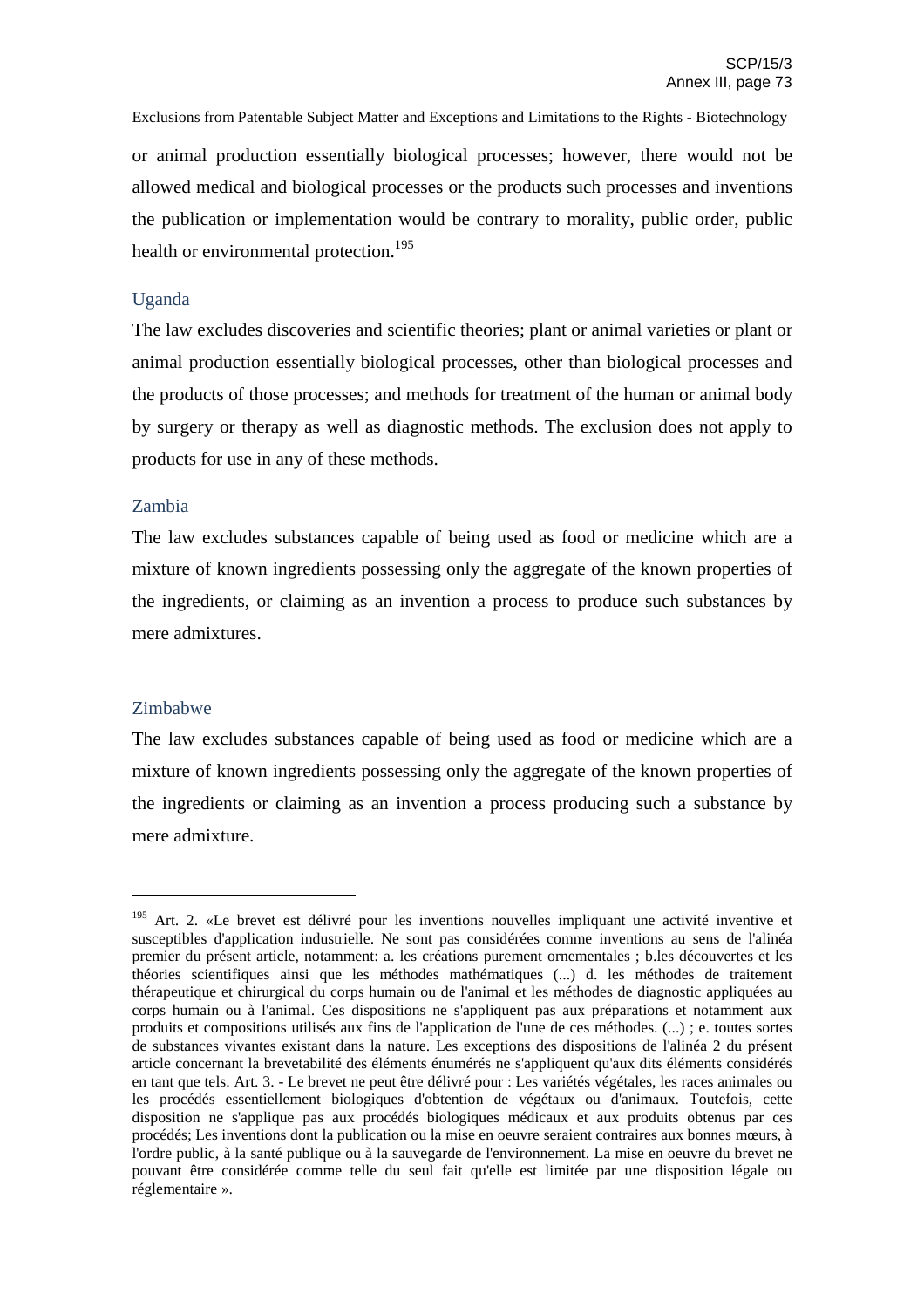## *Exception: limitation for scientific research*

The following countries also make exceptions to patent protections for the purpose of scientific research: Egypt, Ethiopia, Ghana, Kenya, Mozambique, Saudi Arabia and Uganda.<sup>196</sup>

## *Exception: limitation for non commercial/ nonprofit making purposes:*

The following countries make exceptions to patent protections for non-commercial/ non profit-making purposes: Bahrain, Ethiopia, Ghana, Kenya, Morocco, Nigeria, Saudi Arabia and Tunisia.

# \ **Asian and Pacific Countries**

# *Exclusions of patent right*

## Australia

The law excludes inventions contrary to law; substances or processes related to substances that are mere admixtures capable of being used as food or medicine (whether for human beings or animals and whether for internal or external use); human beings, and the biological processes for their generation. For *innovation* patents (as distinguished from standard patents), the law excludes from patent plants and animals, and the biological processes for the generation of plants and animals (but such exclusion does not apply if the invention is a microbiological process or a product of such a process)  $197$ .

<sup>196</sup> **EGYPT (**activities carried out for scientific research purposes);**ETHIOPIA (**the use of the patented invention solely for the purposes of scientific research and experimentation);**GHANA (**extends only to acts done for industrial and commercial purposes and in particular not to acts done for scientific research);**KENYA (**only to acts done for industrial or commercial purposes and in particular not to acts done for scientific research);**MOZAMBIQUE (**acts related to a patented invention for the purposes of scientific research);**SAUDI ARABIA (**exploiting his invention in non-commercial activities relating to scientific research); and **UGANDA** (acts done in pursuance of scientific research).

<sup>&</sup>lt;sup>197</sup> Patents Act 1990 39 50 (1) "The Commissioner may refuse to accept a request and specification relating to a standard patent, or to grant a standard patent: (a) for an invention the use of which would be contrary to law; or (b) on the ground that the specification claims as an invention: (i) a substance that is capable of being used as food or medicine (whether for human beings or animals and whether for internal or external use) and is a mere mixture of known ingredients; or (ii) a process producing such a substance by mere admixture.(...) Section 19 Patents Act 1990 17 (2) Human beings, and the biological processes for their generation, are not patentable inventions. Certain inventions not patentable inventions for the purposes of an innovation patent (3) for the purposes of an innovation patent, plants and animals, and the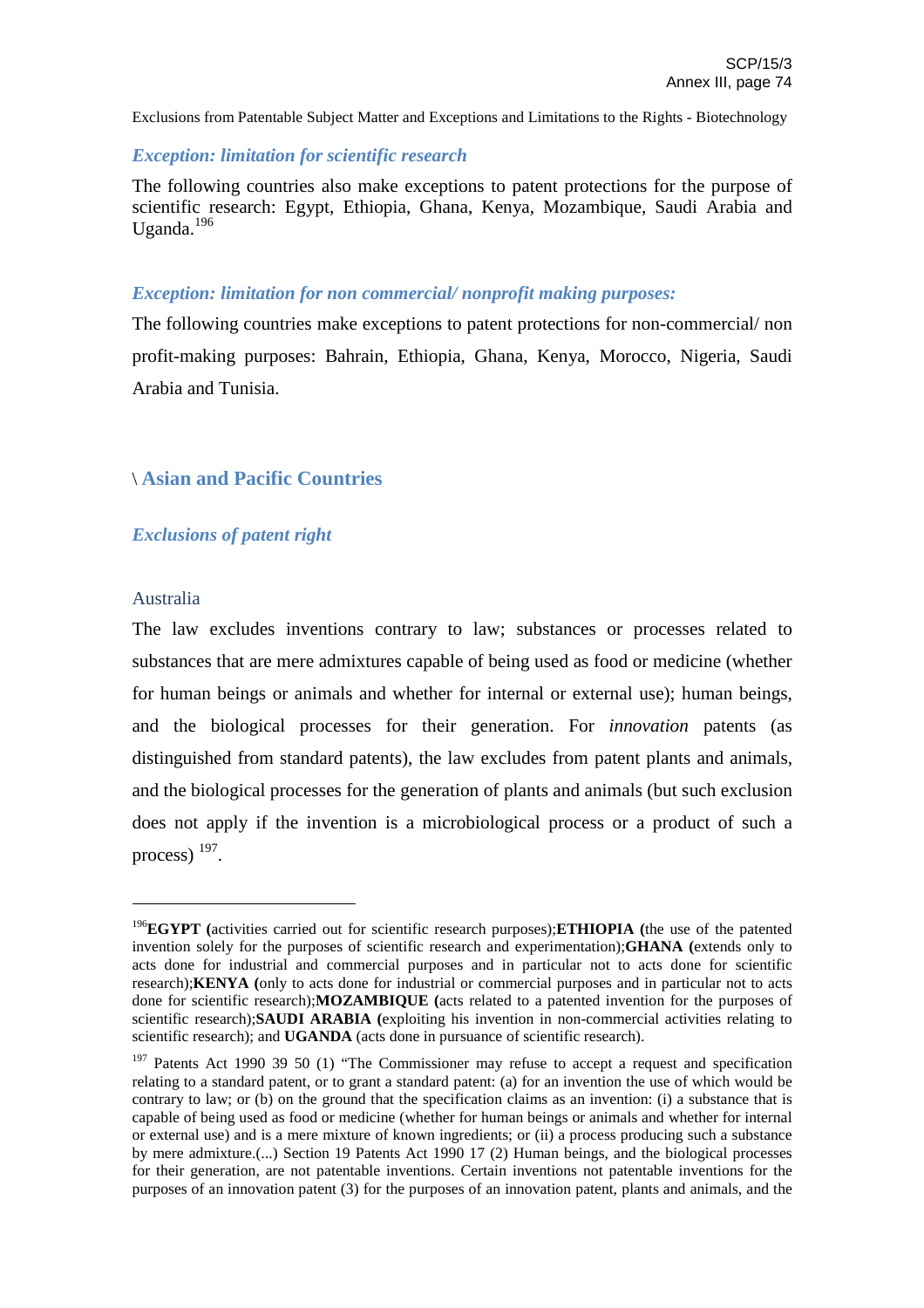#### China

According to the national law (Article 25), no patent right shall be granted for: scientific discoveries; methods for the diagnosis or treatment of diseases; and animal and plant varieties. For processes used in producing these products, patent right may be granted in accordance with the provisions of this PRC Law.<sup>198</sup>

#### India

The national law excludes as not being inventions: the creations; what could be contrary to public order or morality or which causes serious prejudice to human, animal or plant life or health or to the environment (the primary or intended use or commercial exploitation of); the mere discovery of a scientific principle or the formulation of an abstract theory discovery of any living thing or non-living substance occurring in nature<sup>199</sup>; a method of agriculture or horticulture; any process for the medicinal, surgical, curative, prophylactic, diagnostic, therapeutic or other treatment of human beings or any process for a similar animal treatment to render them free from diseases or to increase their economic value or that of their products<sup>200</sup>; and plants and animals in

biological processes for the generation of plants and animals, are not patentable inventions. (4) Subsection (3) does not apply if the invention is a microbiological process or a product of such a process."

<sup>&</sup>lt;sup>198</sup> Cui, Guobin, A Review of the Status Quo of Genetic Resources and Traditional Knowledge Protection in China (August 21, 2009). Available at SSRN: http://ssrn.com/abstract=1458890 indicates that a series of non-patent laws have special import in biotechnological technologies, as the Forestry Law(1984, latest revision 1998), the Grassland Law(1985, latest revision .2002), the Fishery Law(1986, latest revision 2004), the Wild Animal Protection Law(1988), the Environmental Protection Law(1989), the Seed Law (2000, latest revision 2004), the Stock-breeding Law(2005), the Regulation on Nature Reserve(1994) , the Regulation on the Protection of Wild Plants(1997), the Regulation on the Protection of Wild Medicinal Resources(1987), the Regulation on the Import and Export of Endangered Wild Fauna and Flora(2006), the Interim Regulation on Human Genetic Resources(1998), and specially the Regulations on Protection of Traditional Chinese Medicines (1992).

<sup>&</sup>lt;sup>199</sup> According to the case Speaking Roses International Inc. v. Controller General of Patents and Anr. 2007 (109) Bom L R 630: There is no bar to the grant of a patent for making an image of an organic product by a non-biological process.

<sup>&</sup>lt;sup>200</sup> The prior statute included here "plants". As to the issue of actual seed patents, see Wani, Tabasum, Patenting Seeds in India: Boon or Bane for Indian Farmers (2008). Available at SSRN: http://ssrn.com/abstract=1114522: "Thus, by comparing both the TRIPS agreement and the Indian law we find that the Indian law in Section 3 (i), by the amendment of 2002, omitted the word "or plants" from the purview of Section 3 and with it methods of agriculture was also excluded from patentability in the Indian Patent Act to ensure that the seed, which is the first link in the food chain, was held as a common property resource in the public domain. This amendment was a bolt from the blue for the Indian Farmers on their inalienable right to save, exchange and improve upon the seed. Thus, patents can now be granted for a process for treatment of plants, a GM seed which renders them free of disease or increases their economic value.".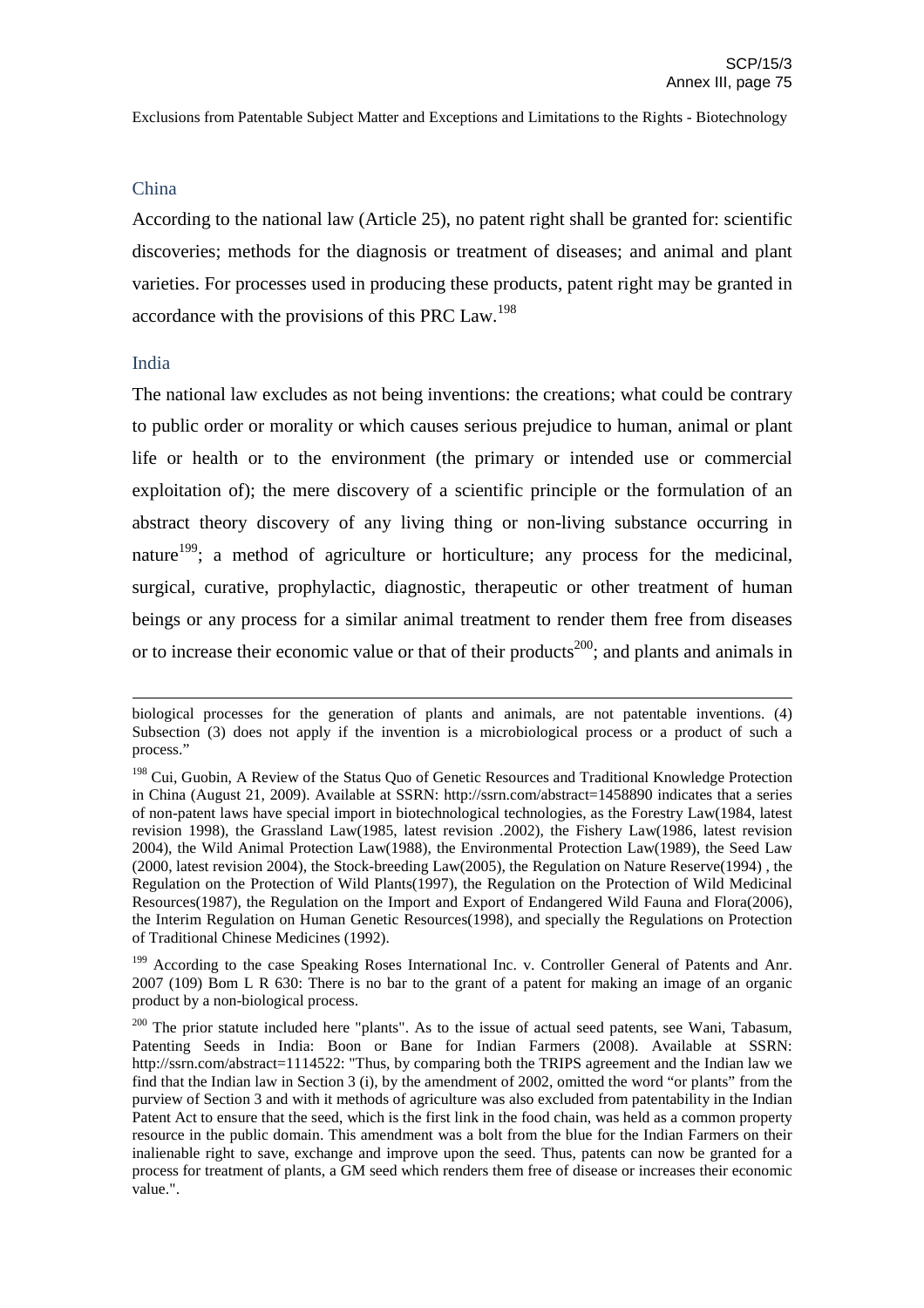whole or any part thereof other than microorganisms, but including seeds, varieties and species; and plant and animal production or propagation essentially biological processes 201 .

The Indian biotechnological patent system, even though considering the peculiar nature of some exceptions and exclusions, does not seem to have impacted negatively in the country's economy <sup>202</sup>. It is noted that case law has expanded the interpretation of Indian patent rules in order to cover biotechnology processes even before the 2005 application of TRIPs provisions<sup>203</sup>.

On the other hand, there is a set of provisions meant to exclude from the field of patent the whole Traditional Knowledge area<sup>204</sup>.

<sup>&</sup>lt;sup>201</sup> The PVP protection is provided under the Protection of Plant Varieties and Farmers' Rights Act, 2001, No. 53, Acts of Parliament, 2001, available at http://indiacode.nic.in/fullact1.asp?tfnm=200153..

 $202$  "As for attracting FDI, India is becoming more successful with life science corporations setting up research and development facilities in the country. Since India's patent system is still considered by many transnational corporations to be inadequate, the existence of a large number of well-qualified and inexpensive-to-hire Indians able to do the research and the enormous growth potential of such a high population market are likely to be far more significant factors than the patent regime however it may be designed. That is not to say that a more expansive patent regime would not necessarily spur accelerated biotech research-oriented FDI. We have no evidence to counter such a scenario, and therefore cannot rule it out. Nonetheless the growth of such investment has so far not been directly influenced by changes to the patent regime and has more to do with the relative cheapness of doing high quality research in India compared to Europe and North America". Graham Dutfield, Lois Muraguri e Florian Leverve , Exploring the flexibilities of TRIPS to promote biotechnology capacity building and appropriate technology transfer, Final Report IPDEV Work Package 7, 2006.

On January 15, 2002, the Calcutta High Court held in Dimminaco A.G. v. Controller of Patents, Designs & Trade Marks193 that a process for preparation of a vaccine, the end product of which contained a live virus, was an "invention" eligible for protection under the Patents Act. By its decision, the Dimminaco court overturned a long-standing policy of the Indian Patent Office to refuse such process claims, thus opening the door to biotechnology patenting in India much as the Chakrabarty decision did in the United States." Mueller, Janice M., Biotechnology Patenting in India: Will Bio-Generics Lead a 'Sunrise Industry' to Bio-Innovation?. University of Missouri-Kansas City Law Review, Vol. 75, No. 2, 2008; U. of Pittsburgh Legal Studies Research Paper No. 2008-02. Available at SSRN: http://ssrn.com/abstract=1087131.

<sup>&</sup>lt;sup>204</sup>Mueler, op. cit.: "Section  $3(p)$  excludes from patentability "an invention which, in effect, is traditional knowledge or which is an aggregation or duplication of known properties of traditionally known component or components." This exclusion is but one of several provisions inserted into the new Act in an effort to prevent the exercise of proprietary rights in India's genetic resources and indigenous knowledge. For example, the Act's disclosure requirements mandate inclusion of the source and geographical origin of biological material used in the claimed invention, and interested parties may oppose or petition to revoke an Indian patent on the ground that the invention claimed therein is anticipated "having regard to the knowledge, oral or otherwise, available within any local or indigenous community in India or elsewhere . . . ."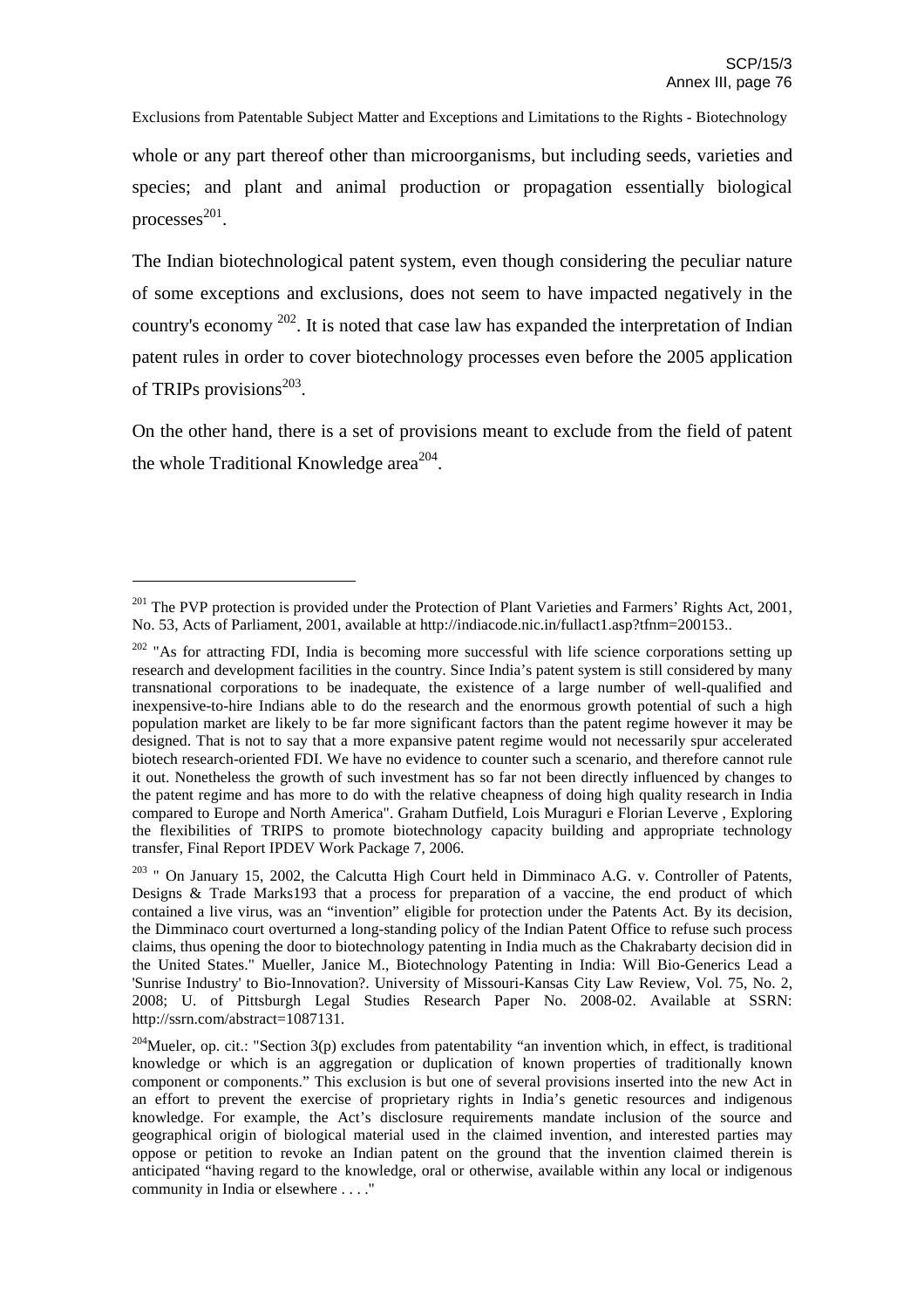#### Indonesia

The national law excludes (Article 7): any method of examination, treatment, medical care, and/or surgery, which may be applied on human beings and/or animals; theories and methods in the fields of science; all living creatures, except microorganism; as well as any biological process, which is essential in producing plant or animal, except nonbiological process or microbiological process.

### Japan

The national law states that any invention that is liable to injure public order, morality or public health shall not be patented (Article 32).

## Malaysia

The law excludes (Section 13): discoveries of scientific theories and mathematical methods; plant or animal varieties or plant or animal production essentially biological processes, other than man-made living microorganisms, micro-biological processes and the products of such microorganism processes; and methods for the treatment of human or animal body by surgery or therapy, and diagnostic methods to human or animal body. This exception shall not apply to products used in any such methods.

## Pakistan

The national law excludes (Article 7(2)) discoveries of scientific theories and mathematical methods and substances that exist in nature or if isolated therefrom. Further, a patent shall not be granted (Article 7(4)) for: an invention whose commercial exploitation would contrary the "ordre public" or morality (including to protect human, animal or plant life or health or to avoid serious prejudice to the environment), provided that such exclusion is not made merely because the exploitation is prohibited by any law in force at the time; plants and animals other than microorganisms and plant or animal production essentially biological processes other than non-biological and microbiological processes; and diagnostic, therapeutic and surgical methods for the treatment of humans or animals.

## **Philippines**

The national law excludes (Section 22): discoveries, and scientific theories; methods for treatment of the human or animal body by surgery or therapy and diagnostic methods practiced on the human or animal body (this provision shall not apply to products and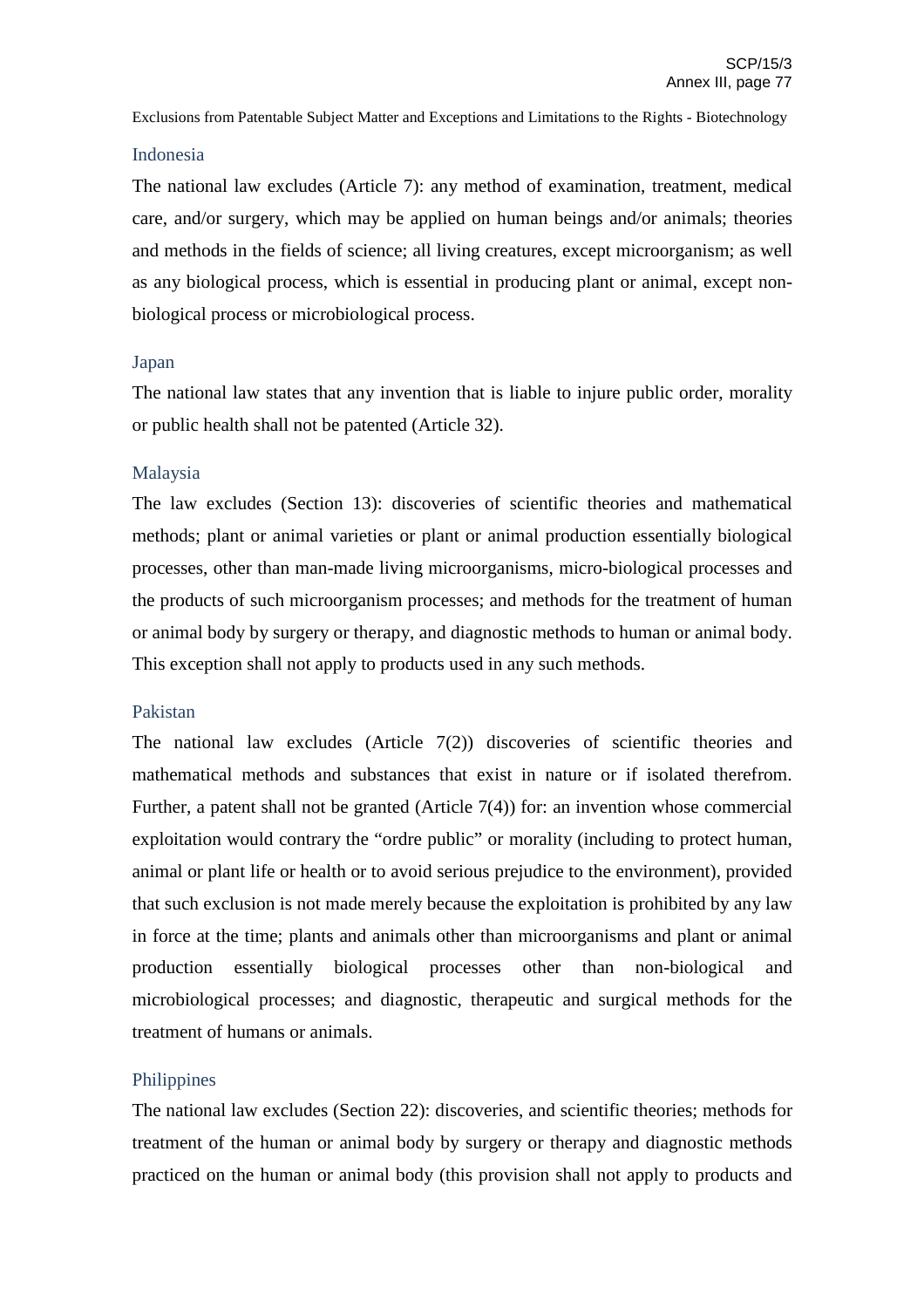Exclusions from Patentable Subject Matter and Exceptions and Limitations to the Rights - Biotechnology composition for use in any of these methods); plant varieties or animal breeds or plant or animal production essentially biological processes. This provision shall not apply to microorganisms and non-biological and microbiological processes (provisions shall not preclude Congress to consider the enactment of a law providing *sui generis* protection of plant varieties and animal breeds and a system of community intellectual rights protection); and anything which is contrary to public order or morality.

### South Korea

The national law excludes (Article 96) the effects of the patent right for inventions of medicines (namely, products used for diagnosis, therapy, alleviation, medical treatment or prevention of human disease: hereinafter referred to as "medicines") manufactured by mixing two or more medicines, or for inventions of processes for manufacturing medicines by mixing two or more medicines. It does not extend to the acts of manufacturing medicines in accordance with the Pharmaceutical Affairs Act or to medicines manufactured by such acts (Article 96(2)).

### Thailand

The national law excludes (Section 9): naturally occurring microorganisms and their components, animals, plants or extracts from animals or plants; scientific rules or theories; methods of diagnosis, treatment or cure of human and animal diseases; inventions contrary to public order, morality, health or welfare. Section 36(2) also states that the rights conferred by patents *do not extend* to creations necessary for the preservation or realization of natural resources or the environment or to prevent or relieve a severe shortage of food, drugs or other consumption items $^{205}$ .

<sup>&</sup>lt;sup>205</sup> **"Section 9-** The following inventions are not protected under this Act: (1) naturally occurring microorganisms and their components, animals, plants or extracts from animals or plants; (2) scientific or mathematical rules or theories; (3) computer programs; (4) methods of diagnosis, treatment or cure of human and animal diseases; (5) inventions contrary to public order, morality, health or welfare. PATENT ACT B.E. 2522 As Amended by the Patent Act (No.2) B.E 2535 And the Patent Act (No.3) B.E. 2542", available http://www.thailawforum.com/database1/patent.htmlvisited on 08/20/10.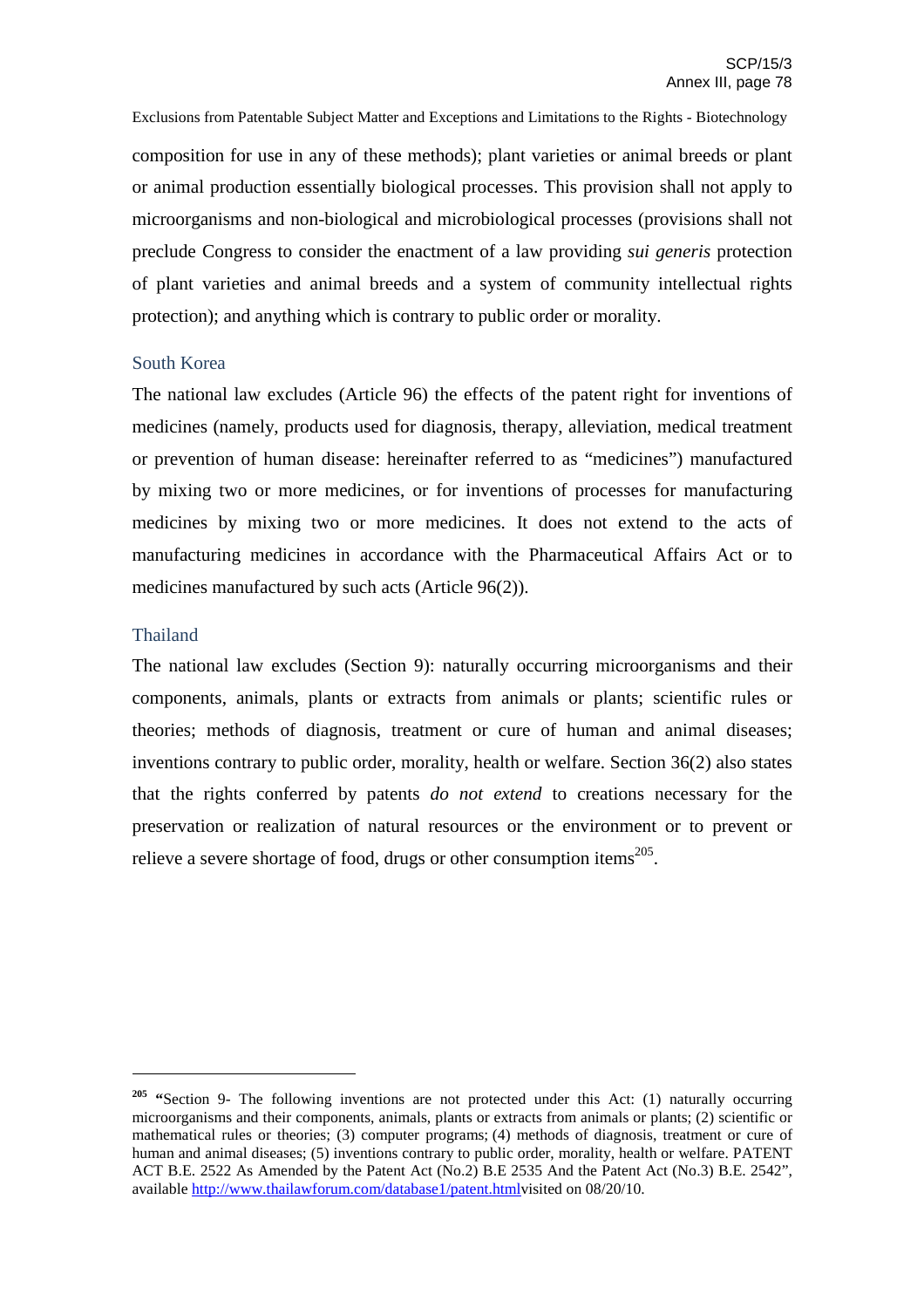## *Limitations of patentee's rights*

## India

The complex system of limitations provided by Indian Law includes two specific cases that might impact biotechnology patents: the research limitation, essential to high technology pursuits  $^{206}$  and an enhanced bolar provision<sup>207</sup>.

India has introduced by the entry in force of TRIPs in 2005 a specific compulsory license in favor of prior users of the newly patented items, which might cover some aspects of biotechnologically oriented medical inventions<sup>208</sup>.

# \ **North America<sup>209</sup>**

The *North American Free Trade Agreement(NAFTA)* is a multilateral agreement between Canada, the United States and Mexico that came into force on January 1, 1994. Part VI of *NAFTA* contains provisions pertaining to intellectual property

Provisions specifically pertaining to patents are found in article 1709. These provisions include the ability to exclude certain subject matter from patentability (diagnostic,

 $206$  "India's statute provides an explicit experimental use exemption from patent infringement liability. Section 47(3) specifies that uses of patented inventions "for the purpose merely of experiment or research including the imparting of instructions to pupils" are not actionable as patent infringement", Mueller, op. cit.

<sup>&</sup>lt;sup>207</sup>"For the purposes of this Act, . . . any act of making, constructing, using, selling or importing a patented invention solely for uses reasonably relating to the development and submission of information required under any law for the time being in force, in India, or in a country other than India, that regulates the manufacture, construction, use, sale or import of any product... shall not be considered as an infringement of patent rights."

<sup>&</sup>lt;sup>208</sup> Section 11 A of the Indian Patent Act read as follows:: "(7) On and from the date of publication of the application for patent and until the date of grant of a patent in respect of such application, the applicant shall have the like privileges and rights as if a patent for the invention had been granted on the date of publication of the application: Provided that the applicant shall not be entitled to institute any proceedings for infringement until the patent has been granted: Provided further that the rights of a patentee in respect of applications made under sub-section (2) of section 5 before the 1st day of January, 2005 shall accrue from the date of grant of the patent: Provided also that after a patent is granted in respect of applications made under subsection (2) of section 5, the patent-holder shall only be entitled to receive reasonable royalty from such enterprises which have made significant investment and were producing and marketing the concerned product prior to the 1st day of January, 2005 and which continue to manufacture the product covered by the patent on the date of grant of the patent and no infringement proceedings shall be instituted against such enterprises34."

<sup>209</sup> As noted before as to the European section, considerable portion of the *wording* of this section was provided by Yann Joly and E. Richard Gold's analysis of North American law under this same study. The authors are however responsible for the use of the text and its restructuring.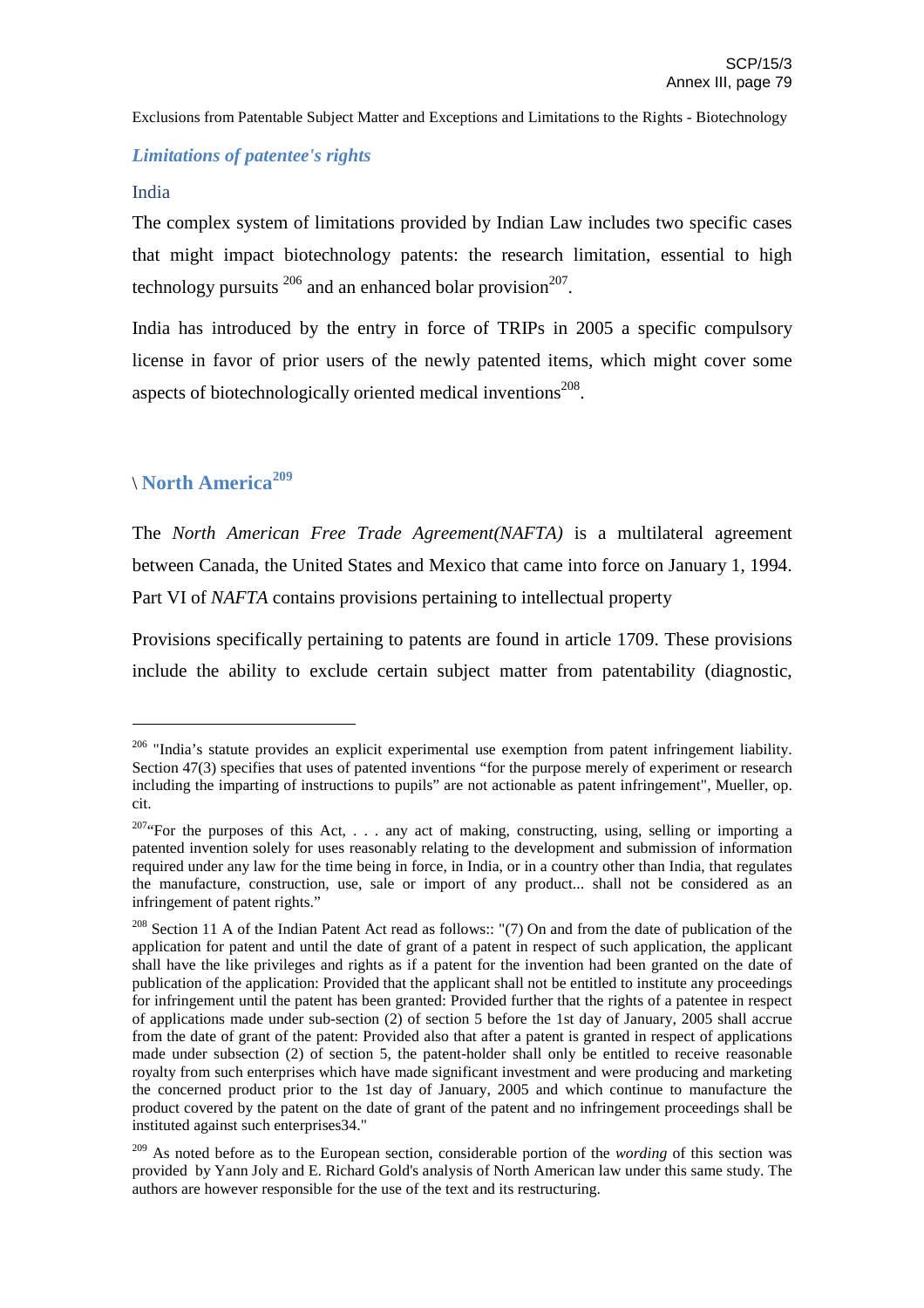Exclusions from Patentable Subject Matter and Exceptions and Limitations to the Rights - Biotechnology therapeutic and surgical methods, plants and animals other than microorganisms, and essentially biological processes).

Even though the NAFTA provides a unified basis for the analysis of the exceptions and exclusions of patent, this section would focus on the national laws of the three concerned jurisdictions.

# **Exclusions to Patent rights**

## *United States*

The United States law fails to provide explicit *statutory* exclusions of patent rights<sup>210</sup>. The constructive exception for patenting of humans, noted before, is not stated in statutory language.

Particularly regarding *biotechnological* inventions, the Supreme Court Case of *Diamond v. Chakrabarty* 211 *,*which describes patentable subject matter as "anything under the sun made by man," illustrates the extensive definition given to patentable subject matter. The case law, including *Chakrabarty*, makes clear, however, that phenomena of nature, mental processes, and abstract intellectual concepts are not considered subject matter.<sup>212</sup>

In a recent trial court decision (Association for Molecular Pathology et al. v. United States Patent and Trademark et al), in addition to invalidating the claims reading over isolated human genes, the District Court found that claims reading over the process of conducting a genetic test – essentially, copying and then reading the gene isolated from the patient in question against a reference – was an unpatentable process pursuant to the reasoning in *In Re* Bilski, 545 F.3d 943 (Fed. Cir. 2008), since it involves no transformation of matter and is not tied to a particular machine or apparatus<sup>213</sup>.

<sup>&</sup>lt;sup>210</sup> The nuclear-related inventions, however, have a special exclusion.

 $211$  447 U.S. 303 (1980).

<sup>212</sup> Benson, 409 U.S. 63 (1972) at 67, *Parker v. Flook*, 437 U.S. 584, 98 S.Ct. 2522, 57 L.Ed.2d 451 (1978); *Gottschalk v. Benson*, 409 U.S. 63, 67, 93 S.Ct. 253, 255, 34 L.Ed.2d 273 (1972); *Funk Brothers Seed Co. v. Kalo Inoculant Co.*, 333 U.S. 127, 130, 68 S.Ct. 440, 441, 92 L.Ed. 588 (1948); *O'Reilly v. Morse*, 15 How. 62, 112-121, 14 L.Ed. 601 (1854); *Le Roy v. Tatham*, 14 How. 156, 175, 14 L.Ed. 367 (1853).

<sup>&</sup>lt;sup>213</sup> According to the decision of Bilski v. Kappos, rendered on June 28, 2010, the issue seems to be moot. According the subsequent decision of the US Supreme Court in Classen Immunotherapies, Inc. v. Biogen Idec (a biotechnology case dealing on the machine/apparatus issue) the fact that an isolated gene is not *necessarily* subject to the transformation of matter test seem to be established. See Kevin E. Noonan,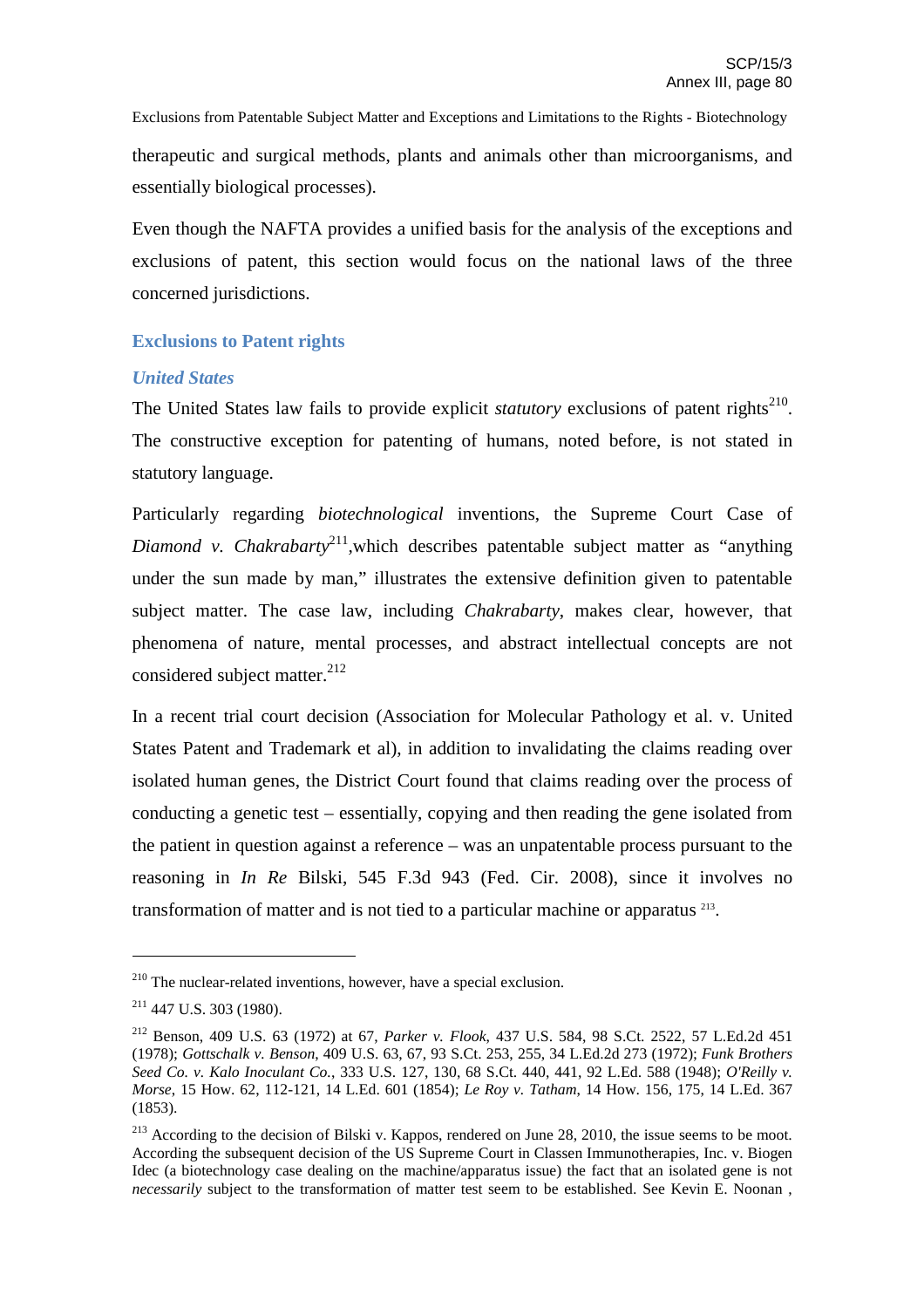#### Exclusive rights on Plants

Multiple forms of protection are available. Plants can be protected by utility patents (35 U.S.C. § 101), plant patents (35 U.S.C. § 161) and plant variety protection certificates  $(7 \text{ U.S.C. }$  \$ 2321)<sup>214</sup>.

#### *Utility patents*

Plants can be protected under the utility patent regime of 35 U.S.C. 101 U.S. "[…] as the *Plant Patent Act* (35 U.S.C. 161)<sup>215</sup> is not an exclusive form of protection which conflicts with the granting of utility patents to plants." According to USPTO examination manual, "Plants capable of sexual reproduction are not excluded from consideration if they have also been asexually reproduced." <sup>216</sup>

#### *Asexual reproducible Plants*

The special system under U.S.C. § 161 – 164 stem from the *Plant Patent Act* of 1930. Its purpose was to give a similar protection to utility patents for what was considered a product of nature at the time. F. Scott Kieff *et al.*, 4<sup>th</sup> ed. *Principles of Patent Law* (Foundation Press, 2008), 807-808. Not a *sui generis* system. The patent provided under 35 U.S.C. § 161 protects against unauthorized *asexual* reproduction

General conditions for patentability also apply to plant patents. However, the noncompliance with the description of the invention requirement of 35 U.S.C. § 112 does not invalid a plant patent (35 U.S.C. § 162).

The scope of protection provided is: "In the case of a plant patent, the grant shall include the right to exclude others from asexually reproducing the plant, and from using, offering for sale, or selling the plant so reproduced, or any of its parts, throughout the United States, or from importing the plant so reproduced, or any parts thereof, into the United States." On the other hand, 35 U.S.C. § 161 prevents the patenting of plants "in an uncultivated state".

Bilski v. Kappos: What Effects on Biotechnology Patents?, at http://www.patentdocs.org/2010/07/bilskiv-kappos-what-effects-on-biotechnology-patents.html, visited 07/02/2010.

<sup>&</sup>lt;sup>214</sup> Although the remaining sections of this study do not extend to the protection of plant varieties under specific (non-patent) system, the peculiarity of the U.S. law in this context led to the inclusion of such kinds of patent-like regimes.

<sup>&</sup>lt;sup>215</sup> Such act confers protection to asexually reproducible plants.

<sup>216</sup> United States Patent and Trademark Office, Manual of Patent Examining Procedure (MPEP8 E8R7) (Alexandria, Virginia, 2008), ch. 1601.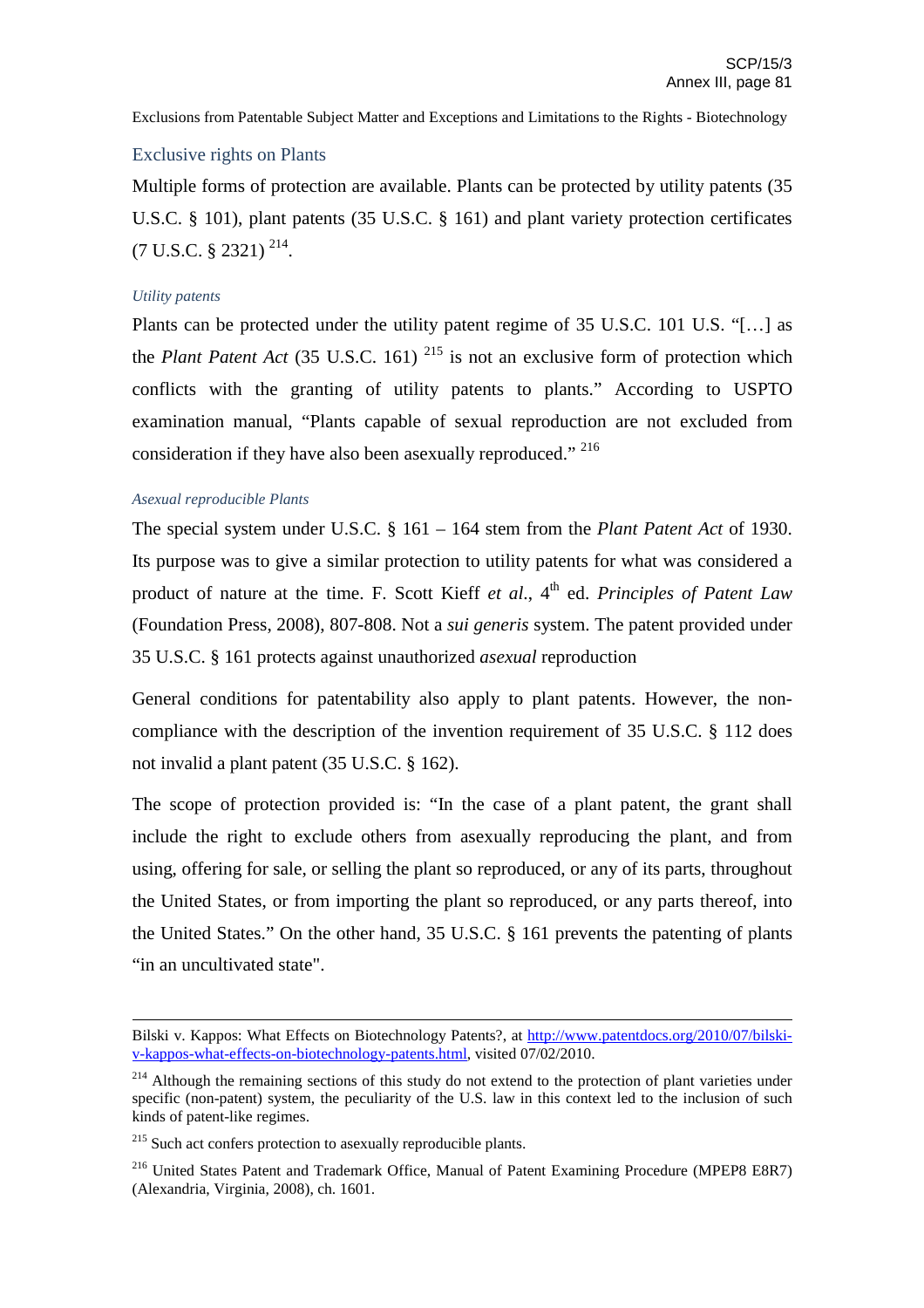## Regime protecting sexually reproduced plants

Under 7 U.S.C. § 2321 & seq. (Plant Variety Protection Act) United States law provides for a different system aimed to protect sexually reproducible plant breeders. To be protected, a variety must be new, distinct, stable and uniform. The rights conferred essentially protects against unauthorized sexual reproduction and use of the plant. In 1994, new legislation was enacted in order to bring the PVPA into compliance with the 1991 Act of the UPOV Convention.

## *Canada*

Whole plants and animals do not constitute patentable subject matter. This does not affect the patentability of components of whole plants or animals and does not limit the scope of claims over those components to less than the whole plant or animal. Thus, while *de jure*, whole plants and animals cannot be patented, *de facto*, they can through claims over genes or cells <sup>217</sup>.

Canadian law expressly indicates that unicellular microorganisms are patentable as are processes to produce life forms <sup>218</sup>. Genes are patentable because they are considered chemical compounds. Claims reading over genes extend to the entire organism despite the non-patentability of higher life forms  $219$ . Methods of medical and surgical treatments are not patentable  $220$ .

### Higher Organisms

As mentioned, higher life forms (i.e., whole animals and plants) are considered unpatentable by the Supreme Court of Canada<sup>221</sup>. While referring to plants as being higher life forms, the Supreme Court says higher life forms are deemed unpatentable in the current Patent Act<sup>222</sup>.

<sup>217</sup> Harvard College v. Canada (Commissioner of Patents) [2002], 4 S.C.R. 45.

<sup>&</sup>lt;sup>218</sup> Re Application of Abitibi Co. [1982], 62 C.P.R. (2d) 81.

<sup>&</sup>lt;sup>219</sup>Monsanto Canada Inc. v. Schmeiser [2004], 1 S.C.R. 34. See Chapter 17, Manual of Patent Office Practice, found at http://www.cipo.ic.gc.ca/eic/site/cipointernet-internetopic.nsf/eng/h\_wr00720.html, visited on 08/20/10.

<sup>220</sup> Imperial Chemical Industries Ltd. v. Commissioner of Patents, [1986] 3 F.C. 40. Tennessee Eastman Co. v. Commissioner of Patents, [1974] S.C.R. 111.See Chapter 17, Manual of Patent Office Practice

<sup>&</sup>lt;sup>221</sup> See Harvard College v. Canada (Commissioner of Patents), [2002] 4 S.C.R. 45. Monsanto Canada Inc. v. Schmeiser, [2004] 1 S.C.R. 902.

<sup>&</sup>lt;sup>222</sup> Harvard College v. Canada (Commissioner of Patents), [2002]  $4 S.C.R. 45$ , paras. 165 - 166.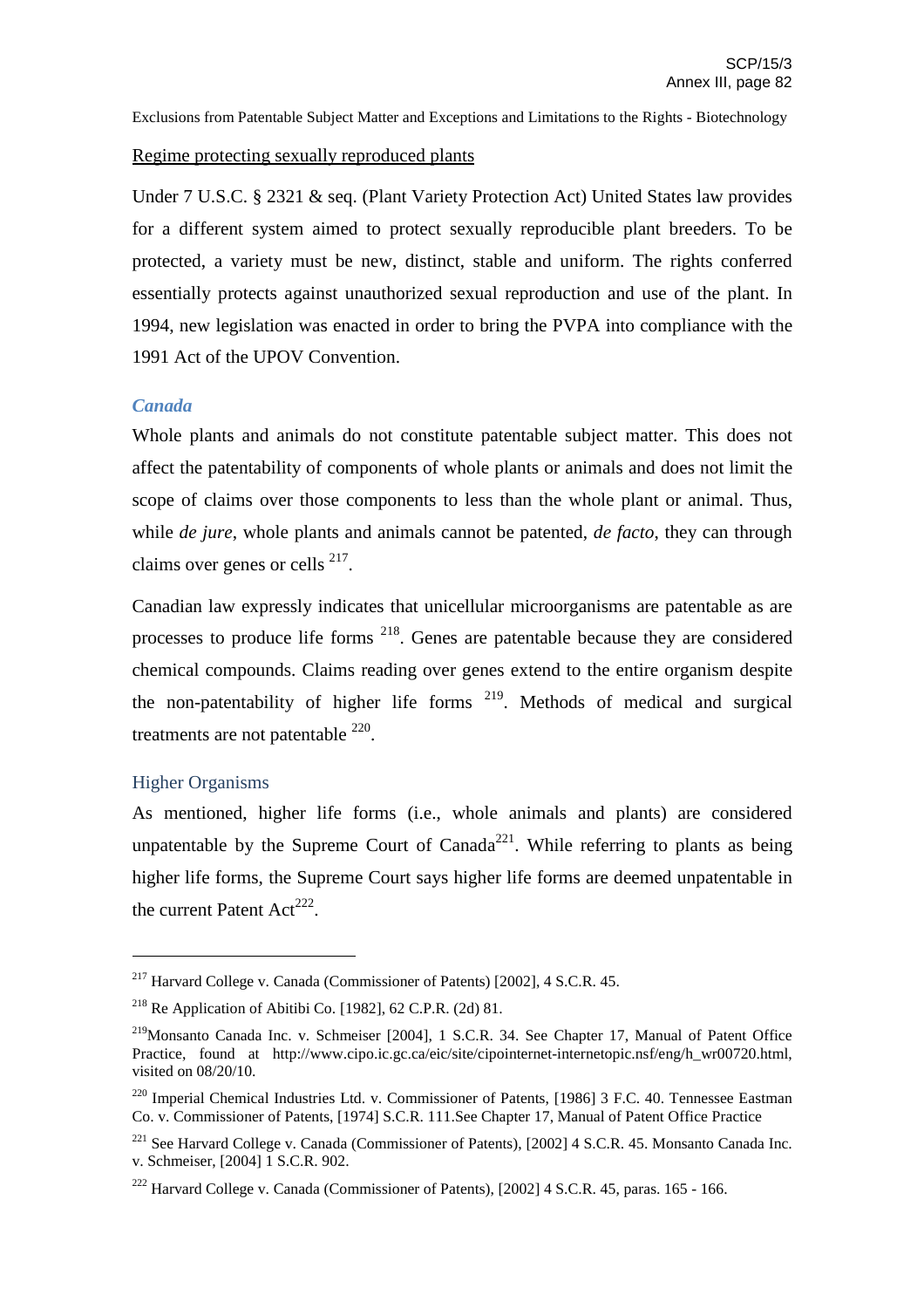However, this general rule has one exception. In *Monsanto Canada Inc. v. Schmeiser*, (Par. 17) because "Monsanto did not claim protection for the genetically modified plant itself, but rather for the genes and the modified cells that make up the plant," a gene patent was deemed valid, even though it precluded the use of a type of plant or seed without the patent owner's consent. Therefore, though the patent system does not expressly protect plants as a whole, it does so effectively by conferring patents over specific genes or cells (Par. 21).

The Canadian Government has not taken an official stance against patents on plants and higher organisms generally. However, higher organisms are not patentable as a whole because the Supreme Court interpreted the definition of "invention" in the Patent Act as not including higher life forms, which include *inter alia* plants and animals. Nevertheless, patents on elements contained within higher organisms (e.g. genes) can provide the same protections conferred had the entire organism been patented.

#### *Mexico*

Mexican excludes from patenting: human body and its components  $223$ ; biological elements found in nature, including naturally occurring DNA and proteins  $224$ ; essentially biological processes for obtaining, reproducing and propagating plants and animals; <sup>225</sup> and plant *varieties* and animal *breeds* 226 .

Also excluded are those inventions whose contents or form are contrary to public policy, morality or proper practice, or if they violate any legal provision <sup>227</sup>; methods of surgical, therapeutic or diagnostic treatment applicable to the human body and to animals<sup>228</sup>; and discoveries and elements found in nature  $229$ .

 $223$ Industrial Property Law Article 16, "Inventions that are new, the result of an inventive step and susceptible of industrial application within the meaning of this Law shall be patentable, with the exception of: (...) IV. the human body and the living matter constituting it..."

<sup>&</sup>lt;sup>224</sup> Id., (...) II. Biological and genetic material as found in nature..."

 $225$  Id., (...) I. essentially biological processes for obtaining, reproducing and propagating plants and animals;

<sup>&</sup>lt;sup>226</sup> Id.,  $(...)$  III. animal breeds;  $(...)$  V. plant varieties

<sup>&</sup>lt;sup>227</sup> Industrial Property Law, art. 4: "No patent, registration or authorization shall be granted... in respect of any of the legal devices or institutions regulated by this Law when their contents or form are contrary to public policy, morality or proper practice, or if they violate any legal provision."

<sup>&</sup>lt;sup>228</sup>Industrial Property Law, Art. 19. "The following shall not be considered inventions for the purposes of this Law:(…) VII. methods of surgical, therapeutic or diagnostic treatment applicable to the human body and to animals;"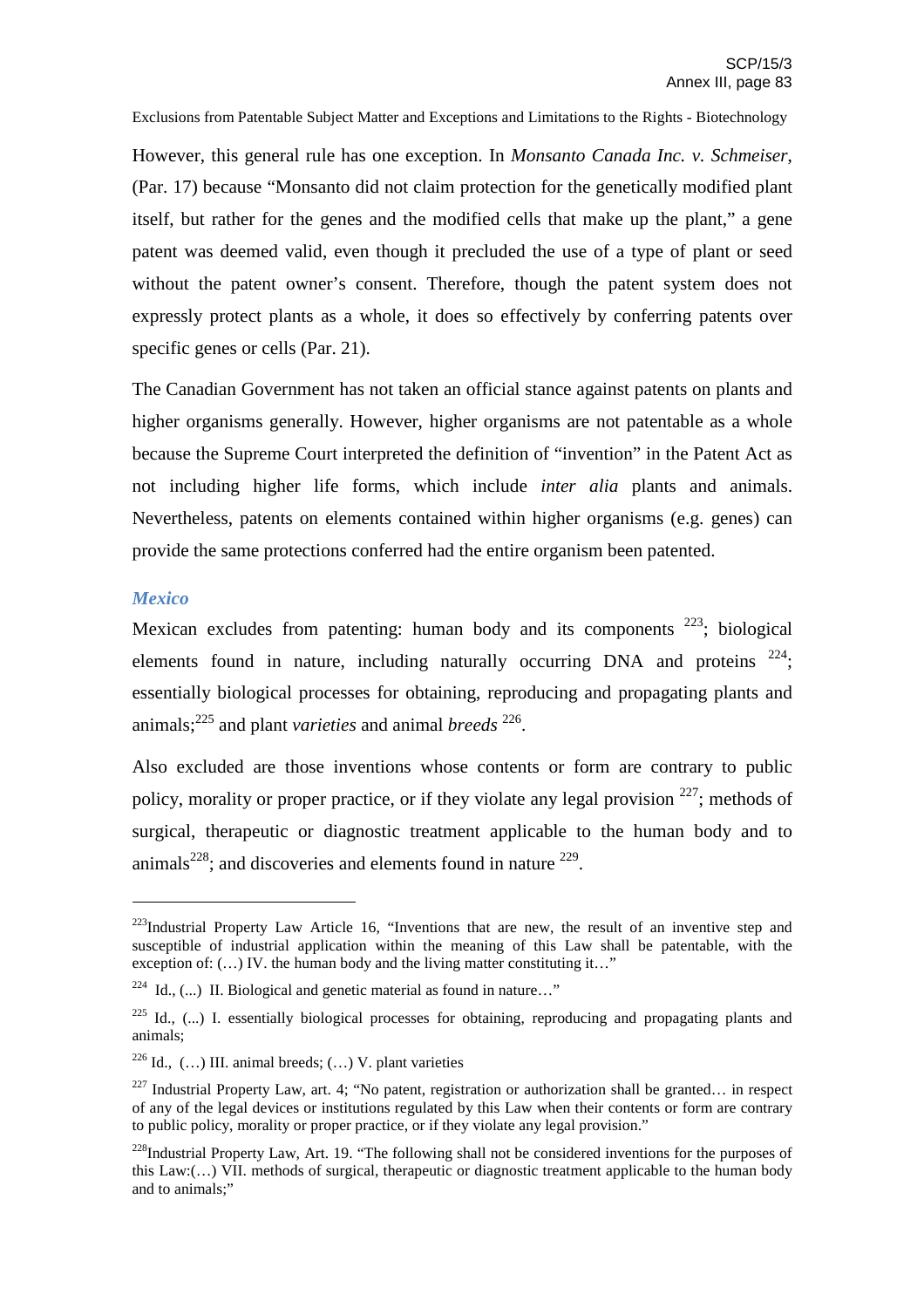## **Exceptions and limitations to patentee's rights**

## *United States*

## Exemption for medical practitioners and their institutions

The patent portion of the United States Code contains a specific restriction of patent rights, which at least nominally is not an exclusion. Though patents are granted for the field of art, such patents are not opposable to certain designed users of the invention.

Section 287(c) provides *medical practitioners and their institutions* with immunity from patent infringement in "the performance of a medical or surgical procedure on a body." This immunity does not apply, however, with respect to "(i) the use of a patented machine, manufacture, or composition of matter in violation of such patent, (ii) the practice of a patented use of a composition of matter in violation of such patent, or (iii) the practice of a process in violation of a biotechnology patent."

Section 287(c) intended to provide a similar level of protection for physicians in the US as the prohibition in other countries of methods of therapeutic treatment. Commentators suggest, however, that the level of protection offered by the immunity may be broader than that under the laws of other jurisdictions.

> In February 2010, The Secretary's Advisory Committee on Genetics, Health, and Society has recommended that this exemption be extended to medical practitioners providing gene testing.SACGHS, R*evised Draft Report on Gene Patents and Licensing Practices and Their Impact on Patient Access to Genetic Tests*, 2010.

# Bolar Exception as applied in Biotechnology

Research that may result in information being filed under federal food and drug laws does not constitute infringement<sup>230</sup>. To qualify, the researcher needs only to intend the eventual filing of an application. The research does not need to be mandated by federal authorities.

The purpose of this provision is to allow generic drug companies to manufacture patented drugs. However, the provision was interpreted broadly by the Supreme Court

<sup>230</sup> 35 U.S.C. § 271 (e)(1) Merck KGaA v. Integra Lifesciences Ltd., 545 U.S. 193 (2005).

 $229$  Industrial Property Law, art. 19: "II, discoveries that consist in making known or revealing something that already existed in nature, even though it was previously unknown to man".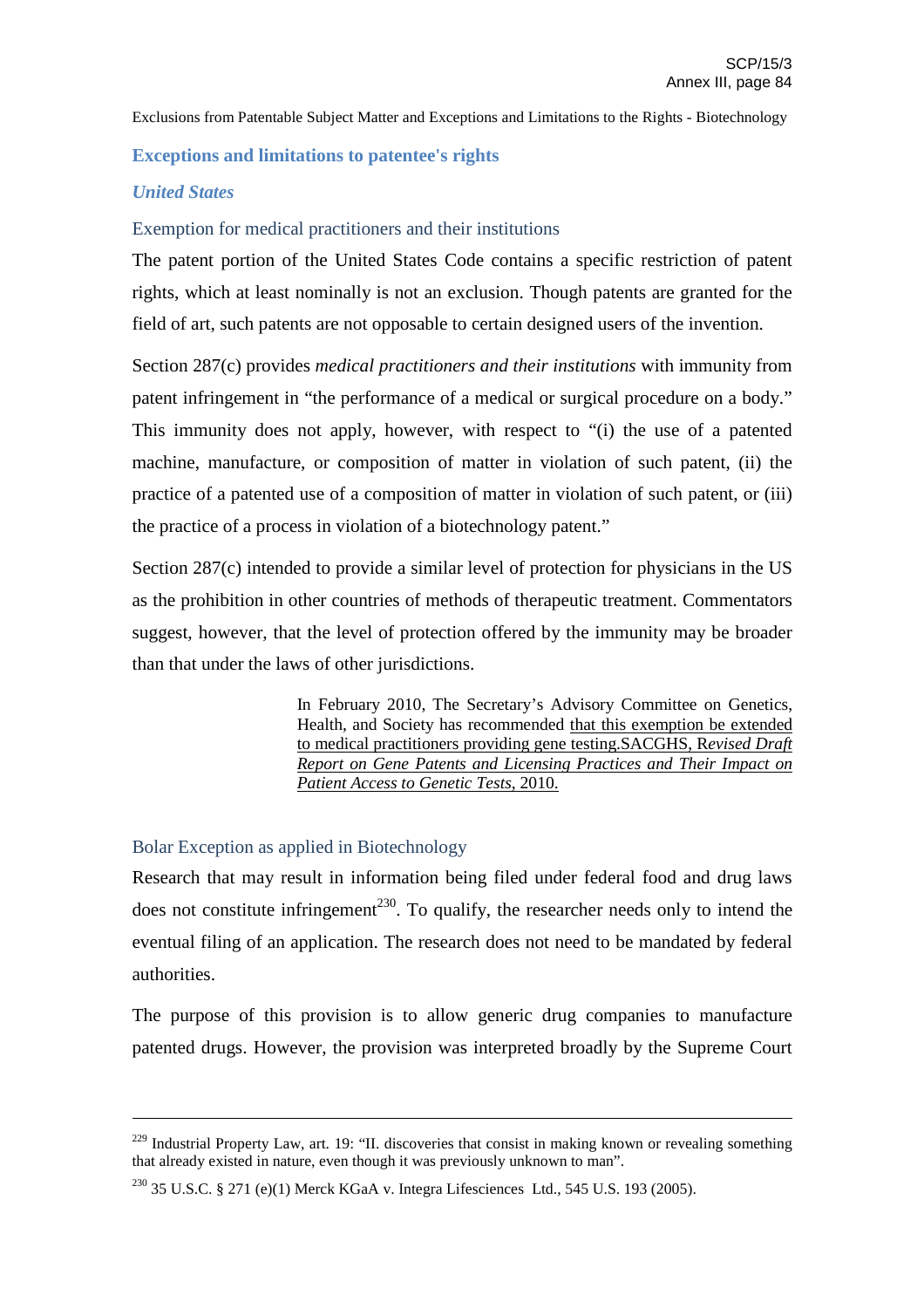of the United States as allowing any research (including, possibly, biotechnological) where there is a legitimate belief that a filing will be made.

## Farmer's privilege, breeder's exception and research exception

Under the Plant Variety Protection Act, there are three exemptions to the plant breeder's exclusive right:

(a) a compulsory license covering the "public interest in wide usage", whereby the Department of Agriculture may declare a variety free to use (provided an equitable remuneration to the owner). The issuance of the license is contingent to the finding that (i) two years (at most) is necessary to obtain an adequate supply of fiber, food, or feed; and (ii) the owner is unwilling or unable to meet public demand at a price, which may reasonably be deemed fair;

(b) a research exemption on the use and reproduction of a protected variety for plant breeding or other research<sup>231</sup>;

(c) a farmer's exception, whereby the planter is allowed to save seed and to use such saved seed in the production of a crop. According to the current case law, it is not clear whether this right may be voluntarily relinquished in the licenses covering the protected varieties<sup>232</sup>. Since 1994, it is no more allowed to farmers to *sell* the seeds they grow <sup>233</sup>.

## *Canada*

## Acts for obtaining regulatory approval

The Patent Act, R.S.C. 1985, c. P-4, s. 55.2 (1) exempts from patent infringement any use of an invention to file information to any federal, provincial or foreign regulator in respect of the sale of any product<sup>234</sup>. This provision is primarily, but not exclusively,

<sup>&</sup>lt;sup>231</sup> Research exemption provided by 7 U.S.C. 2544, section 114: "The use and reproduction of a protected variety for plant breeding or other bona fide research shall not constitute an infringement of the protection provided under this chapter."

<sup>232</sup> The Monsanto Co. v. McFarling case mentioned *at* note 34.

<sup>&</sup>lt;sup>233</sup> "Growers may no longer legally sell seed of protected varieties for planting, yet growers may continue to replant seed of a [protected plant] variety for their own use without obtaining permission from the [patent owner]". Julian M. Alston & Raymond J. Venner, "The effects of the US plant Variety Protection Act on wheat genetic improvement" (2002) 31 Research Policy 527.

<sup>&</sup>lt;sup>234</sup> "The Canadian exception is unrestricted as to subject matter of the patent, it applies to medicines, bicycles and anything patented, and unrestricted as to any country not just Canada or province in which regulatory approval may be sought.": Apotex Inc. v. Merck & Co. Inc. 2008 FC 1185 at par. 21. This exception is thus broader than that in the US as interpreted in Merck KG v. Integra Lifesciences Ltd. 545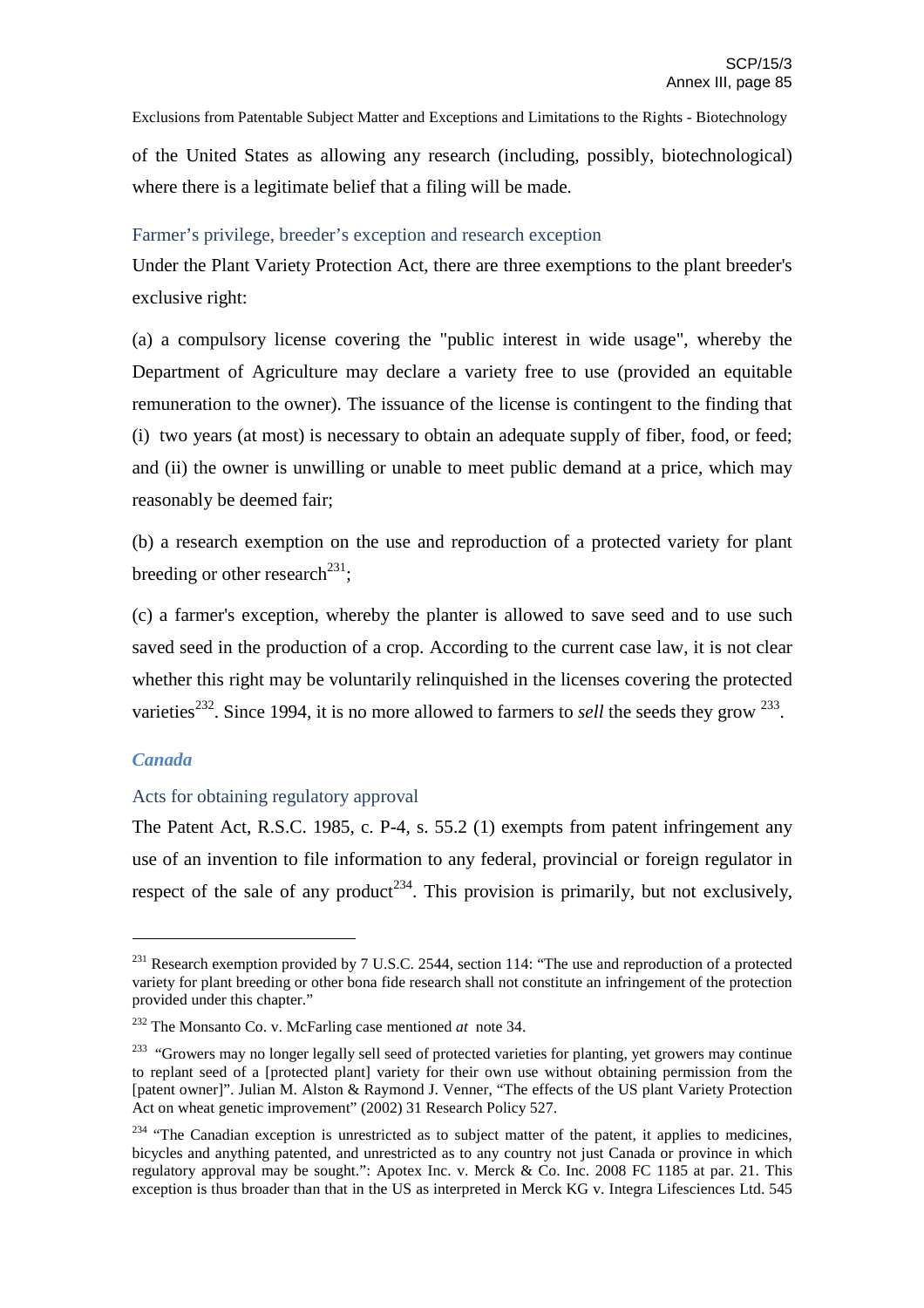Exclusions from Patentable Subject Matter and Exceptions and Limitations to the Rights - Biotechnology aimed at assisting the generic pharmaceutical industry to obtain regulatory approval for the eventual sale of patented medicine.

This exemption applies to both pre-market and post-market activities undertaken to comply with regulation<sup>235</sup>. Further, the provision does not exempt only activity that actually results in submitted information. The section should not, therefore, be given a narrow interpretation but should be interpreted in the same way as provisions granting the patent itself $^{236}$ .

US 1 (2005). "That United States statute is more restrictive as it speaks only of requirements under United States law and is limited to drugs." Merck & Co. Inc. v. Apotex Inc. 2006 FC 524 at par. 154.

<sup>235</sup> *Merck & Co. v. Apotex Inc.*, [2007] 3 F.C.R. 588 at par. 100.

<sup>&</sup>lt;sup>236</sup> Section 55.2(1) is "not an exemption from the purpose of the Act, but is an integral part thereof by seeking to balance the rights of patentees with those of the public": *Merck & Co. v. Apotex Inc.*, [2007] 3 F.C.R. 588 at par. 102.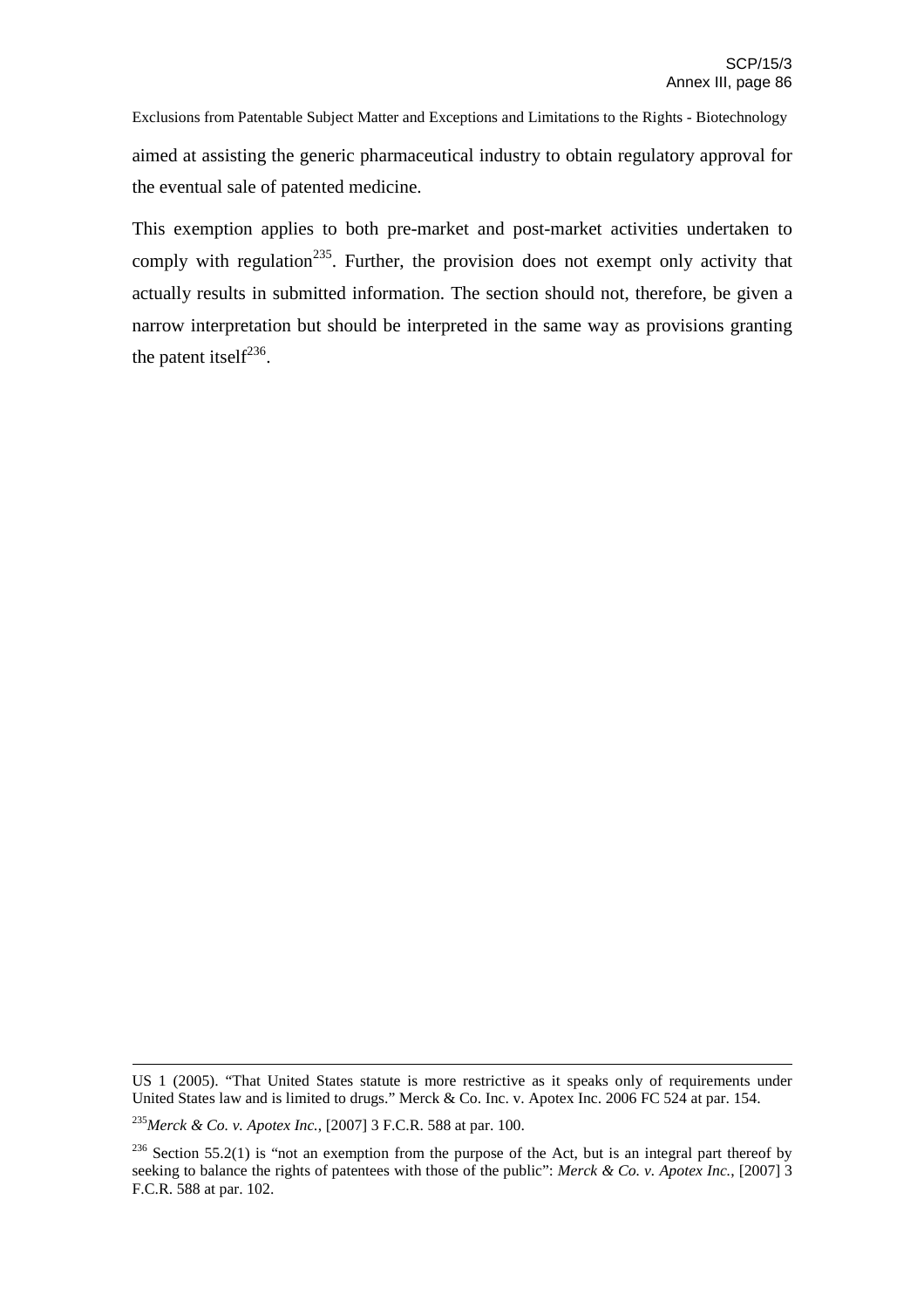Annex - Tables and Comparisons

# \ **Mercosur area**

| - patents are granted verified<br>- Patents are granted<br>- patents are granted for                                                                                                                                                                                                                                                                                                                                                                                                                                                                                                                                                                                                                                                                                                                                                                                                                                                                                                                                                                                                                                                                                                                                                                                                                                                                                                                                                                                                                                                                                                                                                                                                                                                                                                                                                                                               | -Patents are granted for new                                                                                                                                                                                                                                                                                                                                                                                                          |
|------------------------------------------------------------------------------------------------------------------------------------------------------------------------------------------------------------------------------------------------------------------------------------------------------------------------------------------------------------------------------------------------------------------------------------------------------------------------------------------------------------------------------------------------------------------------------------------------------------------------------------------------------------------------------------------------------------------------------------------------------------------------------------------------------------------------------------------------------------------------------------------------------------------------------------------------------------------------------------------------------------------------------------------------------------------------------------------------------------------------------------------------------------------------------------------------------------------------------------------------------------------------------------------------------------------------------------------------------------------------------------------------------------------------------------------------------------------------------------------------------------------------------------------------------------------------------------------------------------------------------------------------------------------------------------------------------------------------------------------------------------------------------------------------------------------------------------------------------------------------------------|---------------------------------------------------------------------------------------------------------------------------------------------------------------------------------------------------------------------------------------------------------------------------------------------------------------------------------------------------------------------------------------------------------------------------------------|
| inventions that are new,<br>inventive<br>for new products and<br>activity<br>and<br>useful and with inventive<br>procedures that imply<br>industrial application<br>inventive activity and<br>activity<br>subject<br>are<br>industrial application                                                                                                                                                                                                                                                                                                                                                                                                                                                                                                                                                                                                                                                                                                                                                                                                                                                                                                                                                                                                                                                                                                                                                                                                                                                                                                                                                                                                                                                                                                                                                                                                                                 | products and procedures that<br>imply inventive activity and<br>are subject to industrial<br>application<br>to                                                                                                                                                                                                                                                                                                                        |
| invention<br>- invention does not include<br>-Invention does not<br>does<br>not<br><i>include</i> surgical procedures<br>include<br>surgery<br>treatment.<br>and therapeutic methods for<br>therapeutic<br>therapeutic<br>diagnosis<br><b>or</b><br>human & animal body<br>methods applicable to the<br>methods(for<br>human body and regarding<br>and humans)<br>- the whole or part of any<br>animals<br>living natural being and<br>biological material found in<br>plants,<br>animals<br>and<br>essentially<br>Nature,<br>including<br>biologic<br>the<br>genome or germplasm and<br>procedures<br>not<br>are<br>natural<br>considered<br>biological<br>patentable<br>the<br>material<br>processes<br>Excluded are the biological<br>The<br>living<br>material<br>material found in nature,<br>preexisting in nature does<br>not constitute itself as an<br>even when isolated from the<br>invention but discovery, in<br>state of nature.<br>the methodology of the<br>Law 972/1996 Law 11.105<br>patent law, and are not, as<br>x (Biosafety) of 03/24/2005<br>The<br>patentable.<br>SO.<br>possibility of patenting a<br>Article 6: It is forbidden:<br>living<br>material<br>not<br>VII - the use, marketing,<br>preexistent in nature is then<br>registration, patenting and<br>open.<br>licensing<br>of<br>genetic<br>technologies that results in<br>use restriction.<br>Sole Paragraph: For the<br>purposes of this Act,a<br>Genetic technology results<br>in restricting use whenever<br>there is a procedure of<br>intervention<br>human<br>the<br>of<br>for<br>purpose<br>generation or propagation<br>genetically modified<br>οf<br>plants to produce sterile<br>reproductive structures, and<br>any<br>form<br>of<br>genetic<br>manipulation aimed at the<br>activation or deactivation<br>genes related to fertility of<br>by<br>chemical<br>plants<br>inducers. | -Invention does not include<br>- plants and animals except<br>diagnosis,<br>microorganisms<br>and<br>the<br>essentially biologic process<br>animals<br>for production of plants and<br>animals, excluding the non-<br>biologic or microbiologic<br>procedures. Also, biologic<br>and genetic material verified<br>in nature<br>- Diagnosis,<br>therapeutical<br>and surgery<br>methods of<br>people and animals are not<br>patentable |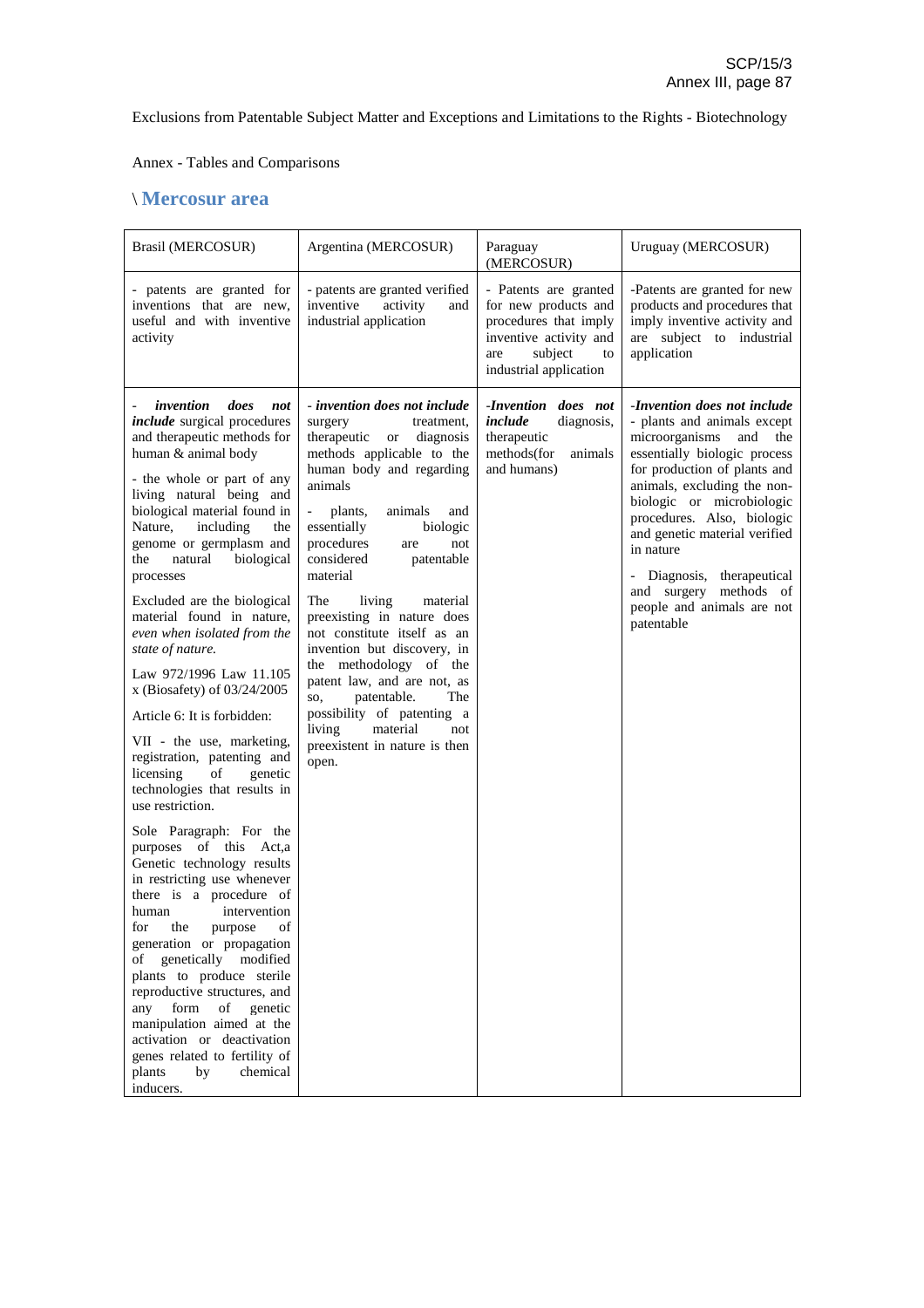| -Statutory<br><b>Exclusions</b><br>Inventions<br>offensive<br>to<br>public health, and the whole<br>or part of living bodies <sup>237</sup><br>[Transgenic<br>microorganisms that satisfy<br>all<br>of<br>the<br>patent<br>requirements are acceptable<br>as long as they fulfill the 3<br>patentability requirements<br>(novelty, incentive activity<br>and industrial application)<br>$238$ ]           | -Statutory Exclusions -<br>Inventions<br>whose<br>exploitation in the territory<br>of Argentina are to be<br>prevented to protect public<br>order or morality, health or<br>life of humans or animals or<br>plant life or avoid serious<br>environmental damage<br>The totality of biological<br>and genetic material existing<br>in nature or a replica thereof<br>in the biological processes<br>involved in animal breeding,<br>plant and human, including<br>procedures relating to the<br>genetic material capable of<br>its<br>conducting<br>own<br>replication in normal and<br>free as in nature.<br>-The essentially biologic<br>process in animal, vegetable<br>and human production is not<br>patentable.<br>-Microorganisms are only<br>patentable (VIII, § 4g) if<br>they gather<br>the<br>usual<br>positive<br>patenting | <b>Statutory Exclusions</b><br>Inventions whose<br>commercial<br>exploitation should be<br>necessarily protected<br>to protect<br>health,<br>people or<br>animals<br>lives and to preserve<br>vegetables,<br>avoid<br>damage<br>the<br>to<br>environment.<br>Plants<br>animals<br>and<br>other<br>than<br>microorganisms,<br>and<br>plant<br>animal<br><sub>or</sub><br>production essentially<br>biological<br>processes<br>other<br>than<br>non-<br>biological and micro<br>biological | <b>Statutory Exclusions -</b><br>The following<br>are<br>not<br>deemed<br>patentable<br>inventions:<br>Diagnosis,<br>therapeutic<br>surgical<br>and<br>methods for the treatment of<br>persons or animals. Those<br>inventions contrary to public<br>order,<br>socially<br>accepted<br>manners,<br>public<br>health,<br>population<br>nutrition.<br>security and environment. |
|-----------------------------------------------------------------------------------------------------------------------------------------------------------------------------------------------------------------------------------------------------------------------------------------------------------------------------------------------------------------------------------------------------------|----------------------------------------------------------------------------------------------------------------------------------------------------------------------------------------------------------------------------------------------------------------------------------------------------------------------------------------------------------------------------------------------------------------------------------------------------------------------------------------------------------------------------------------------------------------------------------------------------------------------------------------------------------------------------------------------------------------------------------------------------------------------------------------------------------------------------------------|------------------------------------------------------------------------------------------------------------------------------------------------------------------------------------------------------------------------------------------------------------------------------------------------------------------------------------------------------------------------------------------------------------------------------------------------------------------------------------------|-------------------------------------------------------------------------------------------------------------------------------------------------------------------------------------------------------------------------------------------------------------------------------------------------------------------------------------------------------------------------------|
| Limitations<br>Applicable<br>exclusively to Biological<br>Matter:                                                                                                                                                                                                                                                                                                                                         | conditions".                                                                                                                                                                                                                                                                                                                                                                                                                                                                                                                                                                                                                                                                                                                                                                                                                           |                                                                                                                                                                                                                                                                                                                                                                                                                                                                                          |                                                                                                                                                                                                                                                                                                                                                                               |
| 9.279/96<br>(Brazil):<br>Law<br>"Article 43 - The provisions"<br>of the previous article shall<br>not apply $()$<br>[variation] V - to other<br>persons who, in the case of<br>patents related to living<br>matter, use the patented<br>product, without economic<br>purpose, as an initial source<br>of variation or propagation<br>in order to obtain other<br>products, and<br>[Exhaustion] VI - other |                                                                                                                                                                                                                                                                                                                                                                                                                                                                                                                                                                                                                                                                                                                                                                                                                                        |                                                                                                                                                                                                                                                                                                                                                                                                                                                                                          |                                                                                                                                                                                                                                                                                                                                                                               |

<sup>&</sup>lt;sup>237</sup> According to the Brazilian Guidelines, "Based on advice from consultants, the PTO considers viruses as chemical products. Thus, one must consider what was said above with respect thereto, including with regard to the issue of natural products".

<sup>&</sup>lt;sup>238</sup> According to art. 18 of the Brazilian Law, transgenic microorganisms are organisms, except the whole or part of plants or animals that express, *through direct human intervention in their genetic composition*, a characteristic not normally attainable by the species under natural conditions. It must be noted that this is the only provision in the law that requires human intervention as a requirement for patentability; discoveries are defined by commentators as being simply knowledge that is not by itself capable of being a technical solution for solving a technical problem.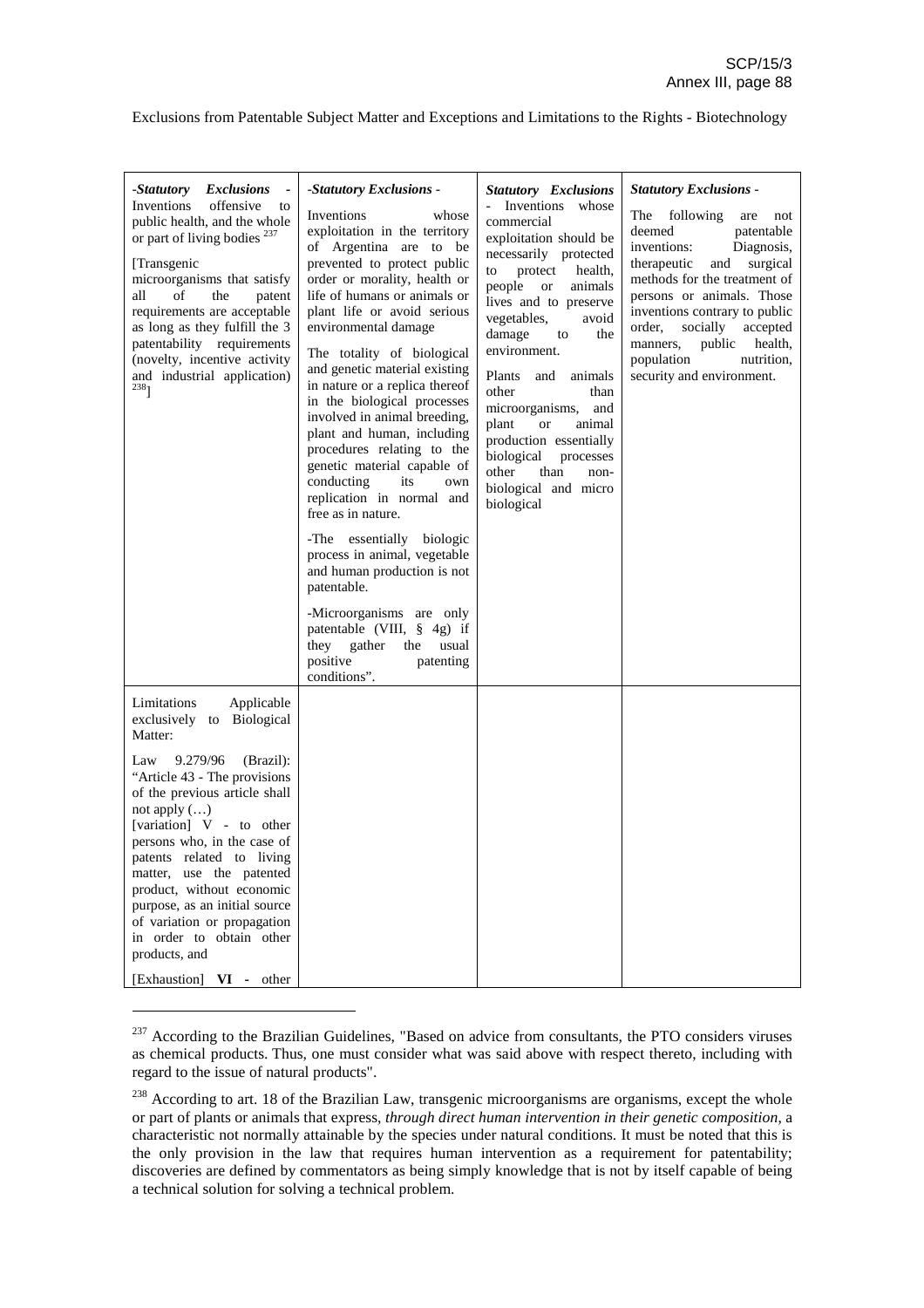| persons who, in case of      |  |  |
|------------------------------|--|--|
| patents related to living    |  |  |
| place<br>matter, use,<br>in  |  |  |
| circulation, or market a     |  |  |
| patented product that has    |  |  |
| been lawfully placed on the  |  |  |
| market by the owner of the   |  |  |
| patent or his licensee,      |  |  |
| provided that the patented   |  |  |
| product is not used for the  |  |  |
| commercial multiplication    |  |  |
| or propagation of the living |  |  |
| concerned."<br>matter        |  |  |
| [International]              |  |  |

# **AndeanArea**

| Bolivia (ANDEAN)                                                                                                                                                                                                                                                                                                                                                                                                                       | Colombia (ANDEAN)                    | Ecuador (ANDEAN)                                                                                                                                                                                                                                                                                                                                                                                                                                                                                                                                                                                                                                                                                                                                                                                                                                                                                                                                                                                                                                                                                                                                                                                | Peru (ANDEAN)                                                                                                                                                                                                                                                                                                                                                                                                                                                                                                                                                                                                                                                                                                                                                                                                                                |
|----------------------------------------------------------------------------------------------------------------------------------------------------------------------------------------------------------------------------------------------------------------------------------------------------------------------------------------------------------------------------------------------------------------------------------------|--------------------------------------|-------------------------------------------------------------------------------------------------------------------------------------------------------------------------------------------------------------------------------------------------------------------------------------------------------------------------------------------------------------------------------------------------------------------------------------------------------------------------------------------------------------------------------------------------------------------------------------------------------------------------------------------------------------------------------------------------------------------------------------------------------------------------------------------------------------------------------------------------------------------------------------------------------------------------------------------------------------------------------------------------------------------------------------------------------------------------------------------------------------------------------------------------------------------------------------------------|----------------------------------------------------------------------------------------------------------------------------------------------------------------------------------------------------------------------------------------------------------------------------------------------------------------------------------------------------------------------------------------------------------------------------------------------------------------------------------------------------------------------------------------------------------------------------------------------------------------------------------------------------------------------------------------------------------------------------------------------------------------------------------------------------------------------------------------------|
| - Patents are denied to<br>inventions that are in<br>public domain; the mere<br>use of substances<br>$\alpha$<br>newly discovered natural<br>forces; scientific principles<br>discoveries<br>and<br><sub>or</sub><br>products<br>chemical<br><b>or</b><br>pharmaceutical<br><b>or</b><br>therapeutic compositions<br>(new processes to produce<br>their<br><sub>or</sub><br>them,<br>new<br>industrial applications are<br>patentable) | -Applies the Andean rules<br>(below) | - All inventions satisfying<br>the novelty, technical and<br>industrial utility shall be<br>patentable<br>- Substances that exist in<br>nature are not deemed to<br>be inventions<br>- Patents are denied to<br>inventions,<br>the<br>commercial<br>exploitation<br>of<br>which<br>must<br>be<br>prevented<br>protect<br>to<br>morality.<br>Specifically,<br>for<br>processes<br>human<br>cloning, the human body<br>and its genetic identity,<br>the use of human embryos<br>industrial<br>for<br><sub>or</sub><br>commercial purposes and<br>procedures for modifying<br>the genetic identity of<br>animals when they cause<br>suffering<br>without<br>obtaining any substantial<br>medical<br>benefit<br>to<br>humans.<br>- Patents are also denied<br>inventions,<br>the<br>to<br>commercial<br>exploitation<br>which<br>of<br>must<br>be<br>prevented as necessary to<br>protect the health or life<br>of humans or animals or<br>plant life or to prevent<br>serious damage to the<br>environment<br><b>or</b><br>diagnostic,<br>ecosystem;<br>therapeutic and surgical<br>methods for the treatment<br>of humans or animals, and<br>plants<br>animal<br>and<br>varieties<br>and plant or | This<br>country<br>is<br>essentially ruled by the<br>Andean rules as modified<br>by the 2008 legislation<br>and further<br>by Law<br>29.316 of January 14,<br>2009, edited as a result of<br>the Free Trade Agreement<br>of the US<br>* Follows Andean limits<br>on biological matter, but,<br>Law Nº 29 316-Article<br>39-A. Exceptions to rights<br>conferred.<br>When<br>the<br>limited<br>exceptions<br>provided for in Article 53<br>of Decision 486 of the<br>Andean<br>Community<br>Commission<br>with<br>the<br>normal exploitation of the<br>patent<br>causing<br><b>or</b><br>unreasonably<br>prejudice<br>the legitimate interests of<br>patentee,<br>taking<br>into<br>account the legitimate<br>interests of third parties,<br>the patent holder may<br>exercise<br>the<br>rights<br>provided in Article 52 of<br>that decision |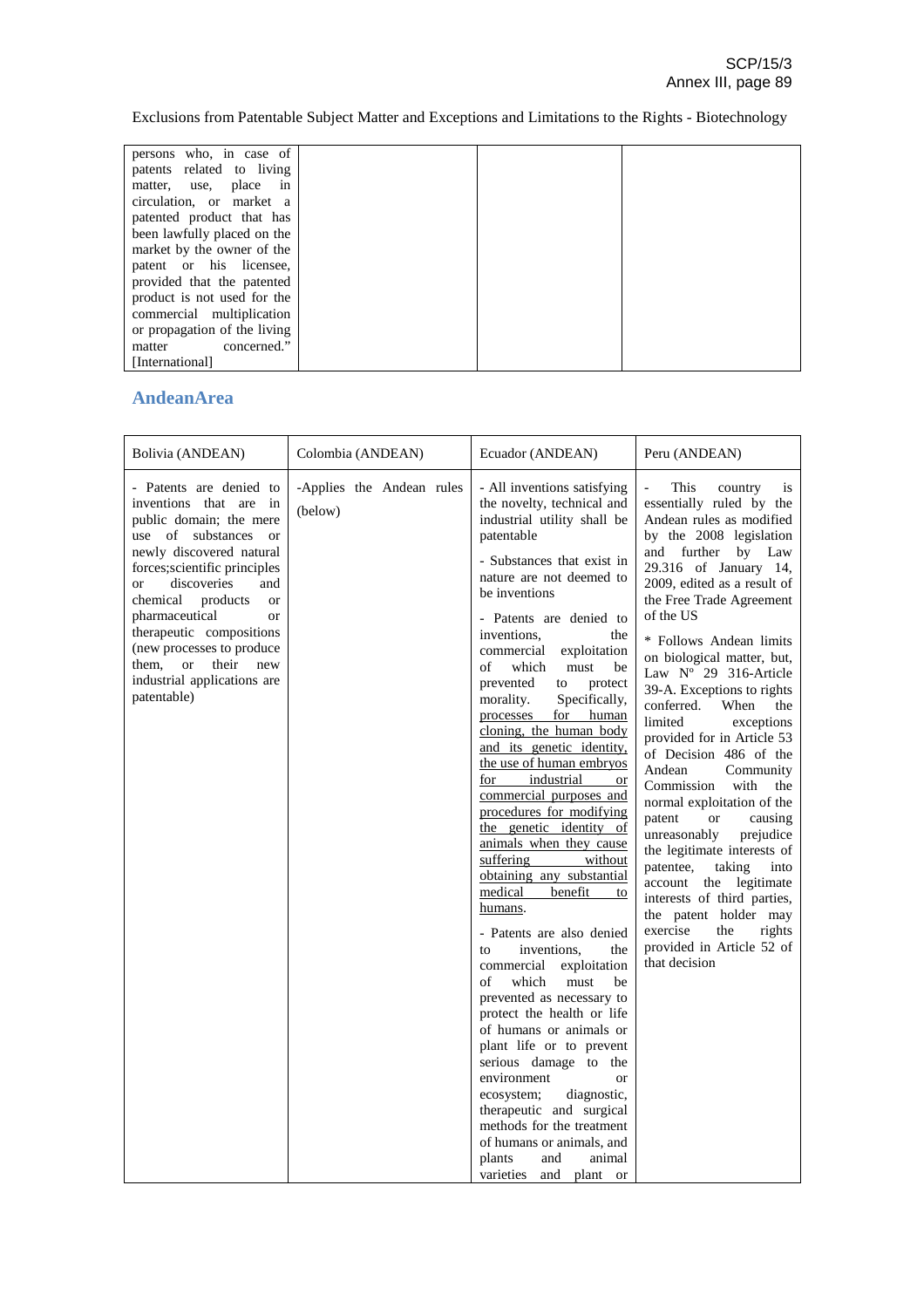|                                                                                                                                                                                                                                         | animal<br>production<br>biological<br>essentially<br>processes                                                                          |
|-----------------------------------------------------------------------------------------------------------------------------------------------------------------------------------------------------------------------------------------|-----------------------------------------------------------------------------------------------------------------------------------------|
| Andean rules (Bolivia, Colombia, Ecuador, Peru)                                                                                                                                                                                         | <b>Peruvian Post FTA rules</b>                                                                                                          |
| Any living thing, either complete or partial, as found in<br>nature, natural biological processes, and biological<br>material, as existing in nature, or able to be separated,<br>including the genome or germplasm of any living thing | Any living being existing in nature, as a whole or in<br>part. [suppresses the denial of patenting of elements<br>isolated from nature] |

# **South America - outside the regional groups**

| Venezuela                                                                                                                                                                                                                                                                                                                         | Chile                                                                                                                                                                                                                                                                                                                                                                                                                                                                                                                                                                                                                                                                                                                                                                                                                                                                                                                                                                                                                                                                                                                                                                                                                                                                                                           | Suriname                   | Guiana                                                                                                                                                                                                                                                                                                                                                                                                                                                                                                                                                                                                                                                                                                                                                                                       |
|-----------------------------------------------------------------------------------------------------------------------------------------------------------------------------------------------------------------------------------------------------------------------------------------------------------------------------------|-----------------------------------------------------------------------------------------------------------------------------------------------------------------------------------------------------------------------------------------------------------------------------------------------------------------------------------------------------------------------------------------------------------------------------------------------------------------------------------------------------------------------------------------------------------------------------------------------------------------------------------------------------------------------------------------------------------------------------------------------------------------------------------------------------------------------------------------------------------------------------------------------------------------------------------------------------------------------------------------------------------------------------------------------------------------------------------------------------------------------------------------------------------------------------------------------------------------------------------------------------------------------------------------------------------------|----------------------------|----------------------------------------------------------------------------------------------------------------------------------------------------------------------------------------------------------------------------------------------------------------------------------------------------------------------------------------------------------------------------------------------------------------------------------------------------------------------------------------------------------------------------------------------------------------------------------------------------------------------------------------------------------------------------------------------------------------------------------------------------------------------------------------------|
| - Patents are issued for<br>inventions, improvements<br>and the introduction of<br>foreign patents not yet in<br>public domain<br>food.<br>-pharmaceutical,<br>chemical<br>and<br>drink<br>products and chemical<br>preparations.<br>Reactions<br>and combinations<br>are<br>excluded. (No mention to<br>biotechnological fields) | -Patents are obtainable for all<br>inventions that are new, non<br>obvious and susceptible of<br>industrial application<br>-Plants.<br>animals<br>and<br>essentially<br>biological<br>processes are deemed not to<br>be inventions.<br>- Microorganisms may be<br>patentable whenever they<br>fulfill the general patent<br>requirements<br>-Microbiological<br>processes<br>are patentable; useful but<br>non-technical creations as<br>business methods and rules<br>of<br>games;<br>surgical,<br>diagnostic<br><b>or</b><br>therapeutic<br>methods and for human or<br>body<br>animal<br>products<br>intended to implement those<br>methods are patentable<br>- Parts of living beings as<br>found in nature, natural<br>biological<br>processes<br>and<br>biological material found in<br>nature even though isolated<br>from nature. This includes<br>genome or germplasm<br>- Inventions that satisfy the<br>general<br>patentability<br>requirements<br>are<br>not<br>patentable in cases where<br>their commercial exploitation<br>must be prevented to health<br>or life of humans or animals<br>or to preserve plants or the<br>environment, provided that<br>such exclusion is not made<br>only because there is a legal<br>or administrative provision<br>that<br>prohibits<br>such<br>exploitation | - applies Dutch Patent Act | -In the case of inventions<br>relating<br>to<br>substances<br>prepared or produced by<br>chemical<br>processes<br>or<br>intended<br>for food<br><sub>or</sub><br>medicine,<br>the<br>specification<br>shall<br>not<br>include claims for<br>the<br>substance itself, except<br>when<br>prepared<br><sub>or</sub><br>produced by the methods<br>processes<br>of<br><b>or</b><br>manufacture particularly<br>described and ascertained<br><sub>or</sub><br>by<br>their<br>obvious<br>chemical<br>equivalents:<br>provided that in relation<br>to a substance intended<br>for food or medicine a<br>mere admixture resulting<br>only in the aggregation of<br>the known properties of<br>the ingredients of that<br>substance shall not be<br>deemed to be a method or<br>manufacturing process |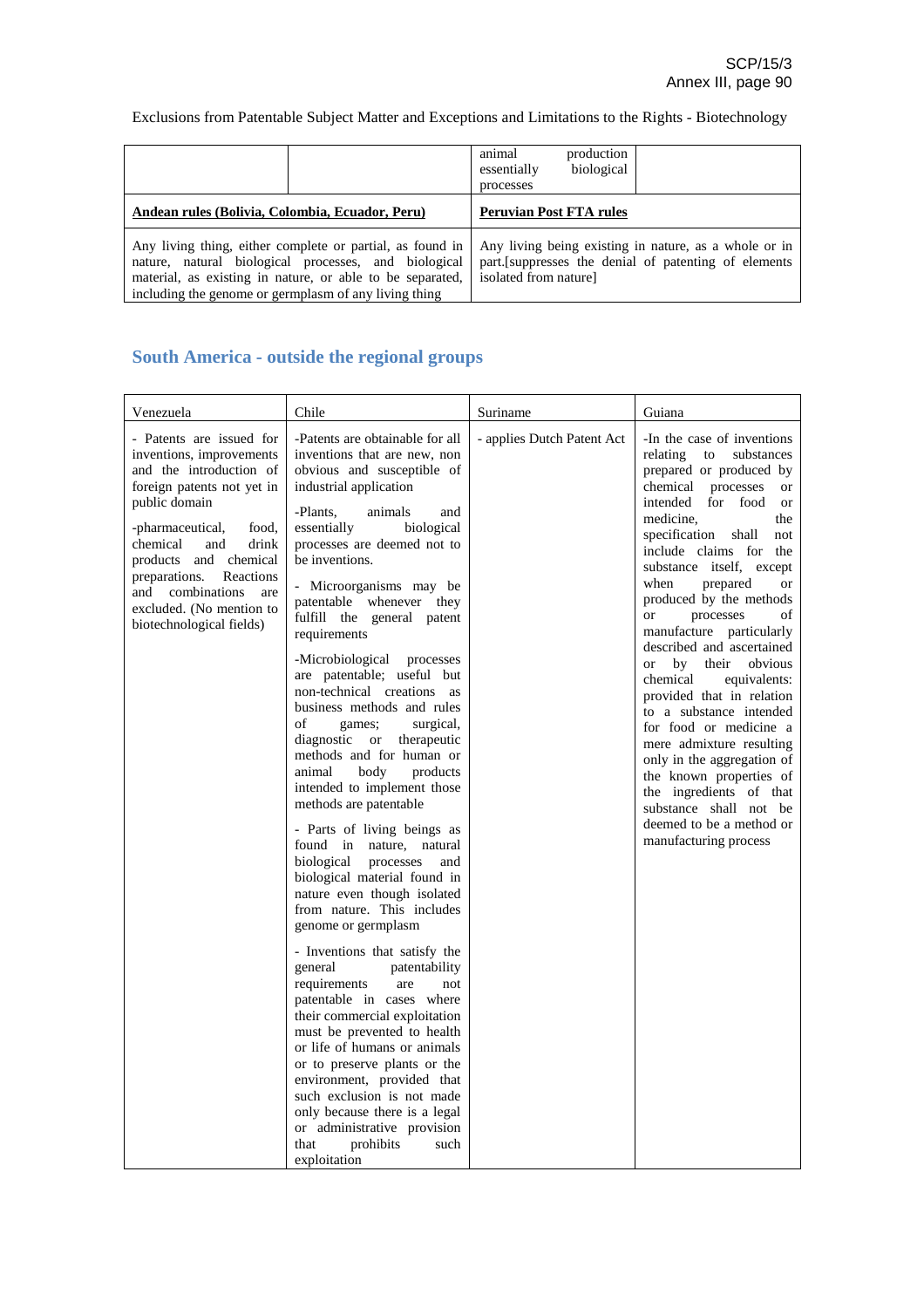# *Quick Reference Table of Exclusions for the Following African Nations (Data absent for Algeria, Morocco)*

# *Table with Original Text*

|                 | Inventions<br>detrimental to<br>public<br>the<br>health/well-<br>being                                                                                                                                                                                                                                                                                  | Animals,<br>plants, already<br>existing<br>species                                                                                                                                | Biological<br>methods<br>for<br>the<br>reproduction<br>of plants and<br>animals other<br>than<br>non-<br>biological and<br>microbiologic<br>al methods                                                                       | Diagnostic,<br>therapeutic,<br>and surgical<br>methods<br>necessary<br>to<br>treat humans<br>and animals                                                                                | Discoveries,<br>scientific/<br>mathematical<br>theories, etc.                                  |                                                                                                             |
|-----------------|---------------------------------------------------------------------------------------------------------------------------------------------------------------------------------------------------------------------------------------------------------------------------------------------------------------------------------------------------------|-----------------------------------------------------------------------------------------------------------------------------------------------------------------------------------|------------------------------------------------------------------------------------------------------------------------------------------------------------------------------------------------------------------------------|-----------------------------------------------------------------------------------------------------------------------------------------------------------------------------------------|------------------------------------------------------------------------------------------------|-------------------------------------------------------------------------------------------------------------|
| <b>BAHRAIN</b>  | Any invention<br>whose<br>commercial<br>use<br>prohibition in<br>of Bahrain is<br>imperative for<br>the protection<br>public<br>of<br>order<br><b>or</b><br>morality<br>Principles;<br>including the<br>protection of<br>humans life or<br>health or that<br>of animals or<br>plants or to<br>avert causing<br>serious harm<br>the<br>to<br>environment | Animals<br>Note:<br>Required<br>by<br>Trade<br>Free<br>Agreement<br>with<br>the<br>United States<br>offer<br>to<br>for<br>patents<br>US-<br>plants,<br>Bahrain<br>Art.<br>14.8(2) |                                                                                                                                                                                                                              | Diagnostic<br>therapeutic<br>and surgical<br>methods<br>necessary for<br>human<br>and<br>animal<br>treatment. Not<br>applicable to<br>products used<br>any<br>in<br>of<br>these methods |                                                                                                |                                                                                                             |
| <b>EGYPT</b>    | Inventions<br>whose<br>exploitation is<br>likely<br>to<br>beprejudici<br>to<br>al<br>the<br>environment<br>human,<br>animal<br>or<br>plant life and<br>health                                                                                                                                                                                           | Plants<br>and<br>animals,<br>regardless of<br>their rarity or<br>peculiarity                                                                                                      | plant<br>or<br>animal<br>production<br>essentially<br>biological<br>processes,<br>other<br>than<br>microorganis<br>ms,<br>non-<br>biological and<br>microbiologic<br>processes<br>al<br>for plant or<br>animal<br>production | Diagnostic,<br>therapeutic<br>and surgical<br>methods<br>for<br>humans<br>and<br>animals                                                                                                | Discoveries,<br>scientific<br>theories.<br>mathematical<br>methods,<br>programs and<br>schemes | Organs,<br>tissues.<br>live<br>cells, natural<br>biological<br>substances,<br>nuclear<br>acid<br>and genome |
| <b>ETHIOPIA</b> |                                                                                                                                                                                                                                                                                                                                                         | plant<br>or<br>animal<br>varieties                                                                                                                                                | plant<br>or<br>animal<br>production<br>essentially<br>biological<br>processes                                                                                                                                                | Methods<br>for<br>treatment<br>of<br>the human or<br>animal<br>body<br>by surgery or<br>therapy,<br>as<br>well<br>as<br>diagnostic<br>methods<br>practiced<br>on                        | discoveries,<br>scientific<br>theories<br>and<br>mathematical<br>methods                       |                                                                                                             |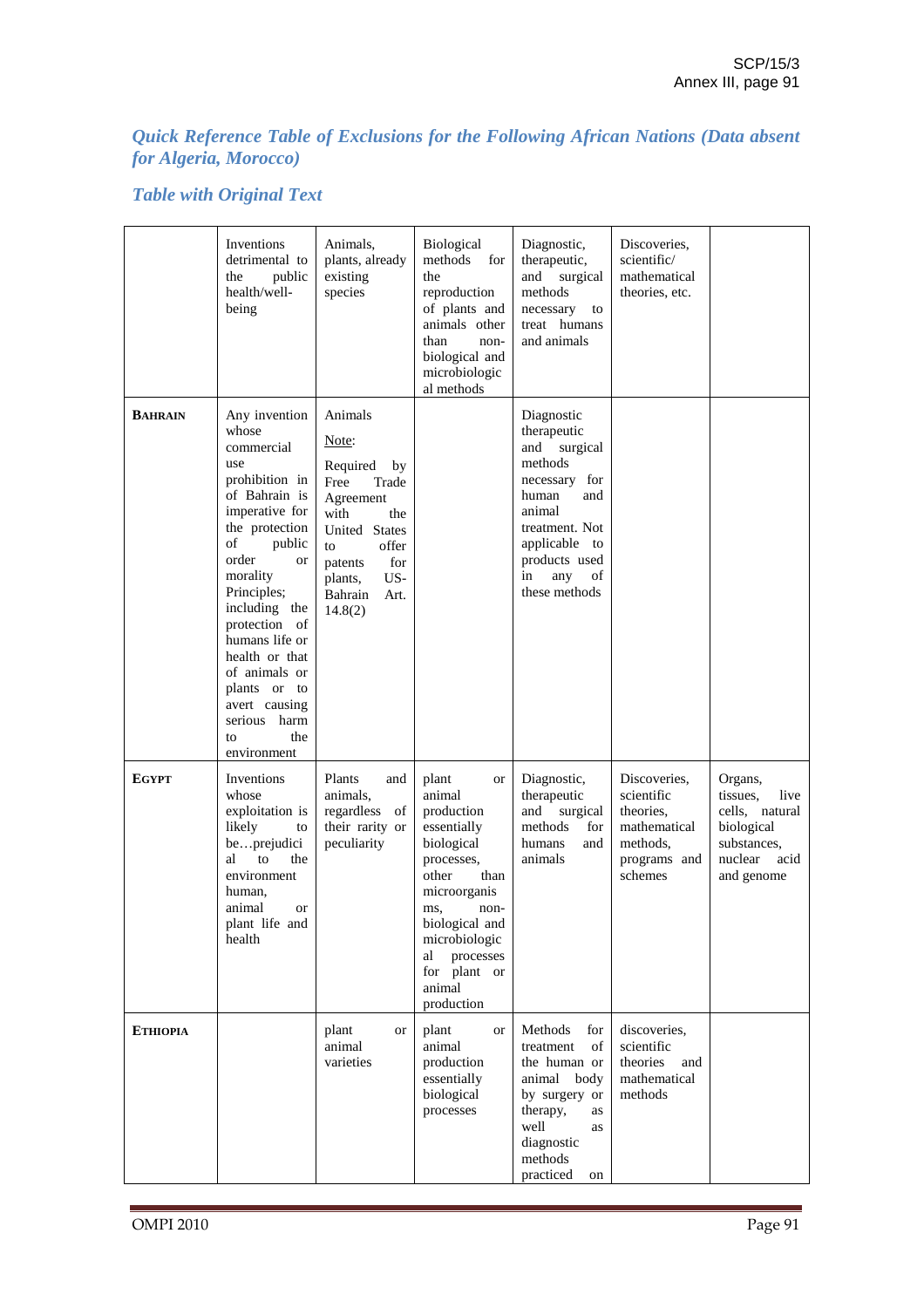|               |                                                                                                                                                                                                     |                                                                                                                                                                                          |                                                                                                                                                                                          | the human or<br>animal body.<br>(not applying<br>products<br>to<br>for use in any<br>of<br>the<br>methods<br>of<br>of<br>treatment<br>the human or<br>animal body<br>by surgery or<br>therapy,<br>as<br>well<br>as<br>diagnostic<br>methods<br>practiced<br>on<br>the human or<br>animal body.) |                                                                          |                                                                                                                                                                                                                                                                                                          |
|---------------|-----------------------------------------------------------------------------------------------------------------------------------------------------------------------------------------------------|------------------------------------------------------------------------------------------------------------------------------------------------------------------------------------------|------------------------------------------------------------------------------------------------------------------------------------------------------------------------------------------|-------------------------------------------------------------------------------------------------------------------------------------------------------------------------------------------------------------------------------------------------------------------------------------------------|--------------------------------------------------------------------------|----------------------------------------------------------------------------------------------------------------------------------------------------------------------------------------------------------------------------------------------------------------------------------------------------------|
| <b>GHANA</b>  |                                                                                                                                                                                                     | plant<br>or<br>animal<br>varieties                                                                                                                                                       | plant<br>or<br>animal<br>production<br>essentially<br>biological<br>processes,<br>other<br>than<br>microbiologic<br>processes<br>al<br>and<br>the<br>products<br>οf<br>such<br>processes | methods<br>of<br>of<br>treatment<br>the human or<br>animal body<br>by surgery or<br>therapy,<br>as<br>well<br>as<br>diagnostic<br>methods; this<br>provision<br>shall<br>not<br>apply<br>to<br>products<br>for<br>use in any of<br>these methods                                                | discoveries,<br>scientific and<br>mathematical<br>theories               |                                                                                                                                                                                                                                                                                                          |
| <b>JORDAN</b> | Inventions<br>whose<br>non-<br>exploitation is<br>necessary<br>to<br>protect the life<br>and health of<br>humans,<br>animals<br>and<br>plants or to<br>avoid severe<br>damage to the<br>environment | Plants<br>and<br>animals other<br>than<br>microorganis<br>ms<br>Note: As per<br>Free<br>Trade<br>Agreement to<br>offer patents<br>plants,<br>for<br>US-Bahrain<br>Art.<br>14.17(implicit | <b>Biological</b><br>methods<br>for<br>the<br>reproduction<br>of plants and<br>animals other<br>than<br>non-<br>biological and<br>microbiologic<br>al methods                            | Diagnostic<br>therapeutic<br>surgical<br>and<br>methods<br>necessary for<br>the treatment<br>of humans or<br>animals                                                                                                                                                                            | Discoveries,<br>scientific<br>theories<br>and<br>mathematical<br>methods |                                                                                                                                                                                                                                                                                                          |
| <b>KENYA</b>  | Inventions<br>contrary<br>to<br>principles of<br>humanity and<br>conserve<br>to<br>the<br>environment                                                                                               | plant varieties<br>provided<br>as<br>for in<br>the<br>Seeds<br>and<br>Plant<br>Varieties Act                                                                                             | [but not parts]<br>thereof<br><i>or</i><br>products<br>οf<br>biotech<br>processes]                                                                                                       | methods<br>for<br>treatment<br>of<br>the human or<br>animal body<br>by surgery or<br>therapy,<br>as<br>well as related<br>diagnostic<br>methods,<br>except<br>products<br>for<br>use in<br>any<br>such methods                                                                                  | discoveries,<br>scientific<br>theories<br>and<br>mathematical<br>methods | public health<br>related<br>methods<br>of<br>use or uses of<br>any molecule<br>other<br><sub>or</sub><br>substance for<br>the prevention<br>treatment<br><sub>or</sub><br>of any disease<br>which<br>the<br>health<br>Minister<br>designates as<br>serious health<br>hazard or as<br>life<br>threatening |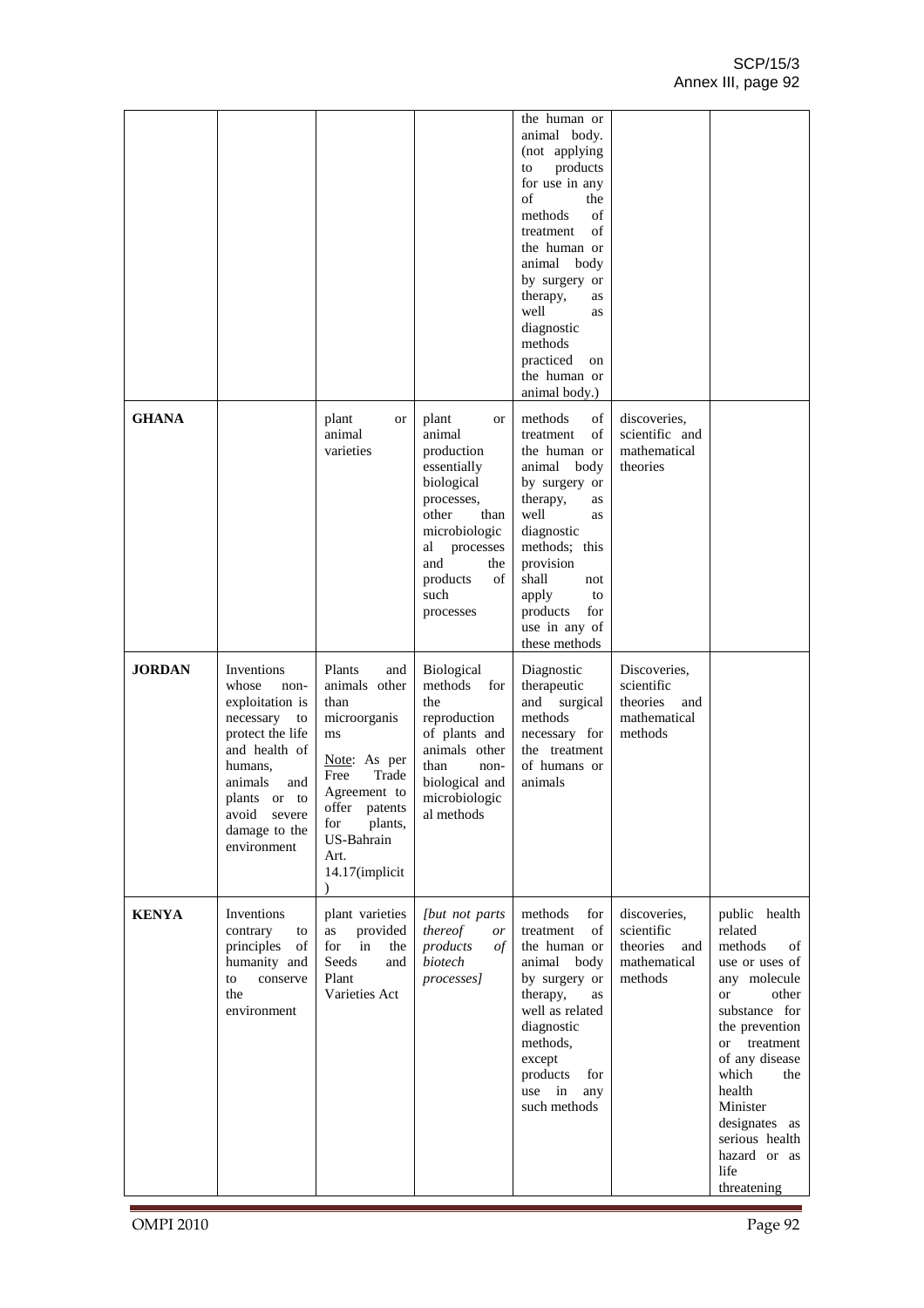|                               |                                                                                                                                                                              |                                      |                                                                                                                                                                                                                                                                                         |                                                                                                                                                                                                                                        |                                                                                                                                                                                                                                                                               | disease                                                                                                                                                                                                                                                                                         |
|-------------------------------|------------------------------------------------------------------------------------------------------------------------------------------------------------------------------|--------------------------------------|-----------------------------------------------------------------------------------------------------------------------------------------------------------------------------------------------------------------------------------------------------------------------------------------|----------------------------------------------------------------------------------------------------------------------------------------------------------------------------------------------------------------------------------------|-------------------------------------------------------------------------------------------------------------------------------------------------------------------------------------------------------------------------------------------------------------------------------|-------------------------------------------------------------------------------------------------------------------------------------------------------------------------------------------------------------------------------------------------------------------------------------------------|
| <b>LEBANON</b>                |                                                                                                                                                                              |                                      |                                                                                                                                                                                                                                                                                         | Methods<br>of<br>medical<br>diagnosis<br>or<br>treatment<br>related<br>to<br>humans<br><b>or</b><br>animals<br>but<br>not products<br>or utilities for<br>use in such<br>methods                                                       | Scientific<br>discoveries<br>theories<br>and<br>absolute<br>and<br>mathematical<br>methods<br>that<br>not<br>are<br>industrially<br>applicable                                                                                                                                |                                                                                                                                                                                                                                                                                                 |
| <b>MOZAMBI</b><br>QUE         |                                                                                                                                                                              | All or part of<br>living beings      | <i>[microbiologi</i><br>cal processes<br>and products<br>obtained from<br>such<br>processes are<br>patentable]                                                                                                                                                                          | surgical,<br>therapeutic or<br>diagnostic<br>treatment<br>Methods<br>applicable<br>to<br>the<br>human<br>body<br><sub>or</sub><br>animals,<br>although<br>products,<br>substances or<br>compositions<br>used in shall<br>be patentable | Scientific<br>theories<br>and<br>mathematical<br>methods:<br><b>Discoveries</b><br>aimed<br>at<br>making<br>known<br><b>or</b><br>revealing<br>something<br>which already<br>exists<br>in<br>nature,<br>notwithstandi<br>ng that it was<br>heretofore<br>unknown<br>to<br>man | Substances,<br>materials,<br>mixtures,<br>elements<br>or<br>of<br>products<br>any<br>type<br>resulting from<br>atomic<br>nuclear<br>transformatio<br>and<br>n,<br>changes<br>to<br>physical<br>and<br>chemical<br>properties and<br>the respective<br>obtaining<br>or<br>modifying<br>processes |
| <b>NIGERIA</b>                |                                                                                                                                                                              | plant<br>or<br>animal<br>varieties   | plant<br><sub>or</sub><br>animal<br>production<br>essentially<br>biological<br>processes<br>(other<br>than<br>microbiologic<br>processes<br>al<br>and<br>their<br>products)                                                                                                             |                                                                                                                                                                                                                                        | Principles and<br>discoveries of<br>scientific<br>a<br>nature                                                                                                                                                                                                                 |                                                                                                                                                                                                                                                                                                 |
| <b>QATAR</b>                  |                                                                                                                                                                              | Plants<br>and<br>animals<br>research | plant<br><b>or</b><br>animal<br>production<br>essentially<br>biological<br>processes<br>other<br>than<br>microbiologic<br>processes<br>al<br>and<br>productions                                                                                                                         | Diagnostic,<br>therapeutic<br>and surgical<br>methods for<br>the treatment<br>of humans or<br>animals and<br>due<br>productions                                                                                                        | Scientific<br>theories,<br>mathematical<br>methods.<br>computer<br>programs,<br>exercise<br>of<br>pure<br>intellectual<br>activities,<br><sub>or</sub><br>practice of a<br>specific game                                                                                      |                                                                                                                                                                                                                                                                                                 |
| <b>SAUDI</b><br><b>ARABIA</b> | In case the<br>commercial<br>exploitation is<br>harmful<br>to<br>life,<br>human,<br>animal<br><b>or</b><br>plant health,<br><sub>or</sub><br>substantially<br>harmful to the | Plants,<br>animals                   | processes<br>$\overline{\phantom{0}}$<br>mostly<br>biological<br>used for the<br>production of<br>plants<br><sub>or</sub><br>animals,<br>exception<br>$% \left( \left( \mathcal{A},\mathcal{A}\right) \right) =\left( \mathcal{A},\mathcal{A}\right)$ of<br>microorganis<br>ms,<br>non- | Methods<br>of<br>surgical<br><b>or</b><br>therapeutic<br>treatment<br>of<br>human<br><b>or</b><br>animal<br>body<br>and methods<br>of<br>diagnosis<br>applied<br>to<br>human<br>or                                                     | Discoveries,<br>scientific<br>theories<br>and<br>mathematical<br>methods                                                                                                                                                                                                      |                                                                                                                                                                                                                                                                                                 |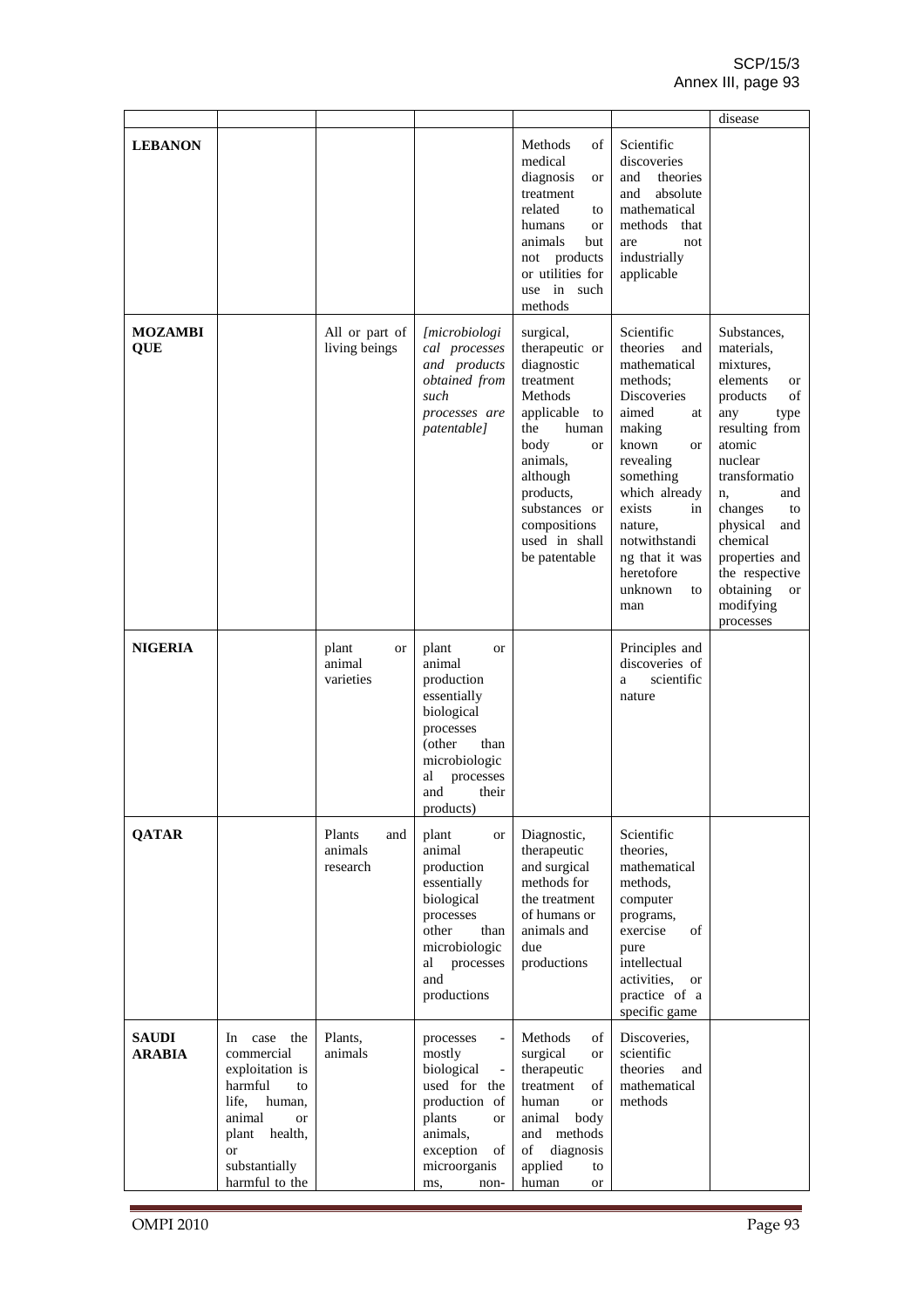|                 | environment |                                                      | biological and<br>microbiology<br>processes                                                                                                                                           | animal bodies,<br>exception to<br>products used<br>these<br>in<br>methods                                                                                                                                                                                                                                                                                                                                                                                                                                                                                                                             |                                                                                 |  |
|-----------------|-------------|------------------------------------------------------|---------------------------------------------------------------------------------------------------------------------------------------------------------------------------------------|-------------------------------------------------------------------------------------------------------------------------------------------------------------------------------------------------------------------------------------------------------------------------------------------------------------------------------------------------------------------------------------------------------------------------------------------------------------------------------------------------------------------------------------------------------------------------------------------------------|---------------------------------------------------------------------------------|--|
| <b>SOUTH</b>    |             | for<br>any<br>variety<br>οf<br>animal<br>or<br>plant | essentially<br>biological<br>process<br>for<br>the production<br>of animals or<br>plants,<br>not<br>being a micro-<br>biological<br>process or the<br>product<br>of<br>such a process | An invention<br>of a human or<br>animal body<br>treatment<br>method<br>by<br>surgery<br>or<br>therapy or of<br>diagnosis<br>practiced<br>on<br>the human or<br>animal body<br>shall<br>be<br>deemed<br>not<br>of<br>capable<br>appliance<br><b>or</b><br>use in trade,<br>industry<br><b>or</b><br>agriculture<br>(not)<br>preventing) a<br>product<br>consisting of<br>substance or<br>composition<br>being deemed<br>capable<br>of<br>appliance<br><b>or</b><br>use in trade,<br>industry<br><b>or</b><br>agriculture<br>merely<br>because it is<br>invented<br>for<br>use in<br>any<br>such method | - discoveries;<br>-scientific<br>mathematical<br>methods                        |  |
| <b>TANZANIA</b> |             | plant<br>or<br>animal<br>varieties                   | plant<br>or<br>animal<br>production<br>essentially<br>biological<br>processes,<br>than<br>other<br>microbiologic<br>and<br>al<br>the<br>products<br>of<br>such<br>processes           | methods<br>for<br>of the human<br>animal<br><b>or</b><br>body<br>by<br>surgery<br>or<br>therapy,<br>as<br>well<br>as<br>diagnostic<br>methods;<br>but<br>shall<br>not<br>apply<br>to<br>products<br>for<br>use in any of<br>those methods                                                                                                                                                                                                                                                                                                                                                             | discoveries.<br>the treatment and scientific<br>and<br>mathematical<br>theories |  |
| <b>UGANDA</b>   |             | plant<br>or<br>animal<br>varieties or                | plant<br>or<br>animal<br>production<br>essentially<br>biological<br>processes,<br>other<br>than<br>biological<br>processes and<br>the products                                        | methods<br>for<br>treatment<br>of<br>the human or<br>animal body<br>by surgery or<br>therapy<br>as<br>well<br>as<br>diagnostic<br>methods, but<br>the restriction                                                                                                                                                                                                                                                                                                                                                                                                                                     | discoveries<br>and scientific<br>and<br>mathematical<br>theories                |  |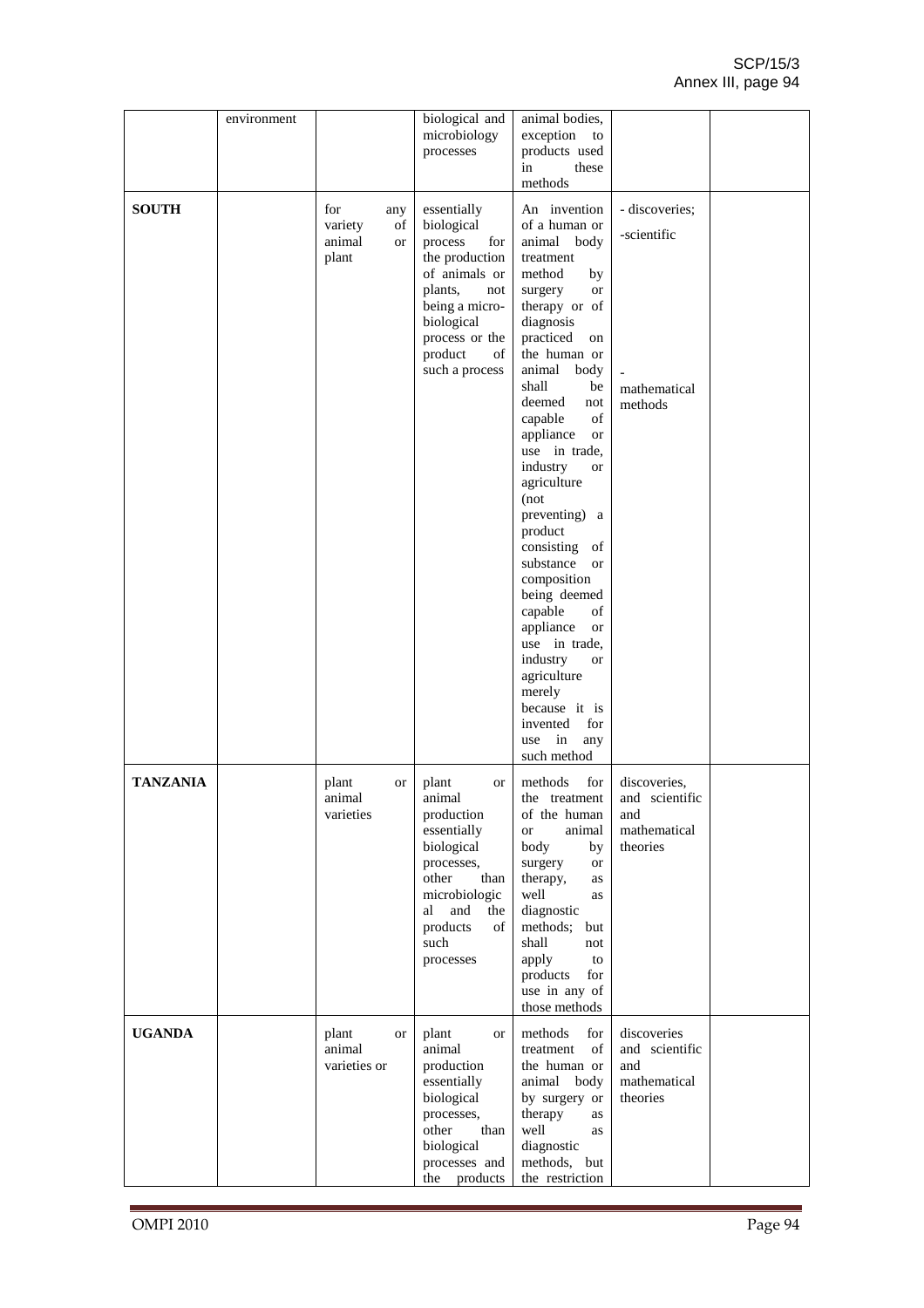SCP/15/3 Annex III, page 95

|                     |  | of<br>those<br>processes | this<br>under<br>paragraph<br>shall<br>not<br>apply<br>${\rm to}$<br>products for<br>use in any of<br>these methods |                                                                                                                                                                                                                                                                                                                                                                                                                                                 |
|---------------------|--|--------------------------|---------------------------------------------------------------------------------------------------------------------|-------------------------------------------------------------------------------------------------------------------------------------------------------------------------------------------------------------------------------------------------------------------------------------------------------------------------------------------------------------------------------------------------------------------------------------------------|
| <b>ZAMBIA</b>       |  |                          |                                                                                                                     | substance<br>a<br>capable<br>$% \left( \left( \mathcal{A},\mathcal{A}\right) \right) =\left( \mathcal{A},\mathcal{A}\right)$ of<br>being used as<br>food<br><b>or</b><br>medicine<br>which is a<br>mixture<br>of<br>known<br>ingredients<br>possessing<br>only<br>the<br>aggregate of<br>the<br>known<br>properties of<br>the<br>ingredients, or<br>process<br>$a \qquad \qquad$<br>producing<br>such<br>a<br>substance by<br>mere<br>admixture |
| ZIM<br><b>BABWE</b> |  |                          |                                                                                                                     | substance<br>a<br>capable<br>of<br>being used as<br>food<br><b>or</b><br>medicine<br>which is<br>a<br>mixture<br>of<br>known<br>ingredients<br>possessing<br>only<br>the<br>aggregate of<br>the known<br>properties of<br>the<br>ingredients or<br>that it claims<br>as<br>an<br>invention<br>a<br>process<br>producing<br>such<br>a<br>substance by<br>mere<br>admixture                                                                       |
| <b>OMPI 2010</b>    |  |                          |                                                                                                                     | Page 95                                                                                                                                                                                                                                                                                                                                                                                                                                         |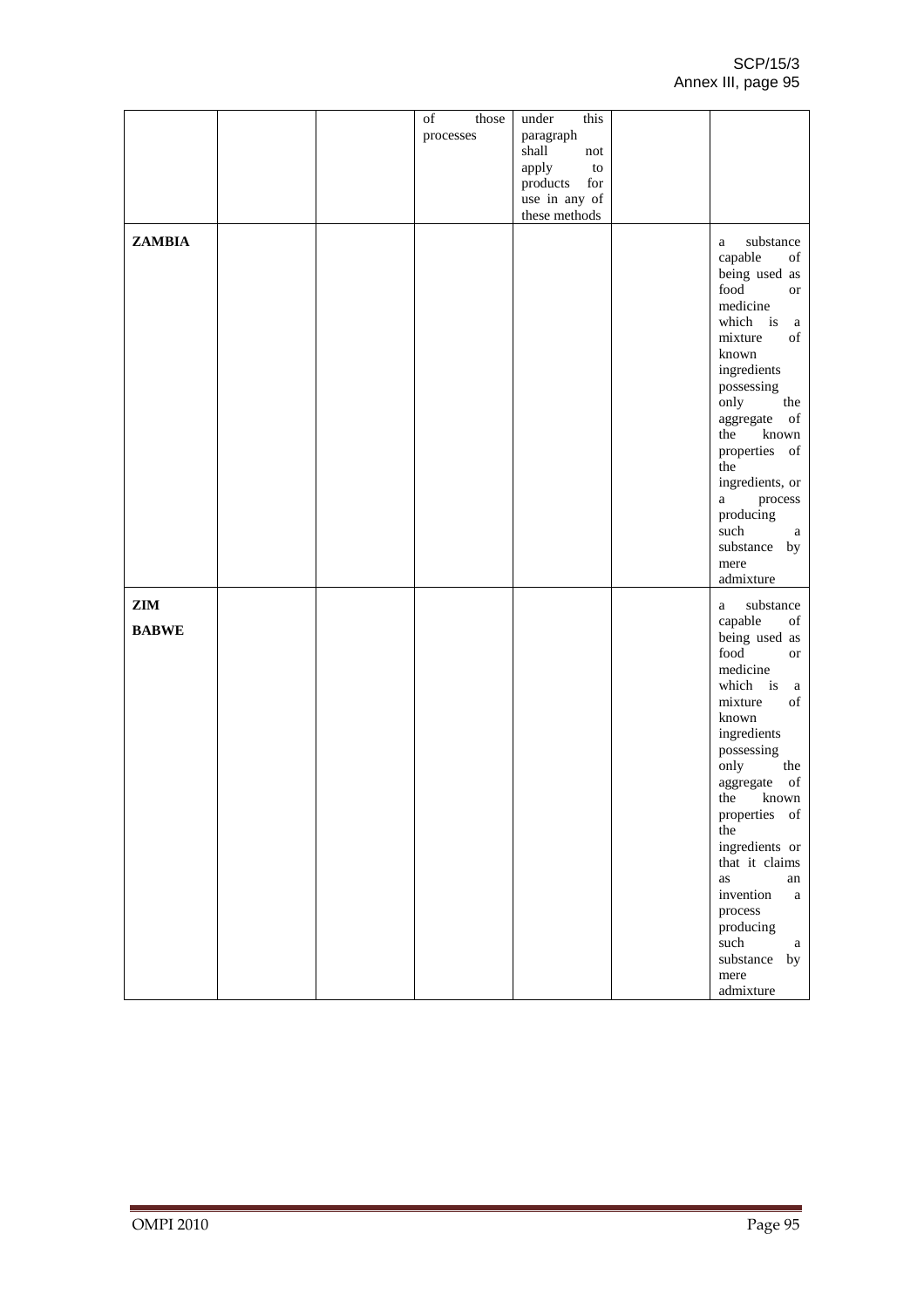|                               | Inventions<br>detrimental to the<br>public<br>health/well-being<br>(including<br>morality,<br>protection<br>of<br>human/animal/en<br>vironmental life) | Animals<br>plants<br>already<br>existing<br>species | Biological<br>methods<br>for<br>the<br>reproductio<br>n of plants<br>and<br>animals<br>other than<br>non-<br>biological<br>and<br>microbiolo<br>gical<br>methods | Diagnostic<br>therapy,<br>and<br>surgical<br>methods<br>necessary<br>treat<br>to<br>humans<br>and<br>animals | Discoveries,<br>scientific/mathe<br>matical theories,<br>etc. | Simple<br>mixes<br>of<br>already<br>known<br>ingredi<br>ents | Miscellan<br>eous |
|-------------------------------|--------------------------------------------------------------------------------------------------------------------------------------------------------|-----------------------------------------------------|------------------------------------------------------------------------------------------------------------------------------------------------------------------|--------------------------------------------------------------------------------------------------------------|---------------------------------------------------------------|--------------------------------------------------------------|-------------------|
| <b>BAHRAIN</b>                | $\mathbf X$                                                                                                                                            | $\mathbf{X}^1$                                      |                                                                                                                                                                  | $\mathbf X$                                                                                                  |                                                               |                                                              |                   |
| <b>EGYPT</b>                  | $\mathbf X$                                                                                                                                            | $\mathbf X$                                         | $\mathbf X$                                                                                                                                                      | $\mathbf X$                                                                                                  | $\mathbf X$                                                   |                                                              | $\ast$            |
| <b>ETHIOPIA</b>               |                                                                                                                                                        | $\mathbf X$                                         | $\mathbf X$                                                                                                                                                      | $\mathbf X$                                                                                                  | $\mathbf X$                                                   |                                                              |                   |
| <b>GHANA</b>                  |                                                                                                                                                        | $\mathbf X$                                         | X                                                                                                                                                                | $\mathbf X$                                                                                                  | $\mathbf X$                                                   |                                                              |                   |
| <b>JORDAN</b>                 | X                                                                                                                                                      | $\mathbf{X}^1$                                      | $\mathbf X$                                                                                                                                                      | $\mathbf X$                                                                                                  | $\mathbf X$                                                   |                                                              |                   |
| <b>KENYA</b>                  | $\mathbf X$                                                                                                                                            | $\mathbf X$                                         | Parts,<br>products,<br>biotechnolo<br>gical<br>processes<br><b>MAY</b><br>be<br>patented                                                                         | $\mathbf X$                                                                                                  | $\mathbf X$                                                   |                                                              | $\ddagger$        |
| <b>LEBANON</b>                |                                                                                                                                                        |                                                     |                                                                                                                                                                  | X                                                                                                            | $\mathbf X$                                                   |                                                              |                   |
| <b>MOZAMBI</b><br><b>QUE</b>  |                                                                                                                                                        | X                                                   | Microbiolo<br>gical<br>processes<br>and related<br>products<br><b>ARE</b><br>patentable                                                                          | X                                                                                                            | $\mathbf X$                                                   |                                                              | $\ddagger$        |
| <b>NIGERIA</b>                |                                                                                                                                                        | X                                                   | $\mathbf X$                                                                                                                                                      |                                                                                                              | X                                                             |                                                              |                   |
| <b>QATAR</b>                  |                                                                                                                                                        | $\mathbf X$                                         | $\mathbf X$                                                                                                                                                      | $\mathbf X$                                                                                                  | $\mathbf X$                                                   |                                                              |                   |
| <b>SAUDI</b><br><b>ARABIA</b> | X                                                                                                                                                      | X                                                   | X                                                                                                                                                                | X                                                                                                            | X                                                             |                                                              |                   |
| <b>SOUTH</b>                  |                                                                                                                                                        | X                                                   | $\mathbf X$                                                                                                                                                      | X                                                                                                            | $\mathbf X$                                                   |                                                              |                   |
| <b>TANZANI</b>                |                                                                                                                                                        | X                                                   | X                                                                                                                                                                | X                                                                                                            | $\mathbf X$                                                   |                                                              |                   |
| <b>UGANDA</b>                 |                                                                                                                                                        | X                                                   | X                                                                                                                                                                | $\mathbf X$                                                                                                  | $\mathbf X$                                                   |                                                              |                   |
| <b>ZAMBIA</b>                 |                                                                                                                                                        |                                                     |                                                                                                                                                                  |                                                                                                              |                                                               | X                                                            |                   |
| <b>ZIMBABW</b><br>E           |                                                                                                                                                        |                                                     |                                                                                                                                                                  |                                                                                                              |                                                               | X                                                            |                   |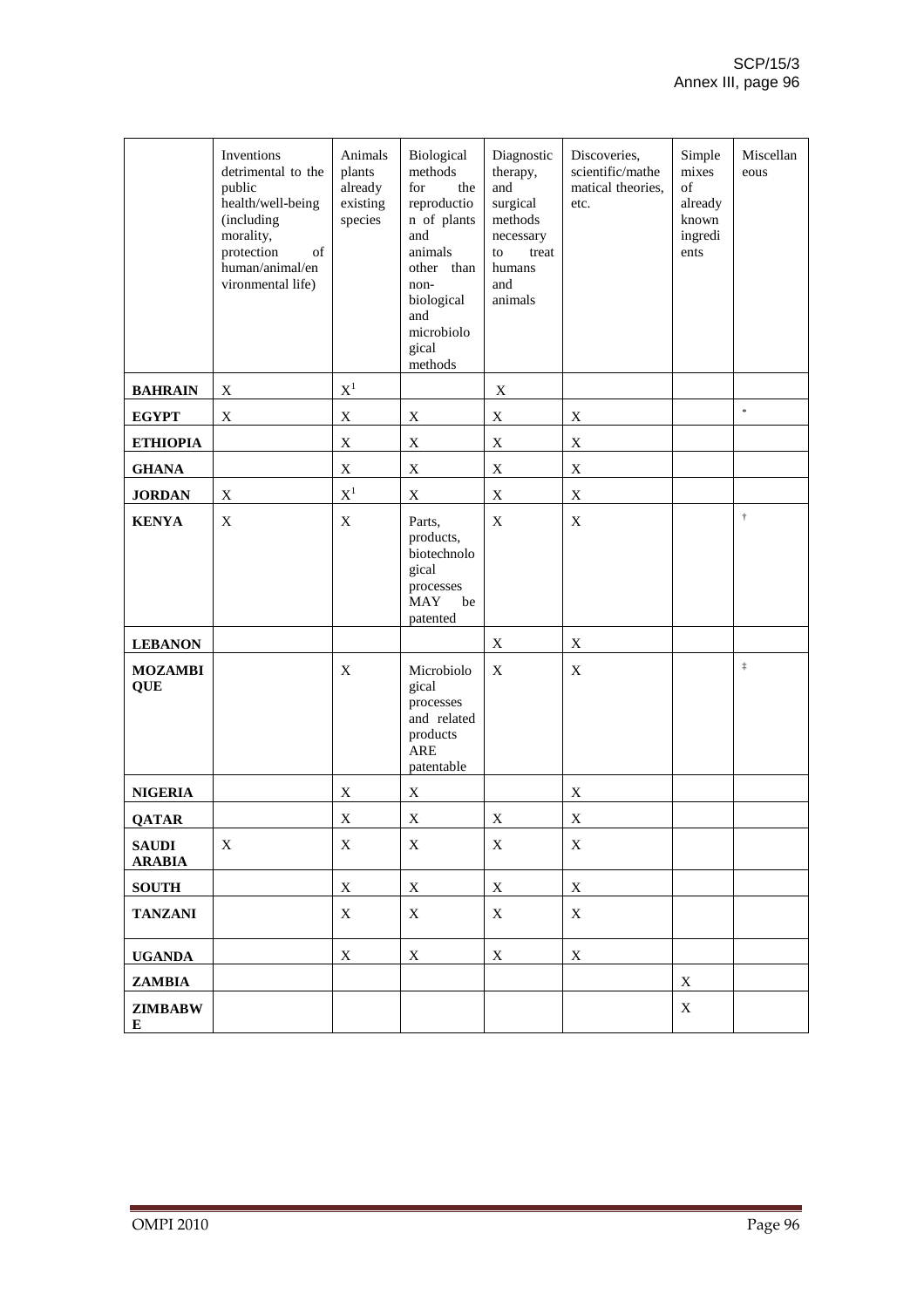# \ **Ásia**

| China                                                                                                                                                                                                                                                                                                                                                      | India                                                                                                                                                                                                                                                                                                                                                                                                                                                                                                                                                                                                                                                                                                                                                                                                                                                                                                                                                                                                                                                                                                                                                                                                                                                                                            | Indonesia                                                                                                                                                                                                                                                                                                                                                                                                                                                                                  | Japan                                                                                                                                       |
|------------------------------------------------------------------------------------------------------------------------------------------------------------------------------------------------------------------------------------------------------------------------------------------------------------------------------------------------------------|--------------------------------------------------------------------------------------------------------------------------------------------------------------------------------------------------------------------------------------------------------------------------------------------------------------------------------------------------------------------------------------------------------------------------------------------------------------------------------------------------------------------------------------------------------------------------------------------------------------------------------------------------------------------------------------------------------------------------------------------------------------------------------------------------------------------------------------------------------------------------------------------------------------------------------------------------------------------------------------------------------------------------------------------------------------------------------------------------------------------------------------------------------------------------------------------------------------------------------------------------------------------------------------------------|--------------------------------------------------------------------------------------------------------------------------------------------------------------------------------------------------------------------------------------------------------------------------------------------------------------------------------------------------------------------------------------------------------------------------------------------------------------------------------------------|---------------------------------------------------------------------------------------------------------------------------------------------|
| For any of the following,<br>no patent right shall be<br>granted (Article 25):<br>Scientific discoveries;<br>Methods for the diagnosis<br>or treatment of diseases;<br>Animal and plant varieties;<br>[For processes used in<br>producing these products,<br>patent right may<br>be<br>granted in accordance with<br>the provisions of this PRC<br>$Law$ ] | The following are<br>not<br>inventions<br>within<br>the<br>meaning of the Act and<br>hence cannot be patented<br>$(Section 3)$ :<br>an invention the primary<br><sub>or</sub><br>intended<br>use<br><sub>or</sub><br>commercial exploitation of<br>which could be contrary to<br>public order or morality or<br>which<br>causes<br>serious<br>prejudice<br>to<br>human,<br>animal or plant life or<br>health<br>or or<br>to<br>the<br>environment <sup>239</sup> ;<br>the mere discovery of a<br>scientific principle or the<br>formulation of an abstract<br>theory discovery of any<br>living thing or non-living<br>substance occurring in<br>nature;<br>a method of agriculture or<br>horticulture; 240<br>the<br>any process<br>for<br>medicinal,<br>surgical,<br>curative,<br>prophylactic,<br>diagnostic, therapeutic or<br>other treatment of human<br>beings or any process for a<br>similar<br>treatment<br>οf<br>animals to render them<br>free of disease or to<br>increase their economic<br>value or that of their<br>products.<br>plants and animals in<br>whole or any part thereof<br>other than microorganisms<br>including<br>but<br>seeds,<br>varieties and species and<br>essentially<br>biological<br>processes for production<br>or propagation of plants<br>and animals; | Patent shall not be granted<br>to an invention of (Article<br>$7)$ :<br>a method of examination.<br>treatment, medical care,<br>and/or surgery which may<br>applied on human<br>be<br>beings and/or animals;<br>Theories and methods in<br>the fields of science and<br>mathematics:<br>all living creatures, except<br>microorganism;<br>any<br>biological process which is<br>essential in producing<br>plant or animal, except<br>non-biological process or<br>microbiological process. | Any invention that is liable<br>to injure public order,<br>morality or public health<br>shall not be patented<br>(A <sub>rt</sub> icle 32). |

<sup>239</sup> See http://www.patentoffice.nic.in/ipr/patent/manual-2052005.pdf

<sup>&</sup>lt;sup>240</sup> As this exclusion might seem extraneous to the TRIPs pattern, some case law addition is required: "A method of producing a new form of a known plant even if it involved a modification of the conditions under which natural phenomena would pursue their inevitable course is not patentable. (N.V. Philips Gloeiammpenfabrieken's Application 71 RFC 192)". "A method of producing improved soil from soil with nematodes by treating the soil with a preparation containing specified phosphorathioates was held not patentable" (Virginia Carolina Chemical Corporation application 1958 RFC 38). "A method of producing mushroom plant and a method for cultivation of an algae" (264/Cal/79) were held not patentable  $[445/Del/93]$ .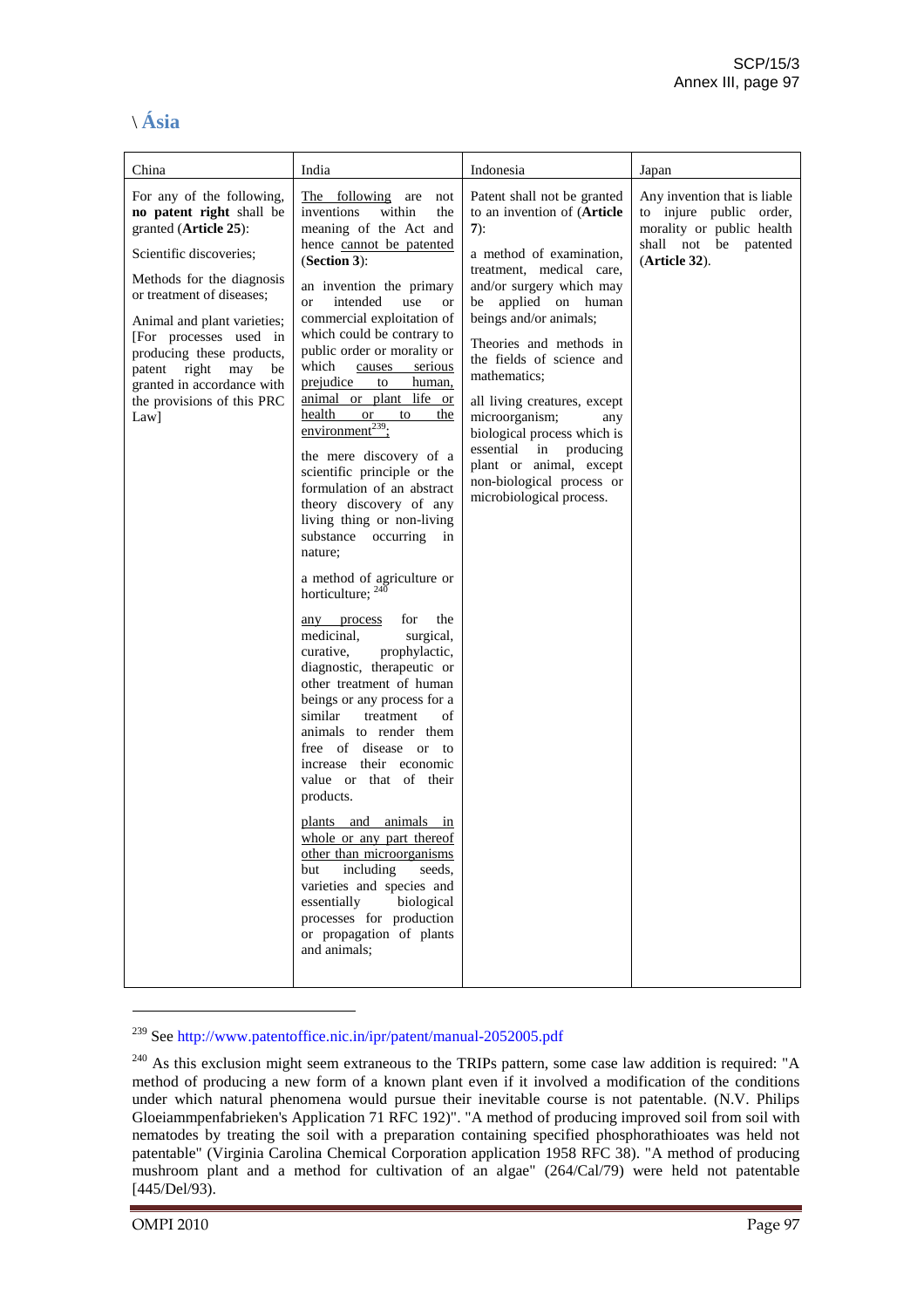| Cases: Speaking Roses<br>International Inc. v.<br>Controller General of<br>Patents and Anr. 2007<br>$(109)$ Bom L R 630?:<br>There is no bar to the grant<br>of a patent for making an<br>image of an<br>organic<br>product by a<br>non-<br>biological process |  |
|----------------------------------------------------------------------------------------------------------------------------------------------------------------------------------------------------------------------------------------------------------------|--|
|                                                                                                                                                                                                                                                                |  |

| Malaysia                                                                                                                                                                                                                                                                                                                                                                                                                                                                                                                                                                                                                                                                                     | Pakistan                                                                                                                                                                                                                                                                                                                                                                                                                                                                                                                                                                                                                                                                                                                                                                                                                                                                                                                                                                                                                                                                                  | Philippines                                                                                                                                                                                                                                                                                                                                                                                                                                                                                                                                                                                                                                                                                                                                                                                                                                                                                                                                                                                                                                                                                                                                                       | South Korea                                                                                                                                                                                                                                                                                                                                                                                                                                                                                                                                                                                                                                                                                                                                              | Thailand                                                                                                                                                                                                                                                                                                                                                                                                                                                                                                                                                                                                                                                                                                                                                                                                                                                                                    |
|----------------------------------------------------------------------------------------------------------------------------------------------------------------------------------------------------------------------------------------------------------------------------------------------------------------------------------------------------------------------------------------------------------------------------------------------------------------------------------------------------------------------------------------------------------------------------------------------------------------------------------------------------------------------------------------------|-------------------------------------------------------------------------------------------------------------------------------------------------------------------------------------------------------------------------------------------------------------------------------------------------------------------------------------------------------------------------------------------------------------------------------------------------------------------------------------------------------------------------------------------------------------------------------------------------------------------------------------------------------------------------------------------------------------------------------------------------------------------------------------------------------------------------------------------------------------------------------------------------------------------------------------------------------------------------------------------------------------------------------------------------------------------------------------------|-------------------------------------------------------------------------------------------------------------------------------------------------------------------------------------------------------------------------------------------------------------------------------------------------------------------------------------------------------------------------------------------------------------------------------------------------------------------------------------------------------------------------------------------------------------------------------------------------------------------------------------------------------------------------------------------------------------------------------------------------------------------------------------------------------------------------------------------------------------------------------------------------------------------------------------------------------------------------------------------------------------------------------------------------------------------------------------------------------------------------------------------------------------------|----------------------------------------------------------------------------------------------------------------------------------------------------------------------------------------------------------------------------------------------------------------------------------------------------------------------------------------------------------------------------------------------------------------------------------------------------------------------------------------------------------------------------------------------------------------------------------------------------------------------------------------------------------------------------------------------------------------------------------------------------------|---------------------------------------------------------------------------------------------------------------------------------------------------------------------------------------------------------------------------------------------------------------------------------------------------------------------------------------------------------------------------------------------------------------------------------------------------------------------------------------------------------------------------------------------------------------------------------------------------------------------------------------------------------------------------------------------------------------------------------------------------------------------------------------------------------------------------------------------------------------------------------------------|
| following<br>The<br>inventions are not<br>patentable (Section<br>$13)$ :<br>of<br>Discovery<br>scientific<br>theories<br>mathematical<br>and<br>methods<br>animal<br>plant<br><b>or</b><br>varieties or plant or<br>production<br>animal<br>essentially biological<br>processes, other than<br>man-made<br>living<br>microorganisms,<br>micro-biological<br>processes and the<br>products of such<br>microorganism<br>processes;<br>for<br>methods<br>the<br>treatment of human<br>or animal body by<br>surgery or therapy,<br>diagnostic<br>and<br>practiced<br>methods<br>on the human or<br>animal body: this<br>paragraph shall not<br>apply to products<br>used in any such<br>methods. | The following are not<br>regarded as inventions<br>and<br>therefore.<br>not<br>patentable<br>(Article)<br>$7(2)$ : Discovery<br>of<br>scientific theories and<br>mathematical methods<br>substances that exist<br>in nature or isolated<br>therefrom.<br>Further, a patent shall<br>be<br>not<br>granted<br>$(Article 7(4))$ :<br>of<br>prevention<br>commercial<br>exploitation necessary<br>ordre"<br>protect<br>to<br>public" or morality,<br>including to protect<br>human,<br>animal<br><b>or</b><br>plant life or health or<br>avoid<br>to<br>serious<br>prejudice<br>the<br>to<br>environment.<br>Such<br>exclusion is not made<br>merely because<br>the<br>exploitation<br>is<br>prohibited by any law<br>for the time being in<br>force:<br>for plants and animals<br>other<br>than<br>microorganisms, and<br>animal<br>plant<br><b>or</b><br>production essentially<br>biological<br>processes<br>other<br>than<br>non-<br>biological<br>and<br>microbiological<br>processes;<br>diagnostic, therapeutic<br>and surgical methods<br>for<br>treatment<br>of<br>humans or animals | The following shall<br>be excluded from<br>patent<br>protection<br>$(Section 22)$ :<br>Discoveries,<br>scientific theories and<br>mathematical<br>methods<br><b>Methods</b><br>for<br>οf<br>the<br>treatment<br>animal<br>human<br><sub>or</sub><br>body by surgery or<br>therapy<br>and<br>diagnostic<br>methods<br>practiced<br>the<br>on<br>human<br>animal<br><sub>or</sub><br>body. This provision<br>shall not apply to<br>products<br>and<br>composition for use<br>in any of these<br>methods;<br>varieties<br>Plant<br><b>or</b><br>breeds<br>animal<br><sub>or</sub><br>essentially biological<br>for<br>the<br>process<br>production of plants<br>animals.<br>This<br><sub>or</sub><br>provision shall not<br>apply<br>to<br>microorganisms<br>and<br>non-biological<br>and<br>microbiological<br>processes (Provisions<br>under this subsection<br>shall not preclude<br>Congress to consider<br>the enactment of a<br>law<br>providing<br>sui<br>generis protection of<br>plant varieties and<br>animal breeds and a<br>system of community<br>intellectual<br>rights<br>protection)<br>Anything which is<br>contrary to public<br>order or morality | Limitations<br>on<br>Patent<br>Right: are<br>stated under Article<br>96:<br>The effects of the<br>patent right<br>for<br>inventions<br>of<br>medicines (namely,<br>products used for<br>diagnosis, therapy,<br>alleviation, medical<br>treatment<br><sub>or</sub><br>of<br>prevention<br>human<br>disease:<br>hereinafter referred<br>to as "medicines")<br>manufactured<br>by<br>mixing two or more<br>medicines, or<br>for<br>inventions<br>of<br>for<br>processes<br>manufacturing<br>medicines<br>by<br>mixing two or more<br>medicines, shall not<br>extend to the acts of<br>manufacturing<br>medicines<br>in<br>accordance with the<br>Pharmaceutical<br>Affairs Act or to<br>medicines<br>manufactured<br>by<br>such acts (Article<br>$96(2)$ ). | The<br>following<br>inventions are not<br>protected<br>under<br>this Act (Section<br>$9)$ :<br>naturally occurring<br>microorganisms<br>and<br>their<br>components,<br>animals, plants or<br>extracts<br>from<br>animals or plants;<br>Scientific<br><b>or</b><br>mathematical rules<br>or theories<br>methods<br>of<br>diagnosis,<br>treatment or cure<br>of<br>human<br>and<br>animal diseases;<br>inventions<br>contrary to public<br>order, morality,<br>health or welfare.<br>Limitations<br>on<br>Patent<br><b>Rights:</b><br><b>Section</b><br>36(2)<br>states<br>that<br>the<br>rights conferred by<br>patents<br>do<br>not<br>extend to:<br>for<br>the<br>preservation<br><sub>or</sub><br>of<br>realization<br>natural resources<br>or the environment<br><sub>or</sub><br>prevent<br>to<br>or<br>relieve a severe<br>shortage of food,<br>drugs or<br>other<br>consumption items |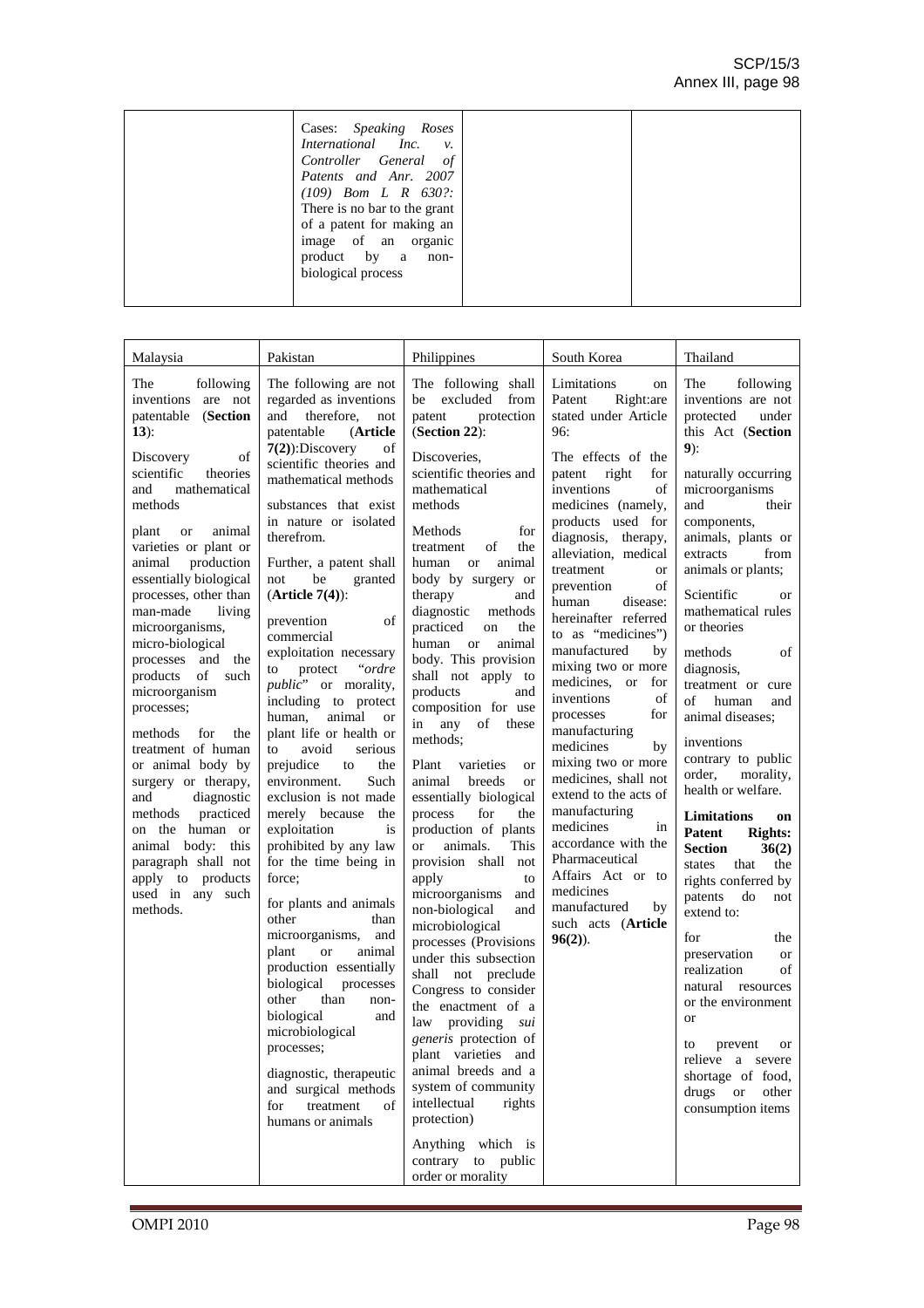# *United States*

| Biotechnology           | Genes: In re Fisher, No. 04-1465 (Fed.Cir.<br>September 7, 2005); In Re Kubin No. 09-667,859<br>(Fed. Cir. April 3, 2009).<br>Association for Molecular Pathology et al. v.<br>United States Patent and Trademark et al., 09 Civ.<br>4515 (S.D.N.Y. 2010). | Genes and microorganisms are patentable as<br>long as they possess utility (In re Fisher),<br>unless they were obvious to try (In Re Kubin).<br>However, in Association for Molecular<br>Pathology et al. v. United States Patent and<br>Trademark et al., the District Court for the<br>Southern District of New York held that<br>isolated human genes were not patentable<br>subject matter since they were phenomena of<br>nature. In arriving at this decision, the Court<br>held that genes have both a physical and<br>informational quality: "DNA represents the<br>embodiment<br>physical<br>of<br>biological<br>information,<br>distinct<br>essential<br>in<br>its<br>characteristics from any other chemical found<br>in nature [its] existence in an 'isolated'<br>form alters neither this fundamental quality of<br>DNA as it exists in the body nor the<br>information it encodes." It is widely expected<br>that this portion of the District Court's<br>decision will be overturned on appeal to the<br>United States Court of Appeals for the Federal<br>Circuit. |
|-------------------------|------------------------------------------------------------------------------------------------------------------------------------------------------------------------------------------------------------------------------------------------------------|-------------------------------------------------------------------------------------------------------------------------------------------------------------------------------------------------------------------------------------------------------------------------------------------------------------------------------------------------------------------------------------------------------------------------------------------------------------------------------------------------------------------------------------------------------------------------------------------------------------------------------------------------------------------------------------------------------------------------------------------------------------------------------------------------------------------------------------------------------------------------------------------------------------------------------------------------------------------------------------------------------------------------------------------------------------------------------------|
|                         |                                                                                                                                                                                                                                                            | A second aspect of the decision in Association<br>for Molecular Pathology et al. v. United States<br>Patent and Trademark et al may fare better on<br>appeal. In addition to invalidating the claims<br>reading over isolated human genes, the District<br>Court found that claims reading over the<br>process of conducting a genetic test -<br>essentially, copying and then reading the gene<br>isolated from the patient in question against a<br>reference - was an unpatentable process<br>pursuant to the reasoning in In Re Bilski, 545<br>F.3d 943 (Fed. Cir. 2008) since it involves no<br>transformation of matter and is not tied to a<br>particular machine or apparatus.                                                                                                                                                                                                                                                                                                                                                                                              |
| Higher<br>Life<br>Forms | Ex parte Allen, 2 USPQ2d 1425 (Bd. Pat. App. &<br>Inter. 1987).                                                                                                                                                                                            | The United States Patent and Trademark<br>Office (USPTO) "now consider[s] non-<br>naturally occurring, nonhuman multicellular<br>living organisms, including animals, to be<br>patentable subject matter within the scope of<br>35 U.S.C. 101": Manual of Patent Application<br>Procedure, section 2105.                                                                                                                                                                                                                                                                                                                                                                                                                                                                                                                                                                                                                                                                                                                                                                            |
| Morality                | None                                                                                                                                                                                                                                                       | A patent application cannot be rejected on<br>grounds.<br>Please<br>Jennifer<br>moral<br>see:<br>McCallum, "The Reality of Restricting Patent<br>Rights on Morally Controversial Subject<br>Matter" (2005) 39 New En. L. Rev. 517.                                                                                                                                                                                                                                                                                                                                                                                                                                                                                                                                                                                                                                                                                                                                                                                                                                                  |